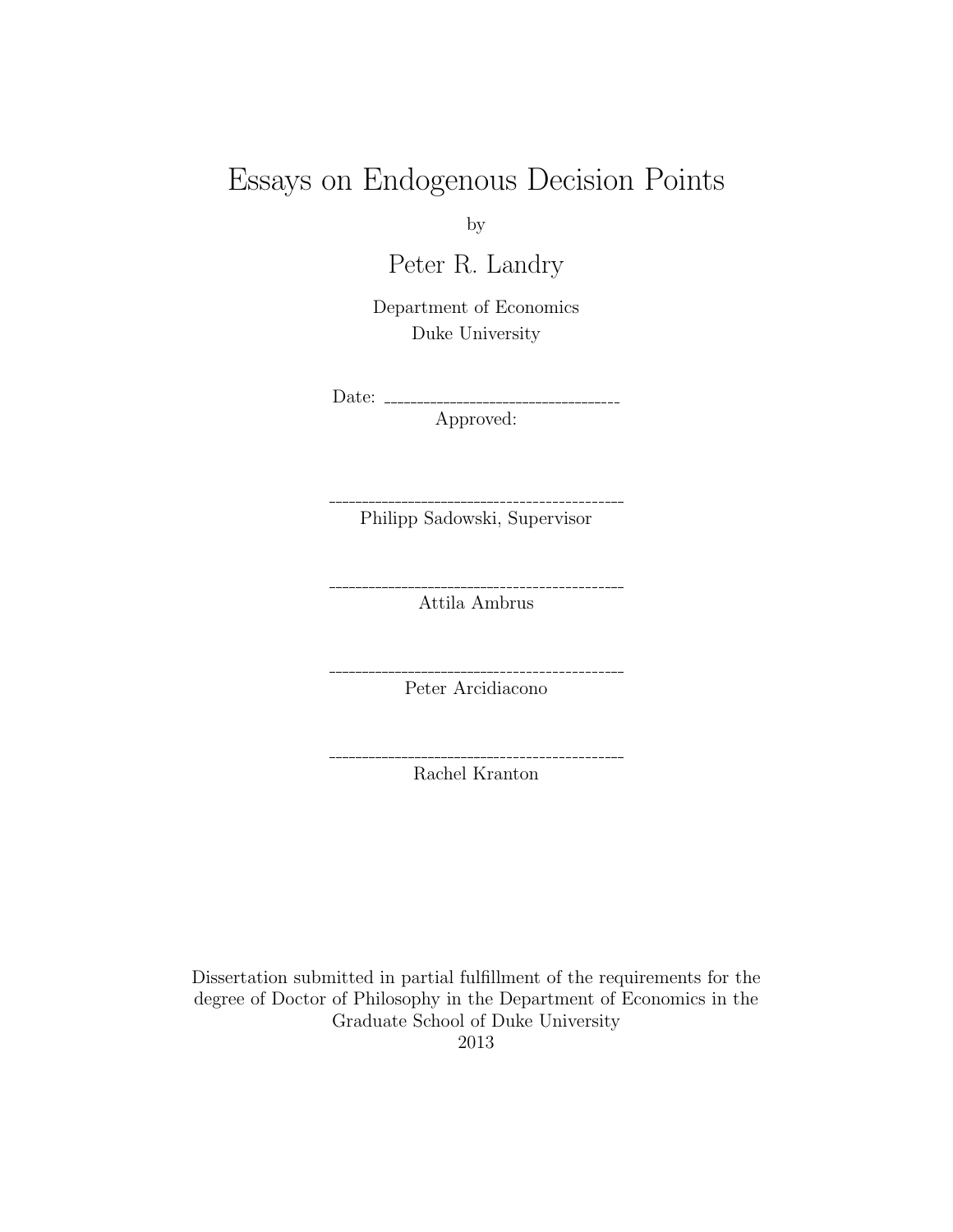# **ABSTRACT**

# Essays on Endogenous Decision Points

by

Peter R. Landry

Department of Economics Duke University

Date:

Approved:

Philipp Sadowski, Supervisor

\_\_\_\_\_\_\_\_\_\_\_\_\_\_\_\_\_\_\_\_\_\_\_\_\_\_\_\_\_\_\_\_\_\_\_\_\_\_

 $---------$ 

\_\_\_\_\_\_\_\_\_\_\_\_\_\_\_\_\_\_\_\_\_

Attila Ambrus

Peter Arcidiacono

Rachel Kranton

An abstract of a dissertation submitted in partial fulfillment of the requirements for the degree of Doctor of Philosophy in the Department of Economics in the Graduate School of Duke University 2013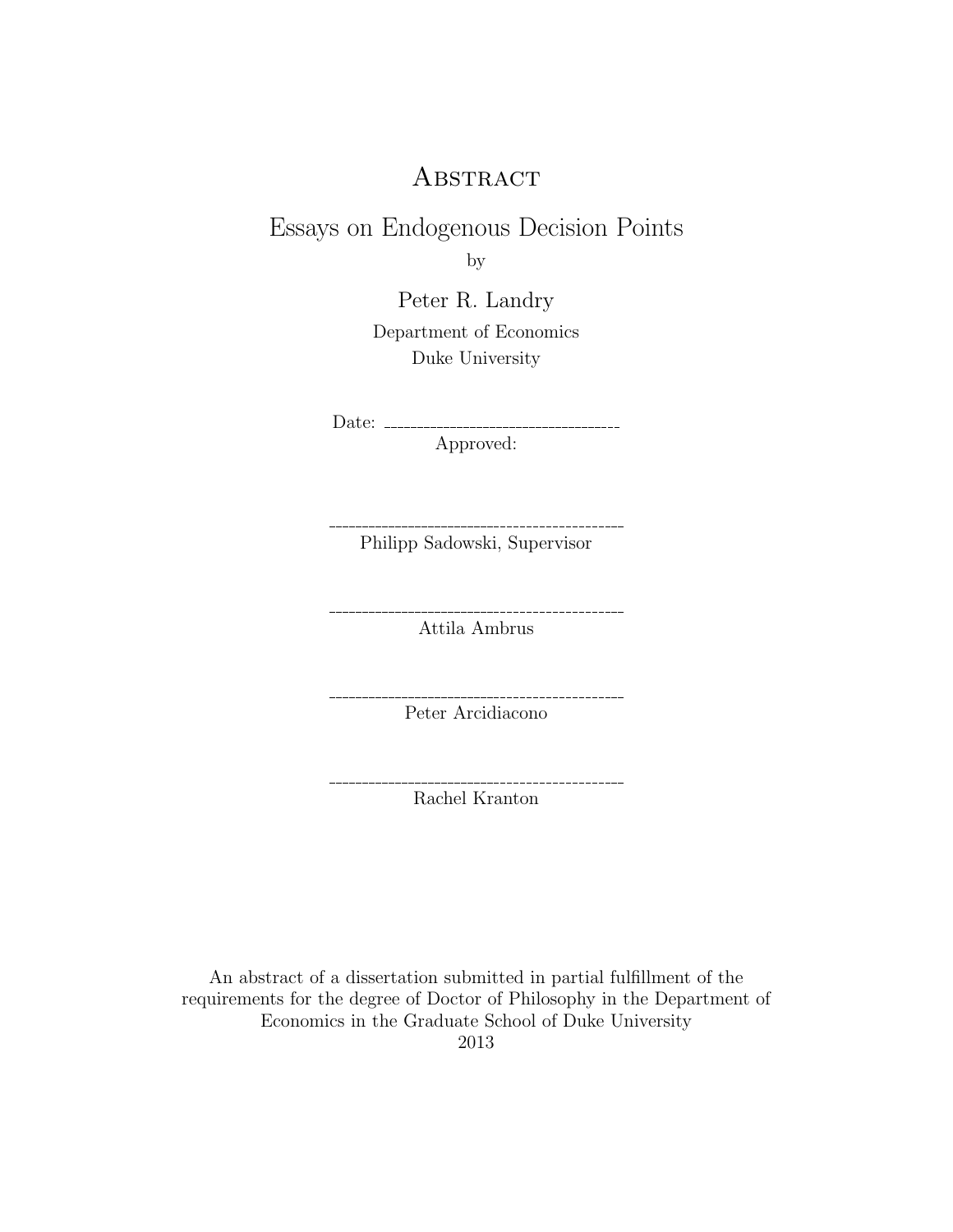Copyright  $\odot~$  2013 by Peter R. Landry All rights reserved except the rights granted by the Creative Commons Attribution-Noncommercial Licence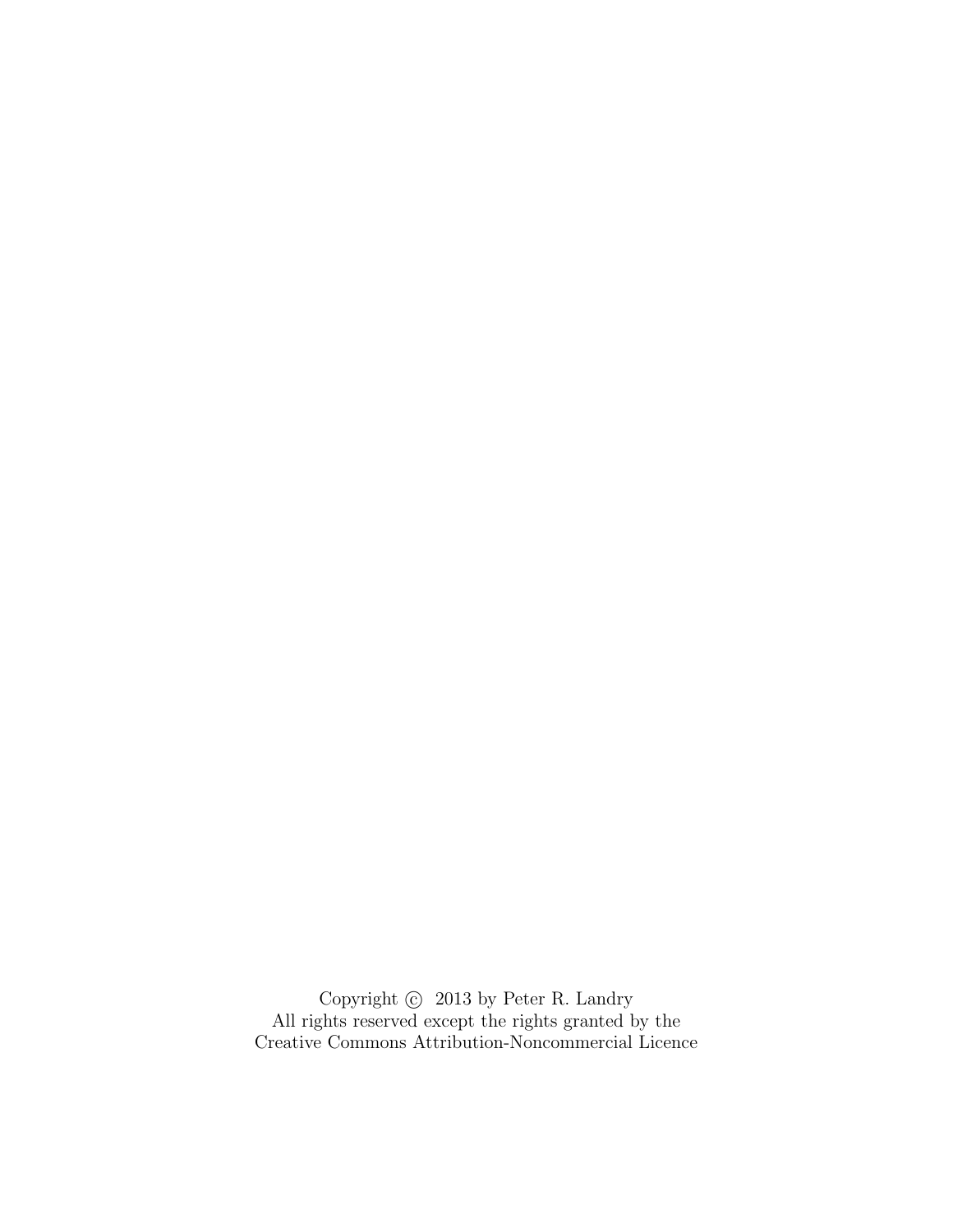# Abstract

This dissertation explores the implications of endognenizing the times decisions are faced for intertemporal decision-making in a variety of contexts. Chapter 1 considers a standard, expected-utility maximizer whose preferences are inferred using standard protocols that influence the decisions that the agent considers. The treatment shows how these induced "decision points," if unaccounted for, can produce illusions of well-known preference anomalies. Capturing the endowment effect, if receiving a good compels the agent to consider the decision to consume it, then the willingness-to-accept (WTA) in exchange for the received good exceeds the willingness-to-pay (WTP) prior to its receipt. If eliciting time-preferences — i.e. being asked to evaluate an intertemporal tradeoff involving different quantities of the good — likewise compels the agent to consider the consumption decision, present bias arises in the form of a measured quasi-hyperbolic discount function with present bias factor  $\beta$  < 1. While reconciling the preference anomalies with core principles of standard utility theory, the results also suggest that the endowment effect and present bias — generally treated as distinct phenomena — are actually manifestations of an identical decision-purview effect. In fact,  $\beta = \text{WTP}/\text{WTA}$ .

Chapter 2 introduces a framework for bad habits (namely, addiction) based on endogenous decision points  $-$  i.e. the times a recurring decision is faced.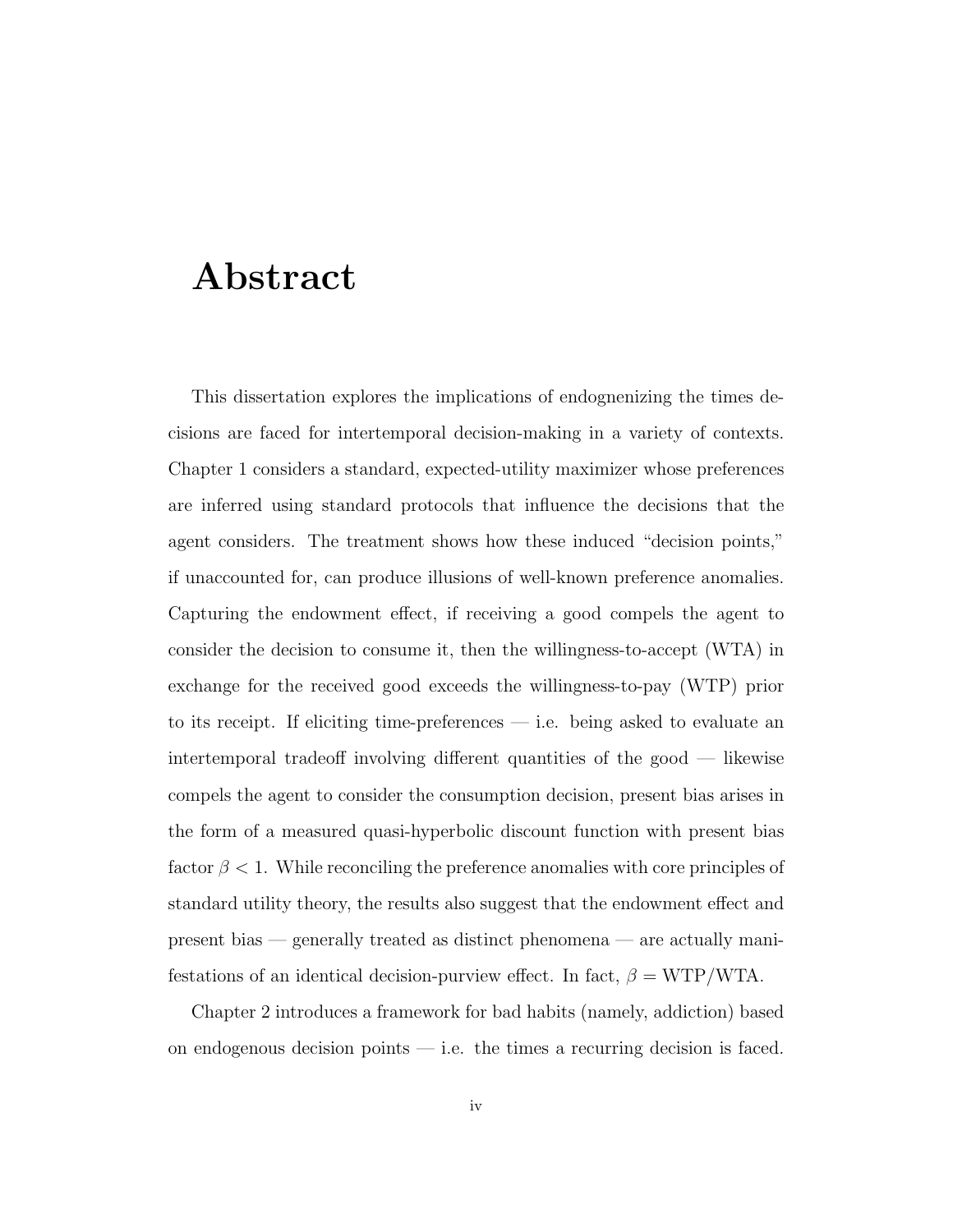Cravings are interruptive decision points that force an individual to consider consumption while inflicting a small opportunity cost. By extinguishing the craving, addictive consumption brings a brief vacation from unwanted decision points. The development of a habit is jointly characterized by a rising frequency and a rising per-decision level of consumption, matching behavioral patterns that standard habit-formation models do not address. Integrating external cues, modeled as random decision points, consumption routines become regimented as addiction develops. Occasional users are most responsive to cues, while addicts are comparatively immune. With peer consumption as a decision point, the group model predicts synchronized consumption, homogeneous self-sorting, and herd behavior — including imitation of a stray peer.

Chapter 3 complements the endogenous decision points theory of addiction of the previous chapter with a multidisciplinary survey of addiction research, organized and interpreted through the lens of the theory. In particular, I present evidence to support formalizations and results for the three decision point representations: internal cravings, external cues, and peer consumption. This chapter also discusses how the theory may help integrate key addiction concepts from other fields into economic formalism. For instance, I examine the physiological microfoundations of the interval function for cravings, and explain why it can be different for two products (e.g. cigarettes and chewing tobacco) that deliver the same product (nicotine). Further, I describe how transitions between abstinence and addiction can be motivated solely in terms of the endogenous "interval function." Finally, I propose that the formal notion of cravings as decision points may shed light on three prominent symptoms of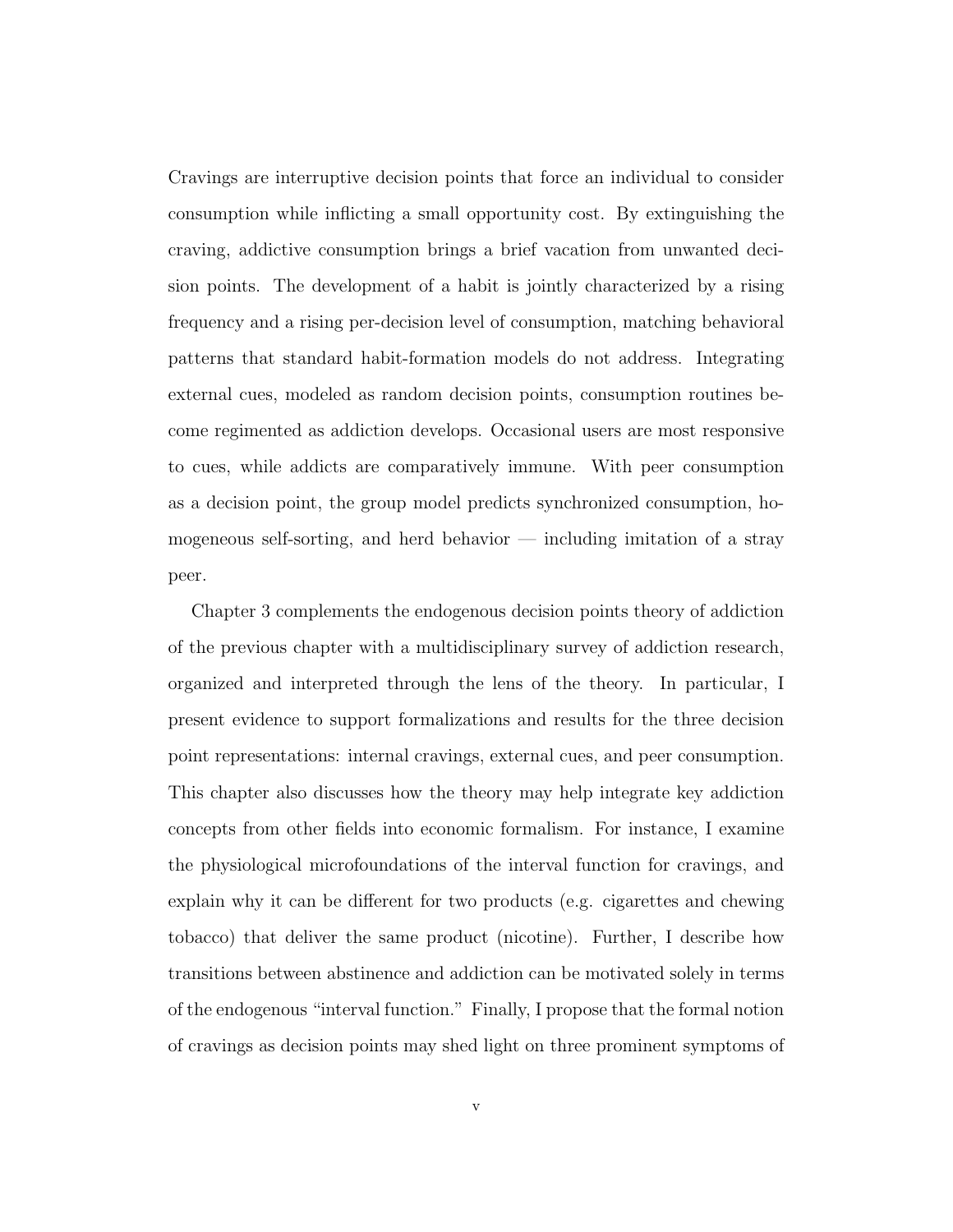addiction currently outside the domain of economics: trouble sleeping, reduced appetite, and difficulty concentrating during withdrawal.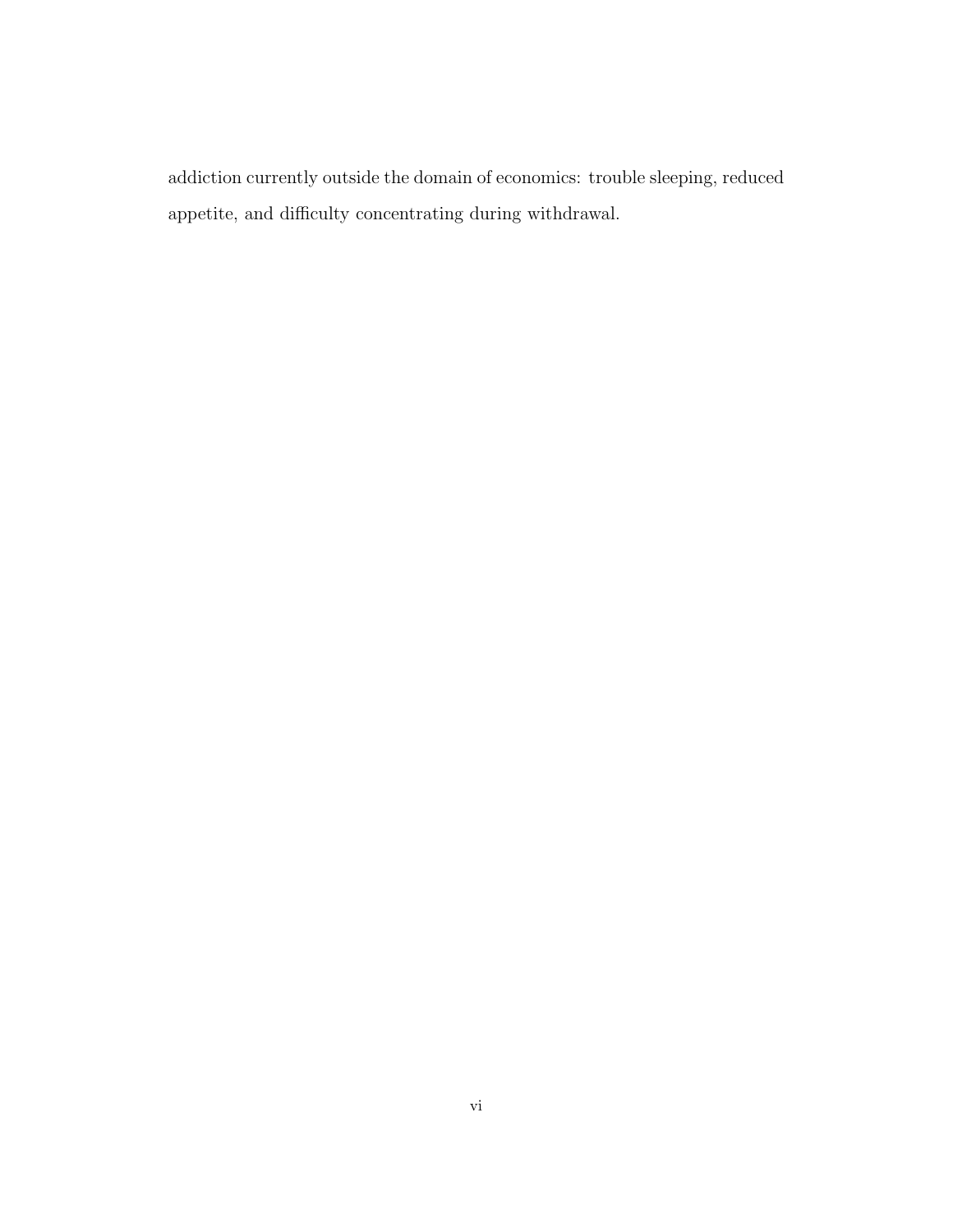# **Contents**

| Abstract |  |
|----------|--|
|          |  |

## Acknowledgements xi

|     |       | 1. Inadvertent Decision-Cues: Are the Endowment Effect and      |                  |
|-----|-------|-----------------------------------------------------------------|------------------|
|     |       | Present Bias Variations of the Same Experimental Artifact?      | $\mathbf{1}$     |
| 1.1 |       |                                                                 | $\overline{2}$   |
| 1.2 |       | Cues: Background and Evidence                                   | $\boldsymbol{6}$ |
| 1.3 |       |                                                                 | $\overline{7}$   |
|     | 1.3.1 |                                                                 | $\overline{7}$   |
|     | 1.3.2 | Alternate Scenarios: Endowments and Cues                        | 8                |
|     | 1.3.3 | Simplifications Inherent in the Cue Representation              | 10               |
| 1.4 |       |                                                                 | 12               |
| 1.5 |       | Elicitation of Time Preferences as a Cue                        | 14               |
| 1.6 |       | Controlling for Decision-Point Effects                          | 18               |
| 1.7 |       | Linking the Endowment Effect and Present Bias                   | 23               |
|     | 1.7.1 | Relationship in the Laboratory                                  | 23               |
|     | 1.7.2 | Relationship in the Field $\dots \dots \dots \dots \dots \dots$ | 25               |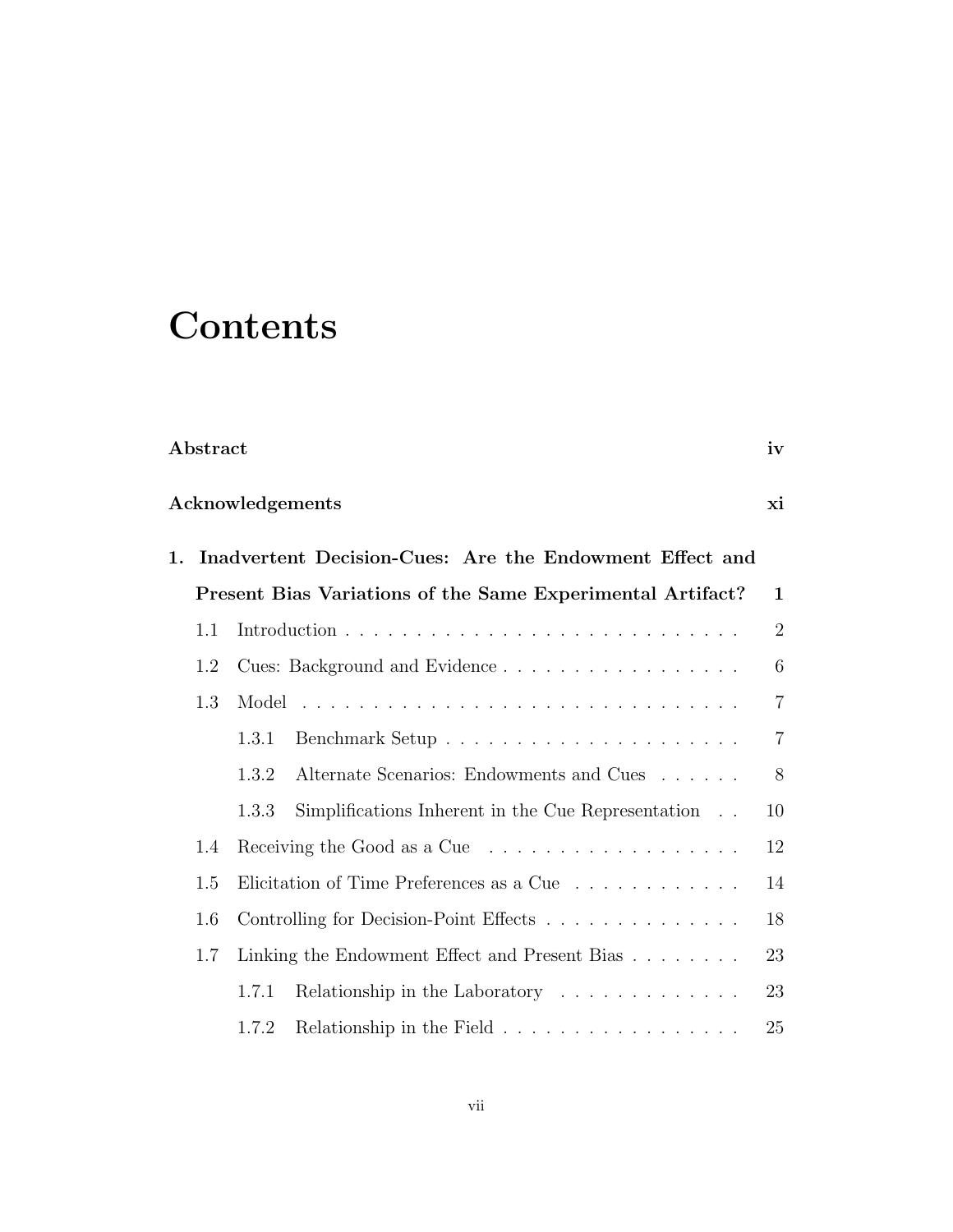| 1.8     |       |                                                          | 29 |
|---------|-------|----------------------------------------------------------|----|
|         | 1.8.1 | Proof that Results Generalize to Durable Goods           | 29 |
|         |       | 2. Bad Habits and Endogenous Decision Points             | 31 |
| 2.1     |       |                                                          | 32 |
| 2.2     |       | Basic Model: Cravings as Decision Points                 | 37 |
|         | 2.2.1 |                                                          | 40 |
|         | 2.2.2 |                                                          | 41 |
|         | 2.2.3 | Harmful Consumption and "Chippers"                       | 44 |
|         | 2.2.4 | Principal "Macroscopic" Features of Addiction            | 47 |
| 2.3     |       | Intertemporal Substitution and Inference                 | 48 |
|         | 2.3.1 | Demand: Frequency and Level of Consumption               | 48 |
|         | 2.3.2 | Interval-Driven Adjacent Substitution                    | 49 |
|         | 2.3.3 | Measurement and Inference in Discrete-Time               | 52 |
|         | 2.3.4 | Inferring Preferences with "Omitted Decision Point" Bias | 54 |
| 2.4     |       |                                                          | 58 |
|         | 2.4.1 | Cues as Decision Points                                  | 59 |
|         | 2.4.2 | External Cues: Diminished Role under Addiction           | 60 |
|         | 2.4.3 | The Good as a Persistent Cue                             | 62 |
| 2.5     |       |                                                          | 63 |
|         | 2.5.1 | Peer Consumption as a Decision Point                     | 64 |
|         | 2.5.2 |                                                          | 65 |
|         | 2.5.3 | "Coerced" Heterogeneity: Not Following the Leader        | 68 |
| 2.6     |       |                                                          | 69 |
| $2.7\,$ |       |                                                          | 71 |
|         |       |                                                          |    |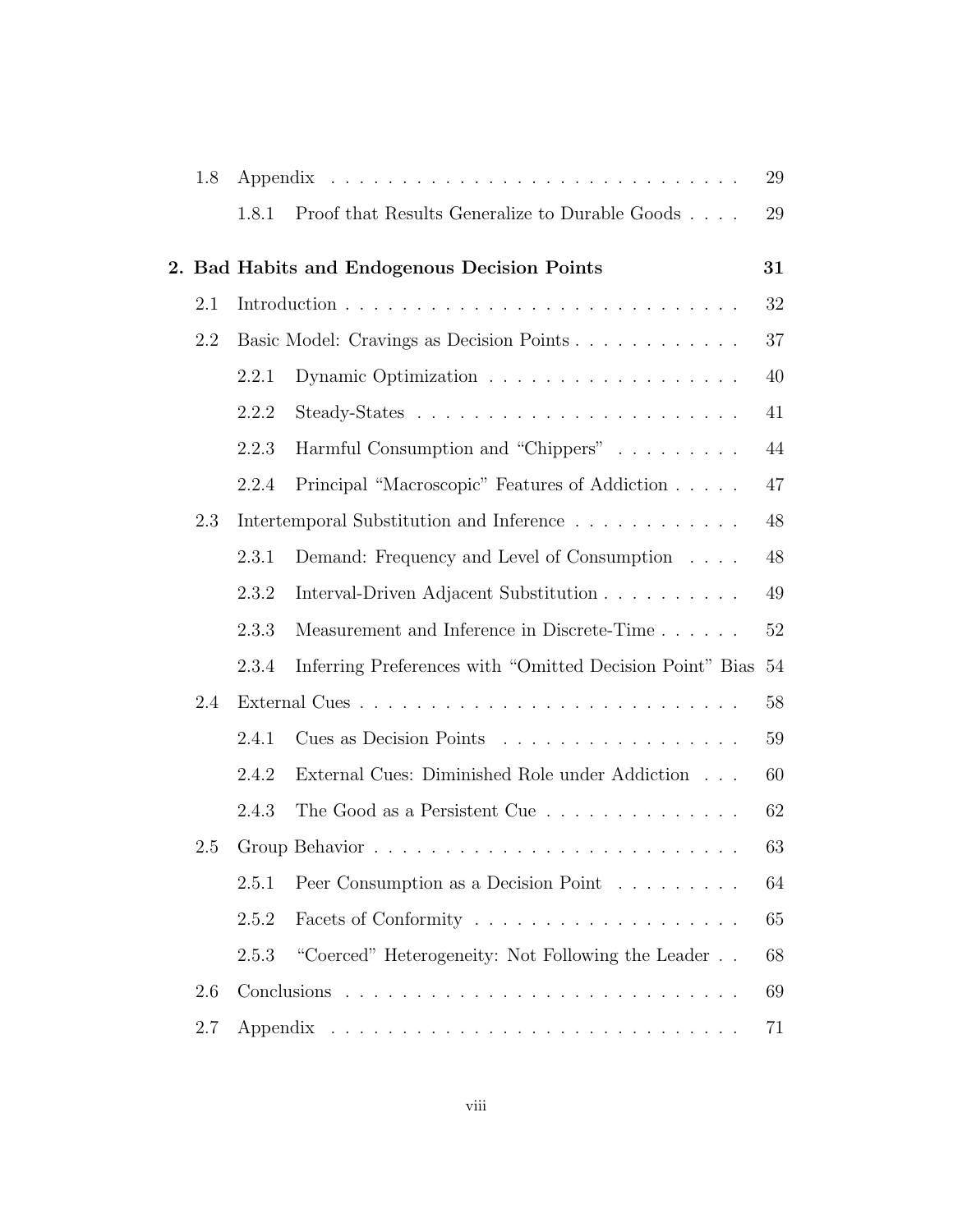|     | 2.7.1  | Derivation of the Euler Equation                               | 71 |
|-----|--------|----------------------------------------------------------------|----|
|     | 2.7.2  | Discussion of Basic Model Assumptions and Parametric           |    |
|     |        |                                                                | 71 |
|     | 2.7.3  |                                                                | 73 |
|     | 2.7.4  |                                                                | 75 |
|     | 2.7.5  |                                                                | 77 |
|     | 2.7.6  |                                                                | 77 |
|     | 2.7.7  |                                                                | 78 |
|     | 2.7.8  |                                                                | 80 |
|     | 2.7.9  | Proof of Lemma 1                                               | 81 |
|     | 2.7.10 | Proof of Proposition 12                                        | 82 |
|     | 2.7.11 | The Dependence of $Var[\tau^{-1}]$ on Habit Strength           | 83 |
|     |        | 2.7.12 Proof of Proposition 13                                 | 87 |
|     |        |                                                                | 88 |
|     |        |                                                                | 90 |
|     |        | 2.7.15 Proof of Proposition 15                                 | 91 |
|     |        |                                                                | 91 |
|     |        | 2.7.17 Proof of Proposition 17                                 | 92 |
|     |        |                                                                |    |
|     |        | 3. The Timing of Decisions in Addiction: A Review of Addiction |    |
|     |        | Research from the Vantage of Endogenous Decision Points        | 93 |
| 3.1 |        |                                                                | 94 |
| 3.2 |        | Economic Aspects of Addiction: Principal Features              | 96 |
|     | 3.2.1  |                                                                | 96 |
|     | 3.2.2  | Addicts exhibit forward-looking, optimizing behavior           | 98 |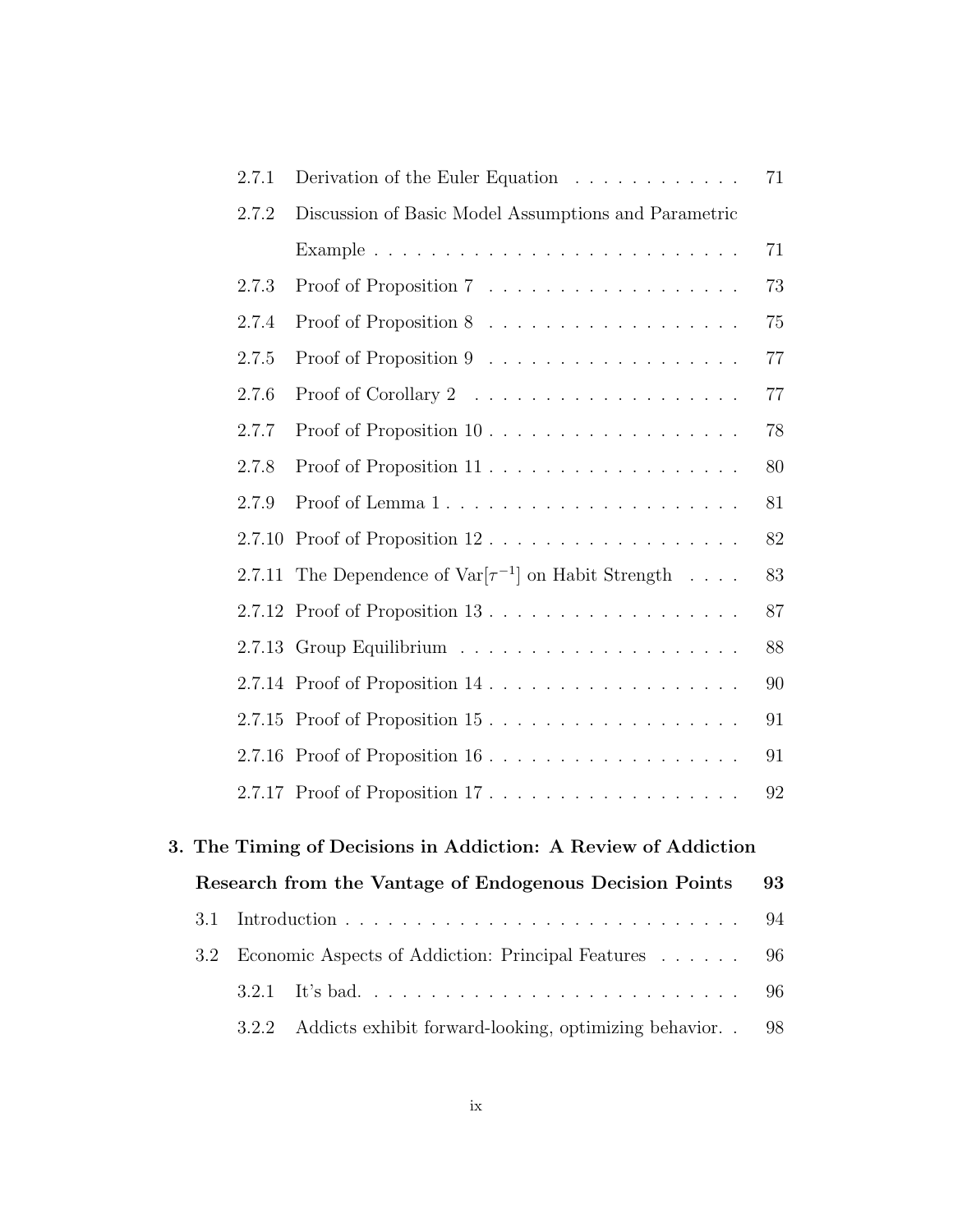|                     | 3.2.3 | Opportunity costs are the main driver of addiction                   | 99  |
|---------------------|-------|----------------------------------------------------------------------|-----|
|                     | 3.2.4 | Adjacent Substitution (with Distant Complementarity)                 | 100 |
| 3.3                 |       |                                                                      | 101 |
| 3.4                 |       | A Closer Look at the Interval Function                               | 104 |
|                     | 3.4.1 | Quitting by "Upgrading" Interval Functions (and Mi-                  |     |
|                     |       |                                                                      | 104 |
|                     | 3.4.2 | Initiation: Peer Pressure and the Low-Habit Shape of $\tau$          | 106 |
|                     | 3.4.3 |                                                                      | 107 |
|                     | 3.4.4 | Decision-Level Commitment                                            | 108 |
|                     | 3.4.5 | Measured versus Interval-Driven Substitution $\ldots$ .              | 109 |
| 3.5                 |       | Apparent versus True Preferences                                     | 110 |
|                     | 3.5.1 | Time-Preference: Background and Anomalies                            | 111 |
|                     | 3.5.2 | The Liking-Wanting Gap                                               | 112 |
| 3.6                 |       |                                                                      | 113 |
|                     | 3.6.1 | Comparing the Effect of Cues for Addicts and Chippers                | 114 |
|                     | 3.6.2 | Support for the Decision Point Representation                        | 114 |
|                     | 3.6.3 | The Good as a Cue $\ldots \ldots \ldots \ldots \ldots \ldots \ldots$ | 115 |
| 3.7                 |       |                                                                      | 115 |
|                     | 3.7.1 | Synchronization $\ldots \ldots \ldots \ldots \ldots \ldots \ldots$   | 116 |
|                     | 3.7.2 |                                                                      | 117 |
|                     | 3.7.3 |                                                                      | 118 |
|                     | 3.7.4 |                                                                      | 119 |
| <b>Bibliography</b> |       | 120                                                                  |     |
| <b>Biography</b>    |       | 146                                                                  |     |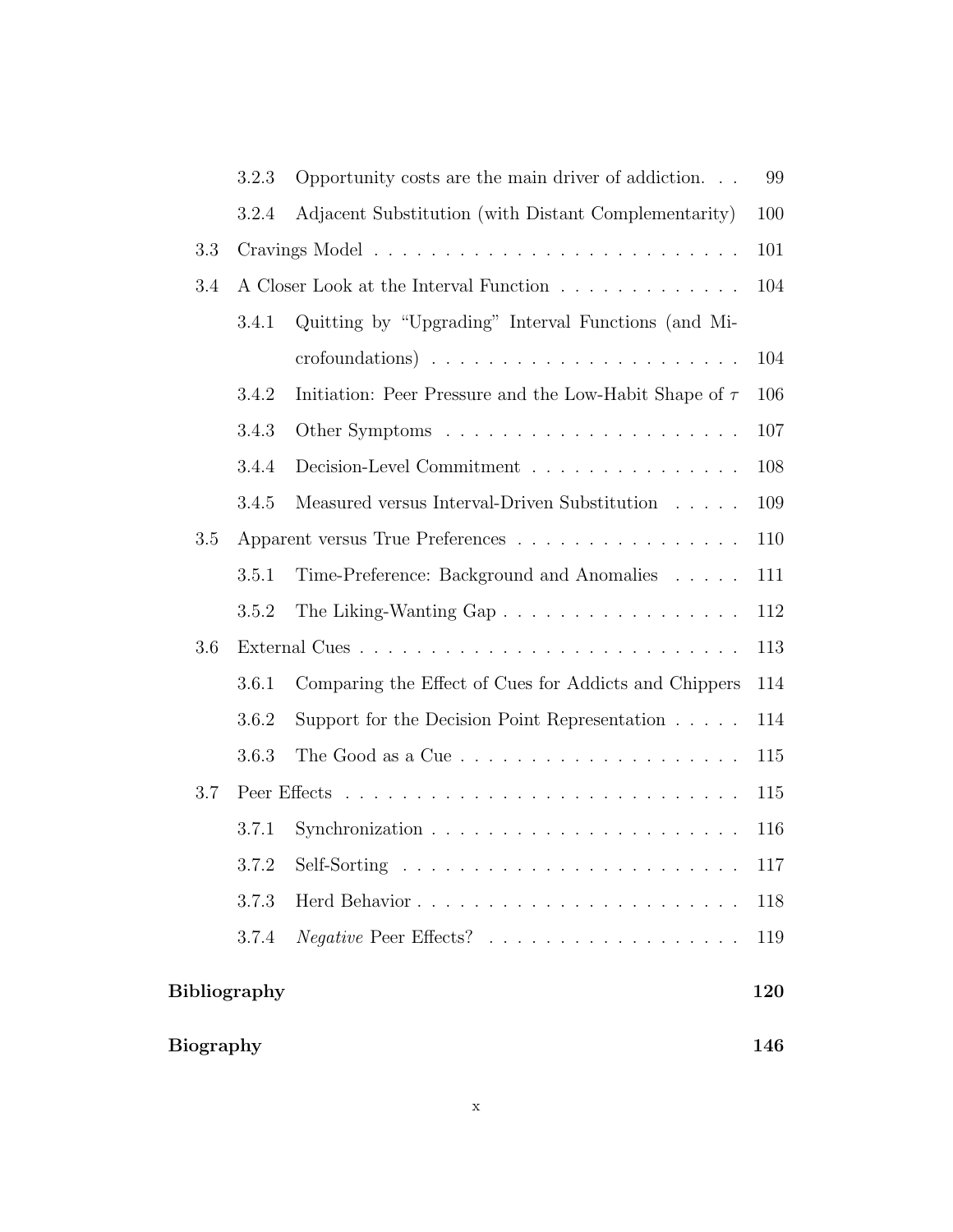# Acknowledgements

I'd like to thank my advisor, Philipp Sadowski, and the rest of my dissertation committee — Attila Ambrus, Peter Arcidiacono, Joe Hotz, and Rachel Kranton — for their excellent supervision over the past five years.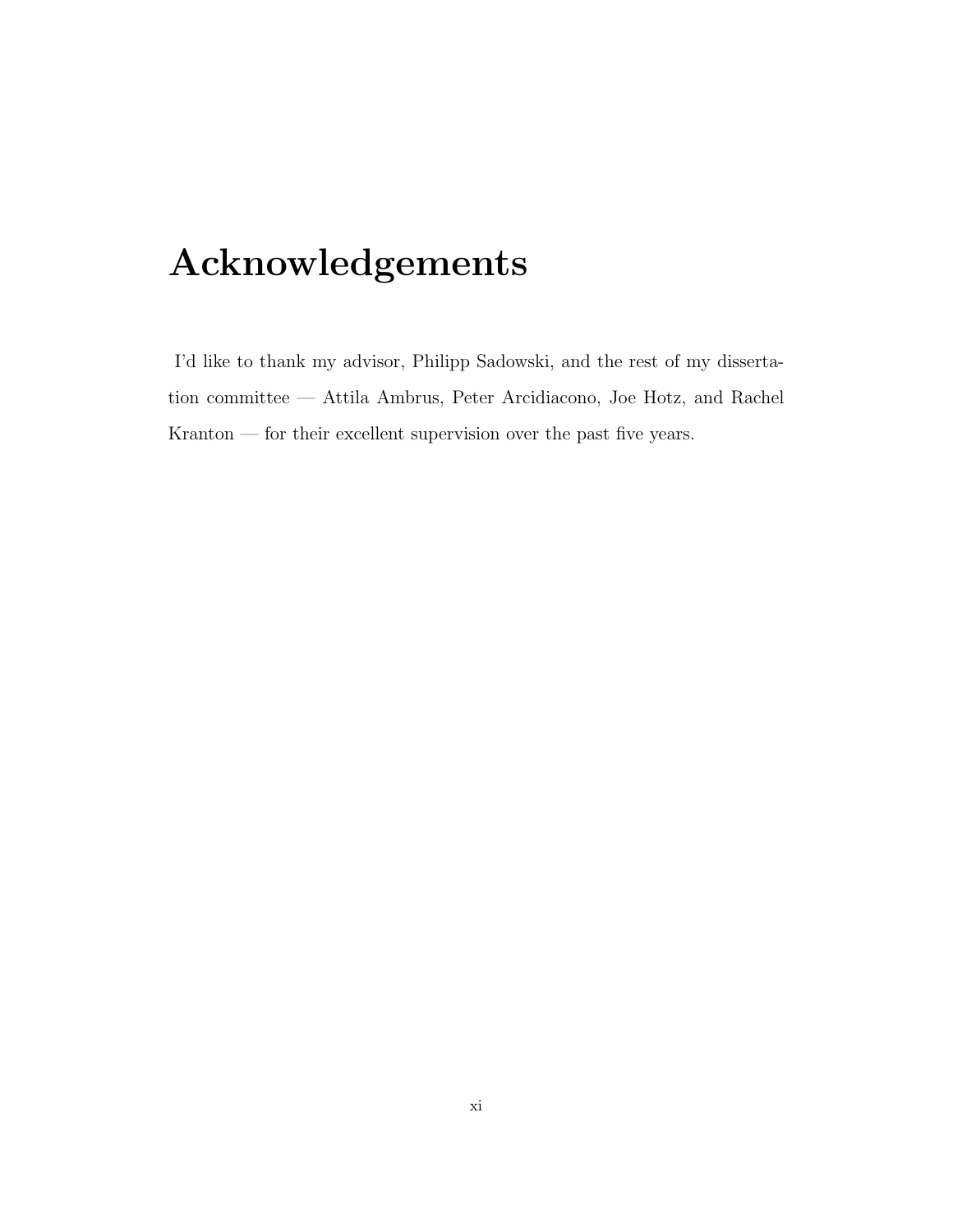# 1

Inadvertent Decision-Cues: Are the Endowment Effect and Present Bias Variations of the Same Experimental Artifact?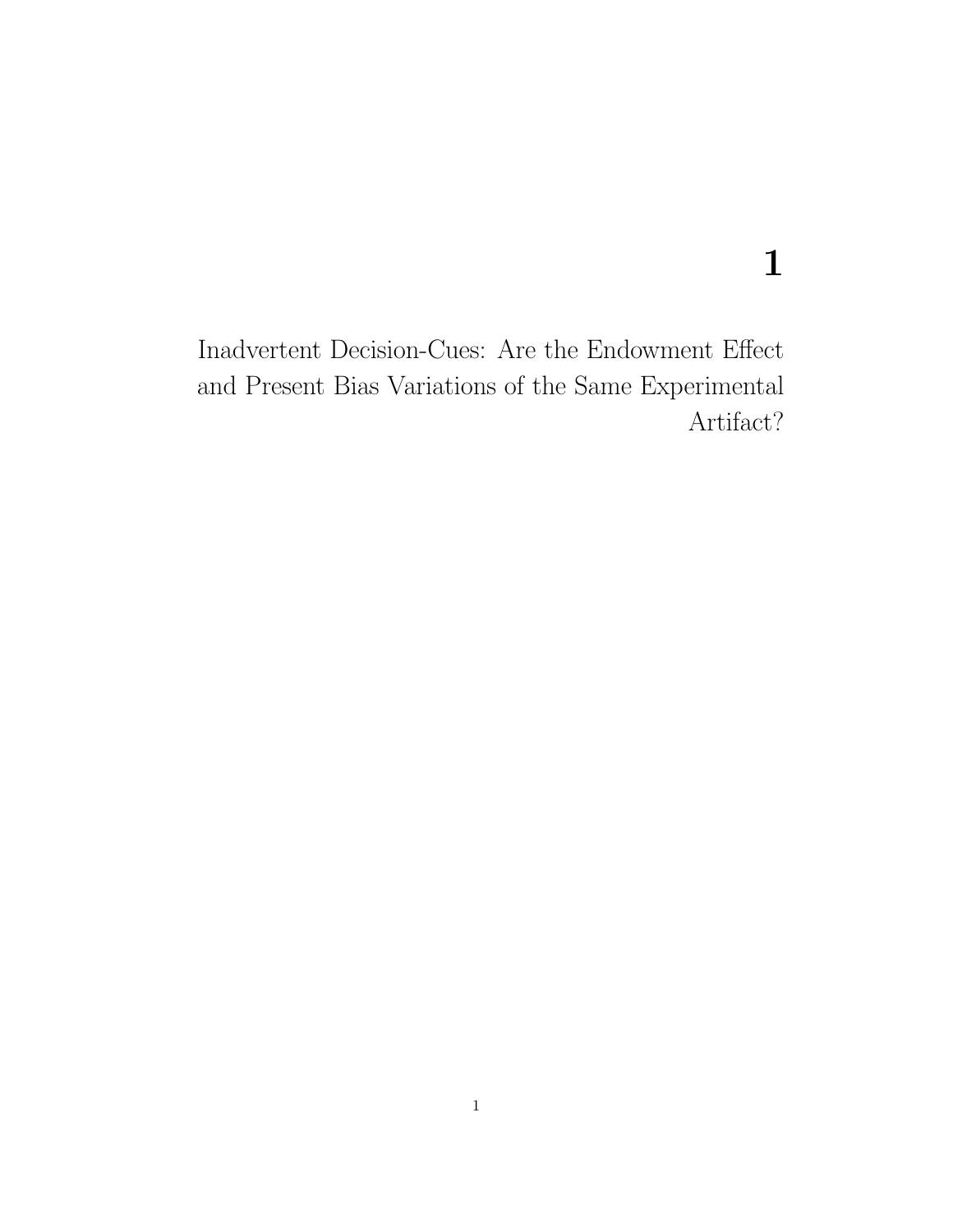### 1.1 Introduction

Given the decision an agent faces, how does the agent choose? This question serves as the starting point for economic theory, which has come to be defined by its standard answer: the agent chooses according to his or her consistent preference ordering. While preference consistency remains at the heart of the standard decision-making model, behavioral economic researchers — drawing heavily on evidence from experimental studies — have highlighted compelling challenges to this assumption and have proposed alternative models that relax it.

Perhaps the two most well-known and successful challenges to preference consistency are the endowment effect and present bias. The endowment effect refers to the notion that individuals tend to value a good more after acquiring it, as experimental studies commonly show that minimum selling prices to relinquish an acquired good exceed maximum buying prices prior to acquisition (e.g. Thaler, 1980; Kahneman et al., 1990); the endowment effect opens the door to problematic preference reversals, as acquiring an apple may cause an individual who prefers an orange ex-ante to now prefer the apple. *Present bias* refers to the notion that individuals tend to be less patient to delay a present return than a future return, ceteris paribus, as experimentally-elicited discount functions exhibit disproportionately steep discounting over immediate timehorizons (e.g. Ainslie, 1974; Thaler, 1981). Present bias likewise generates a form of preference reversal, as an individual who prefers two apples the day after tomorrow to a single apple tomorrow may prefer the single apple when tomorrow arrives and it becomes immediately available.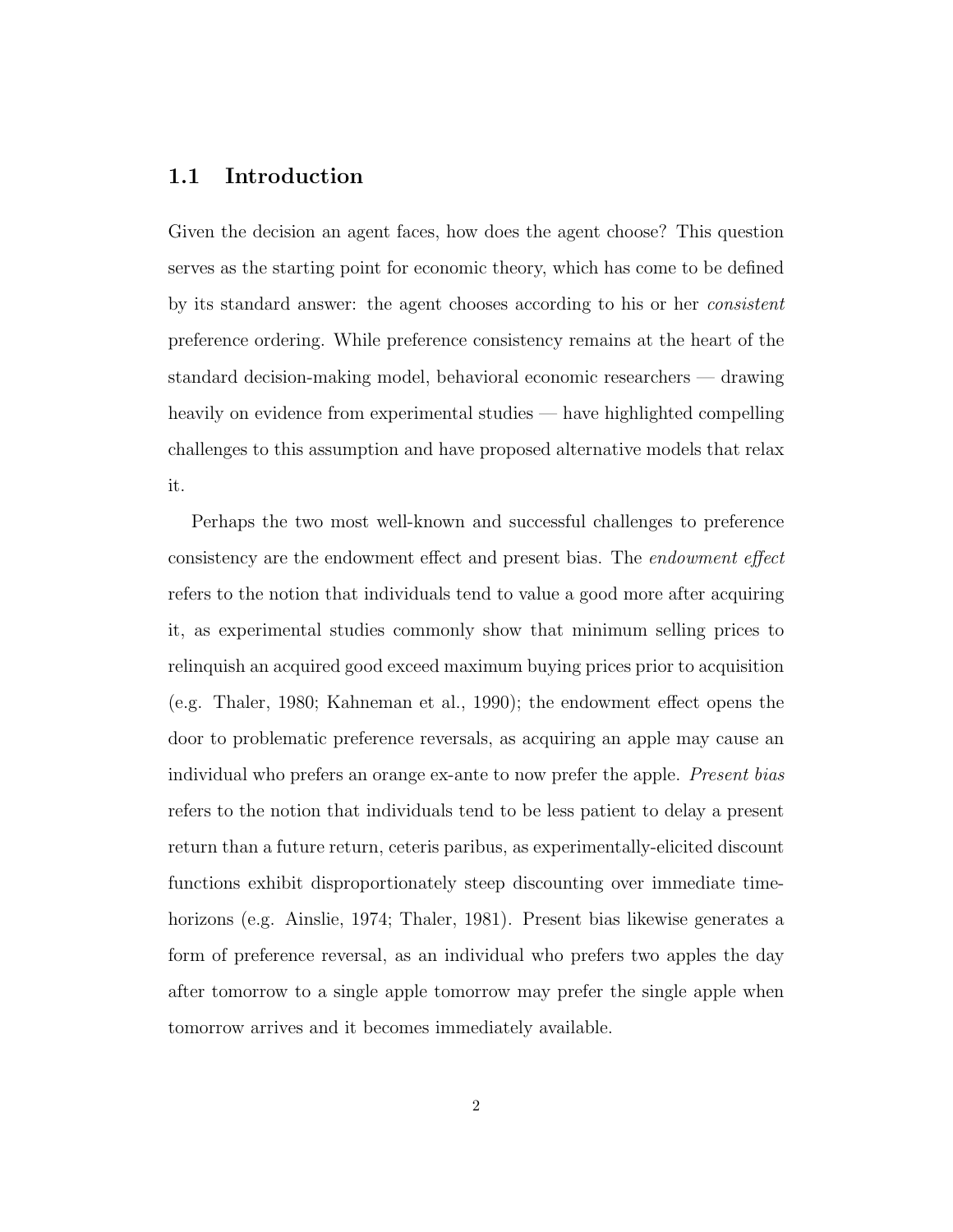While they have been similarly instrumental in motivating departures from consistent preferences, the endowment effect and present bias are regularly treated as distinct phenomena. To start, the endowment effect is inferred in static exchange settings involving multiple goods, while present bias is inferred from evaluations of intertemporal tradeoffs involving different quantities of the same good at different times. Further, the endowment effect casts doubt on the conventional representation of static consumption preferences through a utility function that is independent of current assets (or any other reference point); present bias instead confronts the conventional representation of time preferences through a discount function that devalues future utility at a constant rate. Consequently, the two anomalies have motivated nonstandard models of decision-making in separate branches of behavioral economics. The endowment effect is typically regarded as a manifestation of loss aversion, and as such, is explained in the context of prospect theory and related referencedependent preference models (Kahneman and Tversky, 1979; Tversky and Kahneman, 1991; and Kőszegi and Rabin, 2006); accordingly, the endowment effect is often cited as evidence for prospect theory as an alternative to *expected* utility theory, the standard model of choice under uncertainty (von Neumann and Morgenstern,  $1944$ ).<sup>1</sup> Present bias is typically equated to quasi-hyperbolic discounting (Laibson, 1997; O'Donoghue and Rabin, 1999); in turn, present bias is often regarded as the main challenge to discounted utility theory, the standard model of choice over time (Samuelson, 1937; Koopmans, 1960), of

<sup>1</sup>Although prospect theory is commonly cast as an alternative to expected utility as a model of risky choice, its defining feature — loss aversion — can be illustrated equally well in the realm of riskless choice. The endowment effect can be regarded as the quintessential illustration of loss aversion in its purest form, i.e. in an environment that generally abstracts from the inessential complication of risk.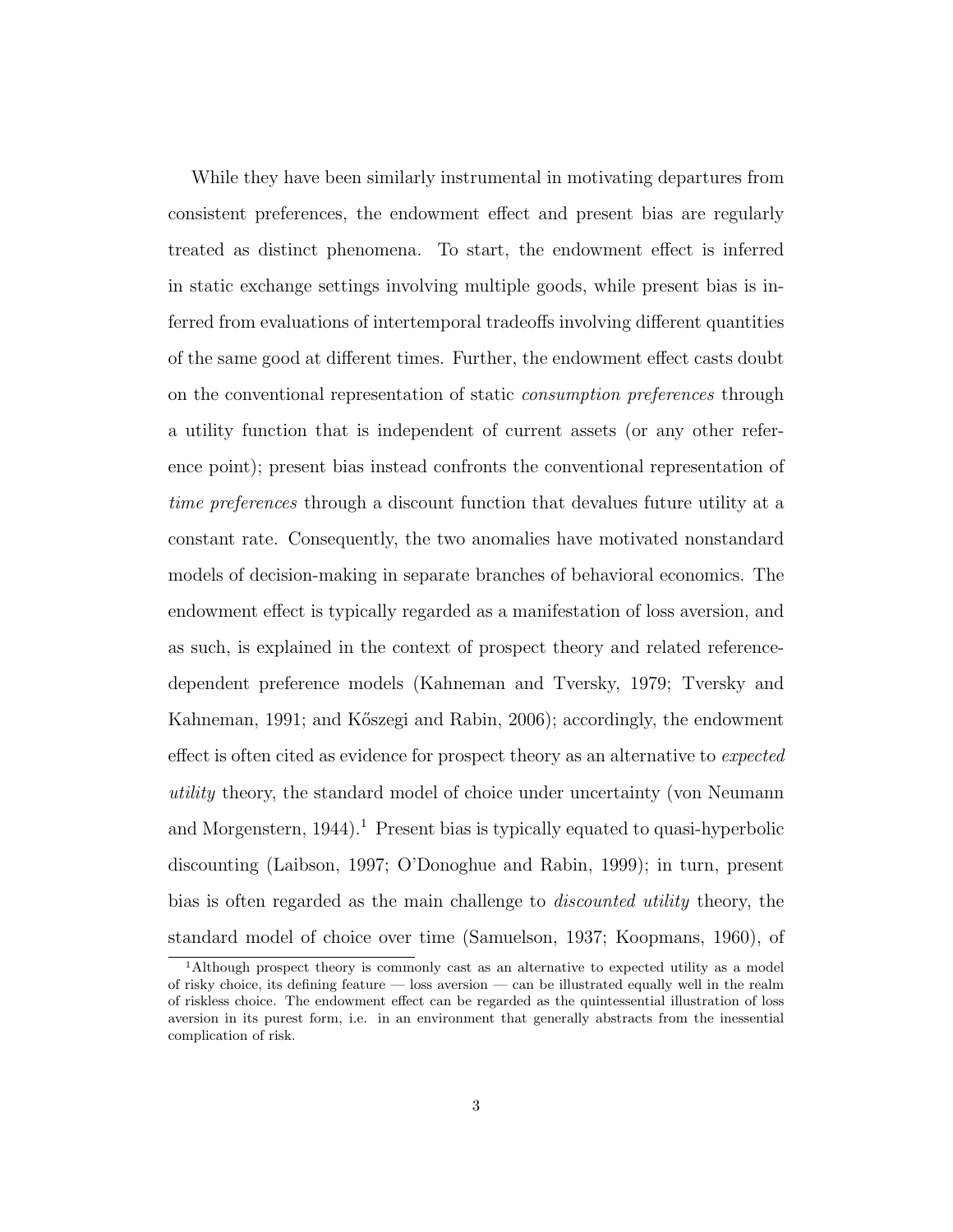which constant discounting is a central pillar.<sup>2</sup>

In operationalizing the notion that an agent chooses according to a consistent preference ordering, standard decision-making models employ a convenient simplifying assumption regarding the decisions the agent faces. Namely, it is standard practice to take decisions as given. In a dynamic setting, this implicitly assumes that the agent faces the same decision once in each "period," where the periods are exogenously and evenly spread across time.<sup>3</sup> While it is not generalizeable to the real-world experience of decision-making — we do in fact consider different decisions at different points in time — the usual treatment of decisions has gone unquestioned in the influential behavioral literatures that have cast doubt on preference consistency. When fitting these models to the experimental evidence, this maintained assumption presumes that protocols have no impact on the decisions the subject considers. For instance, in a typical experiment revealing the endowment effect, it is implicitly assumed that receiving a good has no influence on one's propensity to consider the decision to consume it; in a typical experiment revealing present bias, it is similarly assumed that being asked questions about a good (as in standard time-preference elicitation methods) has no bearing on one's propensity to consider the decision to consume it.

This paper presents a simple model to show how the endowment effect and present bias can emerge as experimental artifacts in a clean and straightfor-

<sup>2</sup>This paper follows the usual convention of defining quasi-hyperbolic discounting as time preferences that can be represented by the discount function  $\beta \delta^t$ , where  $\beta, \delta \in (0,1)$ . Although it falls under the umbrella of quasi-hyperbolic discounting according to this paper's definition, Benhabib and Bisin (2008) and Benhabib et al. (2010) separately introduce a "fixed-cost" present bias to explain the experimental data. See section 1.5 for details.

<sup>3</sup>By no means is this assumption a fundamental tenet of classical utility theory, yet this convention pervades economic modeling, presumably in large part because it facilitates computation and empirical analysis.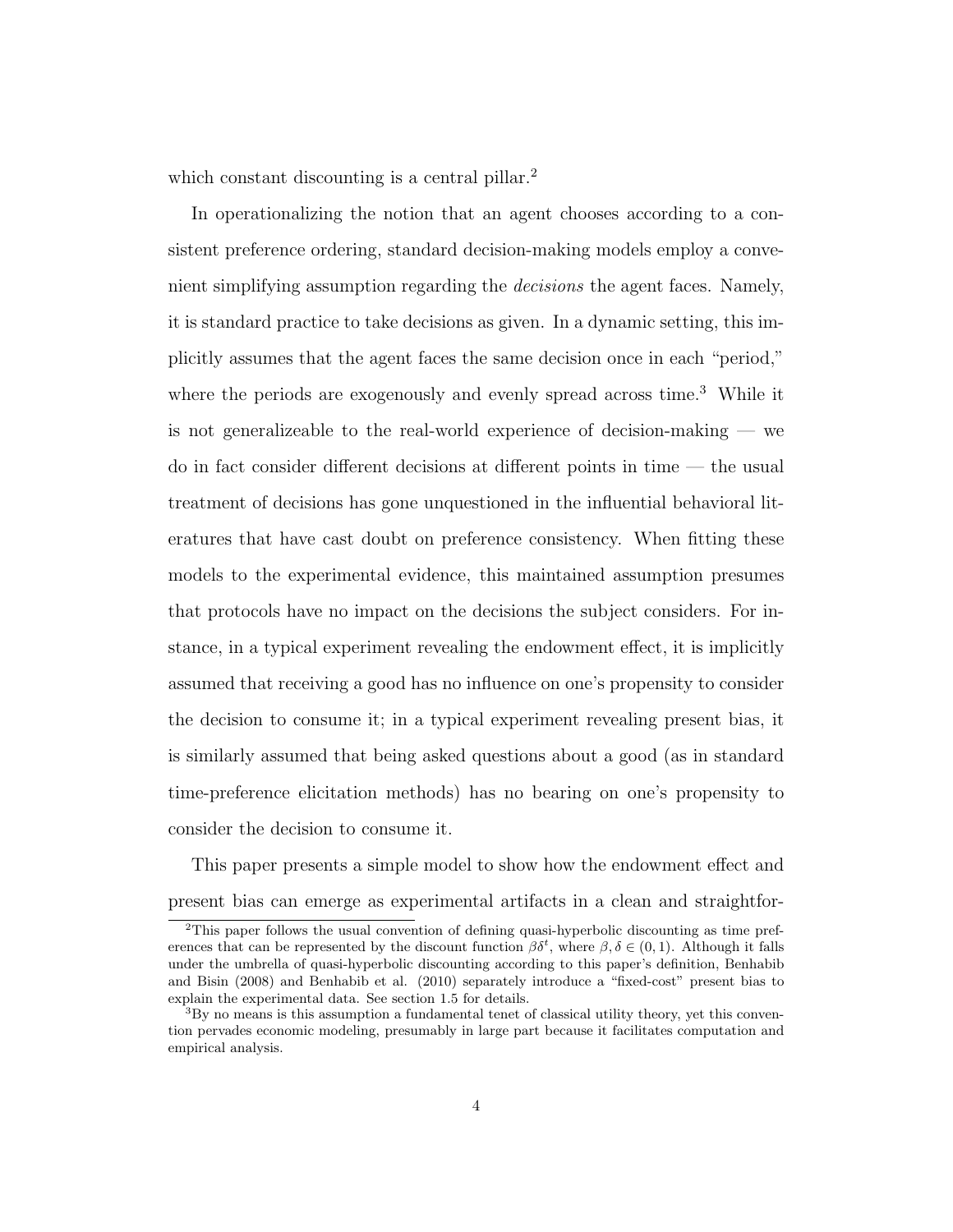ward way from a utility-maximizer's consistent preferences. To do so, the model departs from the usual simplifying assumption that the agent considers the same decision at every point in time. Instead, exposure to a cue associated with a given consumption good compels the agent to consider the decision to consume it. In particular, I assume that: (i) receiving a good, and (ii) eliciting time preferences with respect to the good (e.g. asking "do you prefer one unit of the good now or two units tomorrow?") are cues for the associated consumption decision. Because the good's value is higher conditional on considering the decision than unconditionally, its worth rises whenever a cue is present.<sup>4</sup> As a result, both preference anomalies emerge as artifacts: the endowment effect arises because receiving the good triggers the consumption decision; present bias arises because time-preference elicitation triggers the consumption decision.

The model not only captures the endowment effect and present bias with core principles of standard utility theory intact, it also reveals an intimate link between the two preference anomalies, as both arise from an equivalent "decision-purview" effect. That is, standard experimental protocols reliably and inadvertently produce cues that shift the agent's purview of decisionmaking towards the good through cues, while momentarily boosting its value without affecting its return to consumption.

The remainder of this paper proceeds as follows. Section 3.6 briefly discusses relevant cue research, which will help motivate and contextualize the key premises on which the model is based. Section 1.3 presents the basic

<sup>4</sup>This observation holds because if the agent does not consider the decision, a good perishes before it can be consumed if is nondurable, or if it is durable, its present value is subject to additional discounting over the delay to its eventual consumption, i.e. to the next time the agent considers the decision.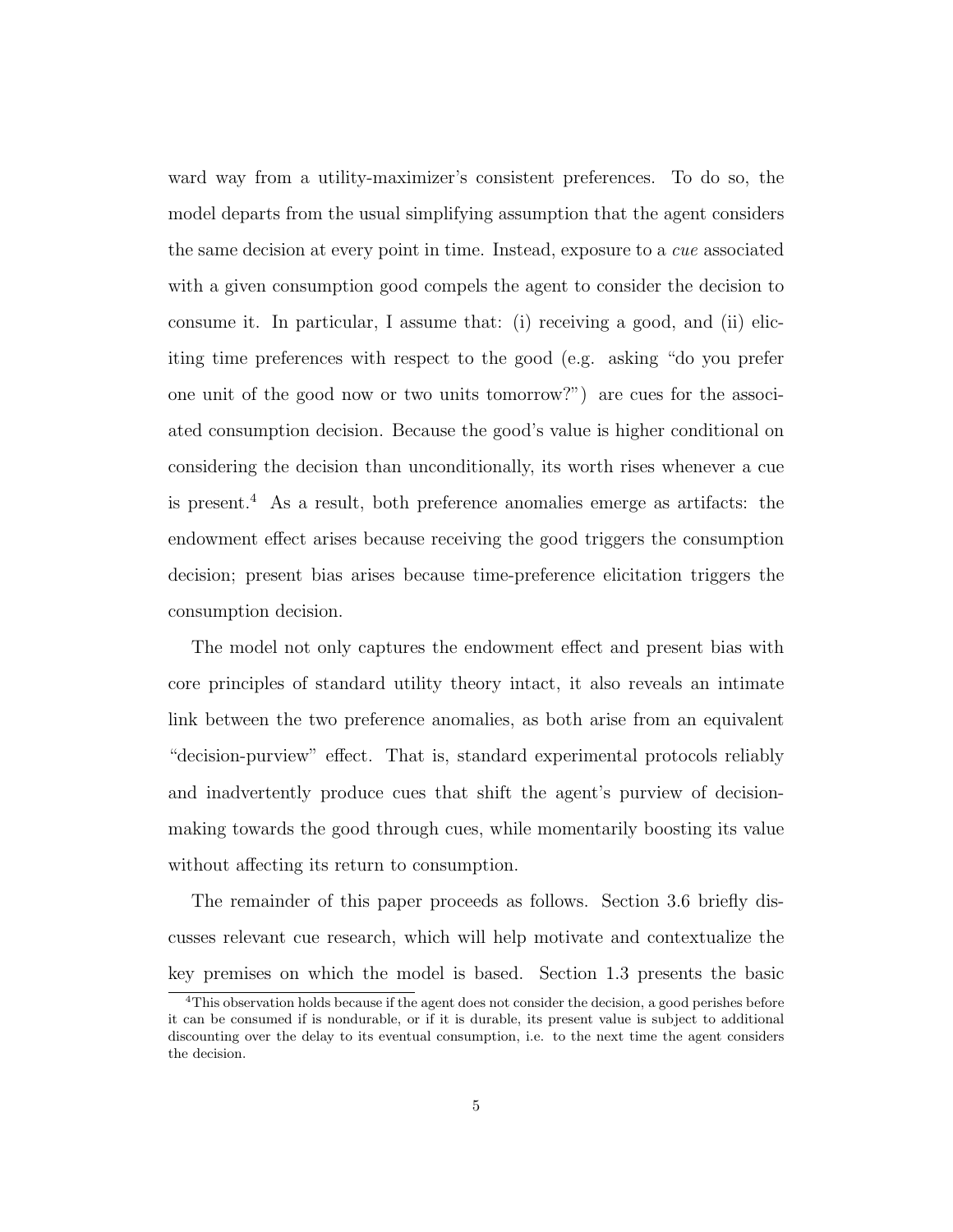model in which a utility-maximizing agent may or may not consider a decision of interest in a given period. The two subsequent sections introduce the two inadvertent cues at the heart of this paper and characterize their corresponding experimental "scenarios": the endowment effect arises when receiving the good is a cue in Section 1.4; present-bias arises when time-preference elicitation is a cue in Section 1.5. Section 1.6 proposes experimental controls for these decision-purview effects (and provides evidence that these controls do in fact work). In doing so, the results of this section show that controlled inference with an auxiliary good eliminates the endowment effect and present bias. Section 1.7 elaborates on the link between the endowment effect and present bias — in the laboratory as well as in the field. This section also addresses why, despite being variations on the same theme, the endowment effect and present bias are not commonly observed in tandem: because detection of one generally precludes detection of the other. The final section briefly concludes.

### 1.2 Cues: Background and Evidence

Broadly defined as any item or context associated with a given behavior, exposure to a cue typically increases one's propensity to engage in the behavior. The mechanism through which cues influence consumption behaviors is commonly attributed to the fact that cues signal availability of the good (e.g. Carter and Tiffany, 2001; Cornier et al., 2007). In economics, the precise formal representation of a cue tends to vary from model to model. In Laibson's (2001) cue-based consumption theory, cues affect consumption preferences. In Bernheim and Rangel's (2004) theory of addiction, cues trigger mistaken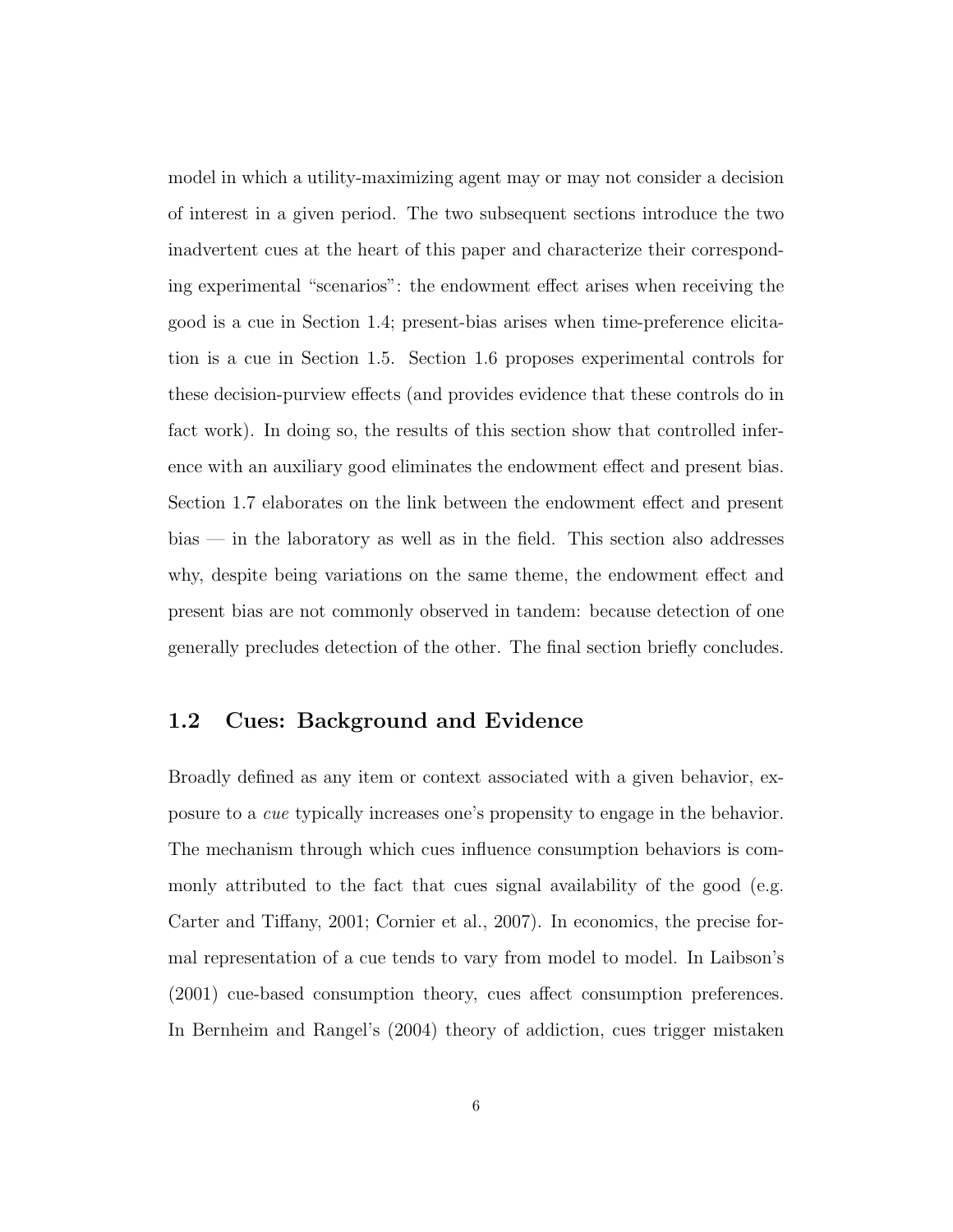consumption by driving a wedge between choices and preferences.<sup>5</sup> Following Landry (2013), this paper formalizes a cue as a "decision point" in that a cue compels the agent to consider the decision of interest at the time of the cue's incidence. Although cues may motivate consumption through other channels, there is abundant support for the decision point representation, as neuropsychology research reveals that decision-making faculties are activated and directed towards the associated good in the presence of a cue.

### 1.3 Model

#### 1.3.1 Benchmark Setup

In each period,  $t = 0, 1, \ldots$ , a utility-maximizing agent who discounts future utility at a constant rate might consider the decision to consume a particular good. The *decision points* are defined as the points in time that the agent considers this decision of interest. For any  $t$ , suppose the unconditional probability of a decision point is  $\pi \in (0,1)$ . We assume (implicitly) that the instantaneous return to consumption is strictly increasing and that the good is perfectly perishable.<sup>6</sup> It follows that if  $t$  is a decision point, the agent optimally chooses to consume the full period- $t$  endowment of the good. Hence, instead of specifying the quantity of the good in a given endowment, we only need to specify the endowment's consumption value, which is understood to be the

<sup>5</sup>To motivate their relaxation of alignment between choices and preferences, Bernheim and Rangel suggest that the decision-maker acts as if cues systematically (and momentarily) distort information in a manner that exaggerates their true consumption preferences. Bernheim and Rangel also note that if cues instead activate a present bias, the resulting model would be nearly equivalent to their mistake-based representation.

 ${}^{6}$ Perfect perishability is assumed for ease of exposition and to adhere to classical demand theory formulations. As shown in Appendix 1.8.1, all results are (qualitatively) robust to the consideration of a durable good.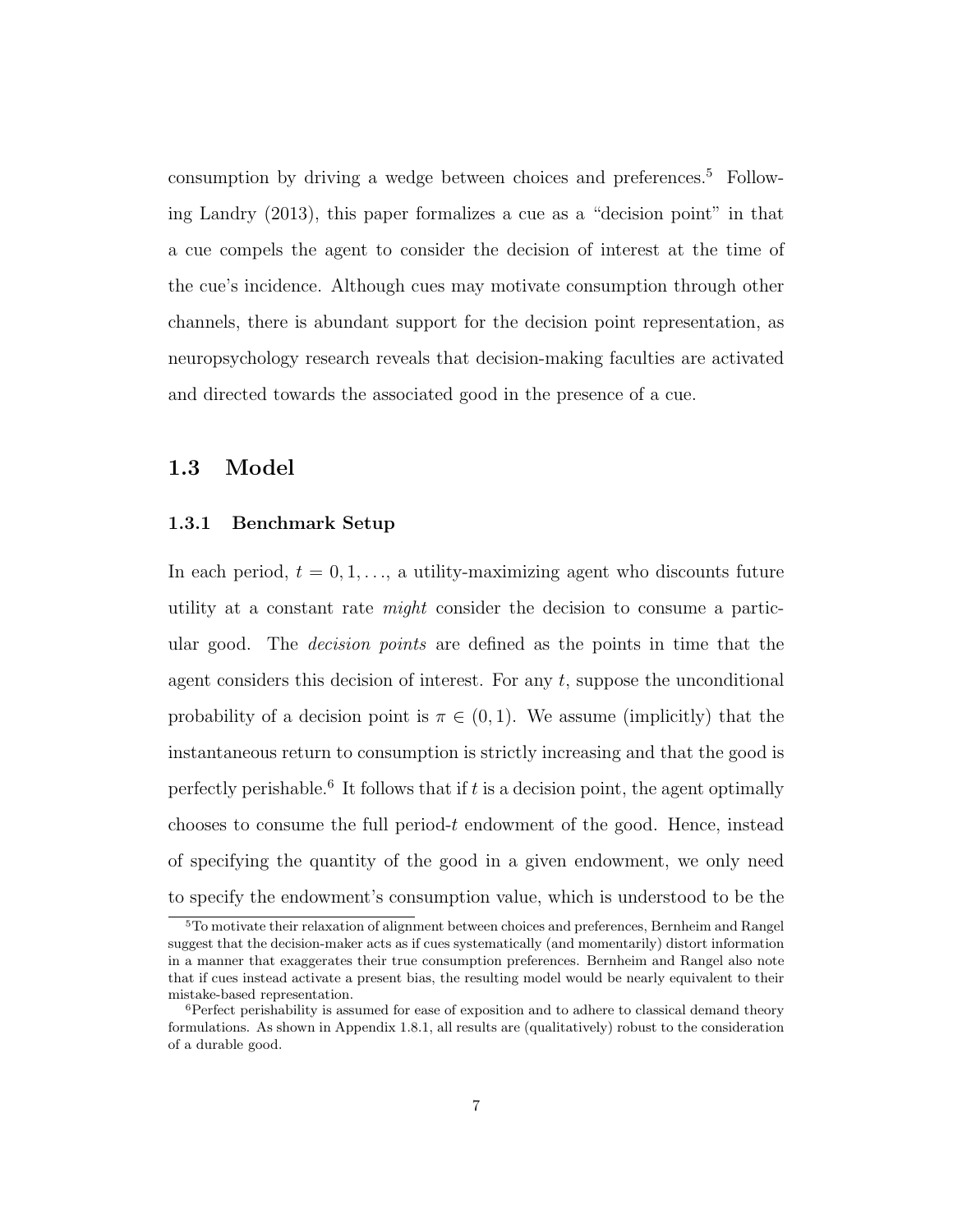instantaneous return to consuming the endowment. If  $t$  is not a decision point, the agent presumably partakes in some outside opportunity (perhaps the agent considers a different decision). Since it is equivalent to the opportunity cost of a decision point, the return to the outside opportunity will be referred to as the decision opportunity cost. For simplicity, the decision opportunity cost is normalized to 1.

In our *benchmark*, which refers to the control setting in which the agent is not yet subjected to an "experiment," the endowment of the good is normalized to zero in each period. The corresponding benchmark expected lifetime utility is:

$$
U_0 = \sum_{t=0}^{\infty} \delta^t (1 - \pi) = \frac{1 - \pi}{1 - \delta}.
$$

where  $\delta \in (0,1)$  is a constant discount factor.

#### 1.3.2 Alternate Scenarios: Endowments and Cues

Now suppose the agent is subjected to alternate, "experimental" scenarios. Relative to the benchmark, an alternate scenario may involve changes to the endowment stream, to the decision point probabilities, or both. Let  $(e, \tau)$ denote a time-τ endowment with consumption value e. For a scenario that features an endowment of this form but does not include any other changes to the benchmark, the expected lifetime utility is given by:

$$
U[(e,\tau)] = U_0 + \pi \delta^{\tau} e.
$$

This expression implies that the endowment's value,  $\pi \delta^{\tau}$ , is its present discounted consumption value weighted by the probability of a decision point.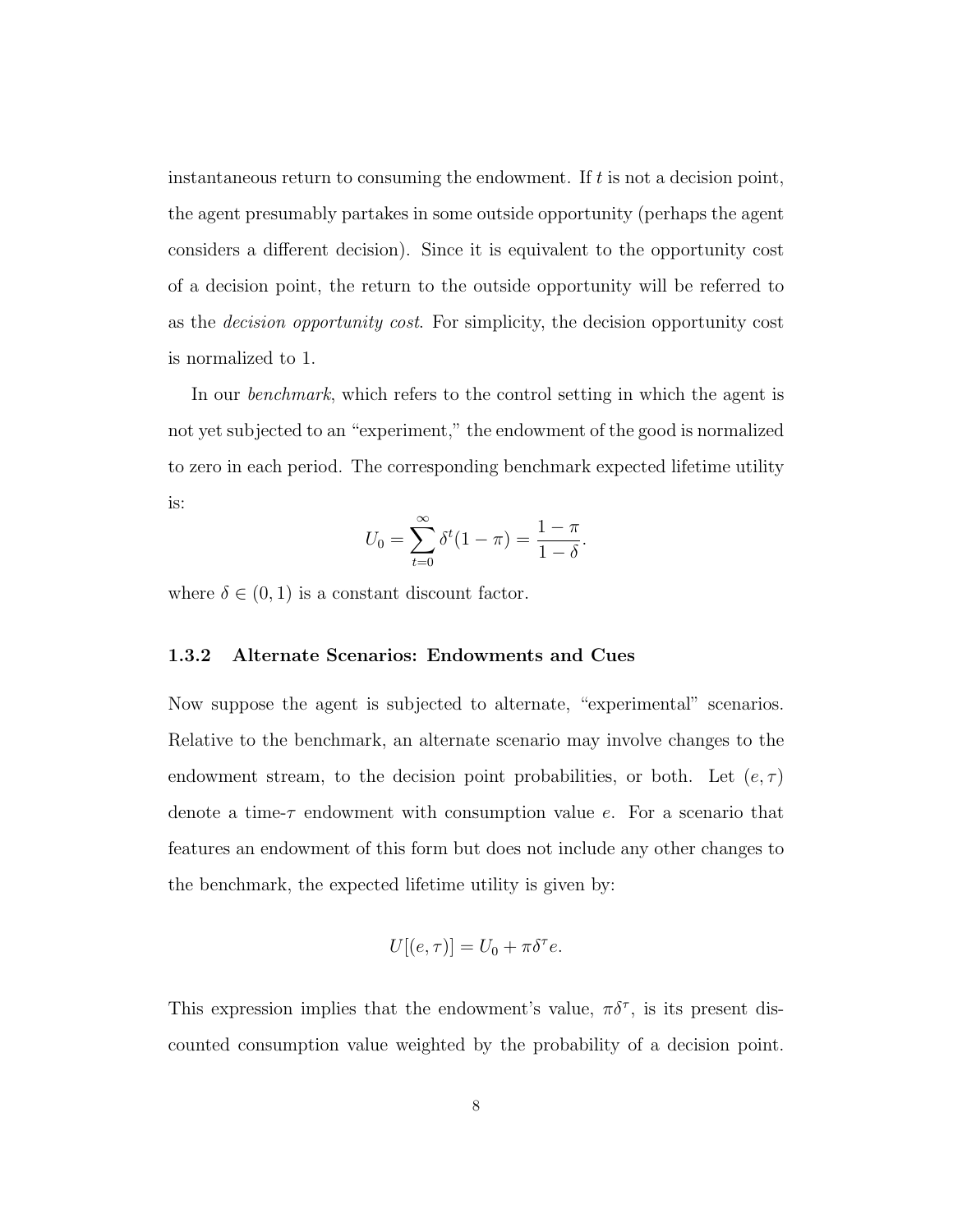This follows because  $(e, \tau)$  provides e utils in period  $\tau$  if and only if  $\tau$  is a decision point (and has no impact beyond  $\tau$ ).

A cue for consumption can refer to any item or context associated with the consumption good. As described earlier, exposure to a consumption cue generally increases the propensity to consume the good and that one plausible channel through which this effect operates is that the cue increases the propensity to consider the associated decision. Hence, in the current framework, a "cue" refers to a stimulus that increases any decision point probability relative to benchmark. For ease of exposition, the formal results of this paper will derived using the simplest form of a cue, in which a cue guarantees a decision point at the time of its incidence and leaves all other decision point probabilities unaffected — this representation isolates the immediate impact of a cue and treats it as an all-or-nothing proposition. Thus, absent any accompanying changes to the endowment stream, the expected lifetime utility associated with a single cue at  $t$  is

$$
U[t] = U_0 - (1 - \pi)\delta^t.
$$
 (1.1)

Hence the cue's expected disutility,  $-(1 - \pi)\delta^t$ , is the expected present value of the decision opportunity cost, i.e. the discounted decision opportunity cost weighted by the probability that the decision point would not have occurred in the benchmark.

For a scenario that involves a cue and an endowment, the expected lifetime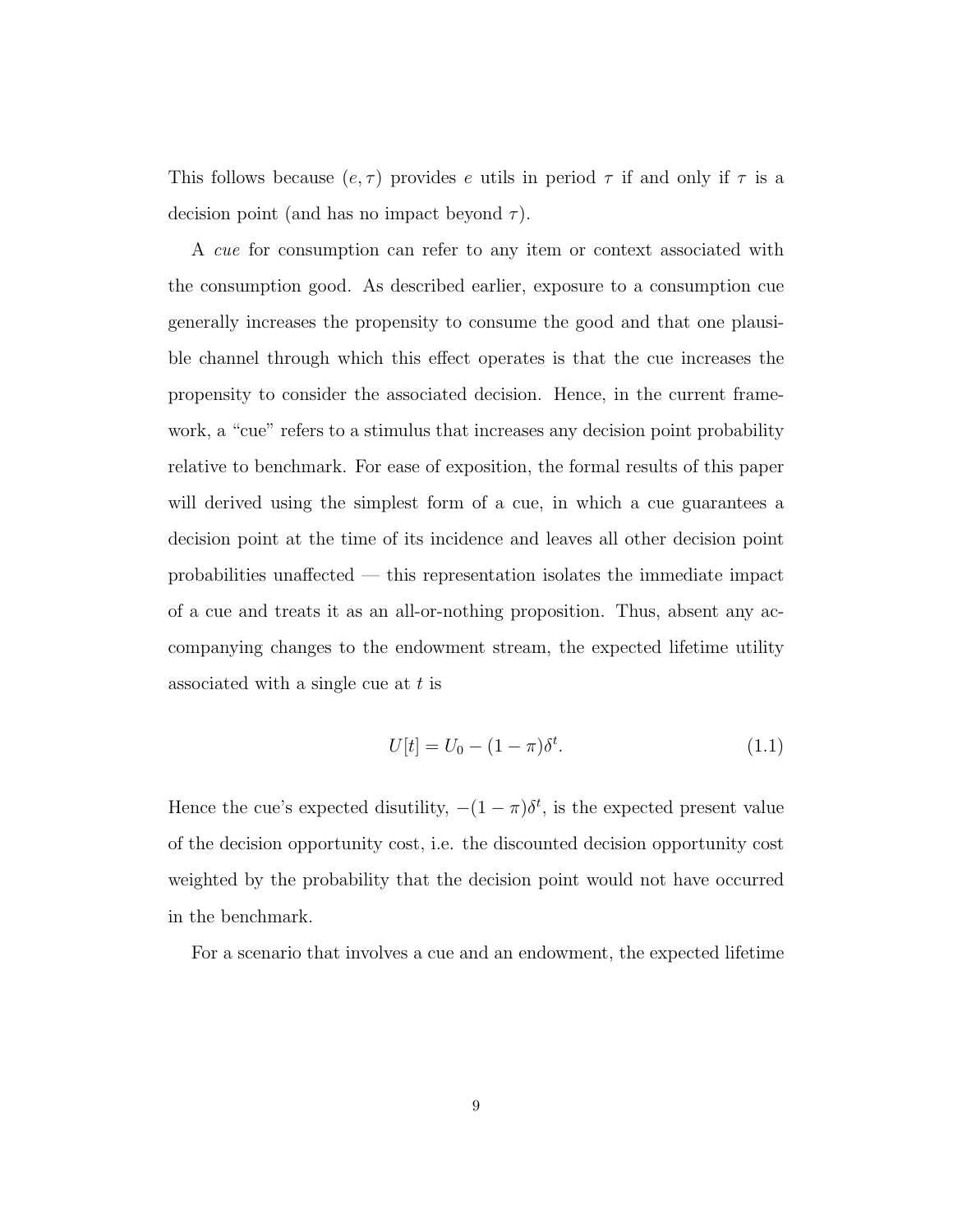utility is given by

$$
U[t; (e, \tau)] = \begin{cases} U_0 - (1 - \pi)\delta^t + \delta^\tau e & \text{if } t = \tau \\ U_0 - (1 - \pi)\delta^t + \pi \delta^\tau e & \text{if } t \neq \tau \end{cases}
$$
(1.2)

As shown here, for scenarios that involve both, cues and endowments will be separated by a semicolon in the argument of  $U$ . From equation (1.2), if the endowment and the cue coincide, then the weight  $\pi$  on the endowment's present value vanishes, which follows because a decision point is guaranteed by the concurrent cue. If the endowment and the cue do not coincide, then the net value of both is simply the sum of the individual values.

In general, a scenario can involve a sequence of cues,  $\{t_i\}$  with  $i = 1, \ldots, I$ , along with a sequence of endowments,  $\{(e_j, \tau_j)\}\$  with  $j = 1, \ldots, J$  and each  $\tau_j \in \mathbb{N}$ . The corresponding generalized expected lifetime utility expression is

$$
U[\{t_i\}; \{(e_j, \tau_j)\}] = U_0 - (1-\pi) \sum_{i=1}^I \delta^{t_i} + \sum_{j: \tau_j \in \{t_i\}} \delta^{\tau_j} e_j + \pi \cdot \sum_{j': \tau_{j'} \notin \{t_i\}} \delta^{\tau_{j'}} e_{j'}
$$

The interpretation of this generalized expression is essentially the same as in  $(1.2)$ . Any cue t inflicts the discounted expected decision opportunity cost  $\delta^t(1-\pi)$ ; any endowment  $(e,\tau)$  has present value  $\delta^{\tau}e$  if it coincides with a cue and  $\pi \delta^{\tau} e$  if it does not.

#### 1.3.3 Simplifications Inherent in the Cue Representation

While the cue representation described above will suffice to illustrate the main points, it is limited as a realistic depiction of how cues can affect decision points. First, it abstracts from any persistence. In practice, cues may have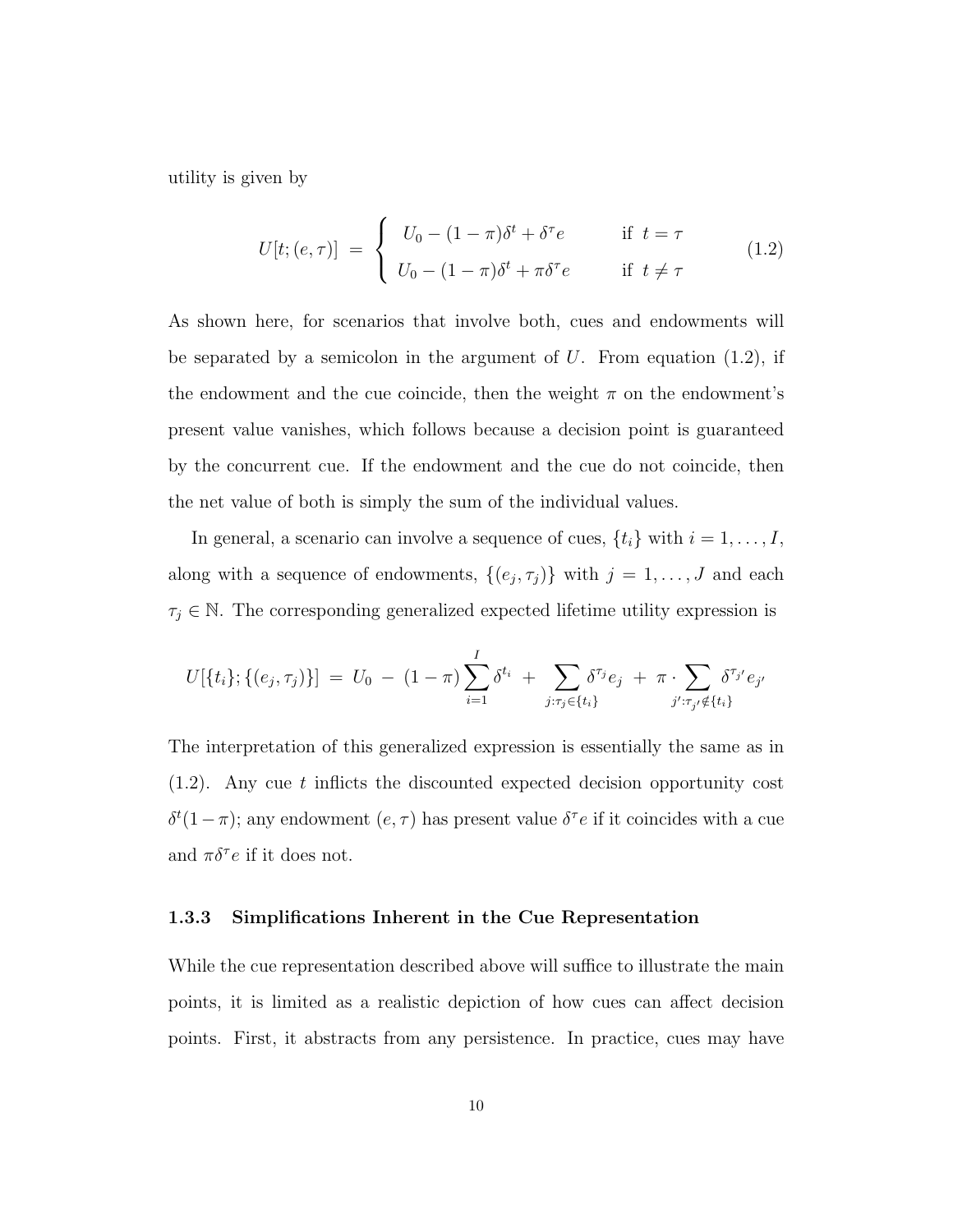a persistent effect on future decision points if the agent remembers past cues or if a cue is a catalyst for planning future decision points — e.g. setting a mental reminder, or using an external planning device (such as a calendar) to schedule future decision points. Thus, the representation abstracts from memories, plans, and other channels through which the present decision may depend on past cues. The representation also abstracts from any uncertainty regarding the induced decision point. Realistically, a cue may only raise the likelihood of a decision point without guaranteeing it — especially if the cue competes with other stimuli.

To entertain an enriched cue formulation that allows for persistence and uncertainty, let  $\pi_t^*$  denote the cue-induced decision point probability at  $t$ , which presumably can take any value between the benchmark probability and unity:  $\pi_t^* \in [\pi, 1]$ . The sum  $\sum_t \delta^t(\pi_t^* - \pi)$  would be a natural measure of the cue's salience since it quantifies the cue's "impact," given as the present expected value of the induced decision point sequence. This continuous measure of salience contrasts the simple cue representation, which implies that any two cues must be equally salient. Moreover, since one cue at  $t$  guarantees  $t$  will be a decision point in the simple representation, a second cue at  $t$  has no additive effect  $-$  i.e. the two cues together are no more salient than the single cue. Thus, the enriched formulation is better suited for comparisons between "quiet" and "loud" cues and also to account for the notion that two concurrent cues ought to be more salient than a single cue. Though superfluous for the formal results, we will revisit these enrichments as they will be useful in addressing real-world intricacies that the simple cue does not readily motivate and also in relating the theory to relevant research that uncovers nuances for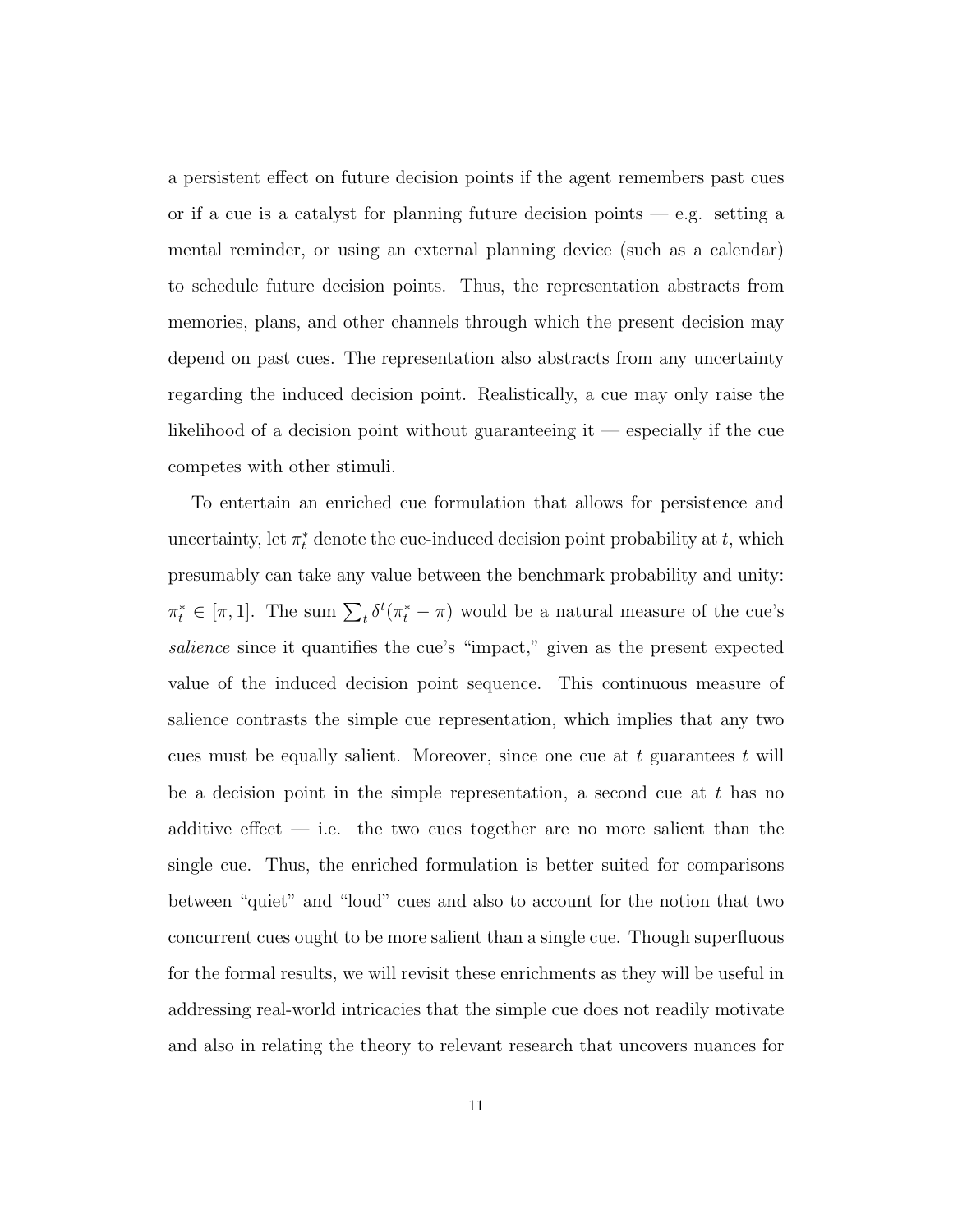laboratory inference of preferences.

### 1.4 Receiving the Good as a Cue

Suppose *receiving the good* is a cue to consider the decision to consume it.<sup>7</sup> Then, for a scenario in which the agent receives  $(e, \tau)$ ,  $\tau$  will be a decision point with certainty.

To characterize the value of the good to the agent, define willingness-topay (WTP) to receive an endowment as the net value of receiving it and willingness-to-accept (WTA) to sell the endowment as the value of retaining the endowment upon its receipt. WTP and WTA will be denoted by  $p^P$  and  $p<sup>A</sup>$ , respectively. This notation reflects the understanding that both measures can be related to prices, as WTP is the maximum price the agent is willing to pay to receive the endowment and WTA is the minimum price the agent is willing to accept to sell it. Relative to the benchmark, WTP and WTA associated with the endowment  $(e, \tau)$  are thus given by:

$$
p^{P}(e,\tau) = U[\tau; (e,\tau)] - U_0
$$
  
\n
$$
p^{A}(e,\tau) = U[\tau; (e,\tau)] - U[\tau].
$$
\n(1.3)

Here, WTP is the change in expected lifetime utility upon receiving  $(e, \tau)$ , and WTA is the ensuing (absolute) change upon immediately relinquishing  $(e, \tau)$ .<sup>8</sup> Since relinquishing a received endowment does not change the fact that it had been received, the benchmark expected lifetime utility does not enter WTA;

<sup>7</sup>This representation follows naturally from the definition of a cue, as receiving the good entails exposure to an item associated with consumption. It also trivially fits with a key mechanism through which cues motivate consumption, as receiving the good signals (quite reliably) its own availability.

<sup>8</sup> If the "default" is something other than the benchmark, i.e. if it involves a sequence of cues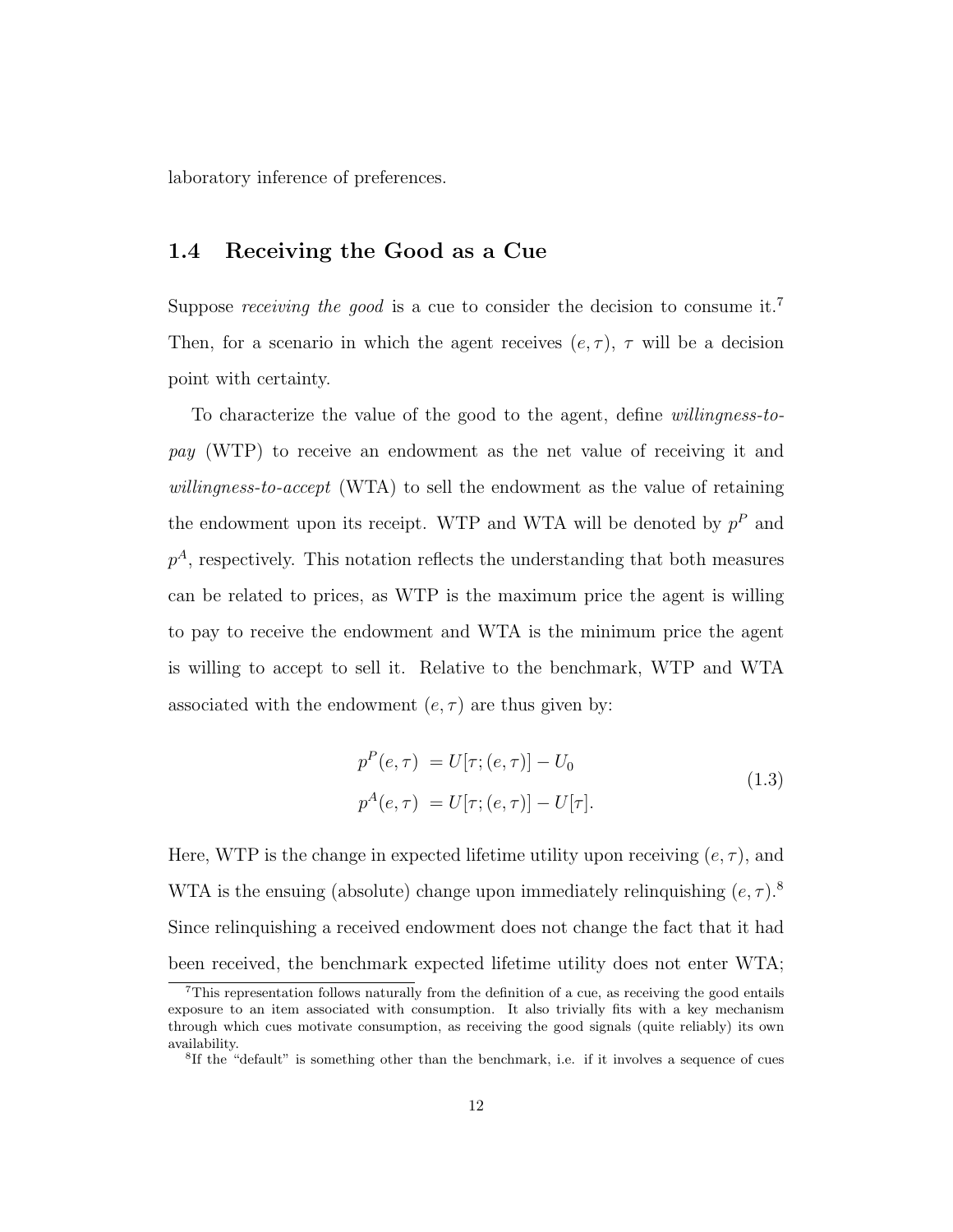rather, the scenario in which  $(e, \tau)$  is relinquished still entails a cue at  $\tau$ . Due to the irreversibility of this cue, simply receiving the good makes the agent "invested" in the associated consumption decision. Quantifies this effect, the first result captures the commonly-observed WTA/WTP gap, the standard marker of an endowment effect whereby an agent values a good more after receiving it:

Proposition 1 [Endowment Effect] Relative to benchmark,  $p^A(e, \tau) - p^P(e, \tau) = \delta^{\tau}(1-\pi) > 0$ .

**Proof.** Follows trivially from equations  $(1.1)$ ,  $(1.2)$ , and  $(1.3)$ .

Since receiving the good is a cue, the apparent endowment effect in Proposition 1 arises because the good's value is higher conditional on considering the decision to consume it than unconditionally. Reflecting this notion, the WTA/WTP gap is the expected discounted opportunity cost,  $\delta^{\tau}(1-\pi)$ , from being "stuck" having to consider the decision to consume a good that was relinquished immediately after its receipt. This result can also be interpreted as a form of loss aversion. Here, a loss looms larger than a gain because the loss associated with relinquishing a good is its full consumption value, while the corresponding gain is only the good's net value, i.e. its full consumption value minus the expected decision opportunity cost from the receipt-induced cue. Also note that the endowment effect vanishes as  $\pi \to 1$ . This observation reflects the fact that having to contemplate a relinquished good does not entail  ${\{t_i\}}$  and a sequence of endowments  ${\{(e_j, \tau_j)\}}$ , the general forms for WTP and WTA are

$$
p^{P}(e,\tau) = U[\tau \cup \{t_i\}; (e,\tau) \cup \{(e_j,\tau_j)\}] - U[\{t_i\}; \{(e_j,\tau_j)\}]
$$
  

$$
p^{A}(e,\tau) = U[\tau \cup \{t_i\}; (e,\tau) \cup \{(e_j,\tau_j)\}] - U[\tau \cup \{t_i\}; \{(e_j,\tau_j)\}].
$$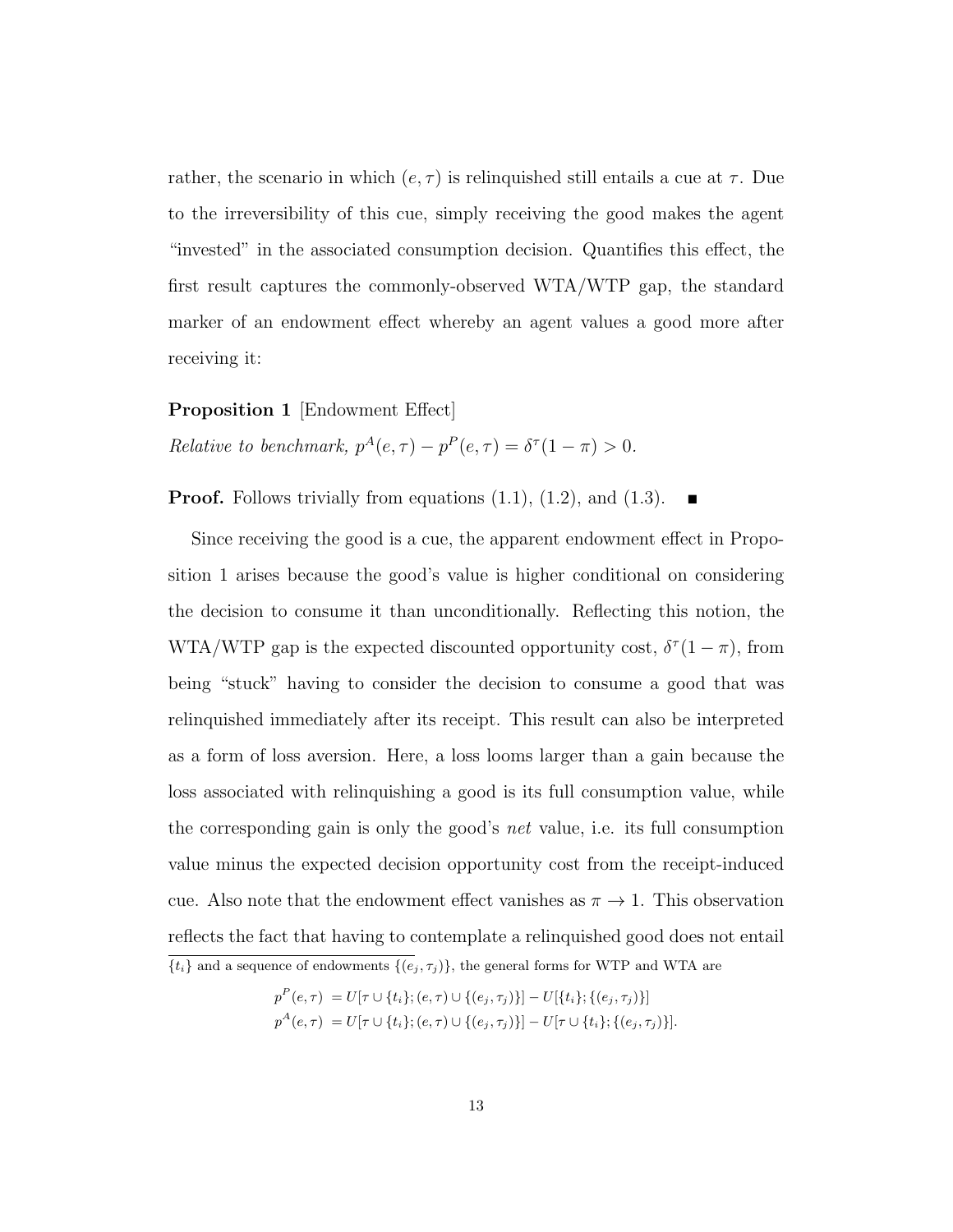an opportunity cost if the agent would have considered the decision regardless of the cue.

If receiving the good has no persistent effect on decision points beyond the time of receipt (as implied by our cue representation; see Section 1.3.3), Proposition 1 suggests there will be no apparent endowment effect for goods received before they are "ripe" (or available) for consumption. That is, if  $(e, \tau)$  is received prior to  $\tau$  and if the cue lacks persistence, there will be no disparity between WTA and WTP. This prediction fits with Brosnan et al.'s (2012) finding that chimpanzees exhibit an endowment effect for tools that are immediately useful, but not for tools that aren't immediately useful. This finding — and the fact that it doesn't generalize to humans — is consistent with the contention that "prospective memory," i.e. the capacity to remember to perform a planned behavior at the appropriate time, is a uniquely human trait (Tulving, 2005; Suddendorf and Corballis, 2007).<sup>9</sup>

## 1.5 Elicitation of Time Preferences as a Cue

Now suppose *elicitation of time preferences* is a cue.<sup>10</sup> Time-preference elicitation involves asking the agent to indicate a preference between an immediate endowment of the good and a future endowment, where without loss of gen-

<sup>9</sup>Although some authors debate that it is a uniquely human capacity, prospective memory in nonhumans is at best far rarer than prospective memory in humans. In either case, it would be expected that any endowment effect for tools that aren't immediately useful would be far less noticeable for chimpanzees than for humans. Further, the qualitative difference across species can be motivated without prospective memory because, unlike humans, chimpanzees generally do not use external planning devices — which are another means through which cue persistence can arise.

<sup>10</sup>As before, this representation follows naturally from the definition of a cue, as time-preference elicitation entails exposure to a context associated with the consumption good. Since an immediate endowment is included as an option in the current setting, the representation again fits with a key mechanism through which cues motivate behavior, as time-preference elicitation signals availability of the good.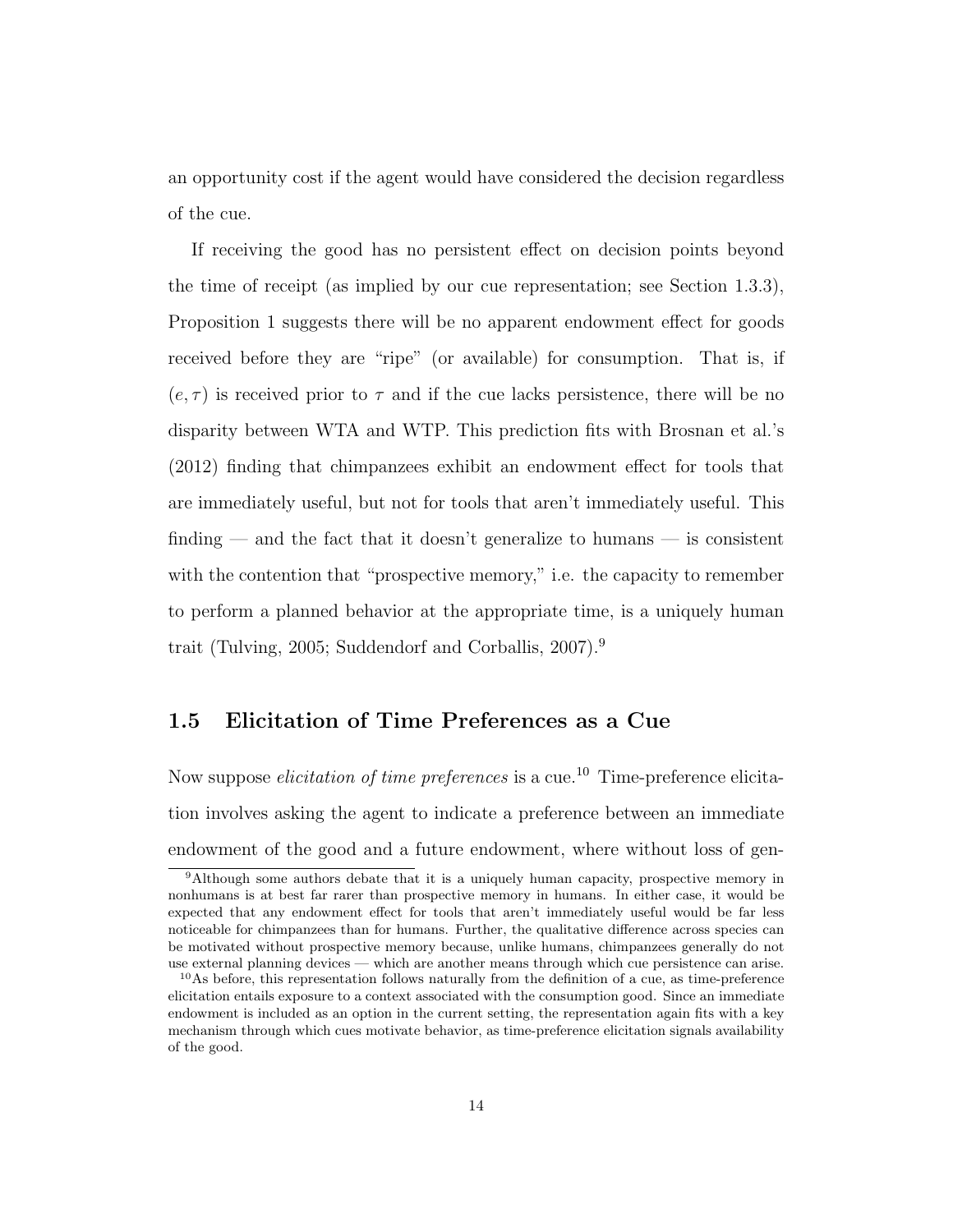erality it is presumed elicitation occurs at time-zero.

The *elicited discount function*, denoted by  $D_{\tau}$ , measures the total discount from elicitation to period  $\tau$ , the time of the prospective future endowment  $(e, \tau)$  offered as an option in elicitation. To be precise,  $D_{\tau}$  is defined as the unique value such that the agent is indifferent between the future endowment  $(e, \tau)$  and the immediate endowment  $(D_\tau e, 0)$ .<sup>11</sup>

We cannot yet specify  $D_{\tau}$  because, without knowing the details of elicitation, the decision point probability in  $\tau$  is ambiguous when  $(e, \tau)$  is chosen. Surely if the agent *receives*  $(e, \tau)$  in period  $\tau$ , then  $\tau$  must be a decision point since receiving the good is a cue. That said, it is conceivable that  $\tau$  may not be a decision point even if the future prospect is chosen. For instance, elicitation may only involve tradeoffs among hypothetical rewards.<sup>12</sup> As another example, the future prospect may actually be acquired at the time of elicitation (e.g. if the agent chooses among one yellow banana that is ripe today versus two green bananas that will be ripe tomorrow). To account for this possibility, the term nonreceived is used to refer to a good that does not come hand-in-hand with a cue. For some interpretations of a nonreceived good, the adjective "nonreceived" is an awkward fit. Nonetheless, the term is used to make clear that a nonreceived good represents the opposite of a received good with regards to the latter's formal cue representation.

#### Proposition 2 [Present-Biased Discounting]

<sup>&</sup>lt;sup>11</sup>Put differently, if elicitation reveals that the agent is indifferent between  $(e', 0)$  and  $(e, \tau)$ , then  $D_{\tau} = \frac{e}{e'}$ . Note that  $D_{\tau}$  may implicitly depend on e (as well as  $\pi$ ).

 $12$ For time-preference elicitation involving hypothetical rewards, it is often unclear whether subjects ought to choose the alternative that they would prefer to hypothetically own (i.e. to have in their initial endowment), in which case the future reward may not hypothetically involve a cue, or if subjects ought to choose the alternative that they would prefer to receive. For instance, consider an excerpt from the sample instructions in Thaler's (1981) classic study: "Choose between: (A.1) One apple today. (A.2) Two apples tomorrow."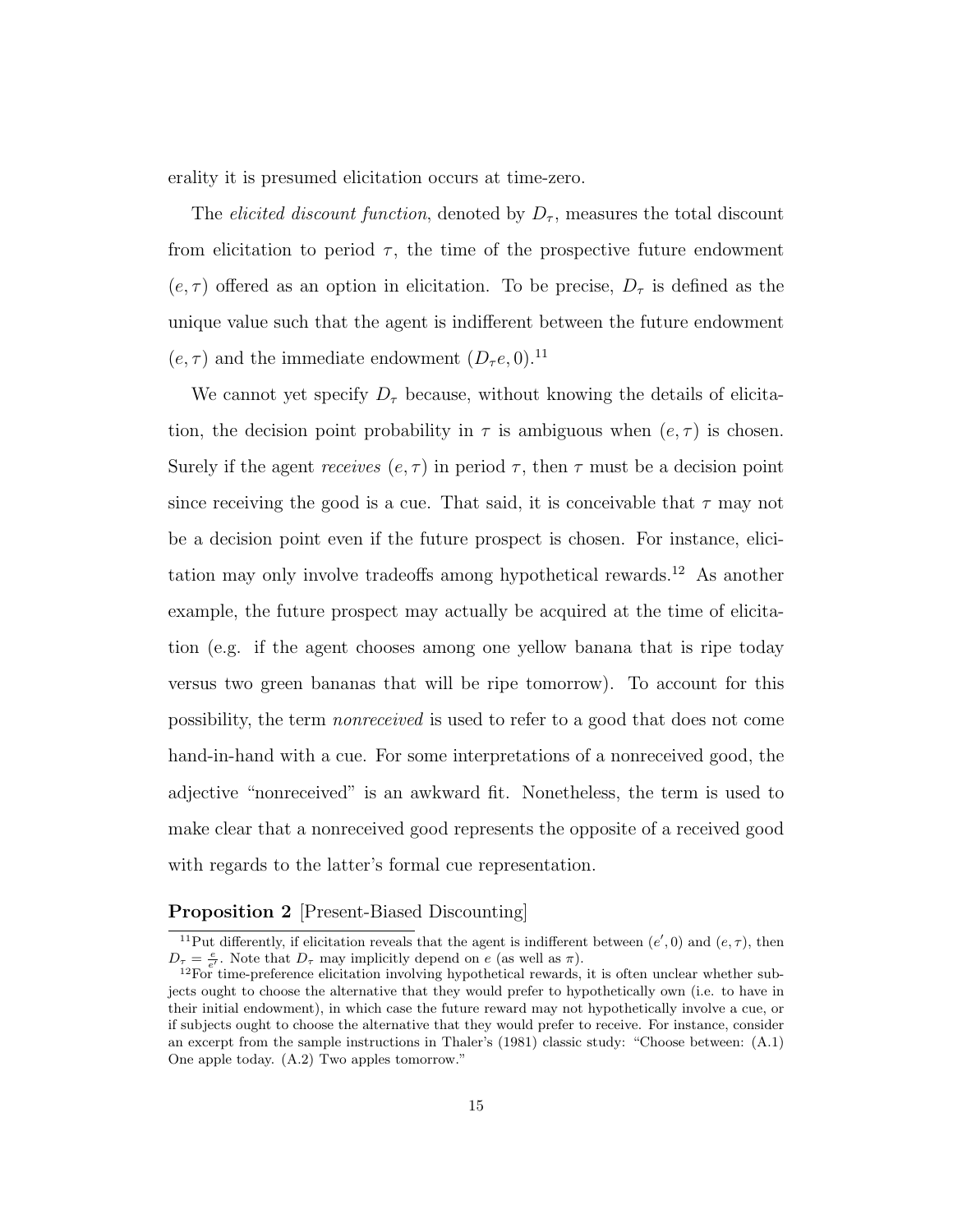$D_{\tau} = \beta \delta^{\tau}$ , where the measured present-bias factor  $\beta < 1$  is given by: (i)  $\beta = (1 - \frac{1-\pi}{e})$  $\left(\frac{-\pi}{e}\right)$  for received goods, (ii)  $\beta = \pi$  for nonreceived goods.

Proof. Given time-zero elicitation, for received goods, the expected lifetime utilities associated with  $(e, \tau)$  and  $(D_\tau e, 0)$  are, respectively,

$$
U[0, \tau; (e, \tau)] = U_0 - (1 - \pi) - (1 - \pi)\delta^{\tau} + e\delta^{\tau}
$$

$$
U[0; (D_{\tau}e, 0)] = U_0 - (1 - \pi) + D_{\tau}e.
$$

The indifference condition is  $D_\tau e = \delta^\tau (e - (1 - \pi))$ , which establishes part (i).

For nonreceived goods, the associated expected lifetime utilities are:

$$
U[0; (e, \tau)] = U_0 - (1 - \pi) + \pi e \delta^{\tau}
$$
  

$$
U[0; (D_{\tau}e, 0)] = U_0 - (1 - \pi) + D_{\tau}e.
$$

Now the indifference condition is  $D_\tau e = \pi \delta^\tau e$ , which establishes part (ii).

Proposition 2 shows how time preference elicitation produces an apparent present bias in that the elicited discount function is precisely the quasihyperbolic discount function. The measured present bias factor  $\beta < 1$  will, in general, depend on whether or not choosing the future prospect coincides with a cue (i.e. depending on the "type" of good). For part (i) the present bias for received goods assumes the form a a "fixed-cost" present bias in which the agent appears to discount as if future returns entail a fixed cost from which present returns are exempt.<sup>13</sup> The magnitude of this fixed cost is the expected decision opportunity cost,  $1 - \pi$ . Thus, in this vein, the measurement of a fixed-cost present bias arises because the fixed cost is "sunk" for the

<sup>13</sup>See Benhabib and Bisin (2008) and Benhabib et al. (2010).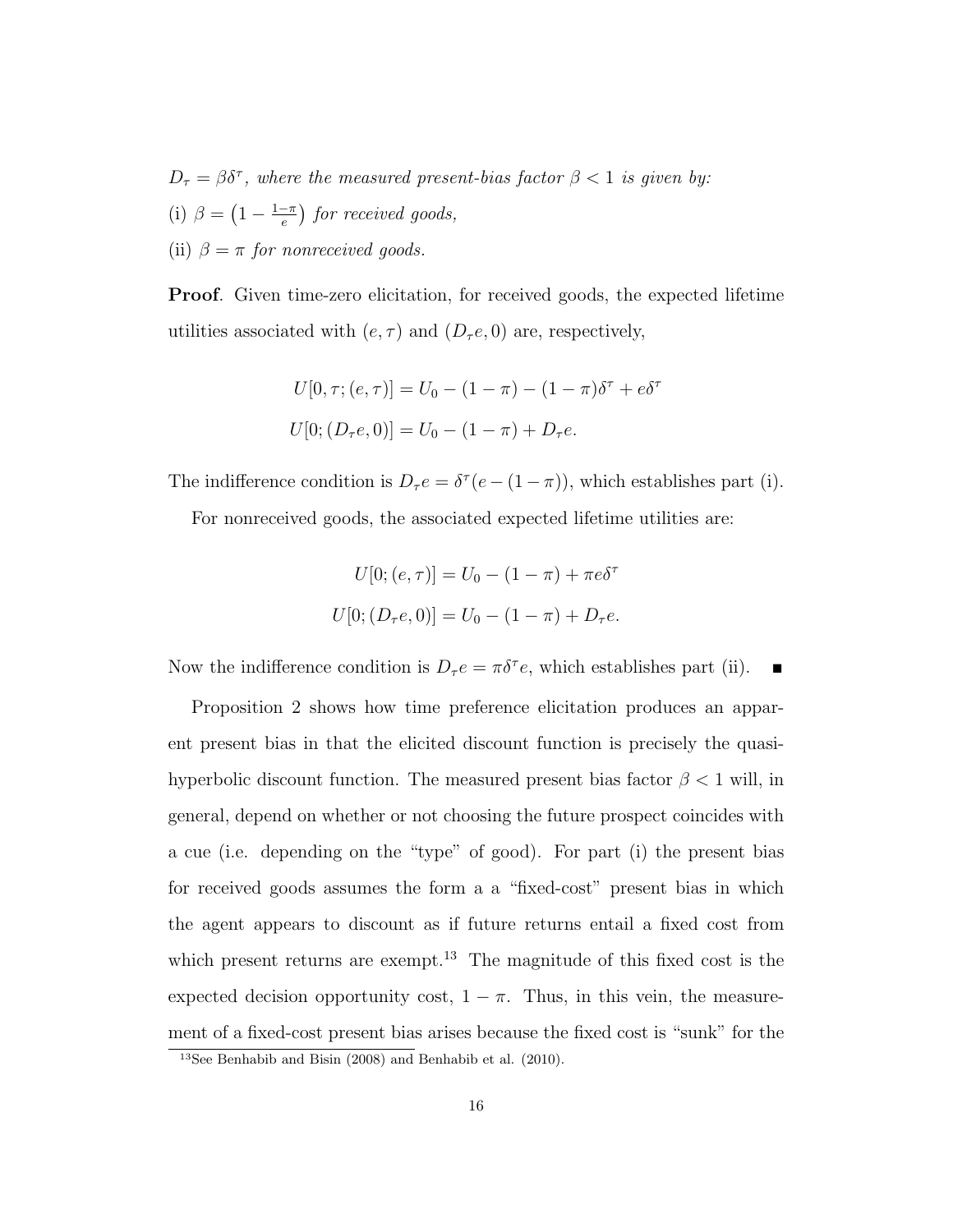immediately-received good — the valuation of the immediately-received good. That is, the value of the immediate prospect is momentarily inflated relative to future prospects because the decision opportunity cost of a receipt-induced cue has already been paid due to the cue from elicitation.

From part (ii) of Proposition 2, for nonreceived goods the measured present bias factor is simply  $\pi$ , the benchmark decision point probability. In this case, the appearance of present bias arises because because an accompanying decision point is not assured for the future prospect. Only the immediate endowment's full consumption value can be realized with certainty due to the elicitation-induced decision point; if the agent selects the future endowment, however, the agent may "forget" to consider the decision, and hence runs the risk that the good will perish without being consumed.<sup>14</sup>

Time-inconsistent preferences can be inferred from either form of measured present bias because both can generate apparent preference reversals in the usual way. For instance, if  $e' \in (\beta \delta e, \delta e)$ , then  $(e, 2)$  is preferred to  $(e', 1)$  since  $\delta e > e'$ ; yet a reversal becomes evident if each prospect is shifted forward one period, in which case  $(e', 0)$  would be preferred to  $(e, 1)$  since  $e' > \beta \delta e$ .

As with the endowment effect, the measured present bias (in both forms) vanishes as  $\pi \to 1$ . For received goods, this observation reflects the fact that an expected future receipt-induced decision opportunity cost is zero if the future decision point was assured regardless of the cue. For nonreceived goods, present bias disappears as  $\pi \to 1$  because the agent is not disproportionately "invested" in the good at the time of elicitation if decision points are guaran-

 $14$ While the inference of present bias here is robust to consideration of durable goods (as shown in Appendix 1.8.1), the interpretation is different. With durable goods, the present bias factor reflects the "extra" discounting from the time that the future good is first available until the eventual time of consumption (i.e. the first cue on or after the time the good is first available for consumption).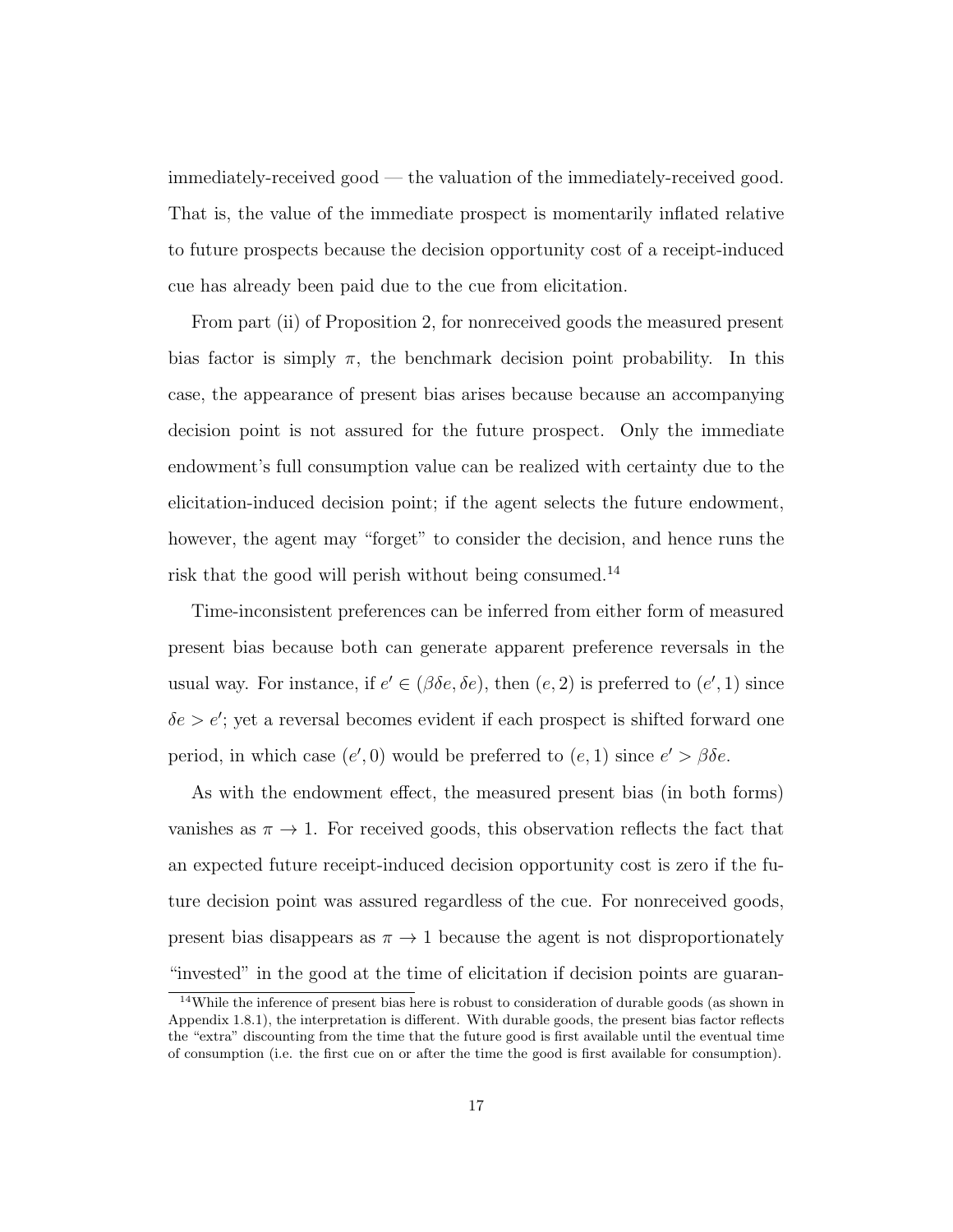teed in future periods too.

Note that for received goods, an endowment's consumption value nontrivially enters as an argument in the elicited discount function. This dependence gives:

**Corollary 1** [Magnitude Effect] For received goods,  $\frac{\partial D_{\tau}}{\partial \tau}$  $\frac{\partial^2 \mathcal{F}}{\partial e} > 0.$ 

**Proof.** For received goods,  $\frac{\partial D_{\tau}}{\partial e} = \delta^{\tau} \frac{1 - \pi}{e^2}$  $\frac{-\pi}{e^2} > 0$ .

Corollary 1 asserts that the elicited discount function for received goods is increasing in the consumption value of the prospective future endowment. This result captures the widely-documented *magnitude*  $effect$  — an inherent feature of the fixed-cost present-bias — whereby individuals appear to be more patient for large rewards than for small rewards, ceteris paribus.<sup>15</sup> Hence, the magnitude effect arises because the expected opportunity cost of a future receipt-induced decision point is comparatively small when the consumption value of the received good is large. Put differently, if the agent waits to receive  $(e, \tau)$ , the "annoyance" from having to consider the decision (again) at  $\tau$  is relatively minor if the future reward e is large.

### 1.6 Controlling for Decision-Point Effects

Arguably, the primary advantage of laboratory experiments is the control they offer over the many factors that can influence decision-making.<sup>16</sup> The results derived in the current framework, however, suggest that standard laboratory

<sup>&</sup>lt;sup>15</sup>In addition to Benhabib et al.'s (2010) findings, the magnitude effect is evident from survey data in Thaler (1981), Benzion et al. (1989), and Green et al. (1997). See Loewenstein and Prelec (1992) or Frederick et al. (2002) for discussion and additional references. For a recent axiomatization of the magnitude effect, see Noor (2011).

<sup>16</sup>See Smith (1982), page 930; and Davis and Holt (1993), page 15.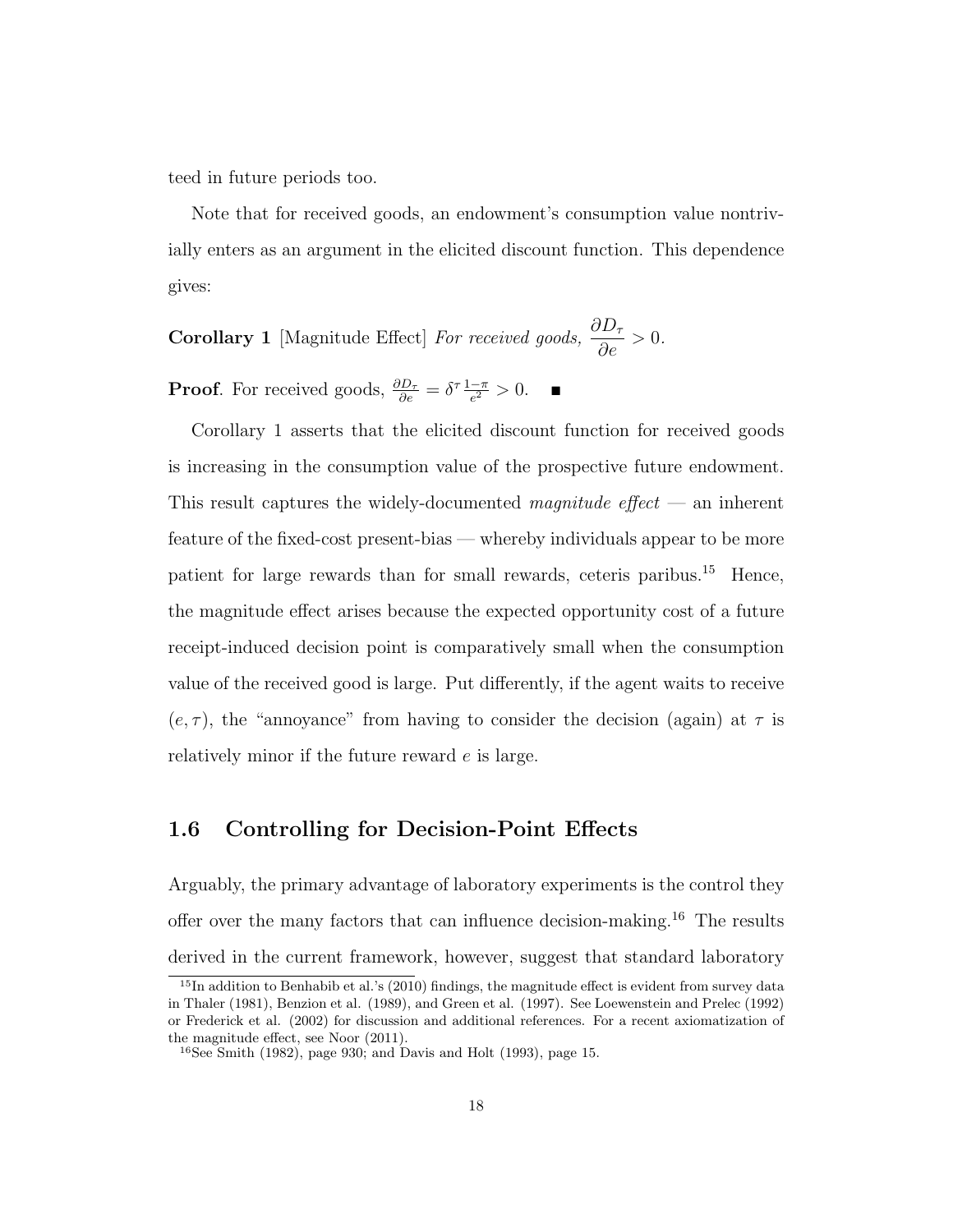protocols are not suitably controlled to test fundamental preference consistency assumptions. Namely, standard protocols are confounded by inadvertently induced decision points that can lead an agent with consistent preferences to falsely exhibit the endowment effect and present bias. In both cases, the agent is disproportionately invested in the good that is available or in hand now because laboratory cues compel the agent to consider the associated consumption decision. In a sense, peer effects inherent in the agent's interactions with the experimenter compromise the control that motivated the experiment.

Is there a way to control for decision-point effects? As discussed, if decision points are guaranteed in every period, the temporal structure reduces to monolithic discerete-time, which debiases measurement so that consistent preferences are inferred. However, guaranteeing decision points for all time is not a practical experimental control. That said, for our simple cue that guarantees a decision point upon arrival and leaves all other decision point probabilities unaffected, feasible controls exist since decision points would then only need to be guaranteed in periods relevant to the valuation problem.

For a simple cue, a sufficient control would be to modify the benchmark to include the receipt of an *auxiliary endowment* of the good, denoted by  $(a, \tau)$ with  $a > 0$ , where  $\tau$  is the same period associated with the primary endowment  $(e, \tau)$  that the agent evaluates. This modified benchmark will be referred to as the auxiliary-appended benchmark.

#### Proposition 3 [Reference Independence]

Relative to the auxiliary-appended benchmark,  $p^{A}(e, \tau) = p^{P}(e, \tau)$ .

**Proof.** Given the receipt of  $(a, \tau)$ , WTP for  $(e, \tau)$  is the value with both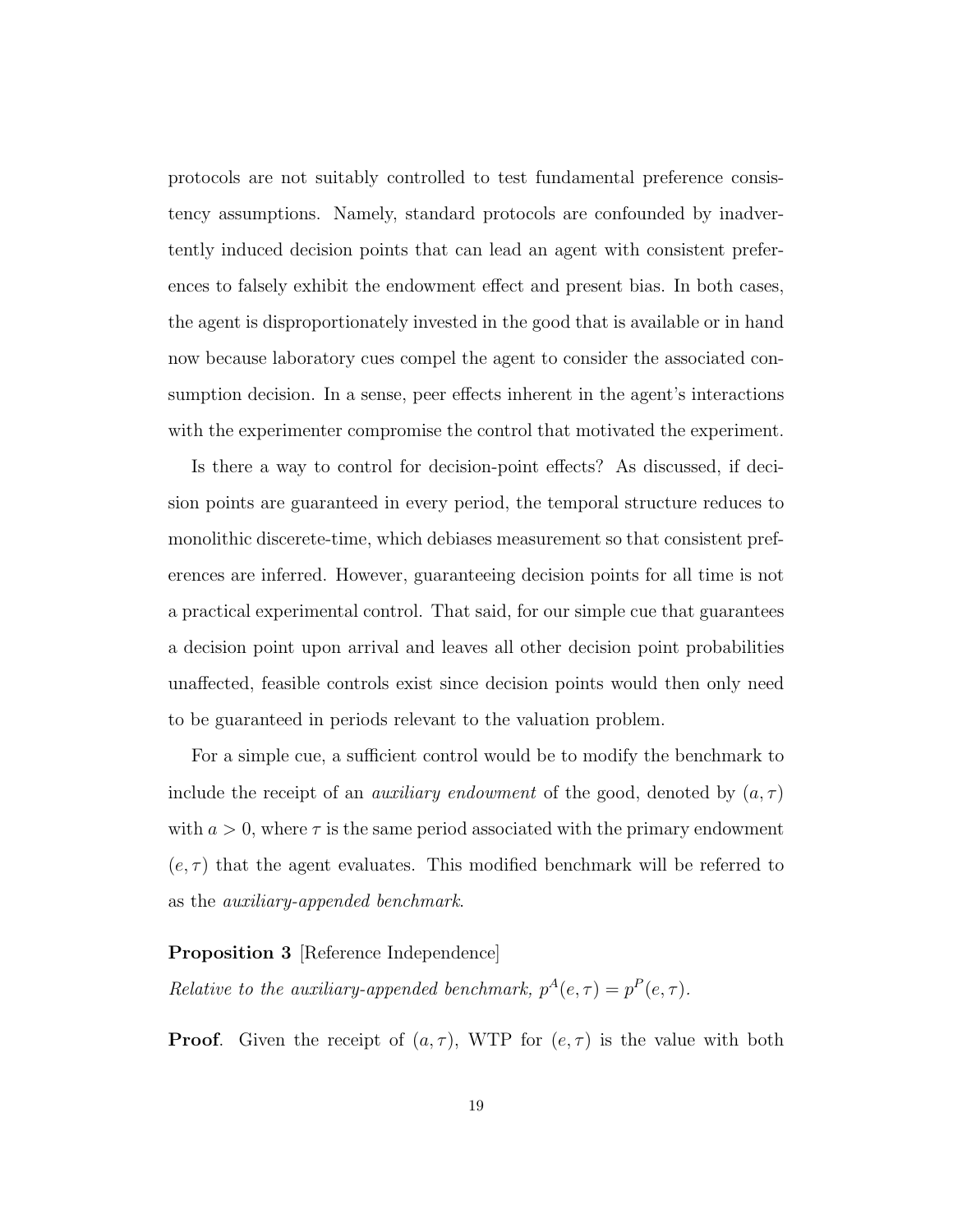endowments minus the value with  $(a, \tau)$  only, while WTA for  $(e, \tau)$  is the value with both endowments minus the value with  $(a, \tau)$  only, conditional on receipt of  $(e, \tau)$ :<sup>17</sup>

$$
p^{P}(e,\tau) = U[\tau,\tau;(a,\tau),(e,\tau)] - U[\tau;(a,\tau)] = U[\tau;(a+e,\tau)] - U[\tau;(a,\tau)] = \delta^{\tau}e,
$$
  

$$
p^{A}(e,\tau) = U[\tau,\tau;(a,\tau),(e,\tau)] - U[\tau,\tau;(a,\tau)] = U[\tau;(a+e,\tau)] - U[\tau;(a,\tau)] = \delta^{\tau}e.
$$

Thus  $p^A(e, \tau) = p^P(e, \tau)$ .

This result shows how the auxiliary endowment can negate the receiptinduced decision point responsible for the WTA/WTP gap, thereby eliminating the endowment effect in Proposition 1. Colloquially, Proposition 3 implies that the endowment effect is eliminated if the agent has already received the same good. This prediction is consistent with Morewedge et al.'s (2009) finding that potential buyers of a coffee mug who already happen to own an identical mug are generally willing to pay the price demanded by sellers.<sup>18</sup>

Proposition 3 ought to remain valid even if the auxiliary endowment is a different good that, when received, triggers the same decision as the primary good. Since different goods may be consumed in a similar fashion, it is plausible that such "decision-point substitutes" exist. This concept fits with Chapman's (1998) finding that the endowment effect is significantly more pro-

<sup>&</sup>lt;sup>17</sup>Note that since both endowments correspond to the same period, the valuation associated with having both endowments only needs one cue  $(\tau)$  in its argument. As with WTP, a second cue in the valuation associated with having both endowments will be redundant in expressing WTA. Now, however, the redundancy also exists in the expression associated with relinquishing the received endowment (e,  $\tau$ ). Hence, since receiving (a,  $\tau$ ) assures a decision point at  $\tau$ , conditioning on having received  $(e, \tau)$  is irrelevant to the valuation.

<sup>&</sup>lt;sup>18</sup>While the authors likewise interpret their results as diminishing the necessity (or importance) or loss aversion, Morewedge et al. attribute the endowment effect to ownership. That is, Morewedge et al. suggest that merely owning a good may strengthen revealed preferences for the good, in part because individuals have an incentive to justify their choices and in part because individuals associate the goods they own with themselves.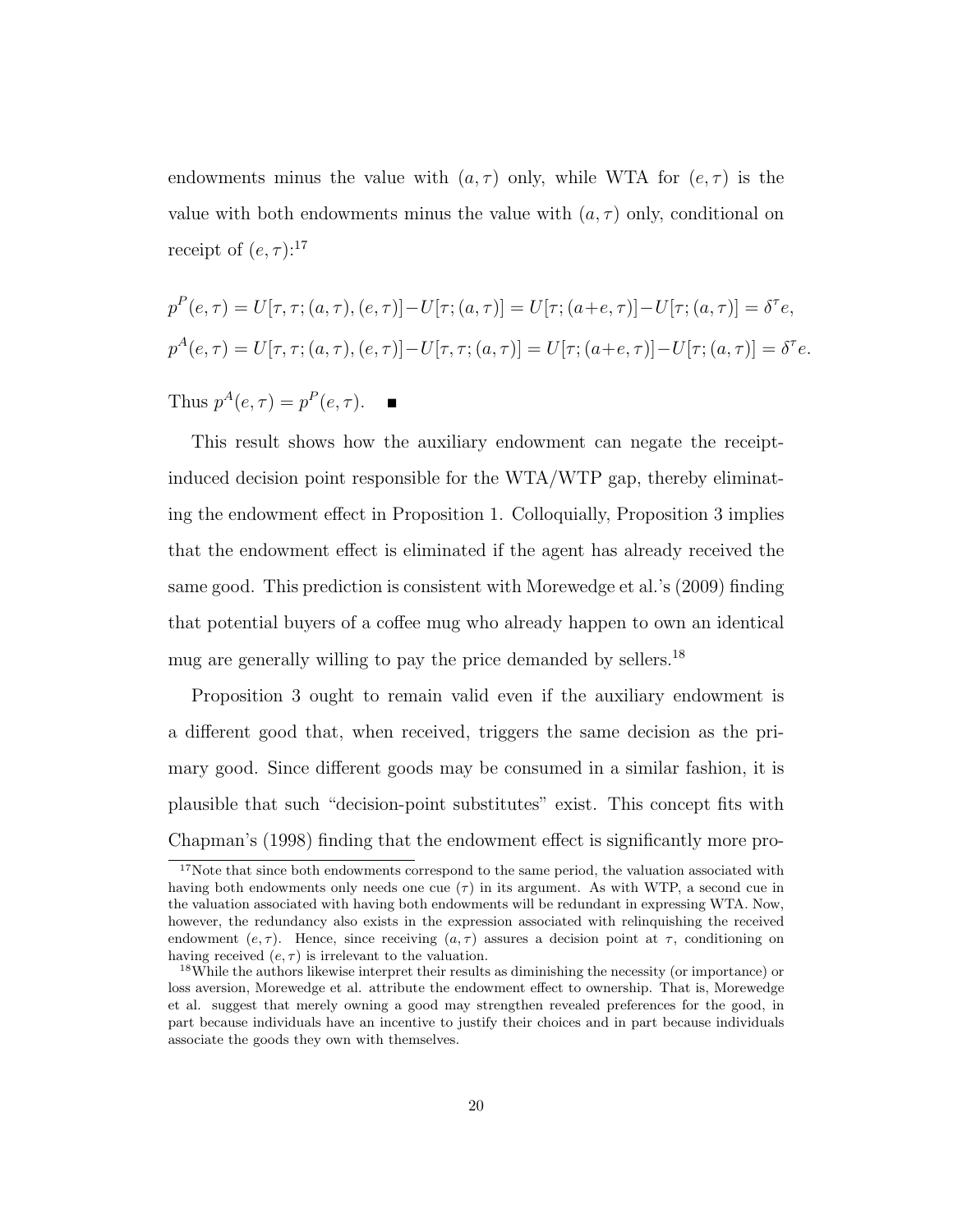nounced between a chocolate and a writing utensil than between two different types of chocolates (or between two different types of writing utensils), i.e. individuals endowed with a chocolate are generally far less reluctant to exchange it for a different type of chocolate than to exchange it for a writing utensil of similar value (and vice versa).<sup>19</sup> In the present setup, an auxiliary endowment can presumably negate the receipt-induced decision point for a different type of that good if both induce an equivalent decision point. However, the endowment effect remains if the auxiliary endowment triggers a different decision altogether — i.e. receiving a writing utensil cannot serve as a proper control for chocolate because a writing utensil would not compel the agent to consider the decision to eat (and vice versa, because a chocolate would not compel the agent to consider writing).

The same principle that eliminated the WTA/WTP gap can applied to eliminate the elicited present bias. That is, if time preferences are elicited as before, except now the auxiliary endowment is received at the time of the primary prospective future endowment (regardless of the agent's stated preference), the elicited present bias vanishes: $^{20}$ 

#### Proposition 4 [Constant Discounting]

From the auxiliary-appended benchmark,  $D_{\tau} = \delta^{\tau}$ .

**Proof.** Given time-zero elicitation of time-preferences, the value of receiving

<sup>19</sup>Similar evidence is provided by Hanemann (1991) and by Shogren et al. (1994) who find that goods with more substitutes in the marketplace feature a smaller WTA/WTP gap than goods with fewer substitutes.

<sup>&</sup>lt;sup>20</sup>Stated differently, if the original procedure compared  $(e', 0)$  to  $(e, \tau)$ , now the pairs  $\{(e' +$  $a, 0), (a, \tau)$  and  $\{(a, 0), (e+a, \tau)\}\$ are compared. In the constructed experimental setting, receiving  $(a, 0)$  for both options is extraneous, but realistically it may be a helpful control to ensure the present cue is as potent as the future cue even when the agent opts for the alternative with the larger consumption value at  $\tau$ .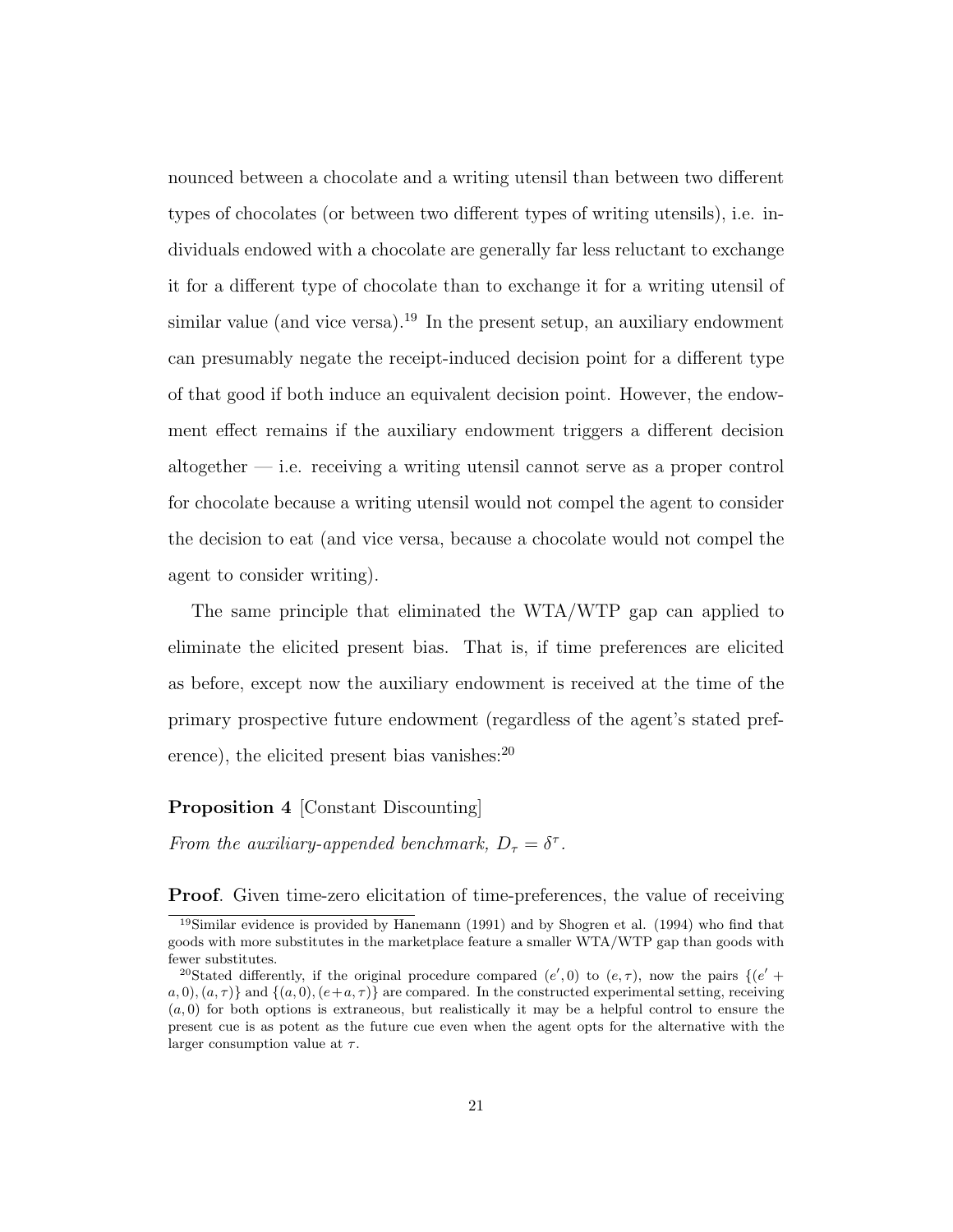$e+a$  at  $\tau$  and a now versus receiving a at  $\tau$  and  $D_{\tau}e+a$  now are, respectively,

$$
U[0, \tau; (a, 0), (e + a, \tau)] = U_0 - (1 - \pi) - (1 - \pi)\delta^{\tau} + a + (e + a)\delta^{\tau}
$$
  

$$
U[0, \tau; (D_{\tau}e + a, 0), (a, \tau)] = U_0 - (1 - \pi) - (1 - \pi)\delta^{\tau} + D_{\tau}e + a + a\delta^{\tau}.
$$

The indifference condition is  $D_\tau e = \delta^\tau e$ , which gives the desired result.  $\blacksquare$ 

Receiving the auxiliary endowment restores constant discounting because, with a guaranteed cue at  $\tau$  along with the elicitation-induced cue at timezero, a decision point is a foregone conclusion at both times, thus equalizing the agent's "investment" in the current decision point. Proposition 4 pertains to time-preference elicitation for received and nonreceived goods, although it is easier to conceive implementation for received goods for consistency with how  $(a, \tau)$  is acquired. For received goods, there is no longer a fixed cost associated with  $(e, \tau)$  because — as with the time-zero cue — the expected decision opportunity cost is already sunk for  $\tau$ , which wipes out the apparent fixed-cost present bias from part (i) of Proposition 2. For nonreceived goods, the agent is no longer uncertain if a decision point would accompany  $(e, \tau)$ because it is guaranteed by the auxiliary endowment; thus the value of  $(e, \tau)$ is no longer weighted by the benchmark decision point probability,  $\pi$ , which was also the measured present bias factor from Proposition 2, part (ii).

Although it would have been unnecessary to do so, Proposition 4 would continue to hold if the agent received an additional auxiliary endowment at time-zero. If so, both alternatives in the elicitation task would involve a pair of endowments — one at time-zero and one at  $\tau$  — that differ only in their consumption values at each time. Thus, Proposition 4 implies that the elicited present bias vanishes when characterizing preferences over a sequence of out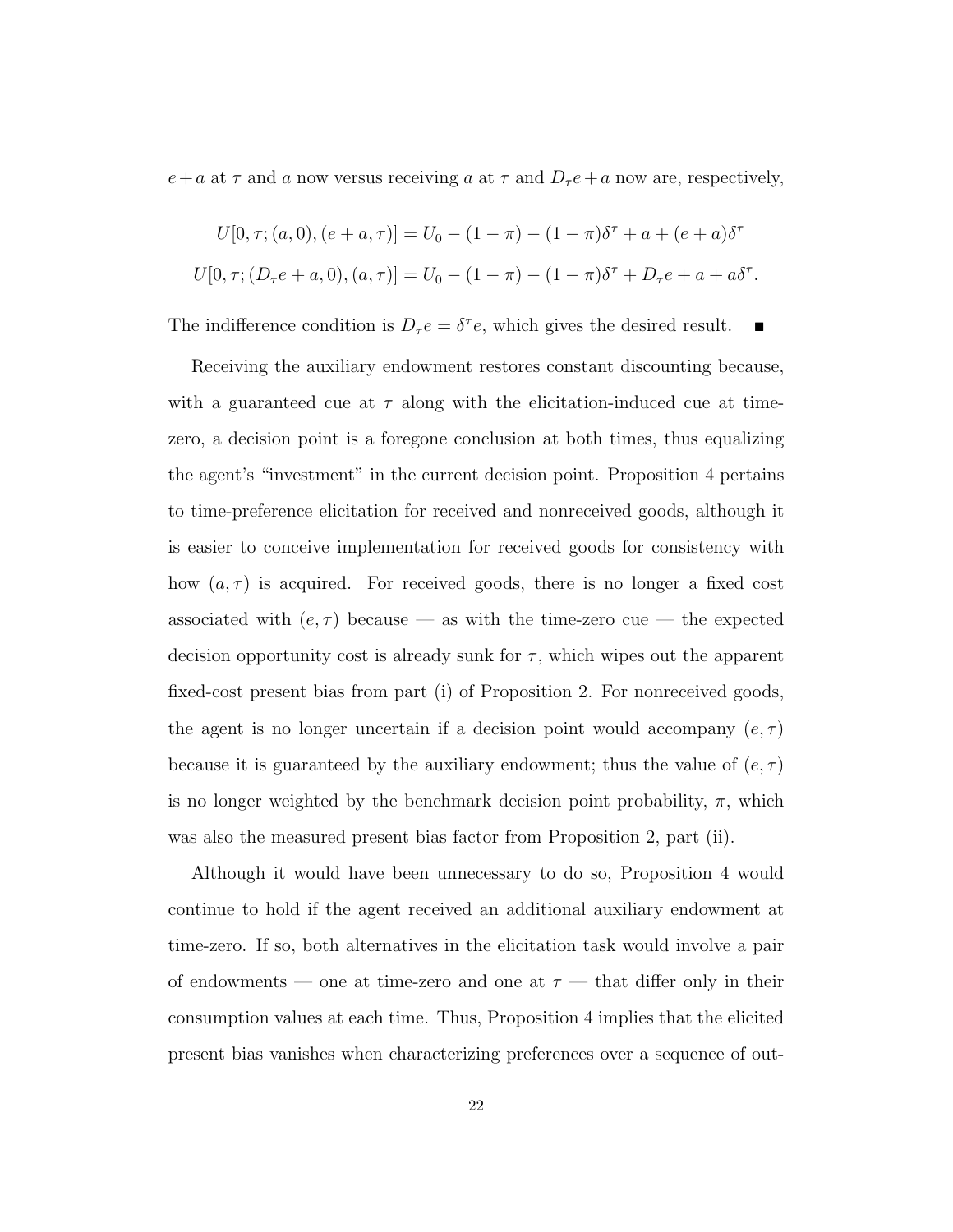comes at prespecified times. This implication fits with evidence of exceedingly low discounting inferred from preferences over sequences of outcomes (Loewenstein and Prelec, 1991 and 1993).<sup>21</sup>

## 1.7 Linking the Endowment Effect and Present Bias

#### 1.7.1 Relationship in the Laboratory

The results from Sections 1.4-1.5 illustrate how, in a typical laboratory setting, the endowment effect and present bias can both emerge as artifacts from experimentally-induced decision points. Section 1.6 then shows how both preference anomalies can be erased using the same experimental control — an auxiliary endowment of the same good. The endowment effect and present bias arise due to a common incentive to own a consumption good "now" (at the time of the cue), reflecting the same underlying principle: since considering the consumption decision is a necessary precursor to consumption itself, the good is more valuable conditional on considering the decision to consume it than unconditionally.

Basic comparative statics reinforce the connection between the endowment effect and present bias. First, increasing  $\pi$  helps bring both the WTA/WTP gap and the measured present bias factor closer to their classical values (0 and 1, respectively). This relationship means both anomalies ought to be more pronounced for goods that the agent considers consuming infrequently than for frequently-considered goods. Although the decision opportunity cost was

 $^{21}$ In fact, both cited studies demonstrate revealed *negative* time preferences (i.e. an effective discount function that increases with  $t$ ), as individuals prefer an improving sequence of outcomes over a constant sequence holding total consumption value fixed.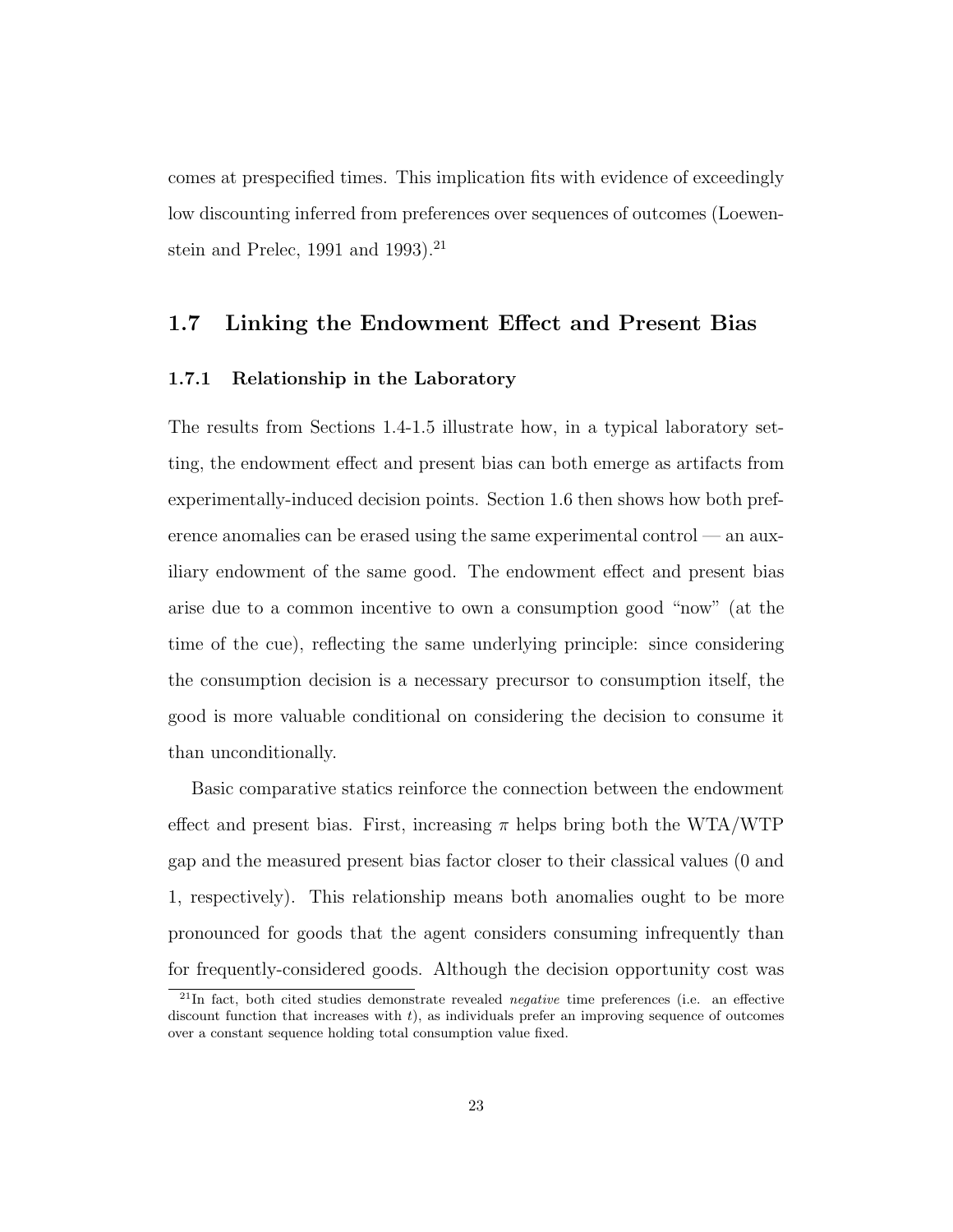normalized to 1, it is straightforward to posit changes to the this value and to see, for received goods, that increasing the decision opportunity cost would drive both the WTA/WTP gap and the measured present bias factor away from their classical values. This comparative static suggests that the agent's true, classical preferences would be inferred if only the agent had nothing better to do, i.e. if the agent is undeterred by the fact that outside opportunities cannot be entertained at the time of a receipt-induced cue. Conversely, if the decision opportunity cost rises, both preference anomalies become more conspicuous since the incentive to avoid an extra receipt-induced cue also rises.

Even still, the quantitative link between the endowment effect and present bias can be tightened. For a good that induces a lone decision point upon its receipt, the measured present bias factor is in fact equal to the ratio between WTP and WTA:

#### Proposition 5 [Equivalence]

For a future endowment, WTP is its measured discounted consumption value (i.e. discounted according to the elicited discount function) and WTA is its true discounted consumption value, so that the WTP/WTA ratio equals the measured present bias factor:

$$
p^{P}(e,\tau) = \beta \delta^{\tau}
$$
 and  $p^{A}(e,\tau) = \delta^{\tau}$ , which gives  $\beta = \frac{p^{P}(e,\tau)}{p^{A}(e,\tau)} < 1$ .

**Proof.** Follows trivially from equations  $(1.1)$ ,  $(1.2)$ , and  $(1.3)$ , along with the definition of  $\beta$  (for received goods) as given in Proposition 2, part (i).

Both WTP and the measured discounted consumption value (i.e. with the present bias) represent the value of receiving the good net the expected deci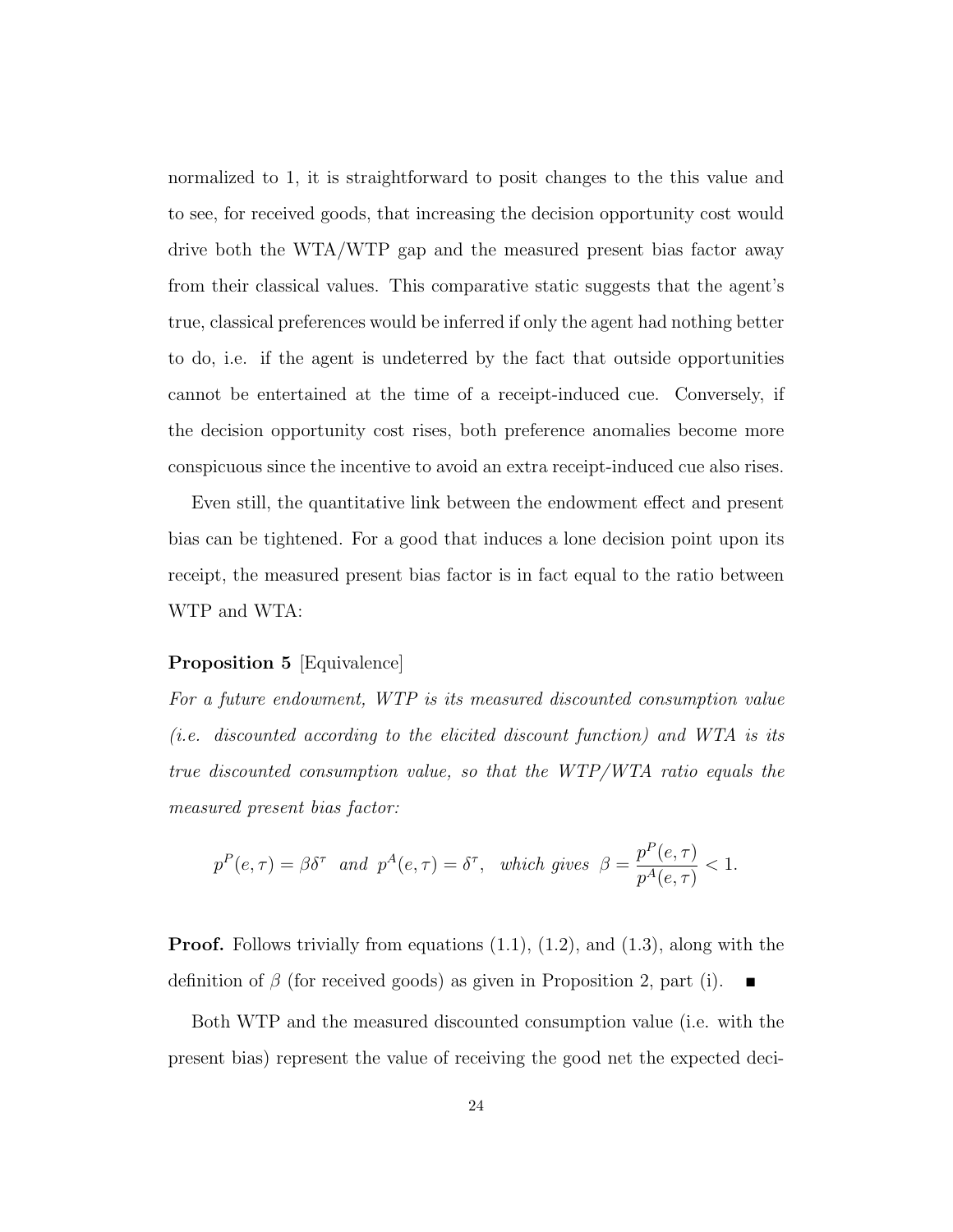sion opportunity cost. WTA matches the true discounted consumption value because both reflect the value of retaining the good when the decision opportunity cost is already sunk. Again, this disparity reflects the irreversibility of the receipt-induced cue: while the cue arrives in a package deal with the received good, the cue cannot be "repackaged" with the good when the good is re-sold.

Since receiving a good and time-preference elicitation induce decision points in an identical manner, either cue should suffice to generate either preference anomaly. That is, an experiment that uncovers either the endowment effect or present bias in fact produces both anomalies — one of which is generally observed, while the other is unobserved. For instance, receiving a good as in a typical laboratory experiment that illustrates the endowment effect — decreases the necessary consumption value of an immediate endowment such that the agent is indifferent between the immediate endowment and a given future endowment, ceteris paribus, thereby generating an unmeasured present bias that will go unnoticed because such experiments do not elicit discount functions. Conversely, time-preference elicitation can raise the immediate good's value to the agent relative to the benchmark WTP, but this version of an endowment effect induced by time-preference elicitation similarly remains hidden.

#### 1.7.2 Relationship in the Field

Since WTA and WTP map to prices, it is possible to observe the endowment effect in conventional markets for the good. Accordingly, field studies have demonstrated the endowment effect in a a variety of markets, such as an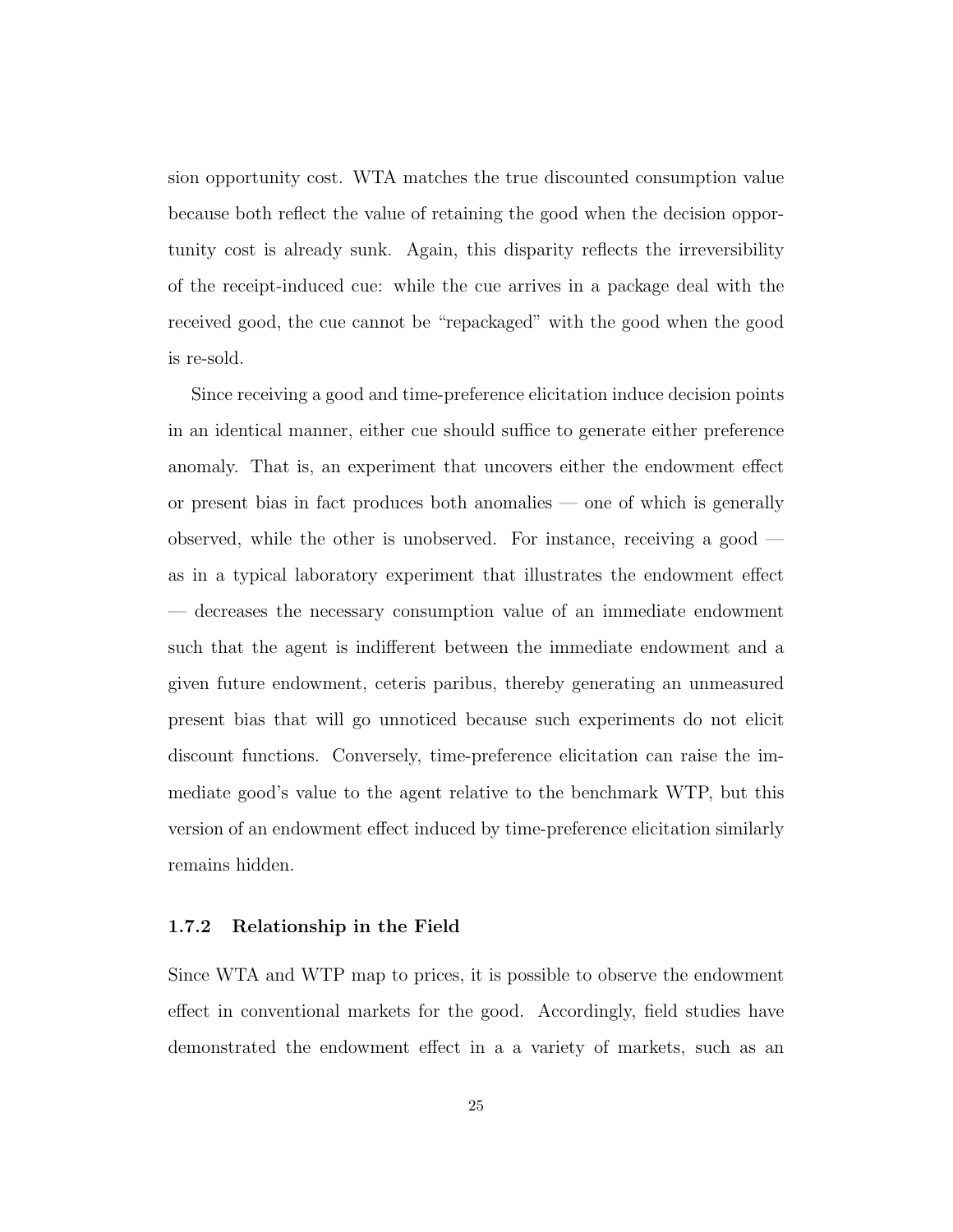insurance market (Johnson et al., 1993), a sportscard market (List, 2003), and a stock market (Furche and Johnstone,  $2006$ ).<sup>22</sup> Evidence of present bias in the field, however, is not typically found in the markets for the primary goods for which present bias is thought to induce preference reversals. Instead, to detect present bias in the field, researchers look at markets for a special type of substitute to the good: a commitment device that restricts availability of the primary consumption good.<sup>23</sup> Accordingly, define the *commitment value*, denoted by  $p^{C}(e, \tau)$ , as the maximum price that the agent is willing to pay for a commitment device that restricts the availability of  $(e, \tau)$  by preventing its receipt.<sup>24</sup>

If the endowment effect is inferred from a WTA/WTP gap and if the agent had to voluntarily buy the good for a WTA/WTP gap to be observed, then the endowment effect can only be inferred if WTP is positive. If present bias is inferred from demand for commitment, then present bias can only be inferred if commitment value is positive. Given these restrictions, the next result shows that the two anomalies cannot be simultaneously detected for the same good.

## Proposition 6 [Mutual Exclusivity in the Field]

<sup>22</sup>List's study features an interesting disclaimer as it demonstrates a strong endowment effect for inexperienced traders only. The trading behavior of sufficiently experienced traders is actually more or less consistent with neoclassical demand theory. The induced decision point concept embeds a natural explanation for this observation: since experienced traders are accustomed to trading the sportscards they receive, it is quite plausible that a sportscard becomes a cue to consider the decision to trade it — as opposed to the decision to "consume" it. Consequently, the cue does not raise the valuation of having the card because it becomes associated with a different activity (trading) that does not involve keeping it. Also see Coursey et al. (1987) for similar evidence that the WTA/WTP gap diminishes with market experience.

<sup>23</sup>As O'Donoghue and Rabin (1999) describe, "Researchers looking for empirical proof of timeinconsistent preferences often explore the use of self-limiting 'commitment devices' (e.g., Christmas clubs, fat farms), because such devices represent 'smoking guns' that cannot be explained by any time-consistent preferences." For a review of commitment devices, see Bryan et al. (2010).

<sup>&</sup>lt;sup>24</sup>The notion that a commitment device restricts availability by preventing the cue fits with the common contention that cues motivate consumption by signaling availability of the good.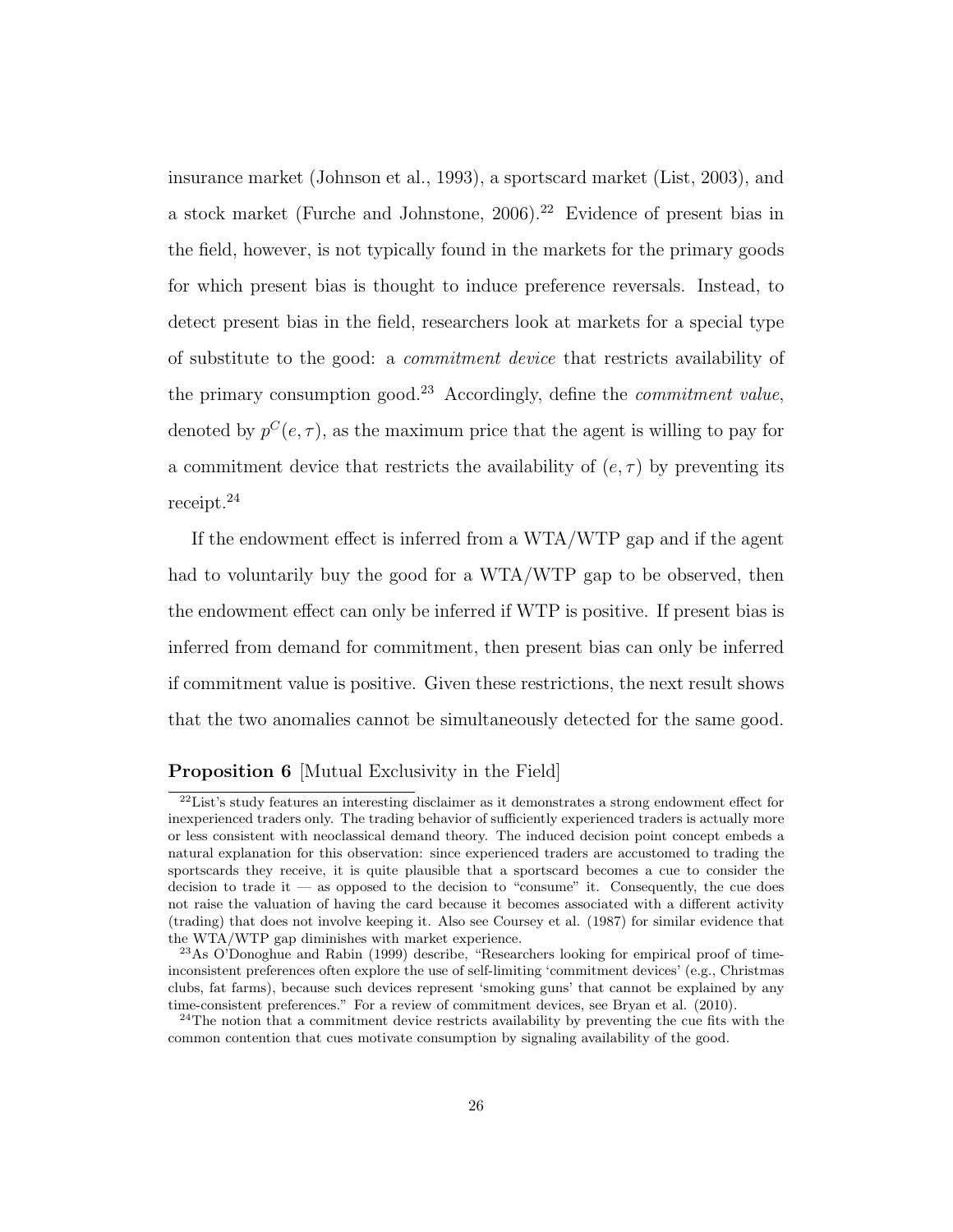If 
$$
e > 1-\pi
$$
,  $p^P(e, \tau) > 0 > p^C(e, \tau)$ ; if  $e < 1-\pi$ ,  $p^C(e, \tau) > 0 > p^P(e, \tau)$ .

**Proof.**  $p^P(e,\tau) = U[\tau;(e,\tau)] - U_0 = \delta^{\tau}[e - (1-\pi)].$   $p^C(e,\tau) = U_0 U[\tau; (e, \tau)] = \delta^{\tau}[(1-\pi)-e] = -p^P(e, \tau)$ . Therefore, the sign of  $e-(1-\pi)$  must agree with the sign of  $p^P(e, \tau)$  and disagree with the sign of  $p^C(e, \tau)$ .

Proposition 6 shows that WTP and commitment must have the opposite sign (unless both equal zero). Although this result follows trivially from our definitions — commitment value is the negative of WTP — it has significant ramifications for the relationship between the endowment effect and present bias. Namely, it implies that, in the field, feasible detection of the endowment effect precludes feasible detection of present bias (and vice versa). The endowment effect is only observable (positive WTP) for goods in which the consumption value exceeds the expected opportunity cost of a decision point; present bias is only observable (positive commitment value) for goods in which the consumption value is less than the expected decision opportunity cost.

Hence, as in turns out, the relationship between the endowment effect and present bias in the field parallels their relationship in the laboratory in that the two anomalies will not be simultaneously detected using conventional means of inference. That said, mutual exclusivity in the field holds for a different reason: because the endowment effect is apparent only for sufficiently highvalue goods while present bias is apparent only for sufficiently low-value goods. Whereas, in the laboratory, both anomalies are observable for a given good, but only one is observed in practice because standard protocols only measure one anomaly.

Just as the endowment effect is observable in the domain of goods for which commitment has no relevance, present bias is observable in the domain of goods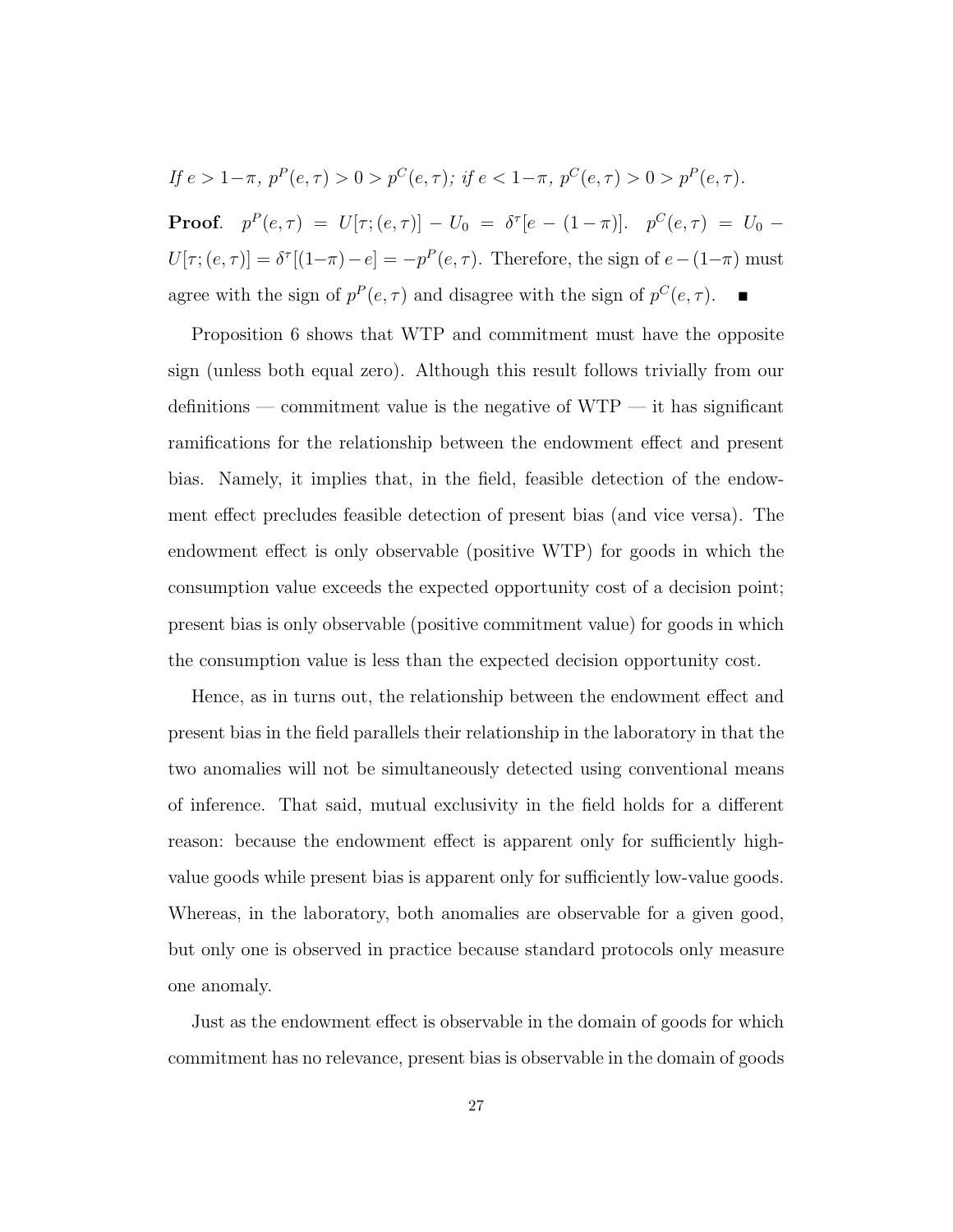for which loss aversion has no relevance. Namely, the overall effect of receiving and then subsequently relinquishing a good for which commitment has value is costly, but it cannot be cast as a gain and subsequent loss of greater magnitude because receiving the good was not a loss itself. That is, the endowment doesn't break even in that its consumption value is less than the expected discounted opportunity cost associated with its receipt. Moreover, if  $e < \frac{1-\pi}{2}$ , the magnitude of the initial net loss from receipt  $-$  i.e. the change in the value that is typically classified as the "gain" — exceeds that of the ensuing loss.

The domain-specificity is illustrated below:



Above the threshold consumption value,  $e > 1 - \pi$ , the endowment effect can be inferred from a disparity between WTA and WTP. Below the threshold consumption value,  $e < 1 - \pi$ , present bias can be inferred from demand for commitment. Note that if either the good or the commitment device (or both) has a monetary price, then there would be a nontrivial range of consumption values that would include  $e = 1 - \pi$  for which neither the good nor the commitment device will be purchased; in this case, neither the endowment effect nor present bias will be detected.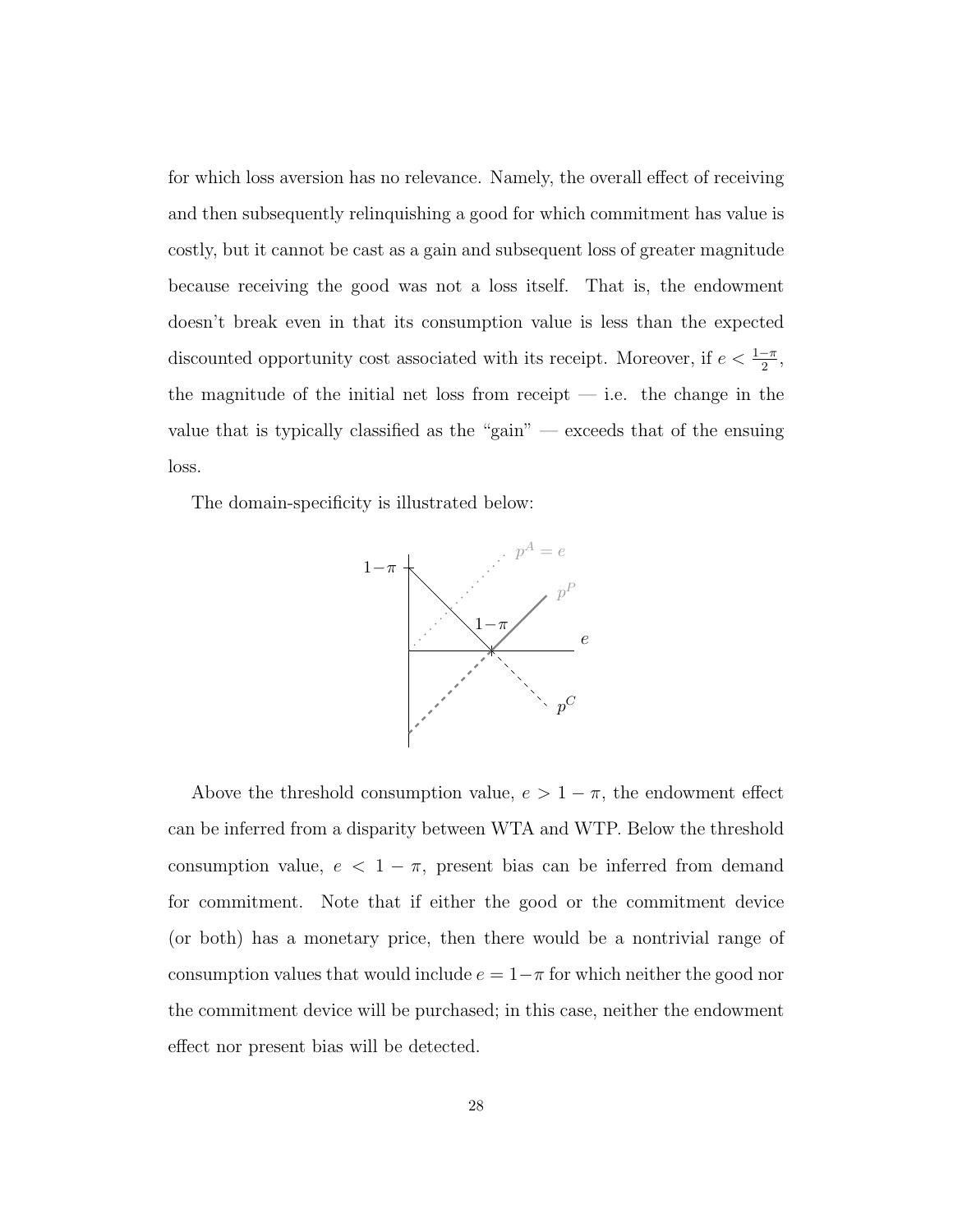# 1.8 Appendix

## 1.8.1 Proof that Results Generalize to Durable Goods

Now assume the good is durable. Then the benchmark expected lifetime utility and the expected lifetime utility with a cue at  $t$  are unchanged:

$$
U_0 = \sum_{t=0}^{\infty} \delta^t (1 - \pi) = \frac{1 - \pi}{1 - \delta}.
$$
  

$$
U[t] = U_0 - (1 - \pi)\delta^t.
$$

The expected lifetime utility for the endowment  $(e, \tau)$  is now

$$
U[(e,\tau)] = U_0 + \sum_{k=0}^{\infty} \pi \delta^{\tau+k} (1-\pi)^k e = U_0 + \frac{e\pi \delta^{\tau}}{1-\delta(1-\pi)}.
$$

For a scenario that involves a cue at t and an endowment  $(e, \tau)$ , the expected lifetime utility is thus

$$
U[t; (e, \tau)] = \begin{cases} U_0 - (1 - \pi)\delta^t + e^{\delta \tau} & \text{if } t = \tau \\ U_0 - (1 - \pi)\delta^t + \frac{e\pi\delta^{\tau}}{1 - \delta(1 - \pi)} & \text{if } t \neq \tau \end{cases}
$$
(1.4)

It is readily verifiable that Proposition 1, part (i) of Proposition 2, Corollary 1, and Propositions 6–4 do not need to be changed to accommodate durable goods because they hold exactly as they did for perishable goods. For part (ii) of Proposition 2, the result holds except we need to modify the measured present bias factor for nonreceived goods, as it is now given by

$$
\beta = \frac{\pi}{1 - \delta(1 - \pi)} < 1.
$$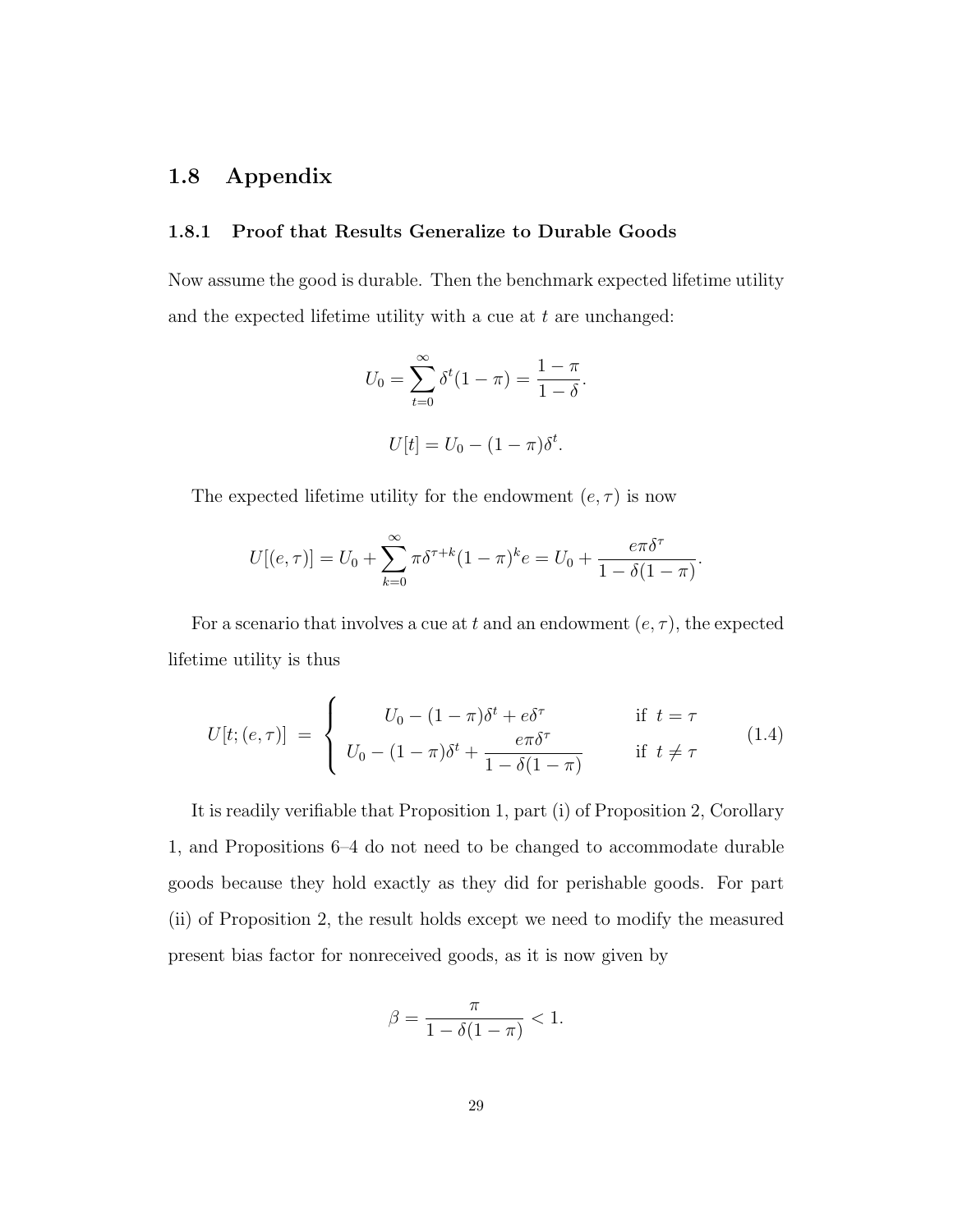This expression can be derived from the indifference condition  $U[0;(e,\tau)]$   $=$  $U[0;(D_t e, 0)]$  using Equation (1.4).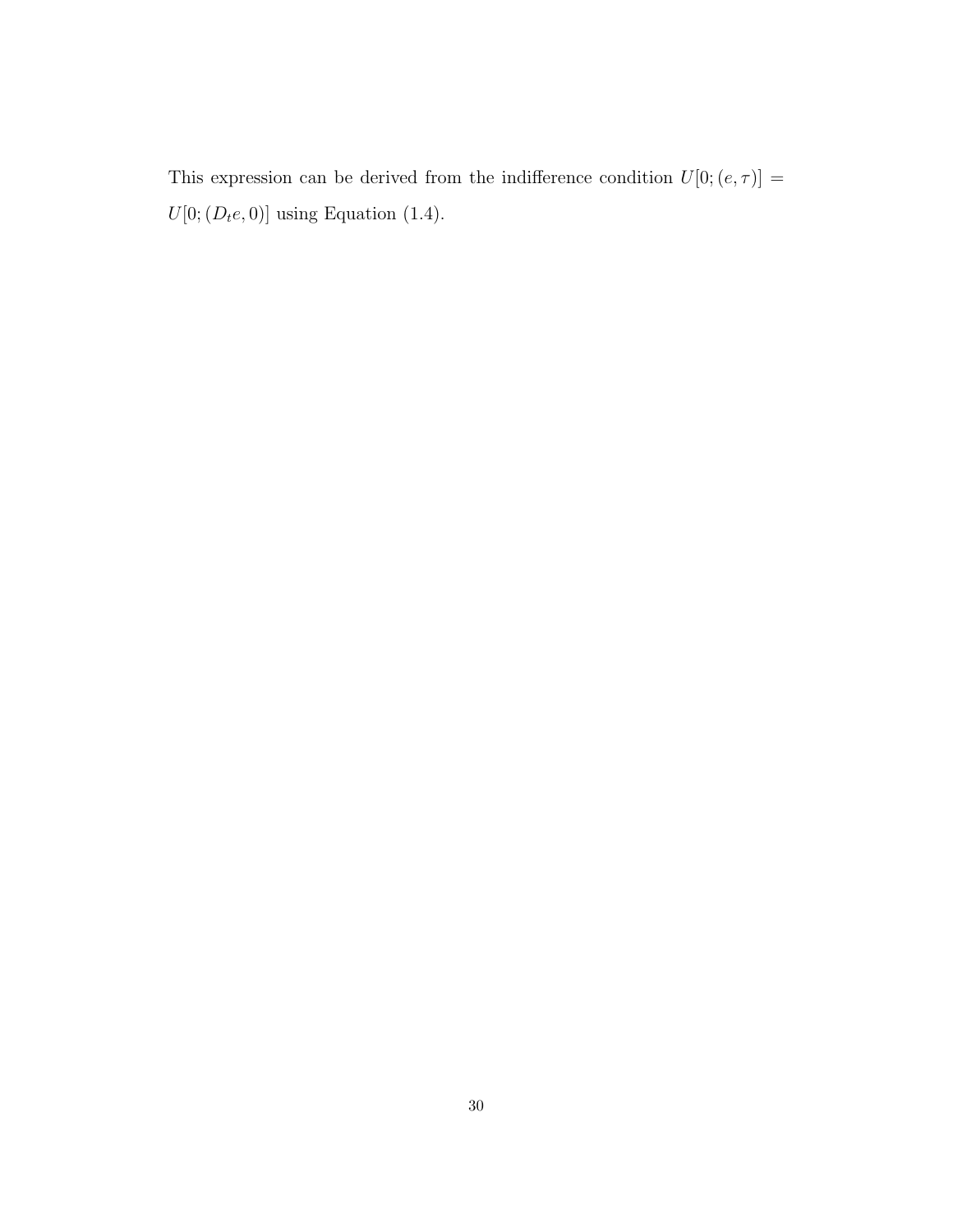# Bad Habits and Endogenous Decision Points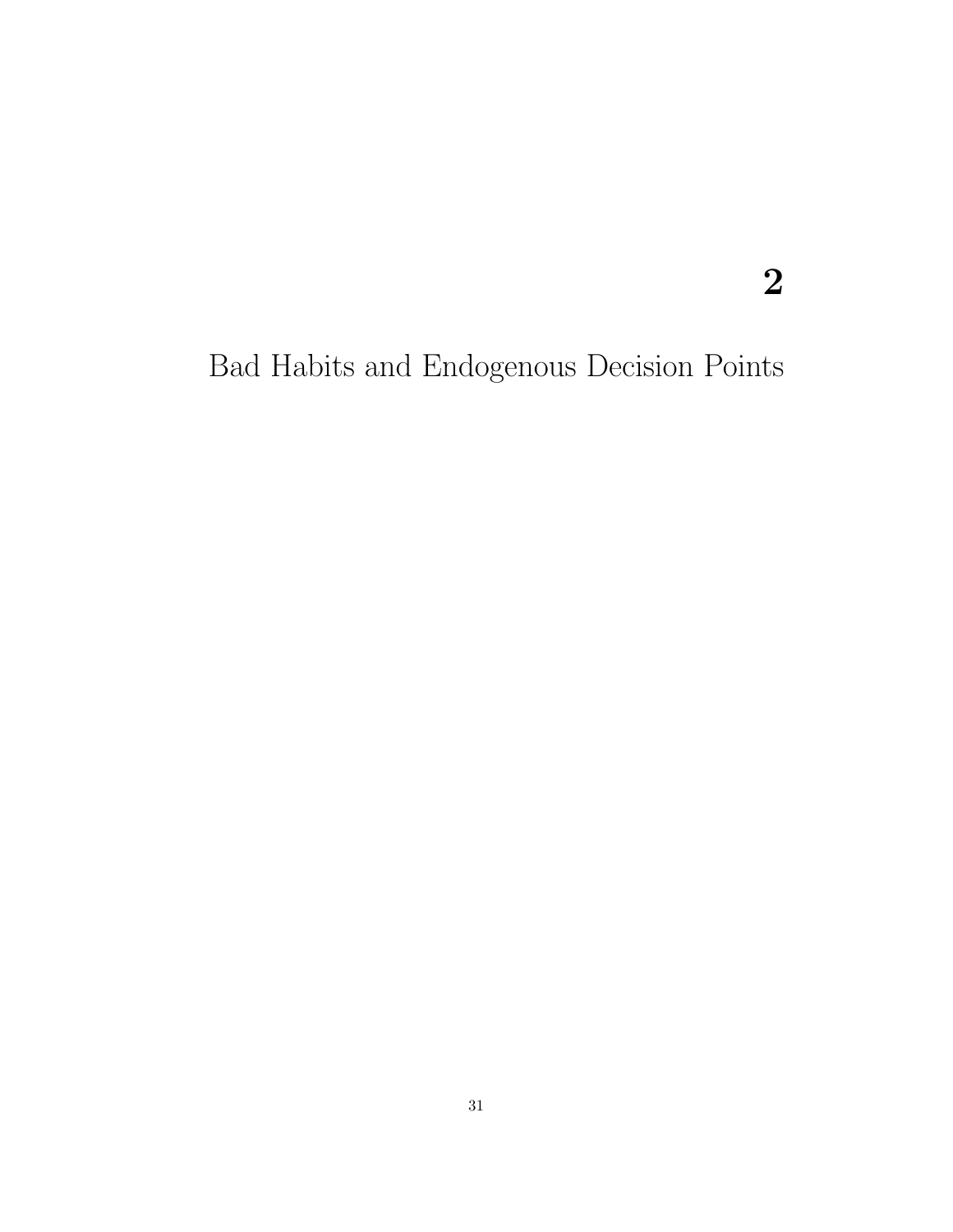## 2.1 Introduction

The choices we select crucially depend on the *decisions* we consider  $- I$ cannot choose to buy a product without considering the decision to buy it. Where do decisions come from? Why do certain decisions arise when they do? Can our choices influence the timing of future decisions? These questions have remained outside the scope of economic analysis because standard practice takes the times decisions are faced as given. In models with repeated choices, it is customary to assume time is "metronomic." An inherent feature of the standard continuous and discrete-time  $(t = 0, 1, 2, ...)$  specifications, metronomism entails an exogenously-fixed "decision schedule" in which decisions are evenly spread across time — akin to a practicing musician who uses a clicking metronome to establish a fixed rhythm.

While often an empirical necessity, the rigidity of standard time is a major theoretical limitation in the realm of habits.<sup>1</sup> Given that the development of a habit is generally characterized by a growing frequency of the behavior, metronomism is not amenable to accurate micro-level descriptions because, in a standard interior solution, the fixed time-interval between decisions implies a fixed consumption frequency. In particular, I argue a new representation of time is needed to capture the incentives and consumption patterns that define  $addiction - a$  potentially troublesome habit for utility theory since addictions seem to bring more harm than benefit.

This paper develops a new framework for bad habits based on "endogenous

<sup>1</sup>According to conjectures by researchers in psychology, habits constitute a substantial portion of our everyday activities. From diary accounts of day-to-day behavior, Verplanken and Wood (2006) estimate 45% of documented actions were habits. Other studies contend most behavior is habitual (Louis and Sutton, 1991; Verplanken et al., 2005).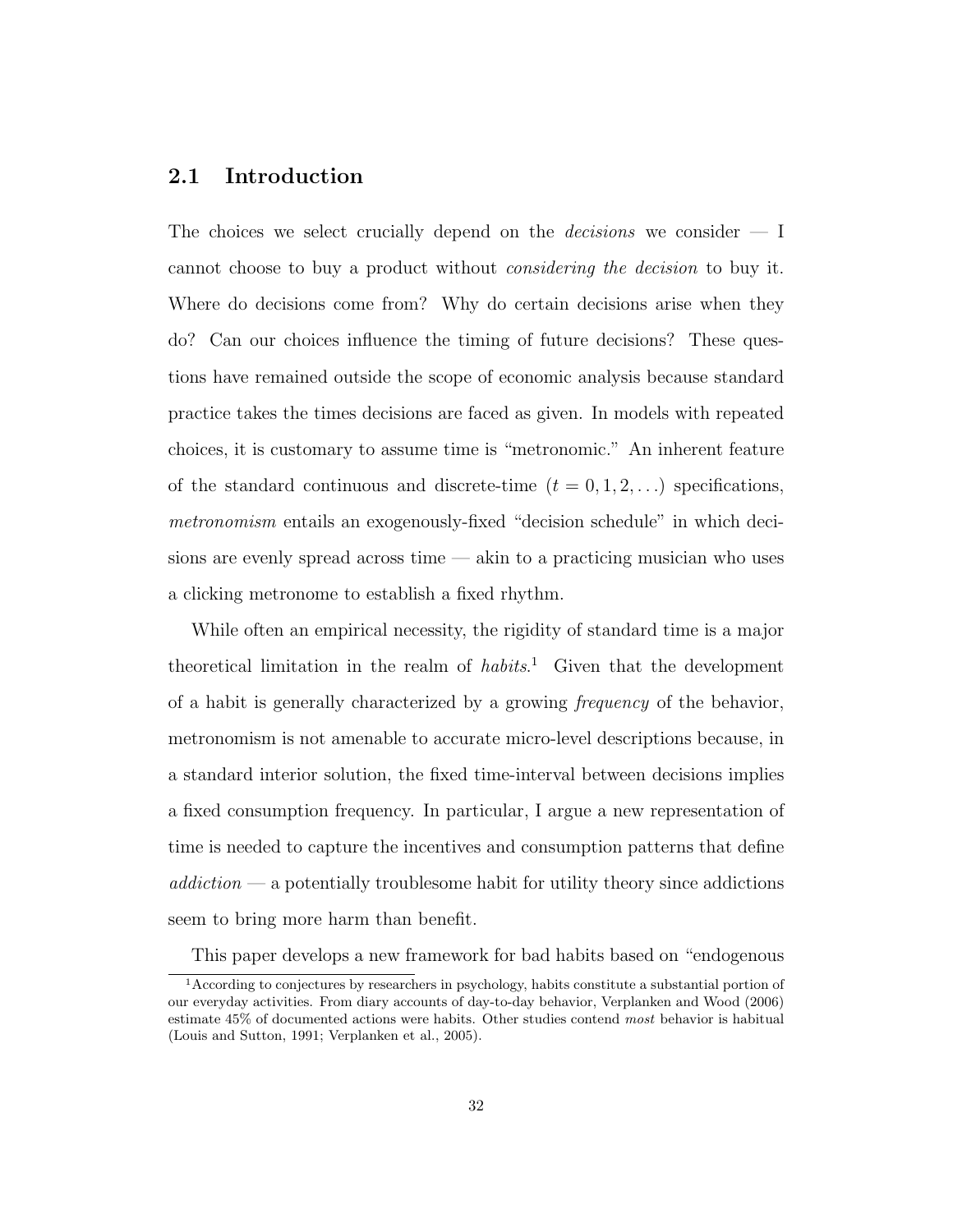decision points." The *decision points* are the points in time  $(t = t_0, t_1, \ldots)$ an individual faces a decision of interest. The basic model is predicated on the role of cravings, which are modeled as decision points, i.e. a craving forces the individual to consider consumption. The decision point is a natural formalization because when cravings strike, an addict becomes fixated on the object of dependence: as neuropsychology findings indicate, cravings reorient decision-making faculties towards the craved good.<sup>2</sup> Due to their interruptive nature, each craving involves a *decision opportunity cost*, the loss from needing to momentarily pause outside opportunities. With the decision opportunity cost as the only payoff parameter in the basic model, the individual never wants to face the decision.

Two core assumptions relate choices to the timing of future decisions: (i) by strengthening the habit, consumption increases the frequency of cravings in the long-run; and (ii) consumption *reduces* the frequency of cravings in the shortrun, by increasing the time-interval to the next decision. As it involves frequent unwanted decisions, a strong habit can be "bad" simply because having to face the decision wastes valuable time. However, the short-run effect embeds a strategic motive to consume as a means to delay imminent cravings, allowing normal life to continue uninterrupted in the interim. This, I argue, is a key incentive underlying addictive behavior.

Proposition 7 establishes conditions for a stable, addicted steady-state with a "slippery slope" equilibrium path (from an unstable, zero-consumption steady-

<sup>2</sup>The phrase "reorients decision-making faculties" refers to what psychologists may describe as enlistment of "cognitive control resources" or as prompting an "attentional switch." It can be seen from neuroimaging data that drug cravings activate working memory systems (Grant et al., 1996; Garavan et al., 2000); as Garavan and Stout (2005) describe, "working memories are occupied with drug craving thoughts and ruminations."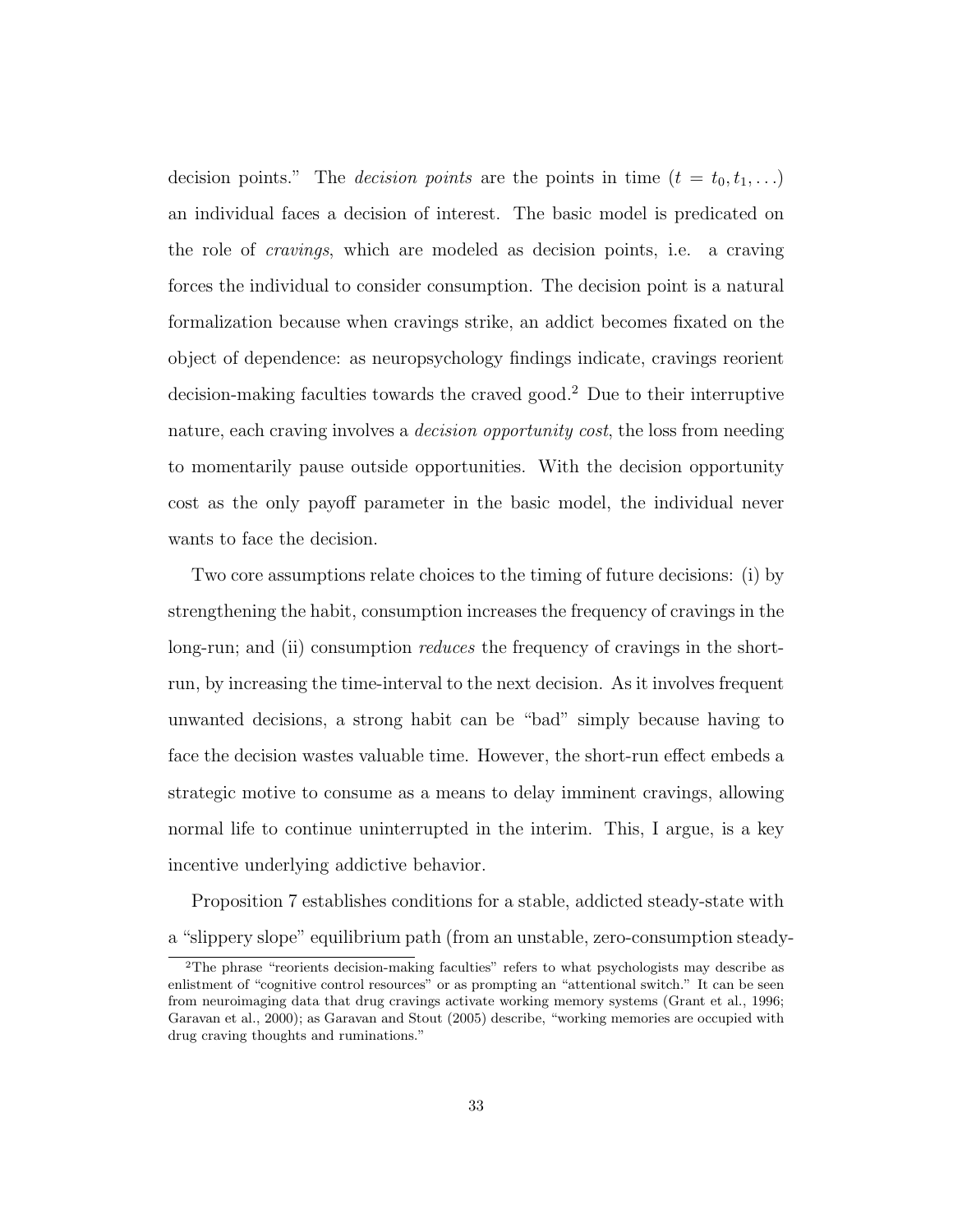state). Behavior under addiction is jointly defined by the frequency and the level of consumption, which fits with pharmacological evidence: as Benowitz (1991) describes, addiction involves "certain rates of delivery and certain intervals between doses." Both the frequency and the level are higher in the addicted steady-state than for weaker habits along the path to addiction. Introducing negative direct returns to consumption, an intermediate, unstable steady-state emerges that corresponds to occasional consumption (Proposition 8). The emergent steady-state accounts for the concurrent rises in the costs of smoking and in the prevalence of occasional smokers; its instability qualitatively matches the finding that low-frequency smoking is a highly unstable status relative to being addicted.

Demand under addiction admits "interval-driven adjacent substitution." Established by Corollary 2, adjacent substitution means demand in the nearterm future falls with present consumption  $-$  i.e. the good now and in the immediate future are substitutes. Consistent with laboratory evidence on smoking behavior, adjacent substitution is *interval-driven* because the timeinterval to the next instance of consumption increases with current use.<sup>3</sup> The interval-driven aspect is key to the puzzle of harmful addiction, as it embeds the underlying incentive. Further, interval-driven adjacent substitution reflects the value of *consumption* as a short-term commitment device, in that it delays the next opportunity to consume. Another noteworthy characteristic of addictive demand is distant complementarity, i.e. the good now and in a sufficiently distant future are complements, which holds in large part because

<sup>3</sup>Dallery et al. (2003) find the latency to smoke is substantially longer following rapid smoking relative to normal paced smoking. Zacny and Stitzer (1985) similarly demonstrate the latency to smoke decreases after nicotine deprivation.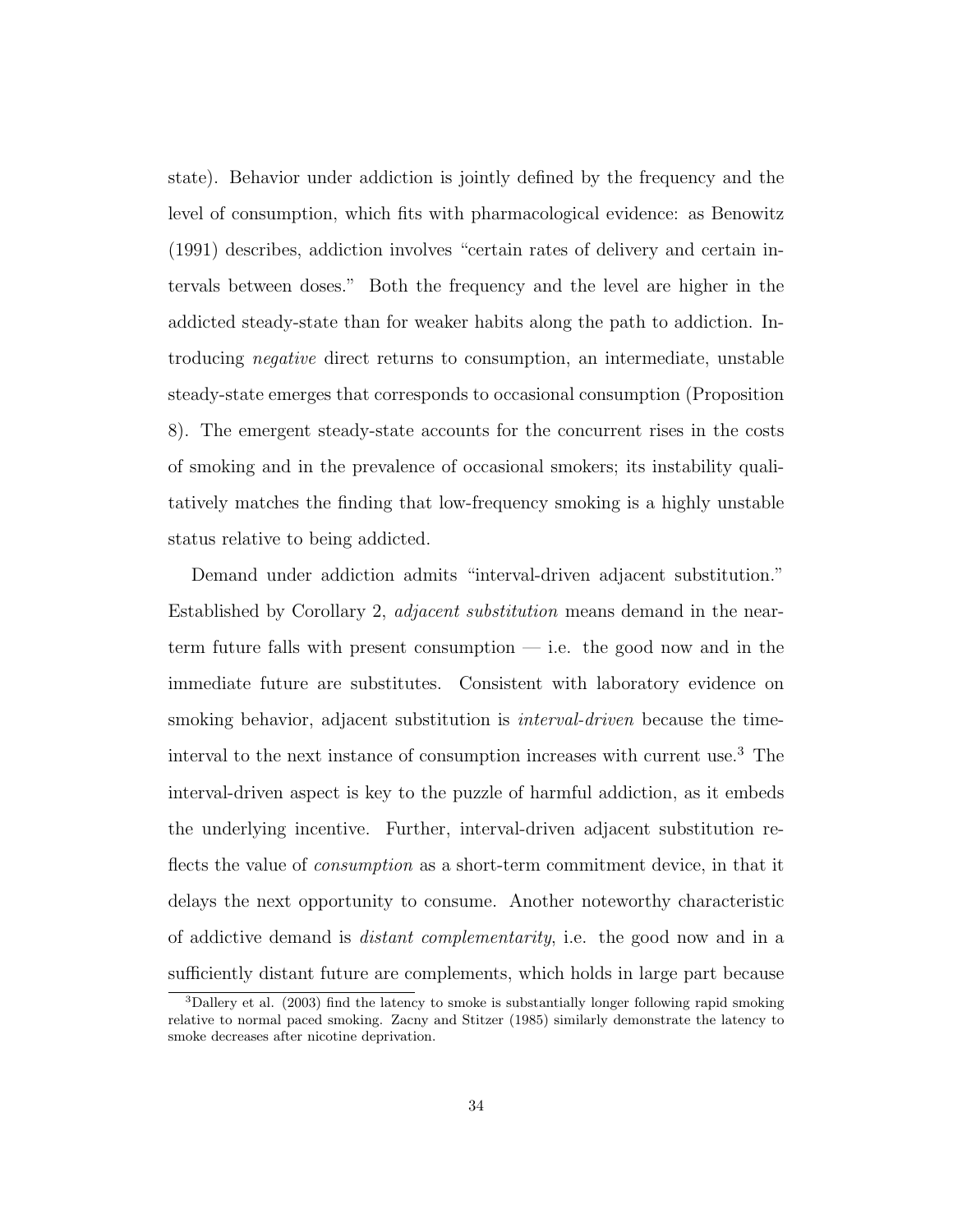the long-run frequency of decisions rises with present consumption.

Even if choices generated from endogenous decision points are aggregated to discrete-time, measured adjacent substitution (substitution between consecutive measurement periods) suffices to distinguish the model from prevailing standard-time habit and addiction models, provided the data aren't too coarse (Proposition 10). Most notably, measured adjacent substitution contrasts Becker and Murphy's (1988) "rational addiction" theory, which defines addiction as adjacent complementarity. Inferring preferences with discretetime aggregation produces "omitted decision-point biases," as recorded by Proposition 11. The estimates reconcile anomalous discounting patterns — severe impatience, commodity-dependence, and endogenous time preference prominent in research on addiction. The procedure also captures the predominant, time-inseparable "habit-formation preferences" as an artifact of misspecification. These inferred preference structures encompass the default tools to explain bad habits in metronomic time; for instance, rational addiction theory uses habit-formation preferences and severe impatience to motivate harmful consumption habits. The portrayal of habit-formation preferences as an omitted variable bias is consistent with the neuropsychology conclusion that drugs are 'wanted' more-and-more despite not being 'liked' more-and-more in the course of addiction.

In Section 5, external cues are modeled as stochastic decision points and integrated into the basic framework. The representation of cues as decision points follows from cravings as decision points because external cues induce internal cravings. Consistent with evidence, the model predicts occasional users are the most sensitive to stochastic cues, while addicts' consumption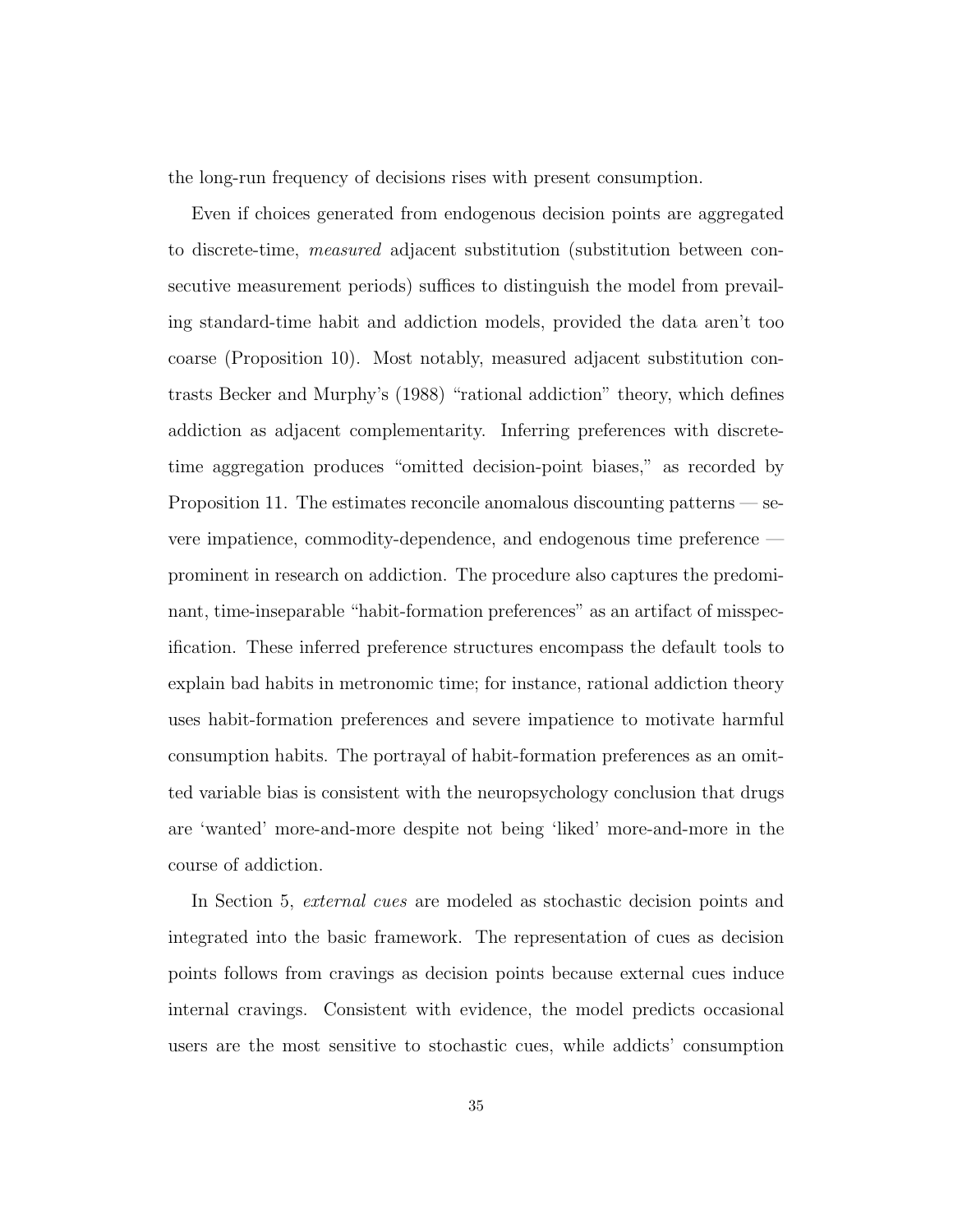patterns are less random and largely independent of external cues (Proposition 12). These effects arise because the relative force of external cues dwindles in lieu of internal dependence.

As the behavior of others often constitutes a cue, *peer consumption* is modeled as a decision point in Section 2.5. Propositions 14-16 capture three aspects of group conformity that give rise to positive peer effects: synchronized consumption, self-sorting into homogeneous groups, and herd-behavior within homogeneous groups. Synchronization improves group welfare because a peer's consumption is a negative "decision externality" unless the individual is already facing the decision. When group formation is endogenous, less frequent users avoid more frequent users as a commitment strategy to avoid facing frequent decisions, which drives homogeneous self-sorting. Within a homogeneous group, imitation is optimal even if a deviant strays from the equilibrium path, as a herd will follow to keep everyone's decision point schedules aligned. In the vicinity of an unstable steady-state, such herd effects can trigger collective group transitions (i.e. starting and quitting) in both directions.

Negative peer effects, however, arise from "coerced heterogeneity," in which an addict effectively imposes discrete-time decision-making on the less habituated (Proposition 17). The low-habit peers eventually quit because the addict's presence eliminates the incentive to consume beyond the amount necessary to endure without a craving until the addict's next decision point. A strategy for implementing coerced heterogeneity in the laboratory is discussed, which lends itself to a simple method to identify "natural" decision points — namely instructing the subject to preprogram the times the good is made available (where each offer is a decision-inducing cue).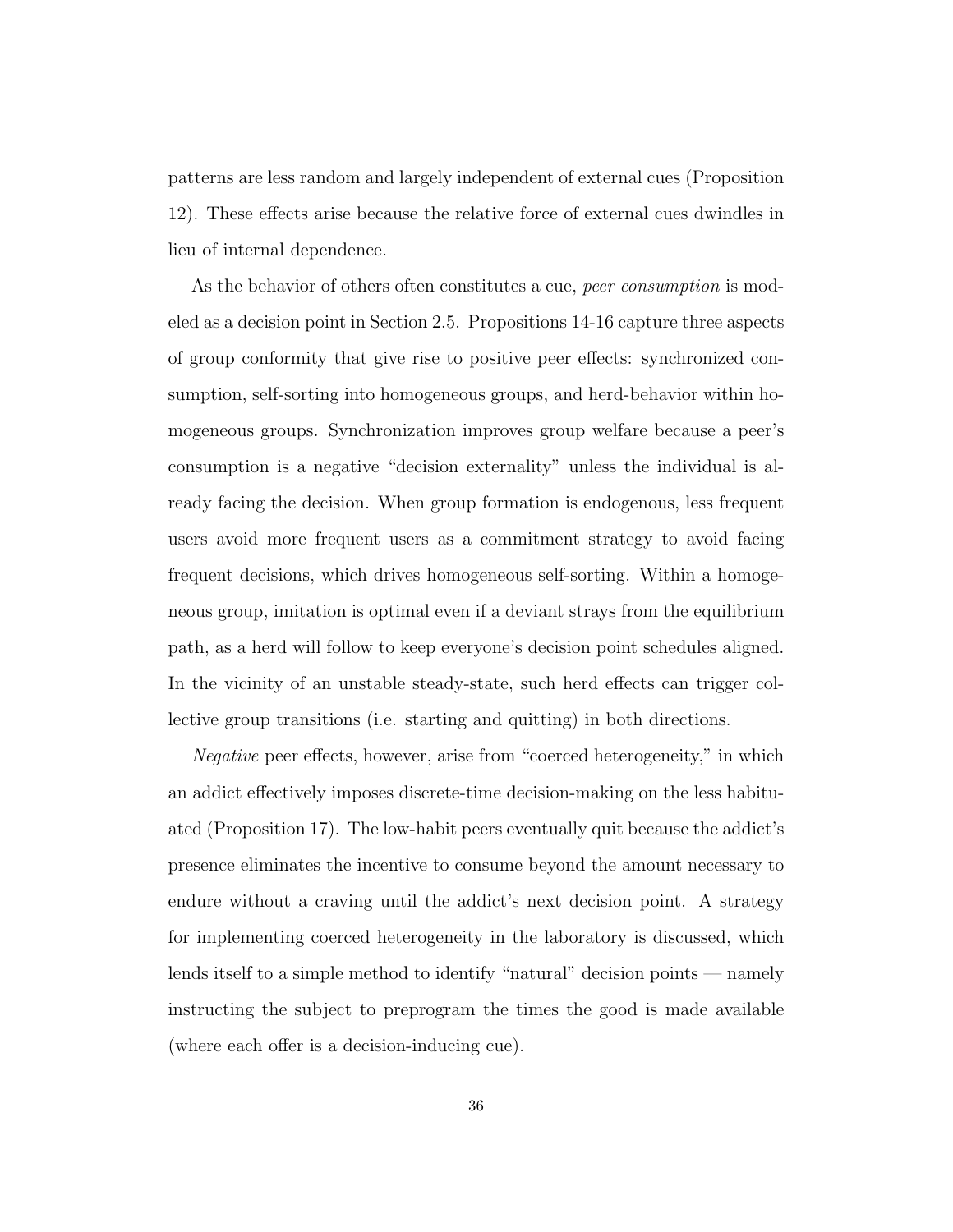Motivating evidence is mostly relegated to this paper's complement, Landry (2012). The complementary paper, abbreviated as BH-C (Bad Habits – complement) from here forward, provides a multidisciplinary survey of addiction research, organized around and understood through the lens of the decision points model. The bulk of cited evidence in both papers pertains to tobacco use because smoking serves as an intuitive illustration of the model and also because cigarette addiction is unrivaled in scale among harmful addictions.<sup>4</sup>

## 2.2 Basic Model: Cravings as Decision Points

An individual faces a repeated decision indexed by  $i = 0, 1, 2, \ldots$  The *decision points*,  $(t_0, t_1, \ldots)$ , are the chronologically-ordered times the decision is faced. When not considering the decision of interest, there is a presumed desirable outside opportunity. Decision points interrupt the outside opportunity; due to these interruptions, each decision point entails a decision opportunity cost. For simplicity, the decision opportunity cost is normalized to  $-1$ , so its time-profile looks like this (where each dot represents a single payment of the decision opportunity cost):



At each decision point, the individual chooses consumption  $c \in [0,1]$  and receives instantaneous utility  $u(c)$ . If a decision point  $t_i$  is a known, deter-

<sup>&</sup>lt;sup>4</sup>There are one billion smokers who smoke nearly six trillion cigarettes a year, sustaining an industry that collects nearly a half-trillion dollars in annual revenues from a product projected to kill one billion people during the 21st century (Eriksen et al., 2012).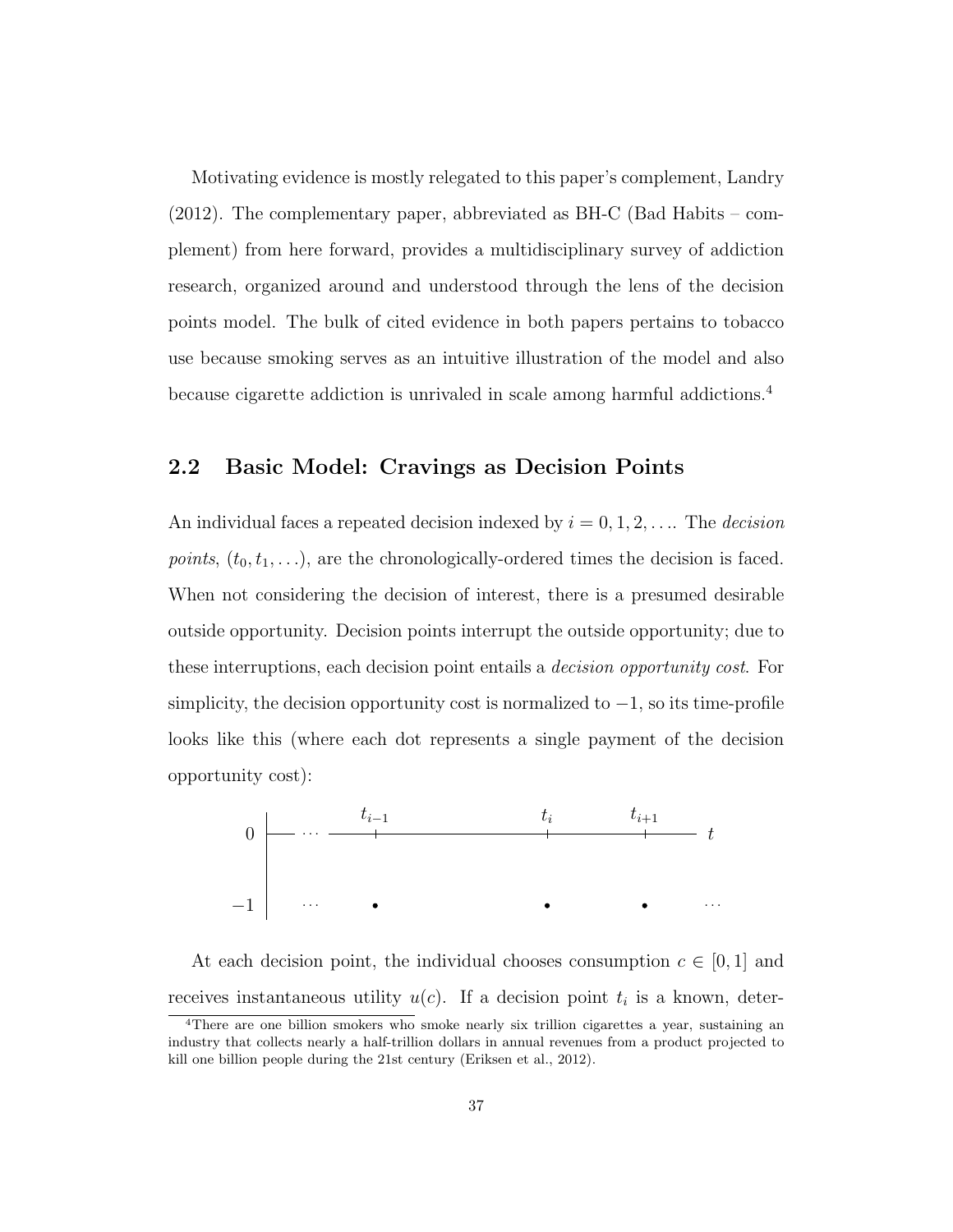ministic function of the choice history,  $((c_{i-1}, t_{i-1}), (c_{i-2}, t_{i-2}), \ldots)$ , where each choice is defined by the level and the time of consumption, then the individual chooses the consumption sequence  $(c_0, c_1, \ldots)$  to maximize lifetime utility

$$
U = \sum_{i=0}^{\infty} \delta^{t_i} (-1 + u(c_i)).
$$
\n(2.5)

Lifetime utility is summed over the decision index  $i$  and expressed relative to the outside opportunity  $-$  i.e. if the individual never faces the decision, lifetime utility would be zero.

To allow recursive computation of decision points, the interval function, denoted by  $\tau$ , is defined as the time-duration from the current decision to the next:

$$
\tau(s_i, c_i) = t_{i+1} - t_i,
$$

where  $s \in [0, 1]$  is the *habit stock* — a simple proxy for past consumption that evolves according to

$$
s_{i+1} = (1 - \sigma)s_i + \sigma c_i, \tag{2.6}
$$

for some  $\sigma \in [0, 1]$ . Thus the habit stock at a given decision point is a weighted average of the habit stock and consumption level associated with the previous decision point.<sup>5</sup> Observe  $c_i = s_i$  maintains a constant habit stock (i.e. a steady-state). The *speed factor*  $\sigma$  captures how quickly the habit changes with consumption.

 $5$ The form in  $(2.6)$  is adapted from Laibson  $(2001)$ , in which "red" and "green" stock variables evolve only when a cue of their color is present. Thus the red stock does not decay when the green cue appears even though the red habit is not reinforced by consumption. The transition in (2.6) is analogously linked to the next decision, as opposed to a future time, so that a deliberate choice to abstain is needed to weaken the habit. Used for mathematical cleanliness, omitting time from the transition is not essential for the results of the paper.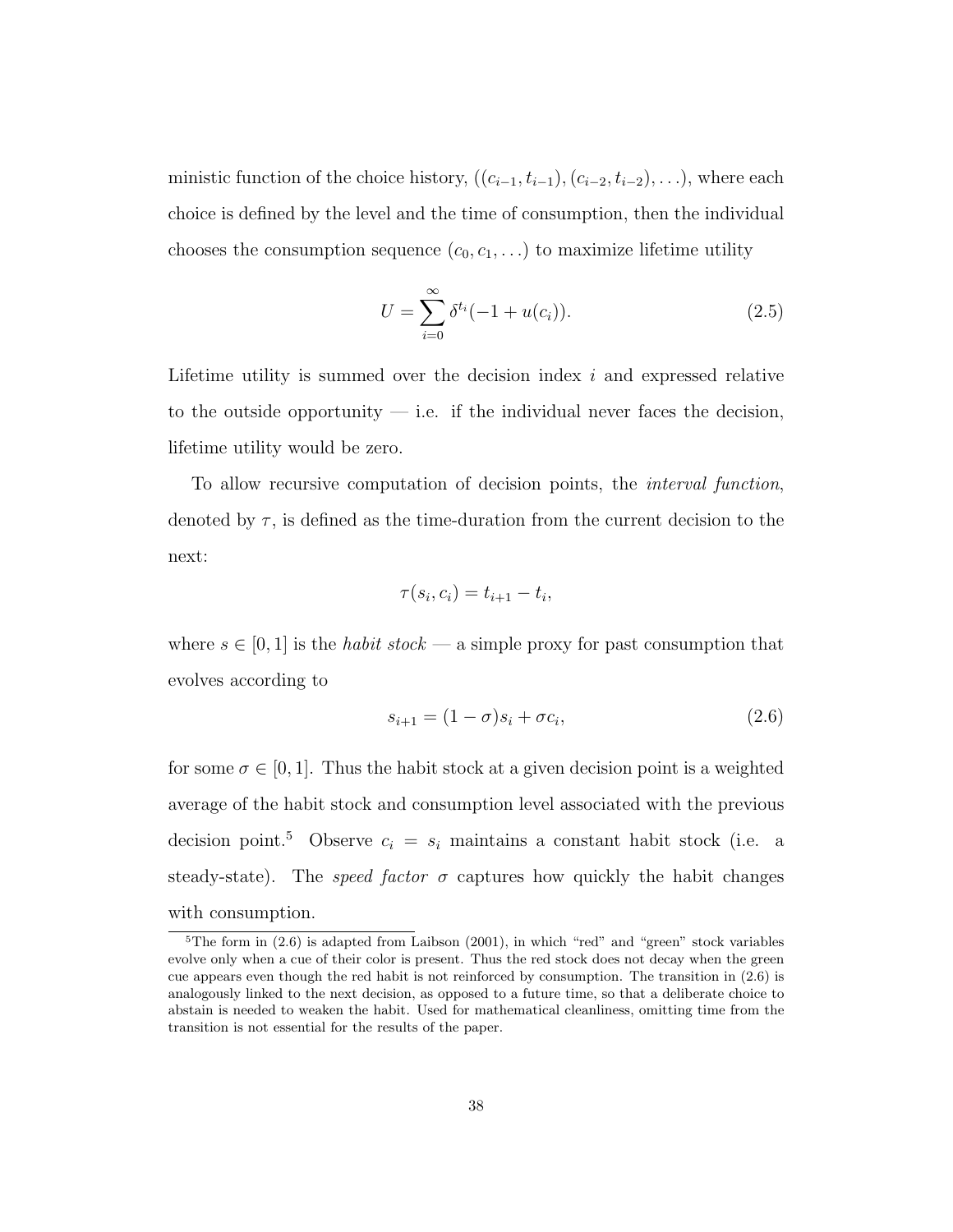As a simple benchmark for the basic cravings model, the instantaneous utility function is eliminated:

**Assumption ZP** [Zero Static Consumption Preferences]  $u(c) = 0$  for all c.

Assumption ZP means there are no direct returns to consumption. Instead, chosen consumption matters solely through its influence on the timing of future decisions. Under ZP, the decision opportunity cost is the only payoff parameter — therefore it is never desirable to face a decision.

Cravings are modeled as decision points (i.e. a craving forces the individual to consider consumption). The interval function captures key properties of cravings discussed in the introduction. Letting a subscript denote the associated partial derivative (e.g.  $\tau_c = \frac{\partial \tau(s,c)}{\partial c}$ ), the interval function's basic shape is given by:

Assumption 1  $\tau : [0,1] \times [0,1] \rightarrow \mathbb{R}_{++}$  is twice-continuously differentiable and satisfies:

(i)  $\tau_s(s,c) < 0$ , for all s, c. (ii)  $\tau_c(s, c) > 0$ , for all s, c. (iii)  $s' > s$  implies  $\tau(s', s') < \tau(s, s)$ . (iv)  $-\delta^{\tau}$  is strictly concave.

Part (i) says a larger habit stock entails more frequent decisions, ceteris paribus, which captures the long-run reinforcement of past consumption. Part  $(i)$  says, with s fixed, the interval to the next decision increases with consumption, which captures that consumption alleviates cravings in the short-run. The intervals in the below diagram illustrate the essence of parts (i) and (ii):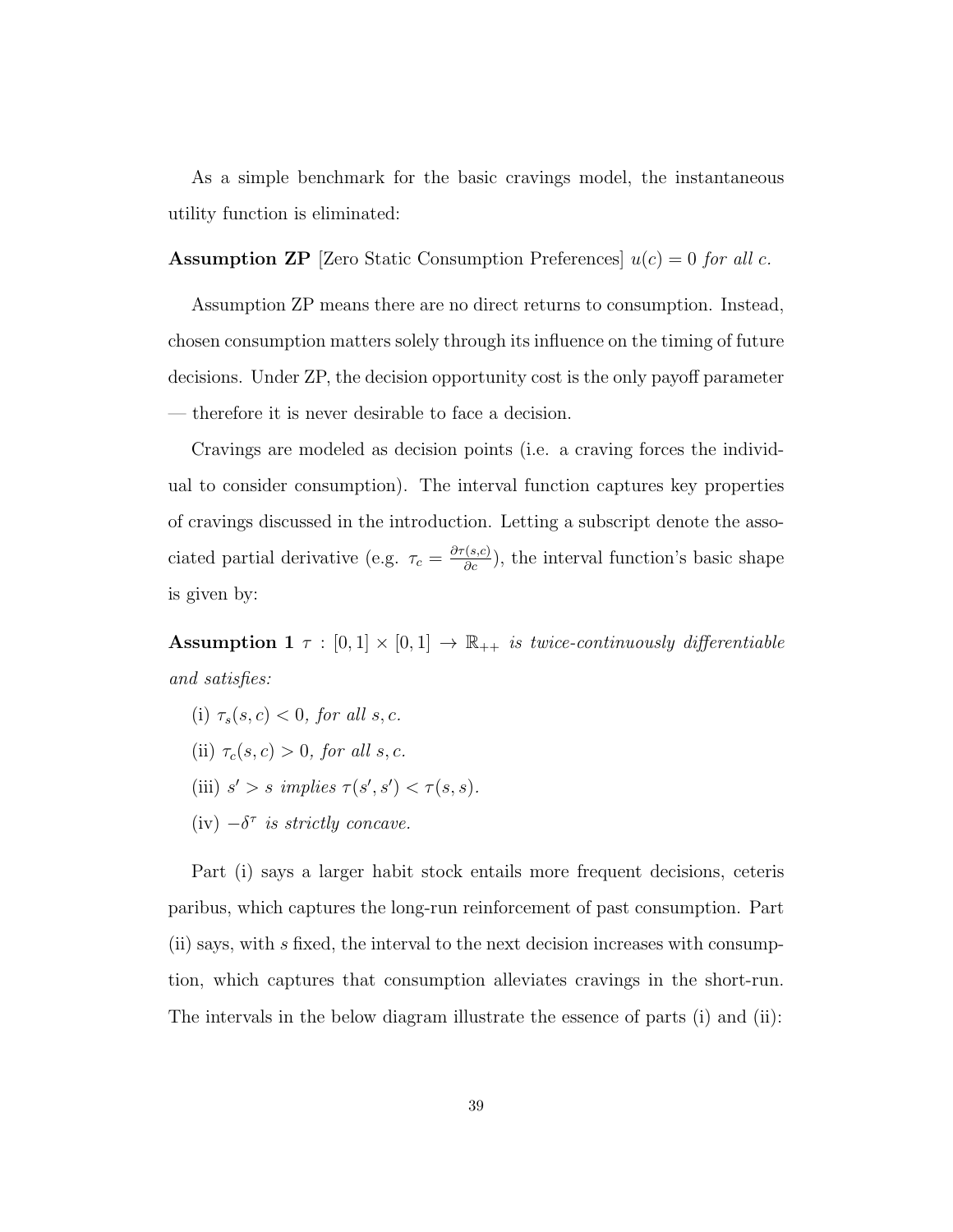

Part (iii) of Assumption 1 says if  $c = s$  (which holds in a steady-state), then simultaneously increasing both by the same amount decreases the time between decisions, i.e. the interval-shortening effect of s outweighs the lengthening effect of c along the  $c = s$  frontier. Therefore, a high steady-state associated with a higher consumption level entails more frequent decisions than a low equilibrium. Concavity of  $-\delta^{\tau}$  from part (iv) implies diminishing returns to consumption. To see why, first note  $-\delta^{\tau}$  is the discounted value of the opportunity cost at the next decision point. Since the sole benefit of consumption under ZP is delaying the next decision opportunity cost,  $-\delta^{\tau}$  can be regarded as the effective return function and its concavity is analogous to diminishing returns through a concave instantaneous utility function — a standard assumption in discrete-time dynamic programming (e.g. Stokey et al., 1989). As with the usual concave instantaneous return function, concavity of  $-\delta^{\tau}$ helps guarantee the existence of a concave value function, given as the fixed point of the Bellman operator from the contraction mapping principle.

#### 2.2.1 Dynamic Optimization

Under ZP, dynamic optimization is characterized by the Bellman equation:

$$
V(s) = -1 + \max_{c} \{ \delta^{\tau(s,c)} V((1-\sigma)s + \sigma c) \}.
$$
 (2.7)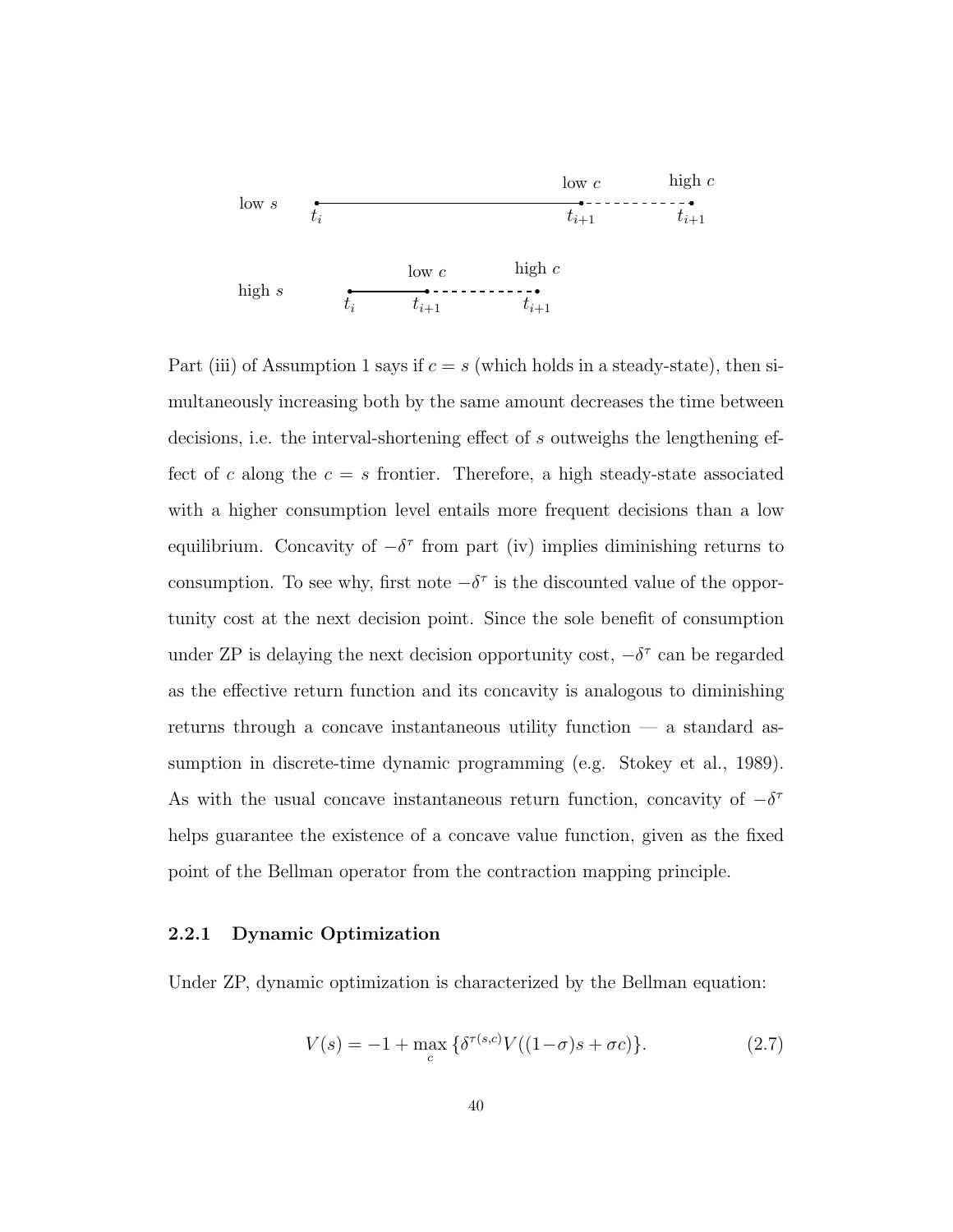$V(s)$  is the value function at a decision point with habit stock s. At each decision point, the individual pays the decision opportunity cost and chooses consumption to maximize the present value of the next-decision value function. The opportunity cost is placed outside the maximization argument to emphasize its invariance to chosen consumption. Chosen consumption determines the extent of discounting through  $\tau$  (where higher c helps), and determines next decision's habit stock in the argument of the future value function (where higher c hurts). The first-order and envelope conditions are:

$$
0 = \sigma V'(s_{i+1}) + \ln(\delta) \tau_c(s_i, c_i) V(s_{i+1}), \qquad (2.8)
$$

and 
$$
V'(s_i) = \delta^{\tau(s_i, c_i)}[(1-\sigma)V'(s_{i+1}) + \ln(\delta)\tau_s(s_i, c_i)V(s_{i+1})].
$$
 (2.9)

The superscript  $+$  is used to denote the variable or function associated with the next decision and  $++$  to denote the next-after-next decision (e.g.  $\tau^+ = \tau(s_{i+1}, c_{i+1}), \tau^{++} = \tau(s_{i+2}, c_{i+2}),$  etc.). Given  $s_0$ , if an interior solution exists, it is given by the Euler equation:<sup>6</sup>

$$
\frac{\sigma \tau_s^+ - (1 - \sigma) \tau_c^+}{\sigma \tau_s^+ - (1 - \sigma) \tau_c^+ + \tau_c} = 1 + \delta^{\tau^+} \left[ \frac{\sigma \tau_s^{++} - (1 - \sigma) \tau_c^{++}}{\sigma \tau_s^{++} - (1 - \sigma) \tau_c^{++} + \tau_c^+} \right].
$$
 (2.10)

#### 2.2.2 Steady-States

To characterize potential steady-states, define:

$$
\mu(s,c) = -\frac{\partial}{\partial c} \left( \frac{\delta^{\tau(s,c)}}{1 - \delta^{\tau(s^+,s^+)}} \right),\tag{2.11}
$$

 ${}^{6}$ The derivation of the Euler equation is provided in Appendix 2.7.1.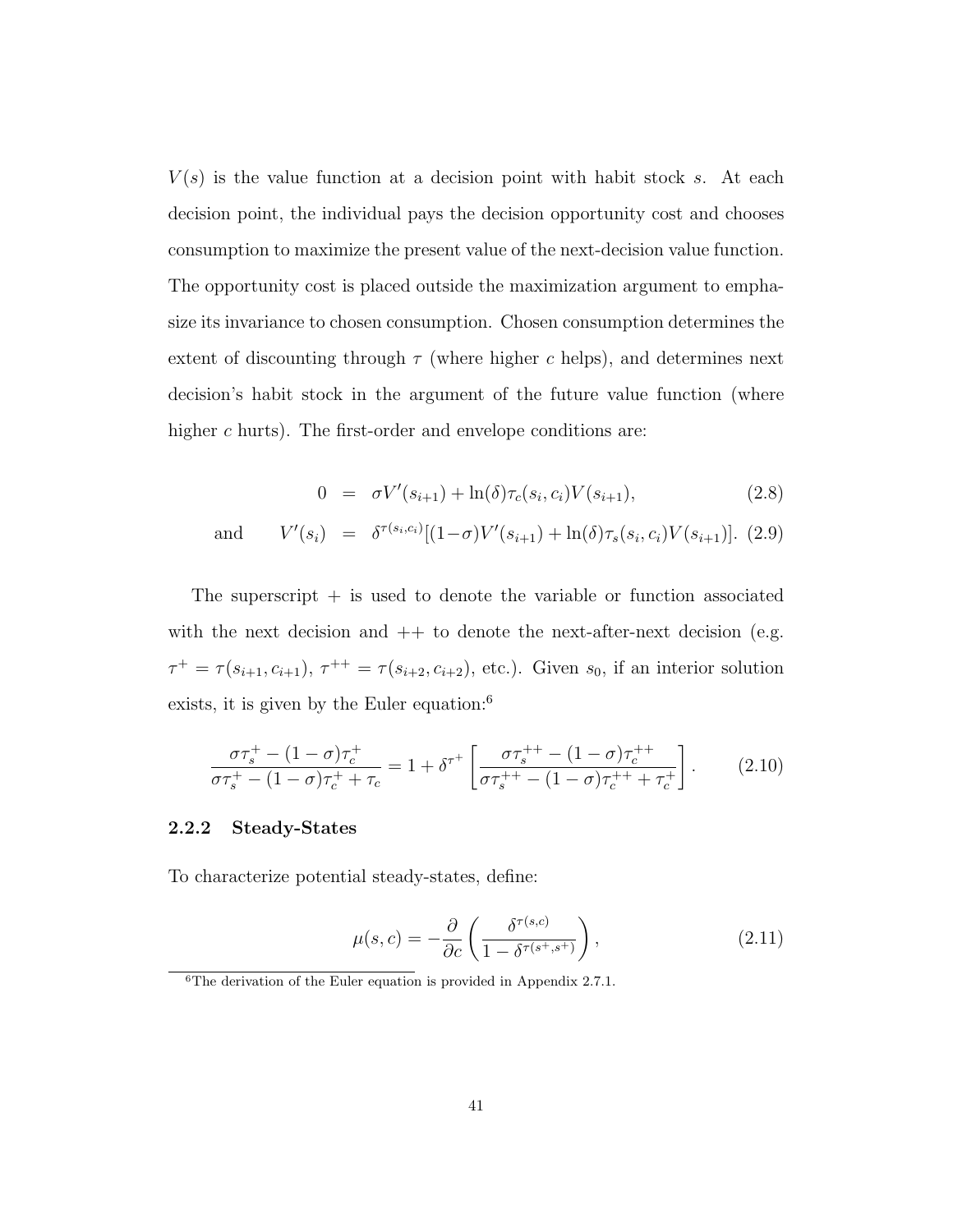and let  $\bar{\mu}(s) = \mu(s, s)$  define the movement function (for ZP). The movement function gives the marginal returns to consumption at  $c = s$  under ZP, provided the individual consumes exactly the next-decision habit stock at all future decisions. Since the optimization problem is Markovian, if it is optimal to consume s now, then the habit stock permanently remains at s. It follows if s is an interior steady-state under ZP, then  $\bar{\mu}(s) = 0$ . The habit stock rises to the next decision if  $\bar{\mu}(s) > 0$  because it is then optimal to consume more than s, and falls if  $\bar{\mu}(s) < 0$  because it is then optimal to consume less than s. Hence, the sign of the movement function indicates the direction the habit stock moves from the current decision to the next under ZP. Equivalently, letting  $\tilde{c}(s)$  denote optimal consumption given habit stock s, the sign of  $\bar{\mu}(s)$  and the sign of  $(\tilde{c}(s) - s)$  will agree under ZP.

#### Assumption 2

(i):  $\bar{\mu}$  : [0, 1]  $\rightarrow \mathbb{R}$  is continuously-differentiable and concave with  $\bar{\mu}(0) = 0$ ,  $\bar{\mu}'(0) > 0$ , and  $\bar{\mu}(1) < 0$ . (ii): If  $\bar{\mu}(s) = 0$ , then:  $s' > s$  implies  $\mu(s', s) > 0$ , and  $s' < s$  implies  $\mu(s', s) < 0.$ 

The  $\bar{\mu}(0) = 0$  condition of part (i) essentially defines  $s = 0$  as the habit such that zero consumption is "exactly" optimal under ZP — i.e.  $\tilde{c}(0) = 0$ independent of the fact that zero is the lower bound of c's domain, the unit interval. Thus Assumption 2 ensures a zero-consumption steady-state at  $s = 0$ . The next condition,  $\bar{\mu}'(0) > 0$ , implies optimal consumption exceeds the habit stock for sufficiently small  $s > 0$ . The final condition,  $\bar{\mu}(1) < 0$ , implies optimal consumption is less than the habit stock at the maximum habit. In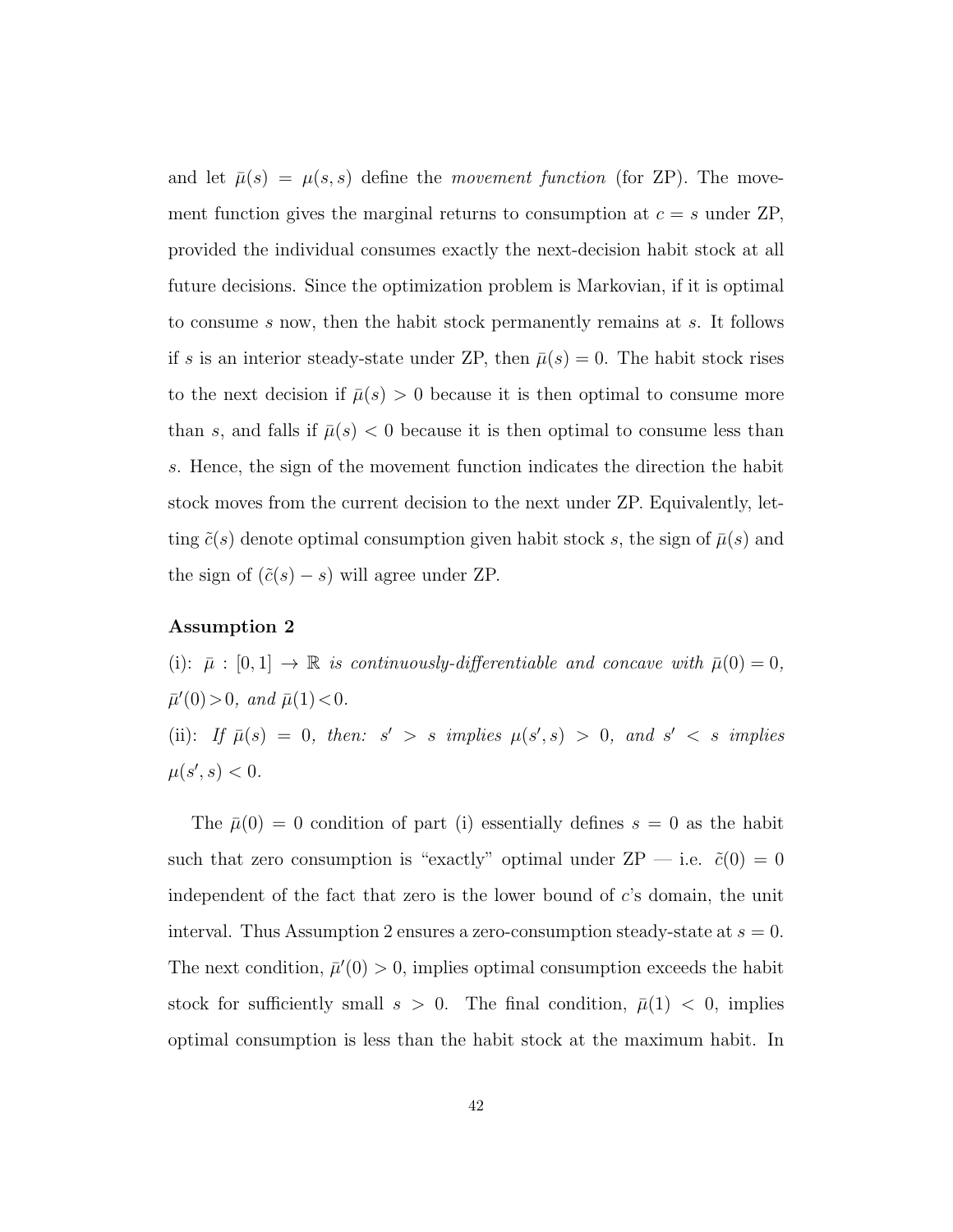addition to the zero-consumption steady-state, part (i) of Assumption 2 helps establish a unique, interior steady-state since concavity of  $\bar{\mu}$  ensures there is one nonzero habit for which  $\bar{\mu}(s) = 0$ <sup>7</sup>

Part (ii) of Assumption 2 captures the idea that the extent to which consumption delays a craving is greater at a higher habit (and smaller at a lower habit). That is, if  $s'$  is an interior steady-state under  $\text{ZP}$  and the actual habit stock s is less than s', then returns from  $c = s'$  are lower at s than at s', which implies optimal consumption is less than  $s'$  (conversely, if  $s > s'$ , returns from  $c = s'$  are greater than at s'). Assumptions 1 and 2 are maintained throughout the paper.<sup>8</sup>

**Proposition 7** [Addicted Steady-State] Under ZP, there is a unique  $s^* \in$  $(0, 1)$  such that  $s_i$  converges to  $s^*$  if and only if  $s_0 > 0$ .

All proofs are in the Appendix. Proposition 7 establishes a stable steadystate of addiction  $s^*$ , where the habit stock converges to  $s^*$  for any  $s_0 > 0$ . If  $s_0 = 0$ , the individual remains at the (unstable) zero-consumption steadystate. The stability of  $s^*$  and instability of the zero-consumption steady-state jointly represent a drastic case where addiction becomes inevitable with any small deviation from  $c = 0$ . This reflects the "slippery slope" nature of addiction, as an individual can readily fall into its trap, while escape is difficult. Behavior of an addict is defined by the steady-state consumption level  $c^* = s^*$ and by the intervals between consumption occasions,  $\tau^* = \tau(s^*, s^*)$ . Relative to the addicted steady-state, consumption is less frequent at any  $s < s^*$ ,

<sup>7</sup>Concavity is a stricter than necessary assumption to get single-crossing, but it will be useful in later sections.

<sup>8</sup>A parametric example that satisfies Assumptions 1 and 2 is provided in Appendix 2.7.2.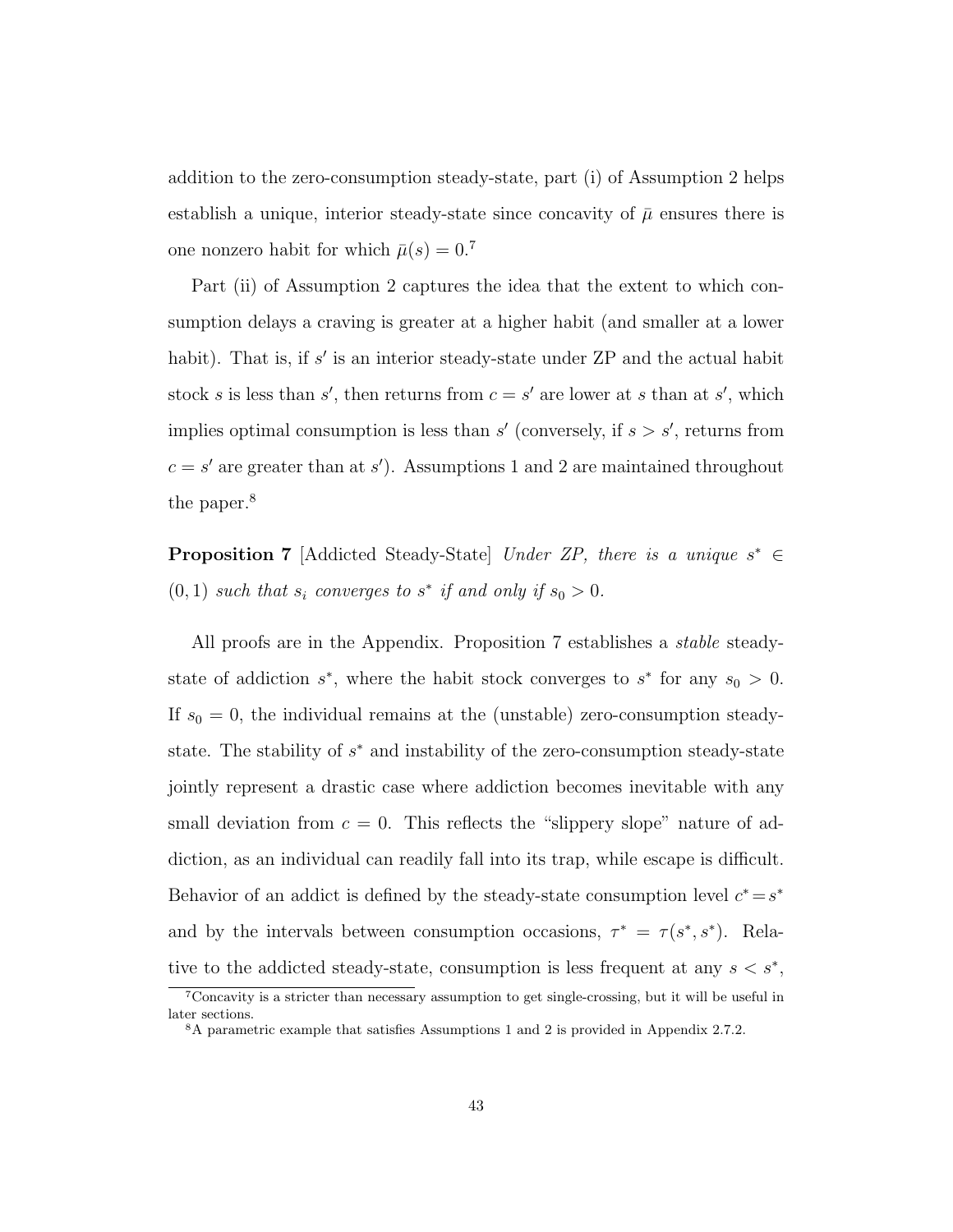and more frequent at any  $s > s^*$ <sup>9</sup>. This characterization of habit strength in terms of the frequency of consumption fits with standard notions in the social sciences (Ouellette and Wood, 1998; Verplanken, 2006).<sup>10</sup>

## 2.2.3 Harmful Consumption and "Chippers"

Unaccounted for by  $\text{ZP}$ , the direct costs of tobacco consumption have grown.<sup>11</sup> The rise in costs has coincided with the rise of *chippers*, a class of low frequency users who comprise nearly 40 percent of U.S. smokers.<sup>12</sup> To account for direct costs, let  $\theta \geq 0$  denote a direct cost parameter. Express instantaneous utility as  $u(c|\theta)$  with the normalization  $u(0|\theta) = 0$ , for all  $\theta$ , where it is presumed  $\theta = 0$  corresponds to ZP so that  $u(c|0) = 0$ , for all c. Now consider the alternative to ZP:

Assumption NP [Negative Static Consumption Preferences] Direct costs are nonzero,  $\theta > 0$ , where the instantaneous utility function  $u : [0, 1] \times \mathbb{R}_+ \to \mathbb{R}$ is twice continuously differentiable and strictly concave, with  $u_c < 0$  (provided

 $\theta > 0$ ) and  $u_{c\theta} < 0$ .

<sup>&</sup>lt;sup>9</sup>Lower frequency holds for  $s < s^*$  because  $\tau(s^*, s^*) < \tau(s, s) \leq \tau(s, \tilde{c}(s))$  (where the last inequality is strict unless  $s = 0$ ). Higher frequency holds for  $s > s^*$  because  $\tau(s^*, s^*) > \tau(s, s)$  $\tau(s,\tilde{c}(s)).$ 

<sup>&</sup>lt;sup>10</sup>Still, the cited studies suggest the standard frequency definition is an incomplete psychological representation since behavior often becomes automatized as habits develop. The automatization of choices, which reduces (but does not eliminate) their toll on decision-making faculties, likely means there is gray area in classifying a "decision." (If a "choice" is performed automatically without deliberation, is it preceded by a decision?) The distinction between automatized and non-automatized behavior relates to Bernheim and Rangel's (2004) addiction model, in which the decision-maker consumes automatically (and mistakenly) in a "hot" state, but chooses rationally in a "cold" state.

<sup>&</sup>lt;sup>11</sup>Since the 1960s, several costs and restrictions have proliferated — e.g. new taxes, better information regarding health risks, the emergence of a social stigma, and bans on smoking at work or in public areas. See Becker et al. (1994), Chaloupka and Warner (2000).

 $12$ See Shiffman (2009) for a helpful primer on chippers. The 40 percent figure is based on a recent Health and Human Services survey (Substance Abuse and Mental Health Services Administration, 2010). While the survey does not use the term "chipper," the statistic holds for the usual definition of chippers as nondaily smokers.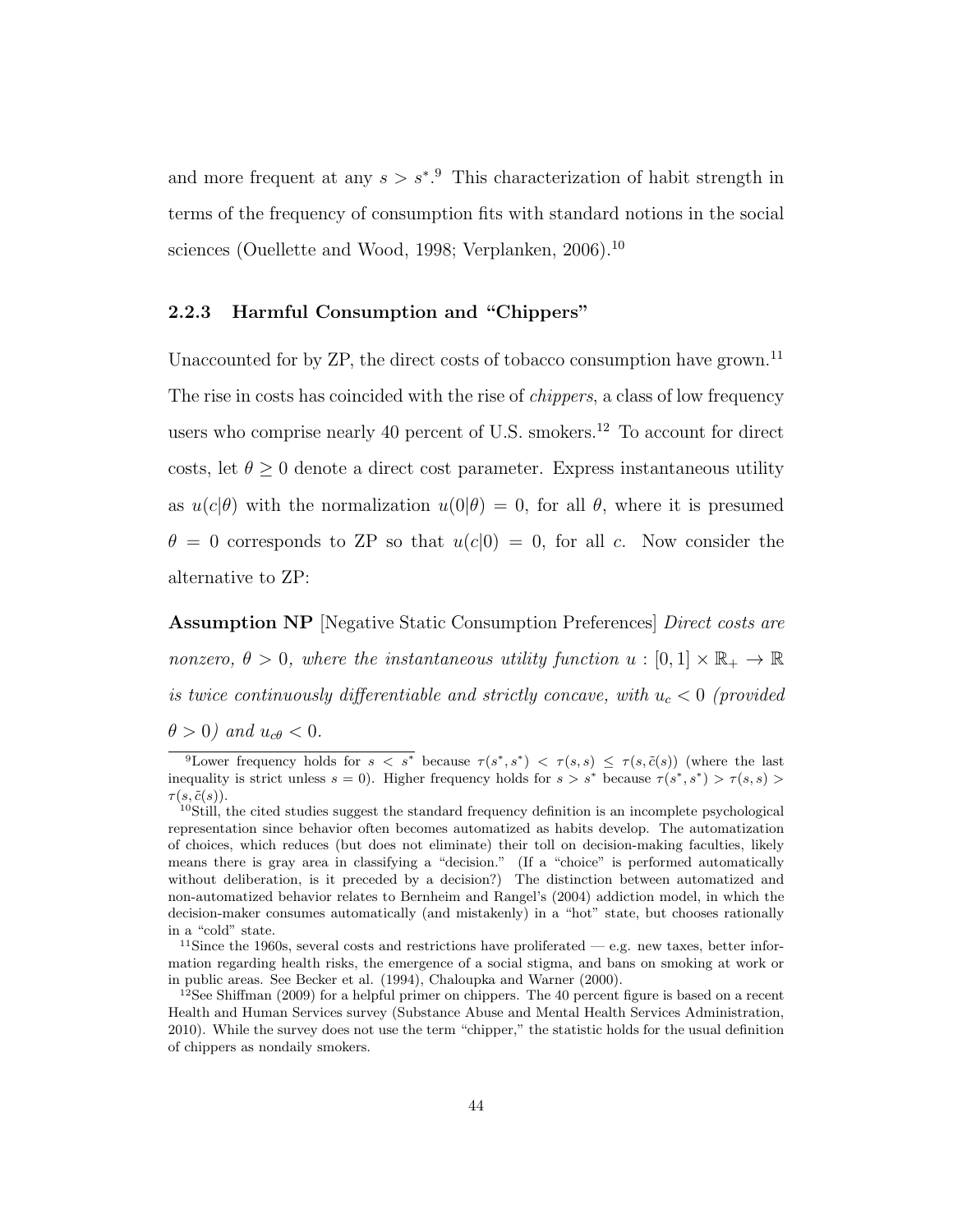With NP, consumption is directly harmful in that the instantaneous utility function is negative and decreasing.<sup>13</sup> Throughout the paper, results for NP will generally hold as long as consumption preferences aren't "too negative," i.e. for a range of small, positive  $\theta$ . Therefore, in subsequent results, the phrase "under NP" is used as shorthand for "there is a  $\bar{\theta} > 0$  such that  $\theta \in (0, \bar{\theta})$ implies the following results hold under NP." This implicit qualifier reflects the notion that if direct costs are too large, then the individual will never consume (and analyzing "behavior" in this scenario is an empty endeavor).

**Proposition 8** [Trimodality] Under NP there are three steady-states,  $\{0, s_L^*, s_H^*\}$ , where  $s_i$  converges to zero iff  $s_0 < s_L^*$ , and  $s_i$  converges to  $s_H^*$  iff  $s_0 > s_L^*$ .

Thus integrating a small direct cost generates a third "ambivalent chipper" steady-state,  $s_L^*$ , illustrating the emergence of *trimodality*, a distribution of consumption with three modes.<sup>14</sup> The instability of this intermediate steadystate qualitatively captures evidence, as a chipper's position is highly unstable compared to nonsmokers and heavy smokers (Zhu et al., 2003). Now we don't want to think of real-life chippers as existing exactly at the steady-state, but instead in its vicinity, where the ambivalent chipper sits perfectly on the fence

<sup>&</sup>lt;sup>13</sup>As NP consolidates *direct* returns from present consumption to  $u(c)$ , NP is still an idealization since actual direct returns likely involve an immediate benefit and a larger, future cost. Consolidation of present and future returns with  $u'(c) < 0$  means direct costs must outweigh the benefits of consumption, so future costs cannot be diluted by sufficiently steep impatience (low  $\delta$ ) to "rationalize" consumption. Also note, with time-consistent discounting and time-separable utility the consolidation has no effect on optimizing behavior.

<sup>&</sup>lt;sup>14</sup>The notion that the prominence of chippers rises with  $\theta$  is clear when direct costs increase from  $\theta = 0$  because chippers do not exist under ZP. While not as obvious, the interpretation remains valid for  $\theta > 0$ . First, as  $\theta$  continues to increase, so does  $s_L^*$ , making it harder to justify a bimodal characterization that implicitly lumps chippers with abstainers at a steady-state in the vicinity of zero. Second, the range of  $s_0$ 's such that s converges to zero in the long-run widens; hence, we would expect the prevalence of users to fall, and consequently the prominence of chippers to rise relative to addicts.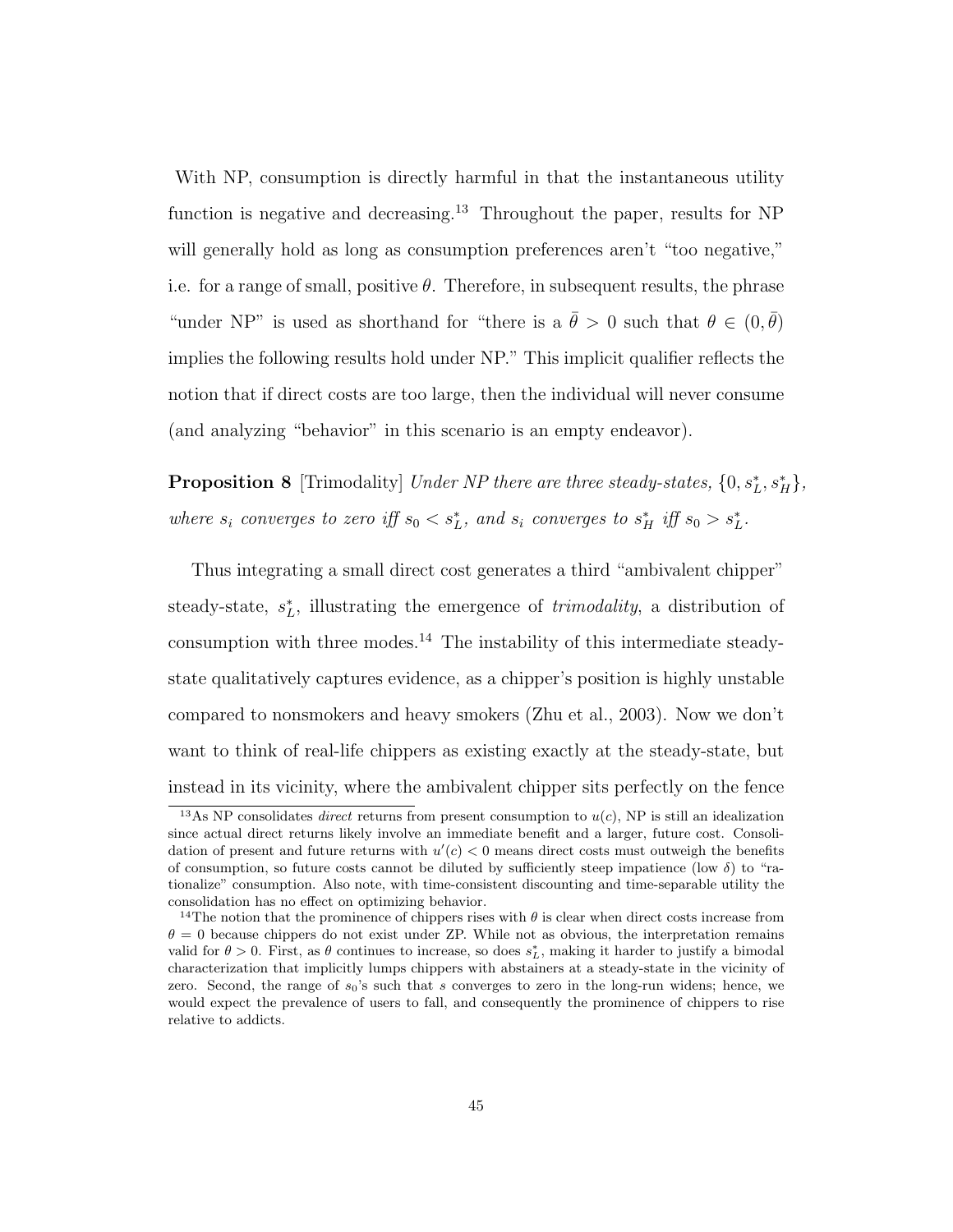between quitting and becoming an addict in the long-run.<sup>15</sup>

The figure below shows how optimal consumption may look before and after replacing ZP with NP:



As before, NP gives a zero-consumption steady-state at  $s = 0$ , but it is now stable so small deviations no longer lead to addiction.<sup>16</sup> The high steady-state,  $s_H^*$ , is the addicted steady-state under NP, analogous to  $s^*$  under ZP. The position of the low steady-state,  $s_L^*$ , suggests chippers may signify a rough "threshold" for addiction — an idea proposed by medical researchers (Benowitz and Henningfield, 1994).

The chipper's behavior is characterized by the consumption level  $c_L^* = s_L^*$ and the intervals  $\tau_L^* = \tau(s_L^*, s_L^*)$ , while the addict is described by  $c_H^*$  and  $\tau_H^*$ ,

<sup>&</sup>lt;sup>15</sup>Although  $s_L^*$  does not attract a significant population share in the long-run, an individual who starts near (but not at)  $s_L^*$  may remain nearby for a long time because habits move slowly when close to a steady-state — if many chippers are only "approximate" chippers, then the likelihood a smoker is classified as a chipper will decrease with age, which turns out to be true, as a smaller share of older smokers are chippers than younger smokers (Hennrikus et al. 1996; Wortley et al., 2003).

<sup>&</sup>lt;sup>16</sup>Stability of  $s = 0$  under NP follows because while assumption 2 is retained, the interpretation of  $\bar{\mu}$  holds only for  $\theta = 0$ ;  $\bar{\mu}(0) = 0$  with  $\theta > 0$  overestimates the marginal return from  $c = 0$  at zero habit stock.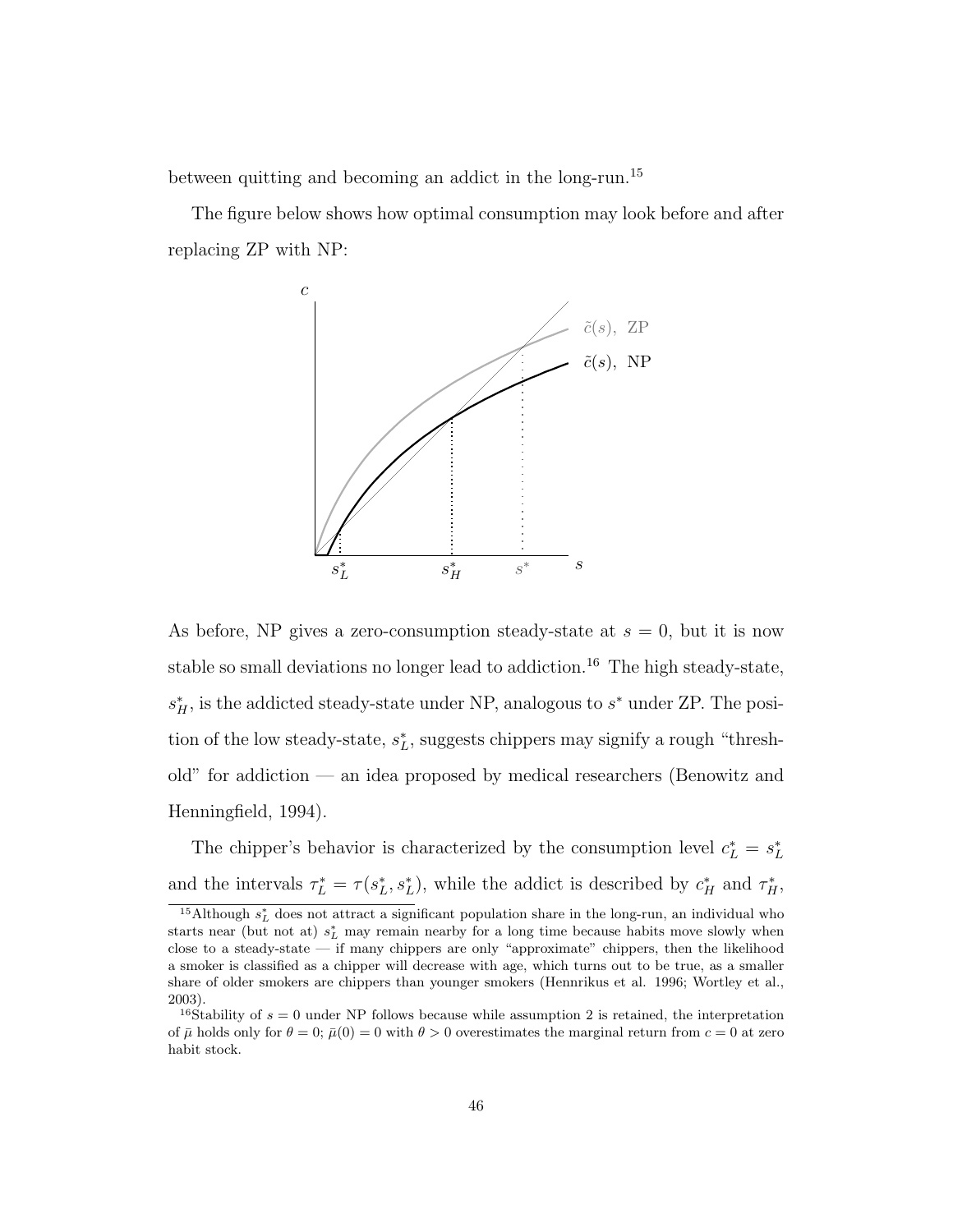as illustrated below:



Each dot here represents a single instance of consumption. The lower height of chippers' dots indicates they have lower steady-state consumption levels than addicts, and the longer intervals between neighboring dots indicate chippers consume less frequently than addicts. This dual level-frequency characterization of habit strength is needed to capture empirical findings: while the frequency aspect is tautological (chippers are defined as "occasional smokers") consumption levels diverge too, as addicts inhale more nicotine per cigarette than chippers (Shiffman, 1989).

## 2.2.4 Principal "Macroscopic" Features of Addiction

Drawing on evidence from disparate fields, BH-C highlights four principal macroscopic features of addiction through an economic lens: (i) addiction is "bad," (ii) addiction involves forward-looking optimization, (iii) opportunity costs are a main driver of addiction, and (iv) addictive demand exhibits adjacent substitution (with distant complementarity). "Macroscopic" in that they are not contingent on knowing the timing of decisions, the four features facilitate comparisons to prevailing representations of bad habits, which are cast in standard time.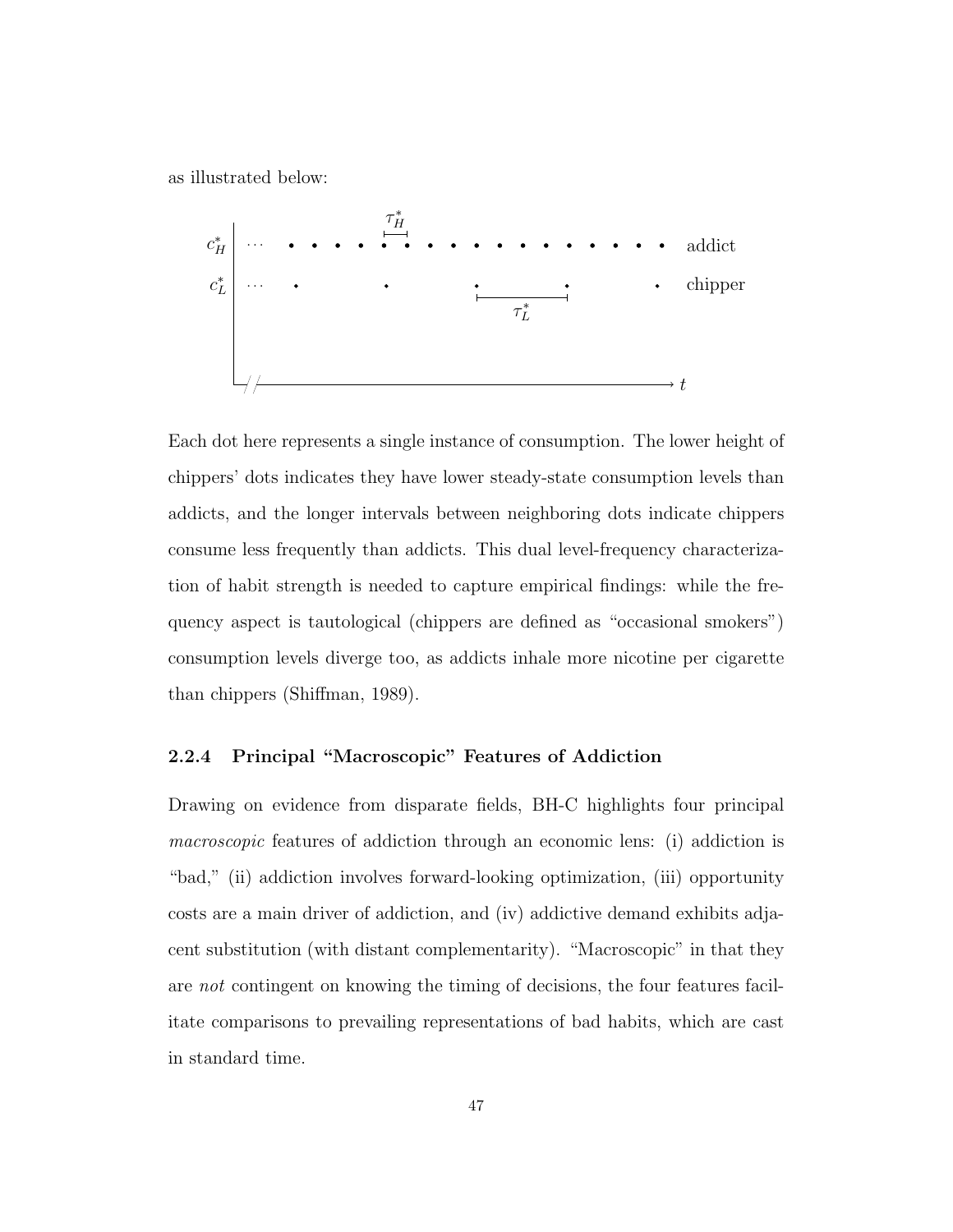Properties (i)-(iii) are inherent in the model's specification under ZP. Addiction is bad because it entails frequent payments of the decision opportunity cost. The notion that addiction can be bad simply by being a waste of time is a novel feature of the model.<sup>17</sup> Forward-looking optimization and opportunity costs as the key driver hold by construction, where the emphasis on opportunity costs is a unique trait of the model. Property (iv), adjacent substitution (with distant complementarity), requires elaboration.

## 2.3 Intertemporal Substitution and Inference

## 2.3.1 Demand: Frequency and Level of Consumption

Adjacent substitution means demand in the "adjacent" future increases with current consumption. In a standard, discrete-time setting, the relevant demand measure is consumption in the next decision period. However, because the intervals between decisions vary endogenously, next decision's consumption level is an inconsistent standard in the current framework. Since demand ought to reflect how much and how often one consumes, a time-averaged consumption rate is a natural measure. Decision-i demand is denoted by  $x(i)$  and defined as the mean consumption rate during the union of decision i's 'active' and 'latent' periods:<sup>18</sup>

<sup>&</sup>lt;sup>17</sup>While the underlying reasons and mechanisms differ, ZP captures a *harmful* addiction in the traditional sense of Stigler and Becker (1977), as well as Becker and Murphy (1988), in that a higher stock of past consumption implies lower future utility, i.e.  $V'(s) < 0$ . NP, however, motivates addiction under a stronger conception of "harmful" than previous treatments in that consumption is directly costly too, i.e.  $u'(c) < 0$  and  $V'(s) < 0$ .

 $18$ That is, decision-i demand is decomposed as the active demand during the consumption period starting at  $t_i$  and the latent demand during the latency period ending at  $t_i$ . The term "latent demand" is borrowed from Morgenstern's (1948) description of interim demand as "latent" for a consumer who must wait until a particular future time to purchase goods.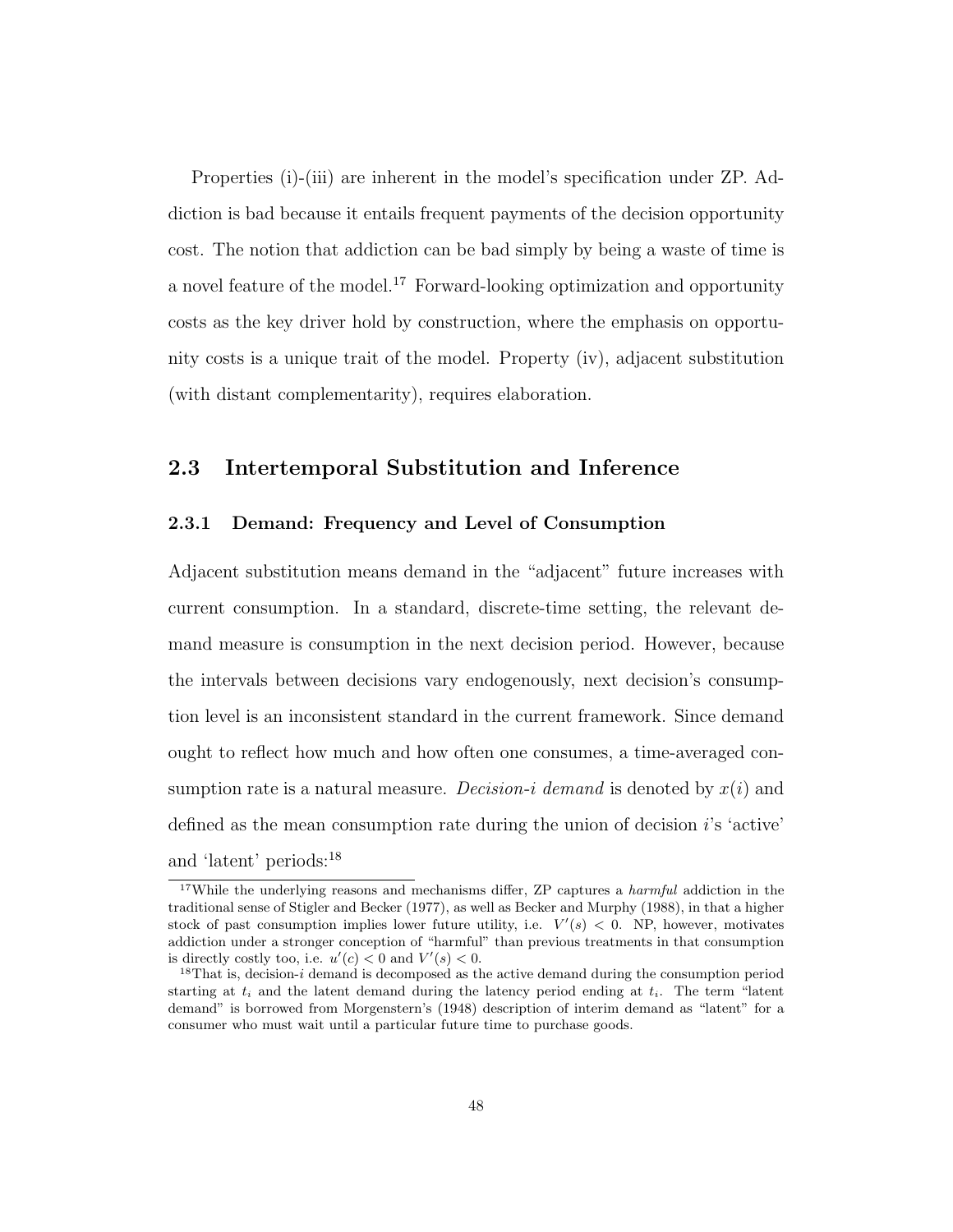$$
x(i) = \frac{c_i}{\tau(s_{i-1}, c_{i-1})}.
$$

Inspecting the diagram below, it's seen  $\tau(s_{i-1}, c_{i-1})$  is the appropriate timewindow, where the dotted lines represent latent demand periods and the solid segments are active demand periods:

full decision-i demand period  $t_{i-1}$  t<sub>i+1</sub>

For the current treatment, with a negligible pause length, the full demand period for decision *i* is  $(t_{i-1}, t_i]$ .

Adjacent substitution holds if next-decision demand falls with current consumption:  $-\frac{\partial x(i+1)}{\partial c}$  $\frac{(i+1)}{\partial c_i} > 0$ , where the left-side of the inequality is the *marginal* rate of adjacent substitution (MRAS), which reflects the degree of substitutability between the good now and the good in the immediate future. Adjacent complementarity holds if MRAS is negative (i.e. the good now and in the immediate future are complements). MRAS' sign is ambiguous at the outset — consumption extends the interval, but may also increase the next-decision consumption level. That said, as follows from  $\frac{\partial c_{i+1}}{\partial c_i} = \sigma \frac{d\tilde{c}(s_{i+1})}{ds_{i+1}}$  $\frac{c(s_{i+1})}{ds_{i+1}}$ , the intervalextending effect dominates if the speed factor  $\sigma$  is sufficiently small, which would guarantee adjacent substitution.

### 2.3.2 Interval-Driven Adjacent Substitution

The next result shows how addicts in identical steady-states (i.e. same  $c^*$  and  $\tau^*$ ) with the same interval function can be parametrically different: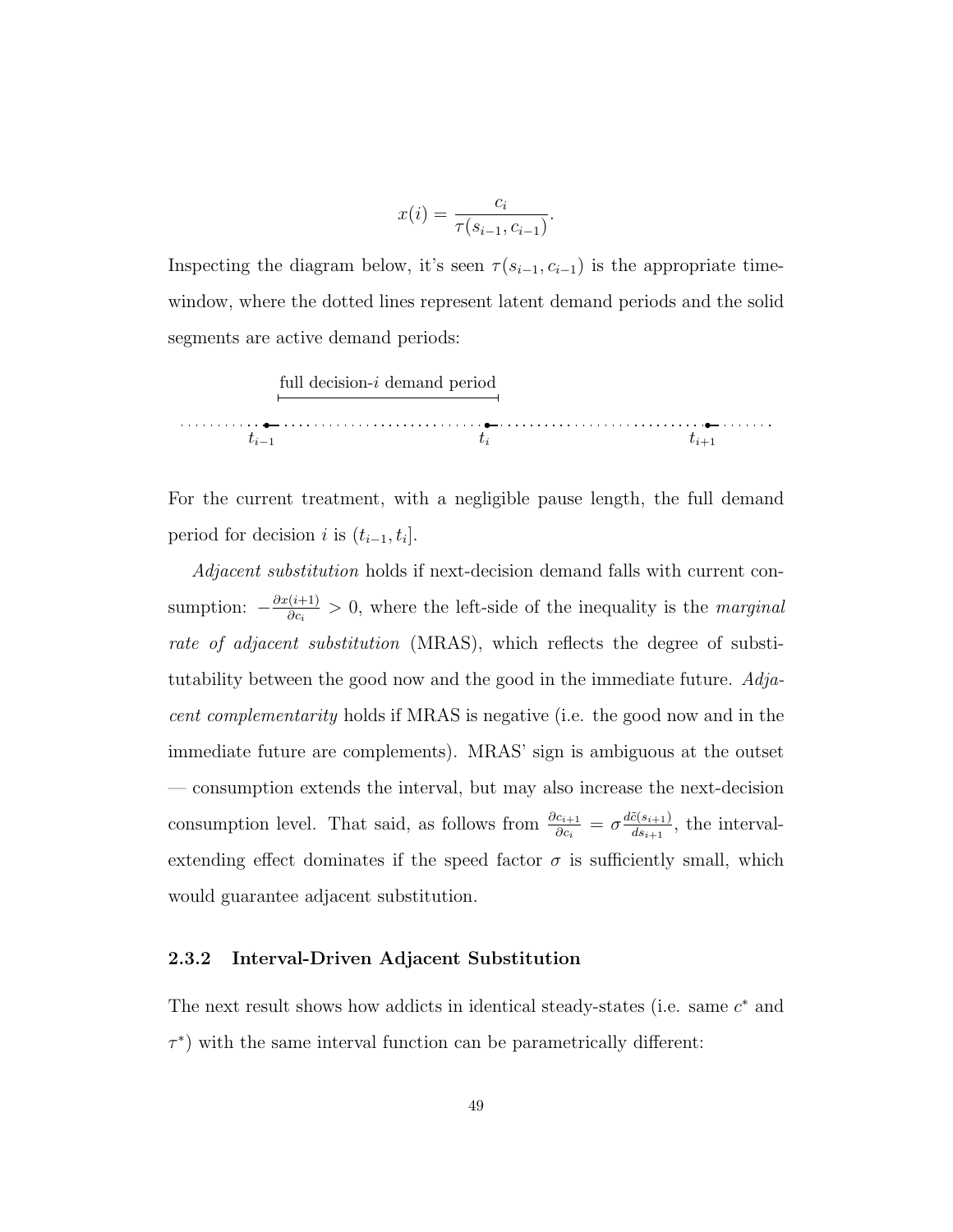Proposition 9 [Comparing Addicts]: Under ZP, consider the addicted steadystate  $(c^*, \tau^*)$  that exists given the interval function  $\tau$ , with discount and speed factors  $\delta$  and  $\sigma$ . Take any  $\sigma' \in (0,1)$  and define:

$$
\delta' = \left[1 - \sigma' \left(\frac{\partial \tau(c^*, c^*)/\partial s}{\partial \tau(c^*, c^*)/\partial c} + 1\right)\right]
$$
\n(2.12)

Then  $(c^*, \tau^*)$  is the addicted steady-state given  $\tau$ ,  $\delta'$ , and  $\sigma'$ .

"Different" addicts with the same interval function can be in the same steady-state because steady-state behavior does not pin down all model parameters. Equation (2.12) allows us to compare two such addicts. Observe that a more patient (higher  $\delta$ ) addict has a habit that adjusts slower to consumption (lower  $\sigma$ ), which follows because both the discount and speed factors dampen the long-term costs of consumption. Accommodating realistic and "rational" parameterizations of patience, Proposition 9 implies that the addicted steady-state exists for  $\delta$  arbitrarily close to one.<sup>19</sup> Further, since  $MRAS > 0$  for sufficiently small  $\sigma$ , adjacent substitution is assured for a range of  $\delta$  that includes the most patient addicts:

**Corollary 2** [Adjacent Substitution]: Under ZP, given the same  $(c^*, \tau^*)$  and  $\tau$  from Proposition 9, there is a  $\bar{\delta} < 1$  such that  $\delta \in (\bar{\delta}, 1)$  implies there is a corresponding  $\sigma \in (0,1)$  for which the steady-state  $(c^*, \tau^*)$  exists given  $\tau, \delta, \sigma$ , and adjacent substitution is satisfied.

<sup>19</sup>A caveat: near-perfect patience comes hand-in-hand with a colossally slow habit stock. A caveat to the caveat: in the present construction, consumption has no persistent, positive effect beyond the next decision point. This was a simplification to obviate the need for multiple state variables. By incorporating persistence to the short-term effect of consumption, a given  $\delta$  could coexist with a faster habit stock, all else equal.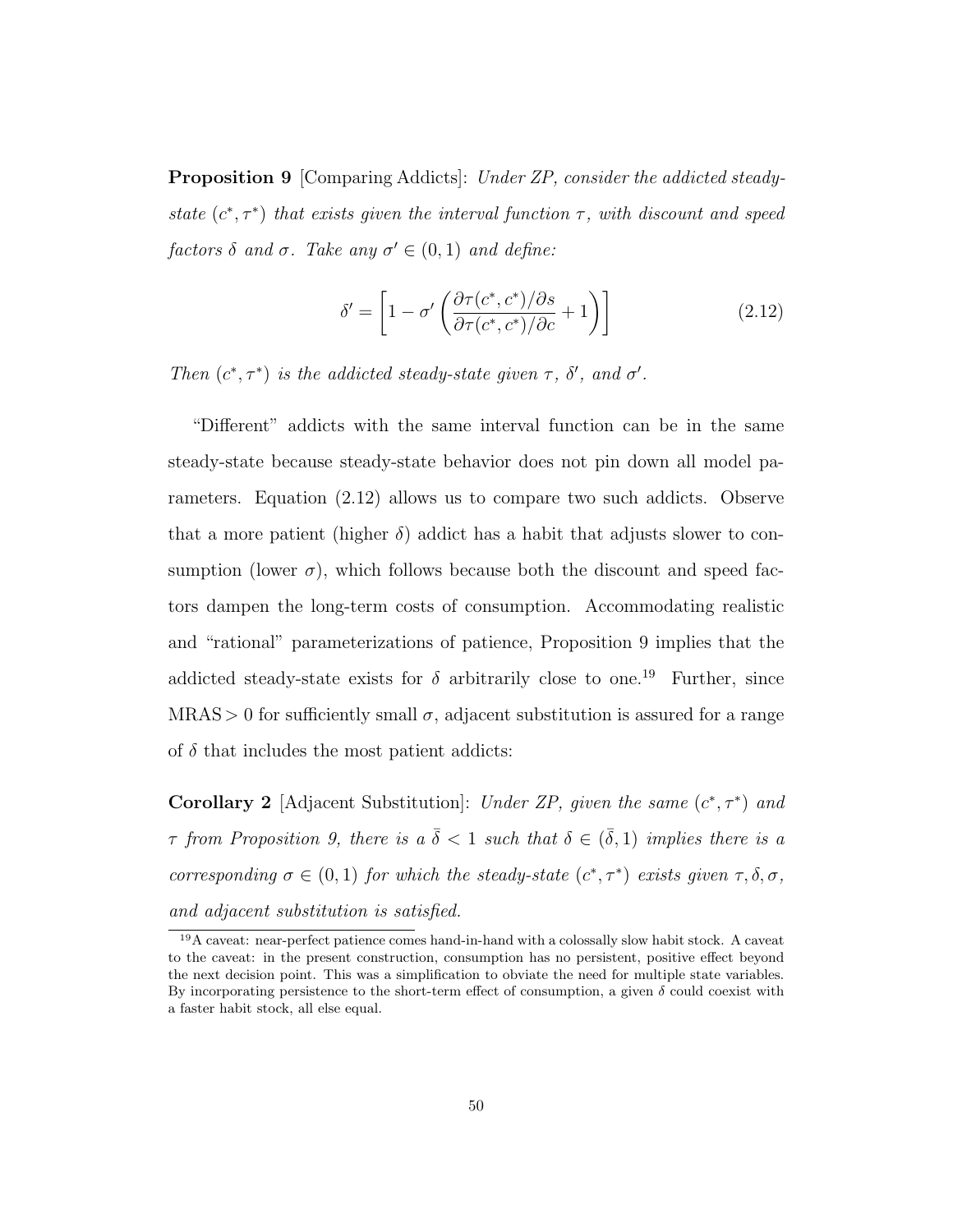Since the interval-extending effect of consumption is the basis for MRAS > 0, Corollary 2 establishes interval-driven adjacent substitution. The intervaldriven aspect captures the incentive to consume and also embeds an unusual depiction of commitment: by delaying the next opportunity to consume, consumption is a valuable short-term commitment strategy to restrict future consumption. Because avoiding a decision point allows the individual to engage outside opportunities, commitment and flexibility arrive in tandem  $-$  a contrast to the usual treatment in which they are opposites, characterized by constricted or expanded choice sets. This decision-level characterization of commitment reflects the fact that a neglected craving is an ongoing drain on decision-making faculties, and decision-level commitment is inherent in any approach — such as wearing a nicotine patch — that eliminates or postpones cravings.

Adjacent substitution bucks convention, as adjacent complementarity is the definition of addiction in the preeminent rational addiction theory of Becker and Murphy  $(1988)$  based on habit-formation preferences.<sup>20</sup> The standard tool in economics for modeling habits, habit-formation preferences are represented by a time-inseparable utility function in which past consumption enters today's return, e.g.  $u(c, s)$ , where  $u_c > 0$  and  $u_{sc} > 0$  are presumed.<sup>21</sup> Adjacent

<sup>20</sup>Although many alternatives to rational addiction have been proposed, there have been no serious objections to adjacent complementarity. That said, updates to the original rational theory have accounted for important phenomena unexplained by habit-formation preferences alone, such as learning and regret (Orphanides and Zervos, 1995), the demand for commitment mechanisms (Gruber and K˝oszegi, 2001), and stochastic environmental cues (Laibson, 2001). Recent treatments of addiction that do not employ habit-formation preferences include Gul and Pesendorfer's (2007) model, which accounts for commitment through preferences that depend on an unchosen alternative of the choice set.

<sup>&</sup>lt;sup>21</sup>Habit-formation preferences are the prototype of *time-inseparability* (history-dependence). As Pollak (1970) describes his seminal habit hypothesis: "(i) that past consumption influences current preferences and hence, current demand and (ii) that a higher level of past consumption of a good implies, ceteris paribus, a higher level of present consumption." Time-inseparable prefer-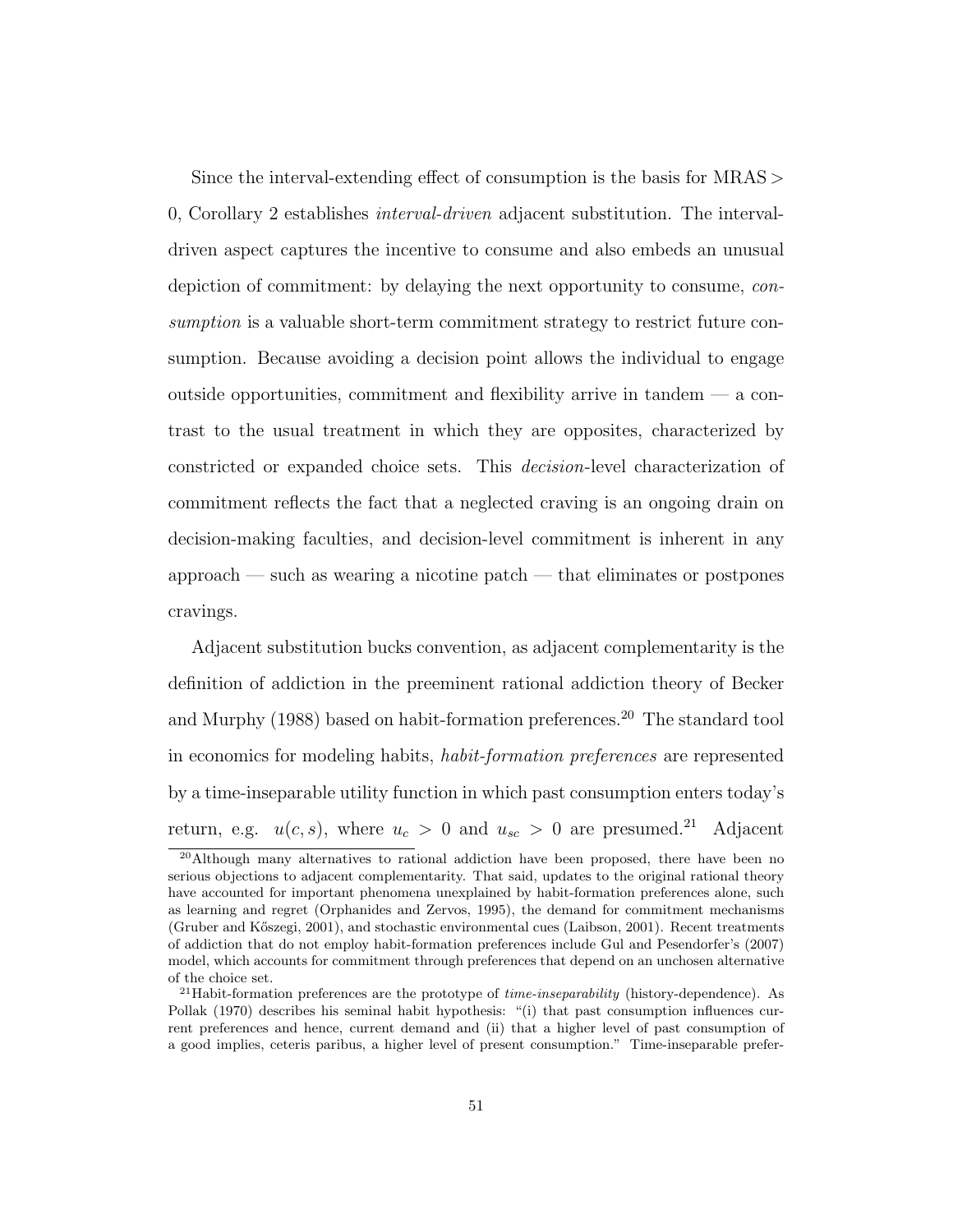complementarity is a manifestation of habit-formation preferences because the marginal utility of consumption rises with past consumption.

## 2.3.3 Measurement and Inference in Discrete-Time

This sections considers a simple discrete-time empirical analysis of behavior from endogenous decision points, allowing us to compare the model to prevailing treatments of bad habits in a common temporal framework. As choices are typically aggregated into metronomic bins in empirical work, the exercise will also help to distinguish what traditional discrete-time inference can and cannot tell us when the timing of decisions varies endogenously.

Consider a discrete-time demand analysis (presuming the decision points model is the data generating process), where  $\ell$  is the fixed measurement period length, and  $T_n$  is the time measurement period n ends. Then measured demand for measurement period n, denoted as  $C_n$ , is the average demand during the measurement period:<sup>22</sup>

$$
C_n = \frac{1}{\ell} \int_{T_n - \ell}^{T_n} x(i : t_{i-1} < t \le t_i) dt.
$$

Accordingly, measured adjacent substitution is defined using a typical discretetime notion:  $-\frac{\partial C_{n+1}}{\partial C}$  $\frac{C_{n+1}}{\partial C_n} > 0$ , which implies substitutability between consecutive measurement periods, i.e. the *measured* MRAS is positive.<sup>23</sup> Per usual, *mea*-

ences continue to be central in the extensive habit-formation literature that followed — including Rozen's (2010) axiomatization and Crawford's (2010) revealed-preference empirical treatment of time-inseparability.

 $22$ Implicit in this formulation is that the flow demand is constant over each decision's demand period. This "flattening" allows a continuous measure of C. If the relevant instant associated with decision-i demand is the time of the purchase for consumption at  $t_i$ , the specification can be motivated by assuming the purchase is equally likely to occur at any time in  $(t_{i-1}, t_i]$ .

<sup>23</sup>As is, the denominator of the measured MRAS is not well defined because there are multiple ways to "perturb" demand in n if the measurement period contains multiple decisions. Qualita-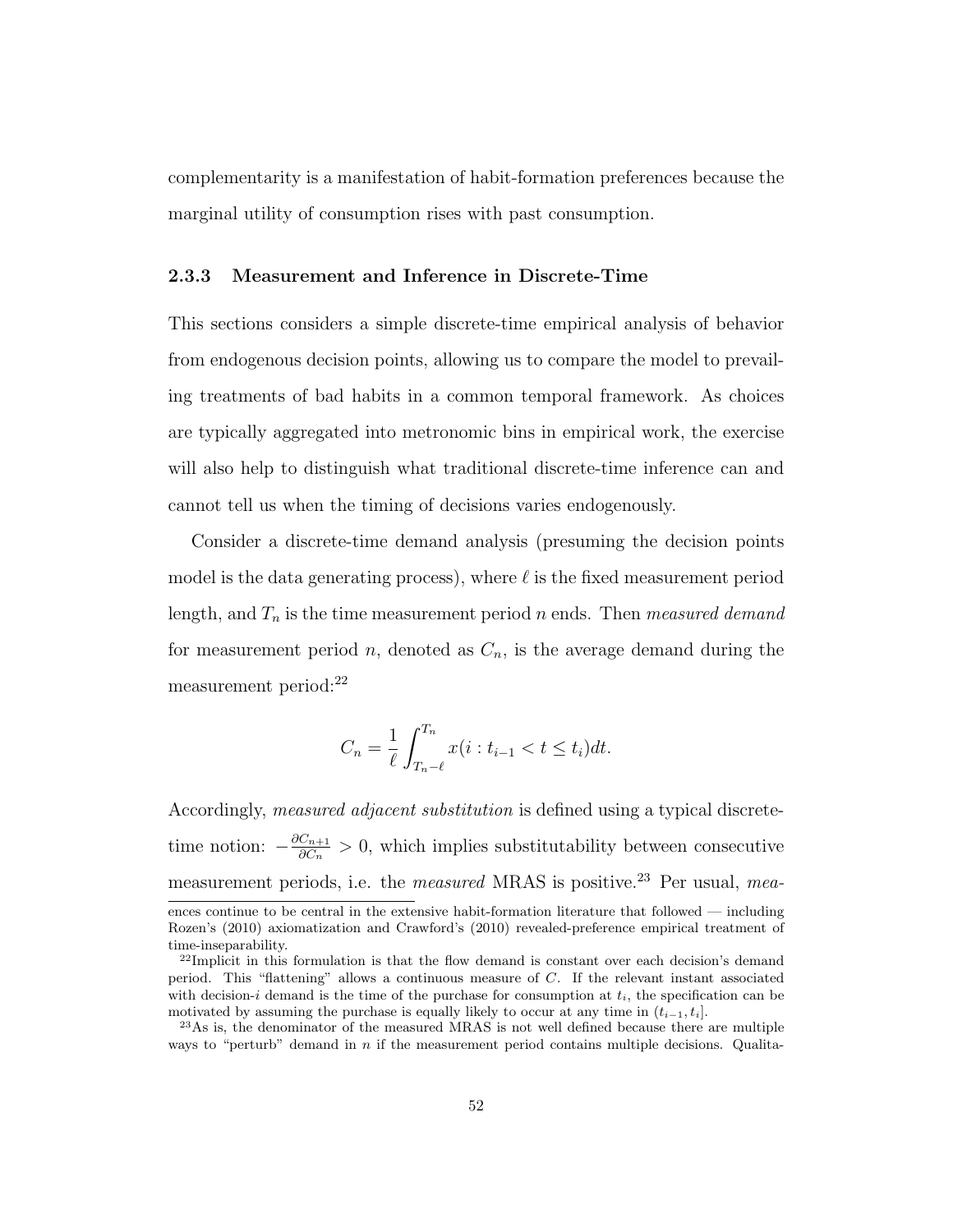sured adjacent complementarity holds if the inequality is reversed.

## Proposition 10 [Measured Substitution Threshold]

Given adjacent substitution holds, there is a  $\ell^0 > 0$  such that an addict's demand exhibits measured adjacent substitution if  $\ell < \ell^0$  (and measured adjacent complementarity if  $\ell > \ell^0$ ).

Thus if the measurement period length exceeds a threshold, addictive behavior falsely appears to satisfy adjacent complementarity — a reflection of distant complementarity. Below the threshold, adjacent substitution is detected. The result shows how the decision points model is distinguishable from rational addiction and habit-formation preferences even in standard time, with sufficiently high-resolution data. The qualitative relationship between measured intertemporal substitution and data resolution is shown below:



While a helpful start, measured adjacent substitution masks the richer de-

tively, it will not matter for the results whether the perturbed demand is at the beginning of the measurement period, at the end, or at some fixed fraction in between. Therefore, for simplicity and without loss of (qualitative) generality, assume perturbed consumption is at the end of the measurement period, so that measured adjacent substitution can be expressed as  $-\frac{\partial C_{n+1}}{\partial x(i)}$  where  $t_i = T_n$ .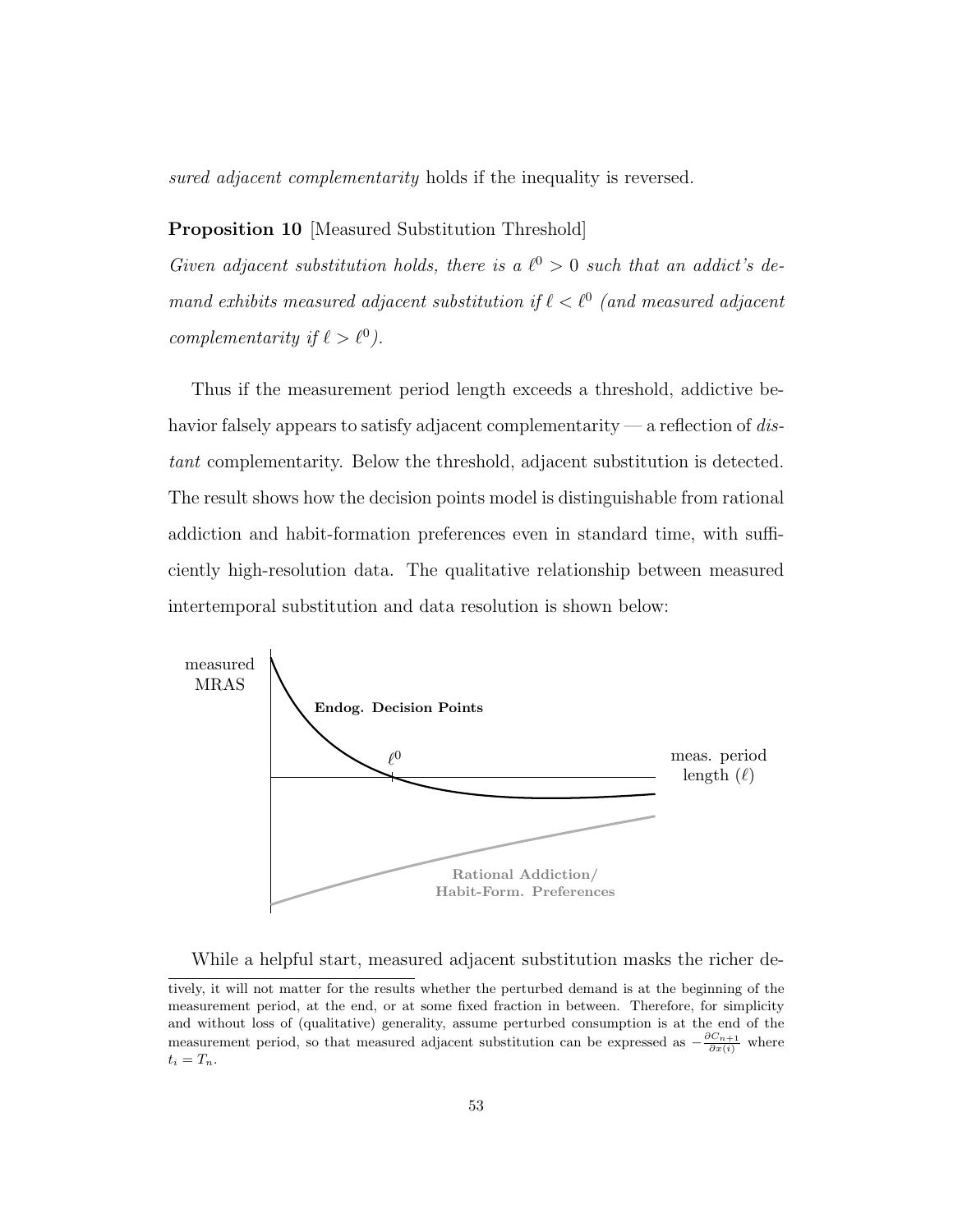scription given by interval-driven adjacent substitution. Because discrete-time cannot detect endogenous intervals (and decision opportunity costs), measurement conceals the incentive to consume — regardless of dataset resolution. This is not a trivial omission considering the substantial theoretical interest in addiction largely stems from the challenge of explaining why a rational agent would consume harmful addictive products.

## 2.3.4 Inferring Preferences with "Omitted Decision Point" Bias

Empirical analyses generally seek to understand observed behavior in terms of economic primitives. Hence, as a natural next step, preferences are "inferred" using the misspecified measurement framework. Given the incentive is concealed in standard time, the inferences will help us understand how harmful addictions are rationalized in metronomic models. The procedure will "reveal" both static consumption preferences and time preferences, i.e. discounting. As will be addressed, BH-C documents two departures from constant discounting that are prominent in addiction research: (i) commodity-dependence, as addicts appear exceedingly impatient to consume drugs, discounting future drugs much steeper than future money; and (ii) endogenous time-preference, as drug use appears to improve short-run patience and lessen patience in the long-run.<sup>24</sup>

As a conventional approach to infer preferences, consider a contemporaneous payoff function  $U^+(C)$  and a decreasing future loss function  $U^-(C)$  where C is demand in the current measurement period. For ease of exposition (and without loss of generality), the future loss occurs one time-unit after the payoff.

<sup>&</sup>lt;sup>24</sup>The long-horizon form is inherent in theories of endogenous time preference in which addictive consumption steepens impatience (Becker and Mulligan, 1997; Orphanides and Zervos, 1998).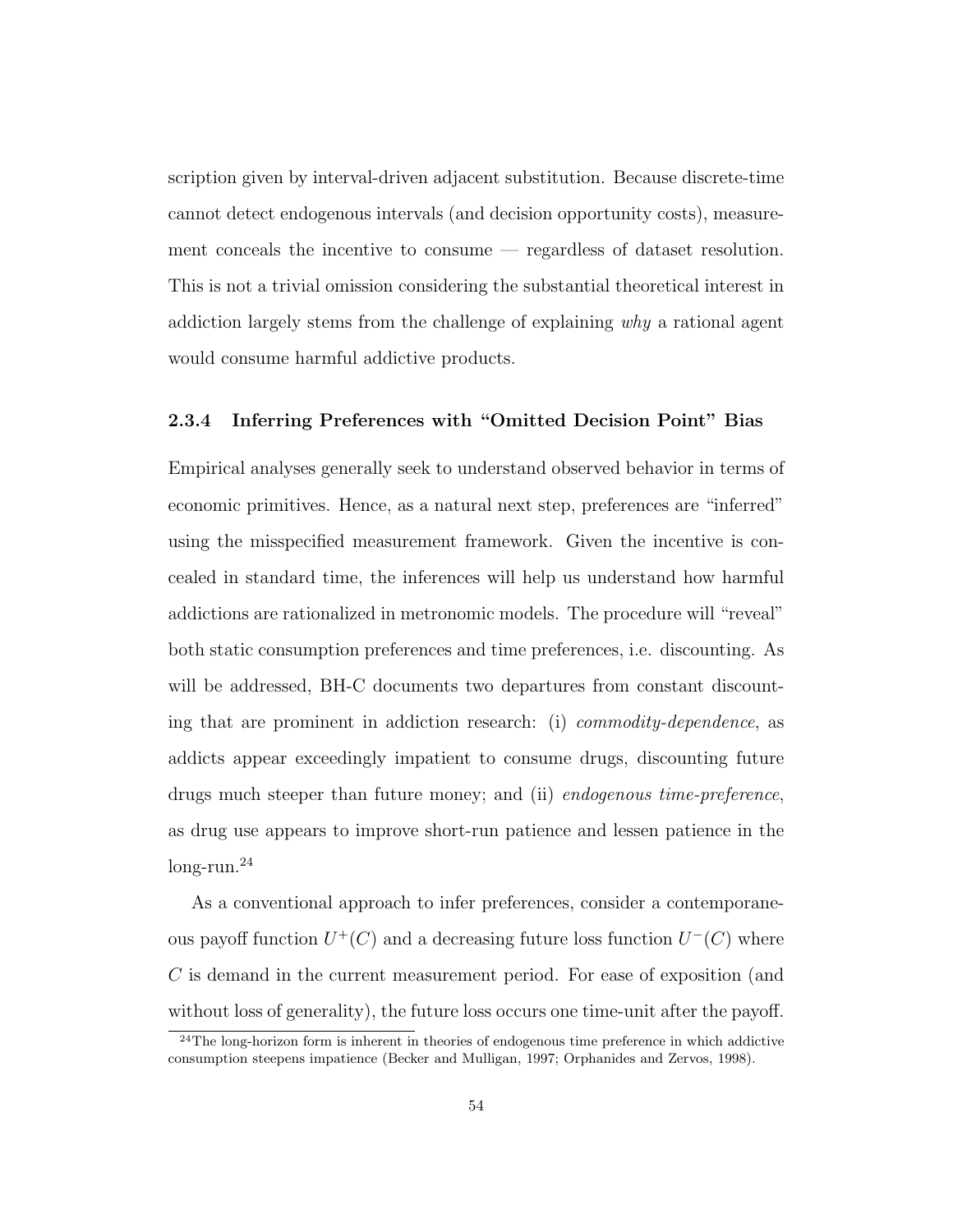Thus the composite return is:

$$
U(C|\delta) = U^{+}(C) + \delta U^{-}(C).
$$

This form reflects the usual contention that addictive consumption entails present benefits and future costs (beyond the indirect costs of habit reinforcement). Now suppose, with the true discount factor  $\delta$ , the composite return accurately represents time-aggregated static consumption preferences.<sup>25</sup> Then  $U(C_n|\delta)$  is any positive affine transformation of

$$
\int_{T_n-\ell}^{T_n} \left[ \frac{\delta^{t_i} u(c_i)}{t_i - t_{i-1}} : t_{i-1} < t \le t_i \right] dt.
$$

That is, with the correct  $\delta$ , the composite return over time-aggregated demand is equivalent to the true time-aggregated direct returns from demand in the measurement period. Based on the known payoff and future loss functions, the *measured discount factor* for period-n, denoted by  $\delta_n$ , is calculated from the empirical utility maximization problem:

$$
\hat{\delta}_n = \{ \delta_n : C_n = \arg \max_C \ U(C|\delta_n) \}.
$$

Thus the measured discount factor is the discount factor for which observed demand appears to maximize utility. In turn, the measured marginal utility of

<sup>&</sup>lt;sup>25</sup>As used here, *static* consumption preferences means the choice is considered in isolation from all future choices and thus reflects only the direct costs of consumption. The results derived from this specification are robust to inclusion of a future value term (along with  $U^-(C)$ ) to account for indirect costs. A future value term is omitted for simplicity and also to adhere to common practice, as measured discount rates typically do not account for habit reinforcement (Frederick et al., 2002).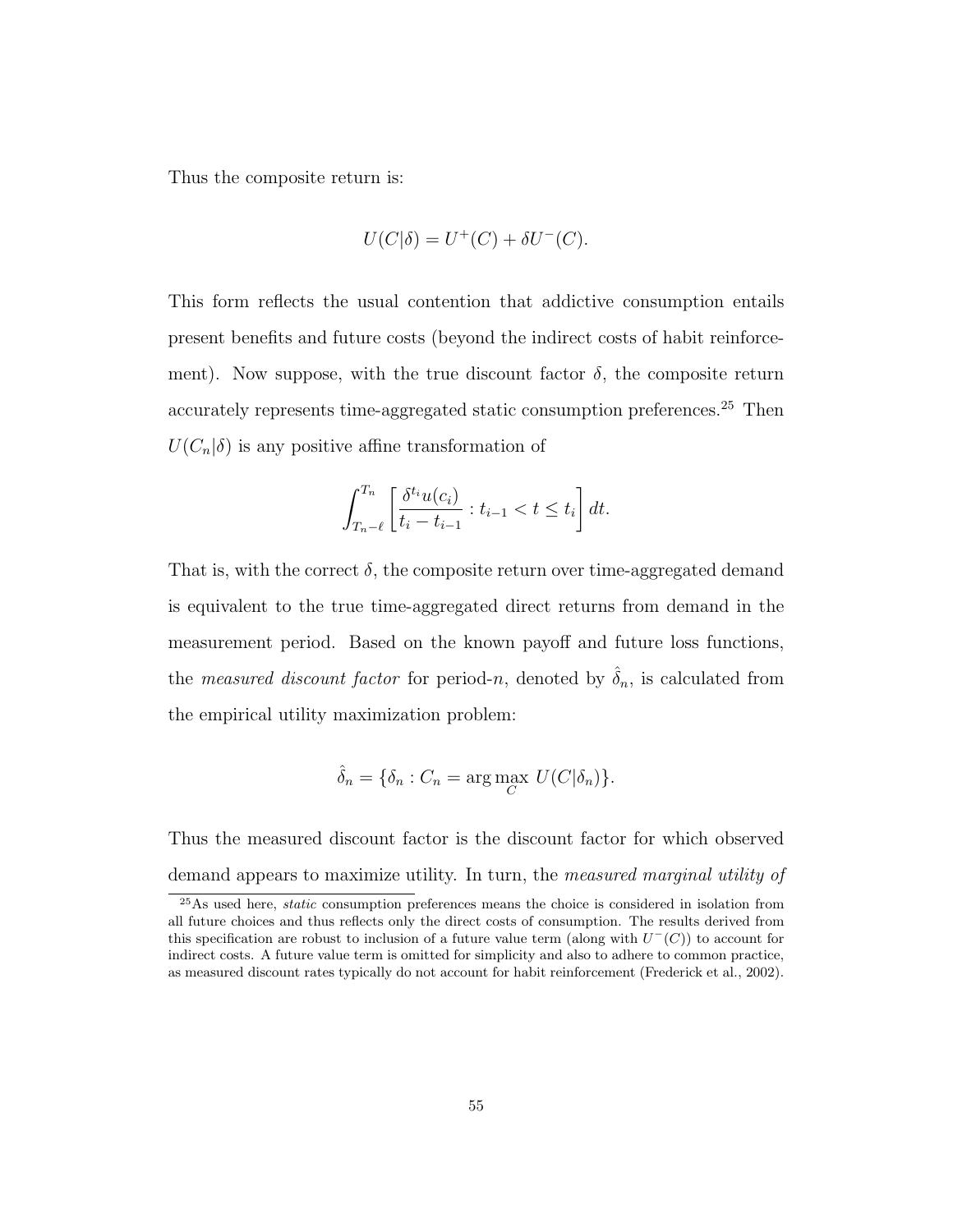consumption can be computed for any demand level as

$$
U'(C|\hat{\delta}_n) = U^{(+)}'(C|\hat{\delta}_n) + \hat{\delta}_n U^{(-)}'(C|\hat{\delta}_n),
$$

which characterizes the shape of the individual's apparent consumption preferences under time-aggregation.

The next result shows how ignoring decision points can account for observed constant discounting departures, while shedding light on the inference of consumption preferences when "time" is misspecified.

**Proposition 11** Under NP, assume  $U^+$  and  $U^-$  are both weakly concave. (i-a) [Impatience for Good]  $\hat{\delta}_n < \delta$ , provided  $C_n > 0$ .

(i-b) ["False Positive" Preferences]  $U'(C|\hat{\delta}_n) > 0$  for all  $C \in [0, C_n]$ .

Given adjacent substitution holds for an addict:

(ii-a) [Endogenous Time-Preference]  $\hat{\delta}_{n+1}$  decreases with  $C_n$  if  $\ell > \ell^0$ , and increases with  $C_n$  if  $\ell < \ell^0$ , where  $\ell^0$  is the substitution threshold in Proposition 10.

(ii-b) [Time-Inseparable Consumption Preferences] For any  $C \geq 0$ :  $U'(C|\hat{\delta}_{n+1})$ increases with  $C_n$  if  $\ell > \ell^0$ , and decreases with  $C_n$  if  $\ell < \ell^0$ .

Part (i-a) shows how consumption is justified by excessive impatience for the good, which reconciles commodity-dependence since the estimate is less than the true  $\delta$  (presumably measurable from outside choices). Consequently, positive consumption preferences are inferred in part (i-b), as future costs are seemingly neglected. Part (ii-a) captures both long- and short-run forms of endogenous discounting. Estimated patience falls with consumption in the previous measurement period if the period length is too large to detect adja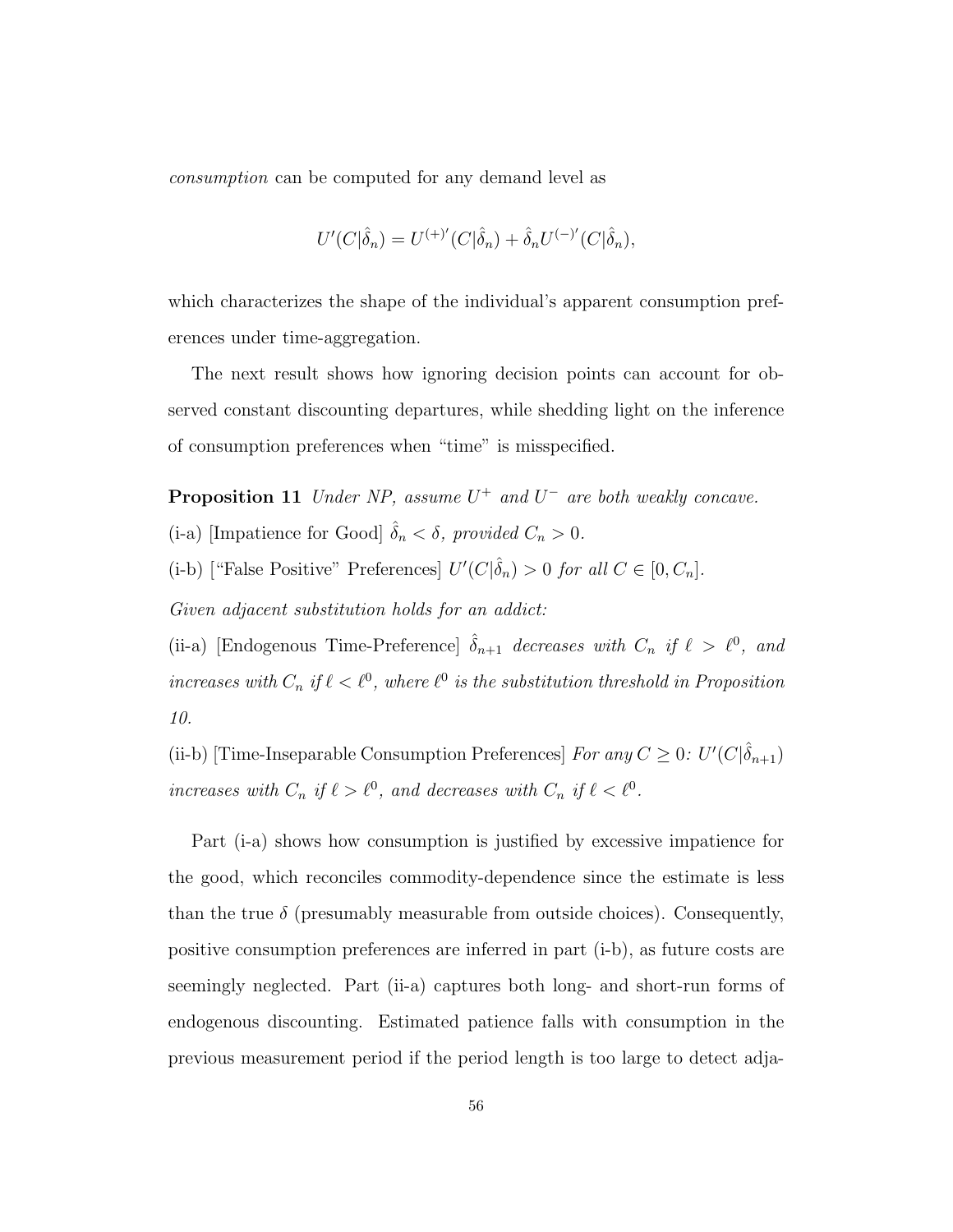cent substitution (otherwise, estimated patience rises). Because the discount factor enters the composite return, time-inseparable consumption preferences are naturally inferred in part (ii-b), in that the measured marginal utility of consumption is affected by past demand.<sup>26</sup> The more "noticeable" long-term effect (for long measurement periods), arises due to habit reinforcement, and appears to reveal a consumption preference that grows with the habit  $-$  i.e., coupled with part (i-b), as revealing habit-formation preferences.

The irregular discounting patterns and habit-formation preferences of Proposition 11 reflect *omitted decision point bias*. That is, the measurement framework is misspecified because intervals are exogenously fixed, and to compensate, the estimation attributes decision-point influences to the discount and utility functions. The impatience-based rationalization of positive consumption preferences — a reversal of the underlying NP specification — resembles the rational addiction approach, which employs steep discounting to dilute future harmful effects of present consumption.<sup>27</sup> The characterization of habitformation preferences as an artifact of misspecification has neuropsychological backing, as researchers find drugs are increasingly 'wanted' despite not being increasingly 'liked' in the course of addiction.<sup>28</sup> Given that "revealed" preferences under discrete-time aggregation diverge from true preferences, it may be

<sup>&</sup>lt;sup>26</sup> Apparent time-inseparability can also arise if, instead of taking  $U^+$  as known and estimating δ, any δ > 0 is presumed (whether correct or incorrect) and the form of  $U^+$  is inferred.

 $27\text{As}$  Becker and Murphy (1988) explain: "this paper relies on a weak concept of rationality that does not rule out strong discounts of future events." This reliance is understandable in light of standard time's exogenous decision schedule, as metronomism imposes a bound of sorts on rationality in that decision-makers are granted no control over the timing of their own decisions. In this vein, endogenous decision points provides an added channel for optimization, which (as seen) permits a representation of harmful addiction with negative consumption preferences and a discount factor arbitrarily close to one (Proposition 10).

<sup>&</sup>lt;sup>28</sup>The liking-wanting gap is a centerpiece of the incentive-sensitization addiction theory of Robinson and Berridge (1993). See BH-C for additional background and discussion.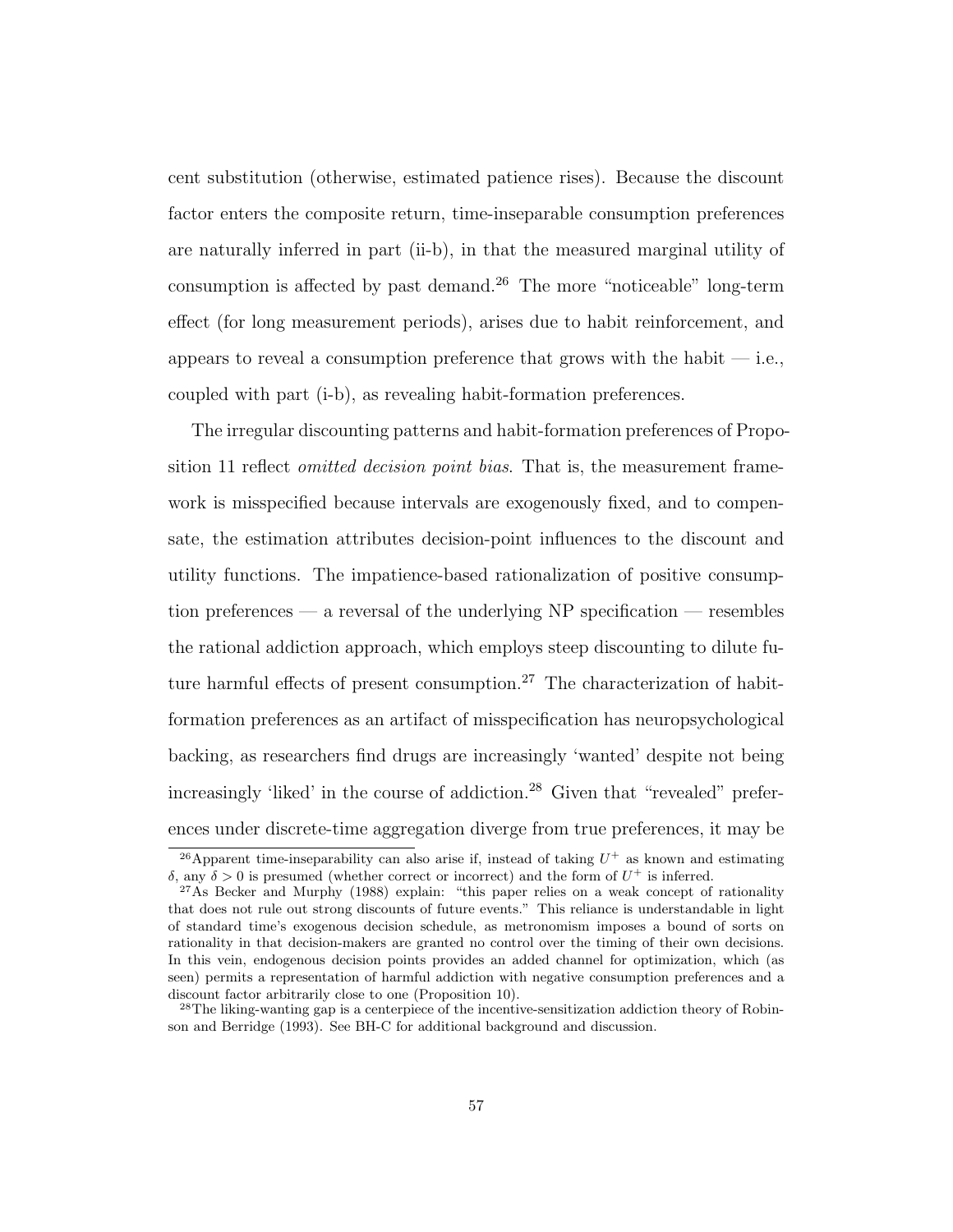fruitful to collect real time data, to develop econometric techniques to tease out micro time structures, or to look more at time use surveys to account for decision-point effects in empirical research on habits and addictions.

## 2.4 External Cues

Exposure to an item or context associated with a behavior can act as a powerful impetus to do the behavior. For addiction, the significance of such external cues (e.g. an offer of a cigarette or the sight of an ashtray) is widely documented in psychology. This line of research has motivated economic cues models by Laibson (2001) and Bernheim and Rangel (2004). While the precise economic representation of a cue varies from model to model, stochasticness is a shared feature because cues introduce variance in consumption patterns (and long-term outcomes), as use is linked to seemingly random environmental factors.

Although it can be difficult to differentiate a cue from a craving in isolation, a clear contrast emerges when comparing their roles across the habit spectrum.<sup>29</sup> That is, stochastic factors (i.e. external cues) are germane at low levels of dependence, yet deterministic forces appear to dominate in the realm of heavy addiction. A trademark of strong nicotine dependence is inflexible smoking patterns largely uninfluenced by environmental cues (Shiffman et al., 2004). Accordingly, consumption is more strongly associated with external cues for chippers than for addicts (Shiffman and Paty, 2006); this pattern "significantly distinguishes" addicts from light-use chippers (Shiffman and Sayette,

<sup>29</sup>Since external cues can elicit internal cravings, to avoid confusion, I use "craving" to refer to an urge with an internal origin and "cue" to refer to an urge with an external origin.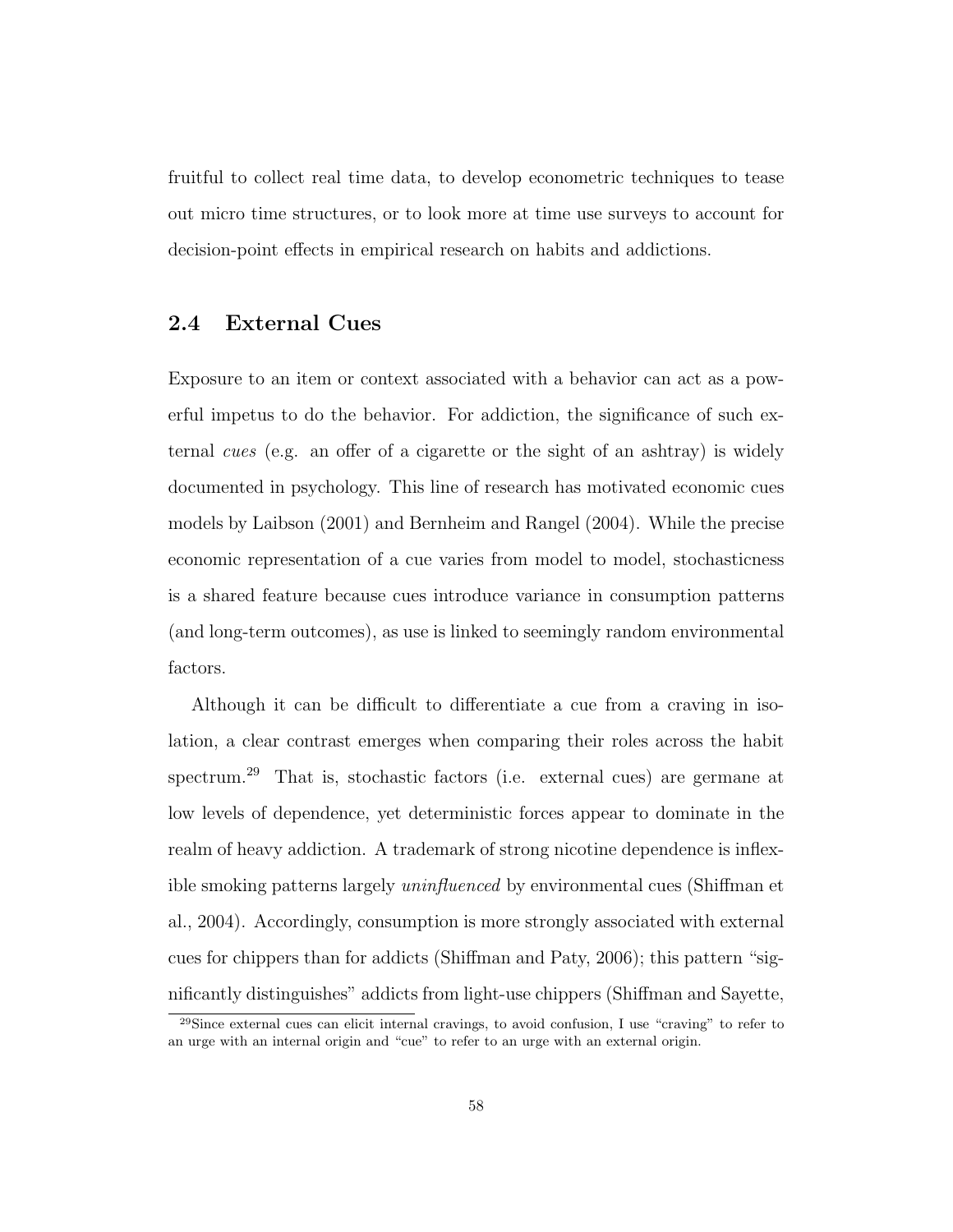2005).

## 2.4.1 Cues as Decision Points

The influence of a single cue is reminiscent of an internal craving: when a cue arises, the urge to consume suddenly materializes. In light of the similarities, external cues are modeled as (stochastic) decision points. As a simple baseline, assume cues have a fixed arrival rate  $\lambda > 0.30$  The deterministic element (cravings) is retained from the original model with the "natural" interval function  $\bar{\tau}$ , which is the time until the next decision if there is no cue in the interim. The true interval  $\tau$  is now an exponential random variable parameterized by  $\lambda$  and right-censored at  $\bar{\tau}$ . The cumulative distribution function of  $\tau$  is illustrated below:



The following lemma establishes an equivalence between the original, deterministic model and the new setup that combines stochastic cues with internal cravings.

 $30$ Two notes on fixed  $\lambda$ : first, the fixed arrival rate treats the duration of the interruption as negligible. Second, there are reasons to expect the true cue event-rate varies with  $s$  and  $c$ , e.g. smokers are likely exposed to smoking situations more often than nonsmokers. The results of the section are robust to an endogenous cue-arrival rate, provided its curvature is weak relative to the interval function's.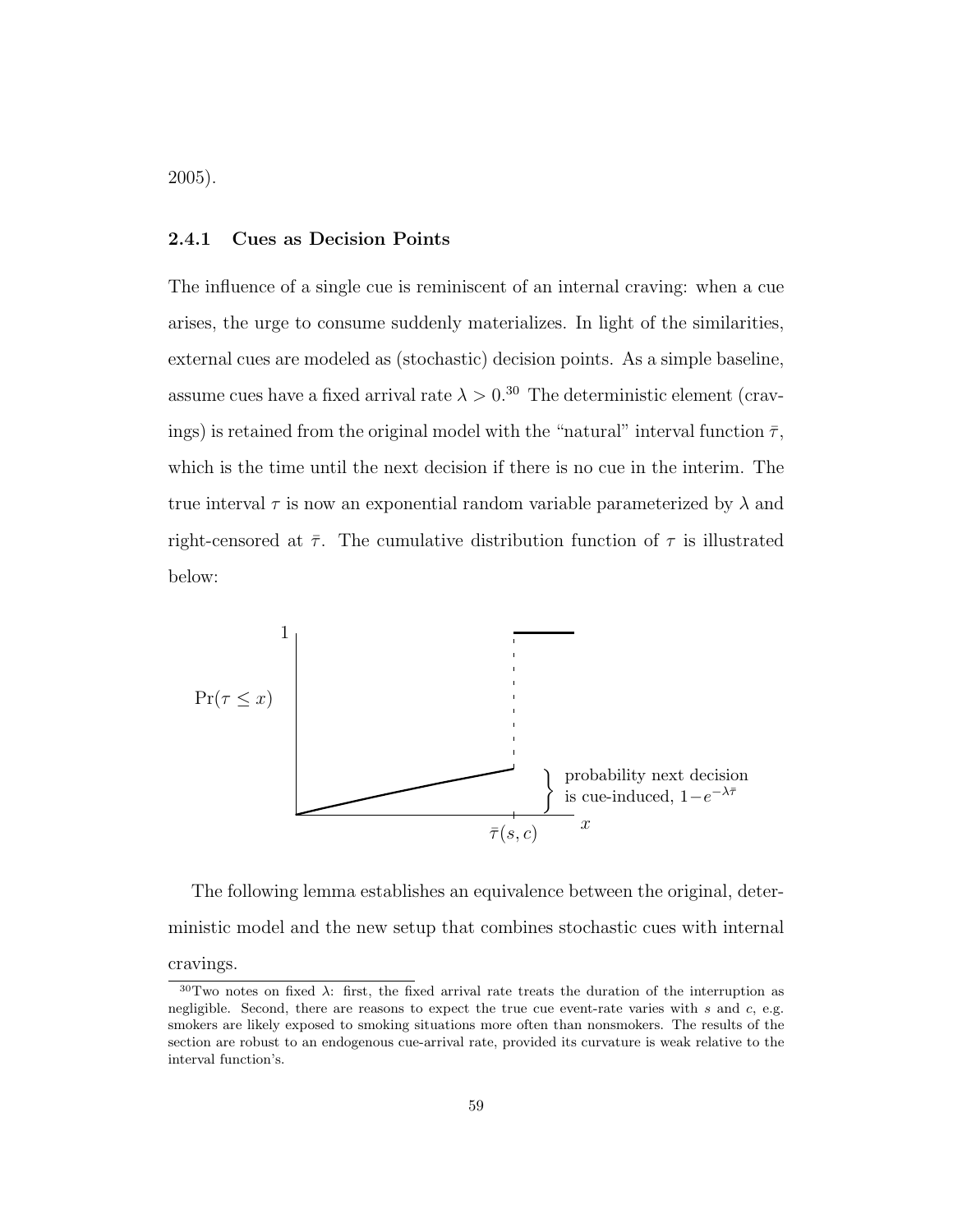Lemma 1 Consider the stochastic cues model described above with arrival rate  $\lambda$  and natural interval function  $\bar{\tau}$ . Define

$$
\tau^0 = \frac{\ln\left[\left(\lambda - e^{-\lambda \bar{\tau}} \ln(\delta) \delta^{\bar{\tau}}\right) / (\lambda - \ln(\delta))\right]}{\ln(\delta)}.
$$

Then, given  $s_0$ , the optimal consumption sequence  $(c_0, c_1, \ldots)$  with stochastic cues is the same as in the deterministic setting with the interval function  $\tau^0$ .

Lemma 1 defines  $\tau^0$  as a "certainty equivalent" for the random interval function  $\tau$ , in that the optimization problem with stochastic cues is the same as in the cravings-only model using  $\tau^0$ . That is, at a decision point, the expected future value with cue-arrival rate  $\lambda$  and natural interval  $\bar{\tau}(s,c)$  equals the known future value with  $\tau^{0}(s, c)$ , for all s, c. The lemma allows us to carry over previously-derived steady-states to the cues setting.<sup>31</sup> Hence steady-state terminology ("addicts" and "chippers") is maintained with the understanding that the corresponding habit stocks are those that would exist in the original model using  $\tau^0$ .

## 2.4.2 External Cues: Diminished Role under Addiction

The next result compares the importance of stochastic cues between addicts and chippers.

Proposition 12 The following are smaller for addicts than for chippers, ceteris paribus:

(i) the share of consumption that coincides with a stochastic cue.

<sup>&</sup>lt;sup>31</sup>As before,  $s_{i+1} = (1 - \sigma)s_i + \sigma c_i$  regardless of whether  $t_{i+1}$  is craving-induced or cue-induced. This assumption simplifies the dynamic optimization problem (otherwise, the deterministic equivalence is lost).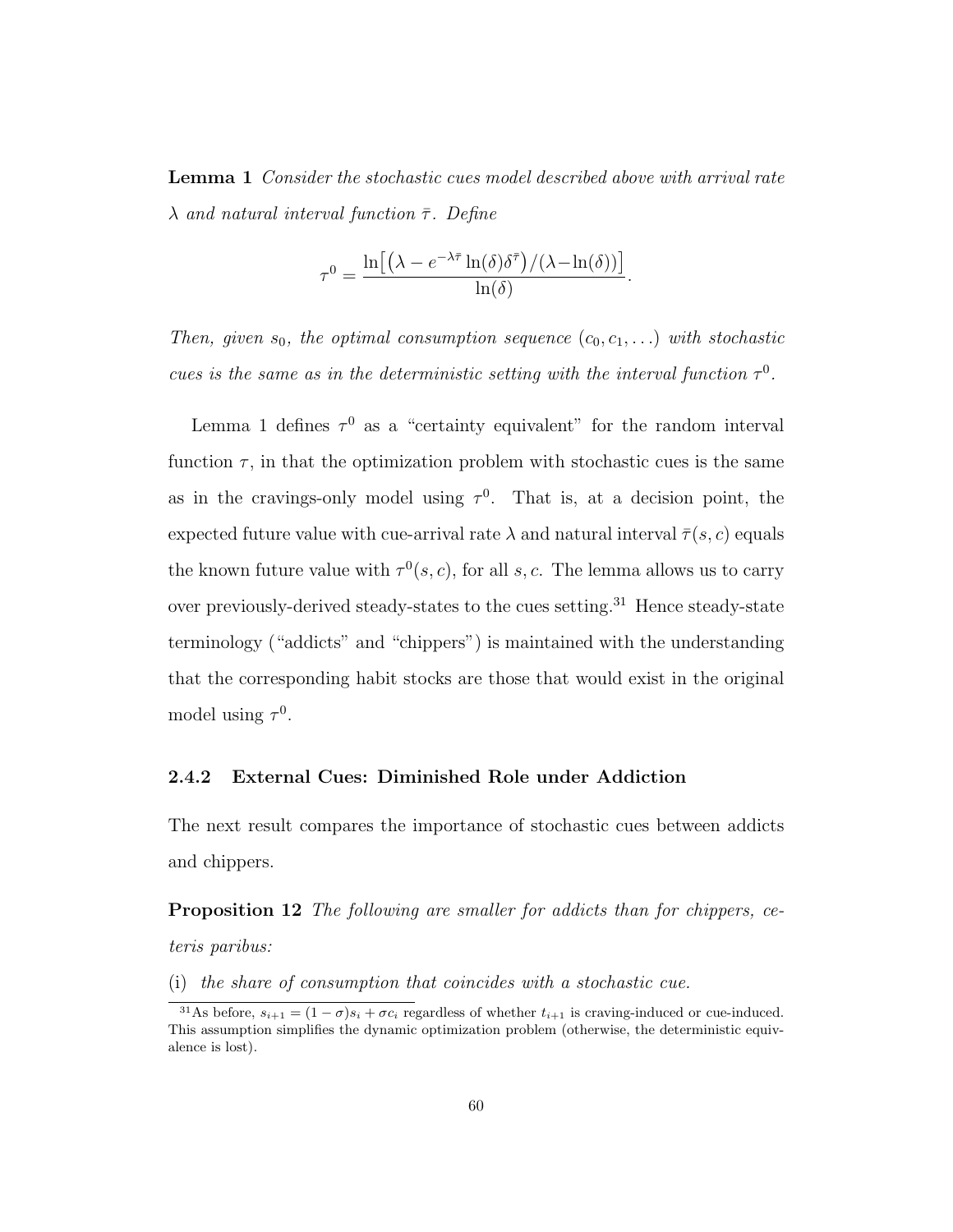### (ii) the variance of  $\tau$ .

Proposition 12 implies that consumption schedules are less random and less associated with stochastic cues for addicts than for chippers, which holds because internal cravings are more frequent for stronger habits. The result matches the evidence that addicts have consistent, regimented patterns of drug use, while the influence of cues is more pronounced for chippers, who have less predictable consumption routines.<sup>32</sup> Proposition 12 is robust to a degree of habit stock dependence in the cue-arrival rate  $-$  e.g. the addict may have a smaller share of consumption coinciding with a cue even if the addict's arrival rate exceeds the chipper's,  $\lambda(s_H^*) > \lambda(s_L^*)$ .<sup>33</sup>

The current treatment contrasts the emphasis on random external factors in recent cue-based economic theories. In Bernheim and Rangel's (2004) model, the path to addiction is marked by an escalating vulnerability to stochastic environmental cues. This runs counter to the evidence that consumption becomes predominantly driven by internal cravings as addiction develops, as the intervals between doses become shorter and more predictable.

The next proposition further deemphasizes the importance of stochastic cues for understanding behavior under addiction.

**Proposition 13** [Cue-Flooding]: Fix  $\theta > 0$  given NP. There is a  $\bar{\lambda} > 0$  such that  $\lambda > \overline{\lambda}$  implies  $\tilde{c}(s) = 0$  for all s.

<sup>&</sup>lt;sup>32</sup>The variance of the consumption frequency,  $Var[\tau^{-1}]$  is not defined, but it would also be negatively correlated with habit strength in the continuous limit under a discretization of time units. By contrast, for a cues-only model in which the cue frequency is an increasing function of the habit stock,  $Var[\tau^{-1}]$  is positively correlated with habit strength for realistic values of the arrival rate. See Appendix 2.7.11 for details.

<sup>&</sup>lt;sup>33</sup>We can use the formula in Lemma 1 to define  $\tau^0$  from an endogenous cue-arrival rate,  $\lambda(s,c)$ , and  $\tau^0$  will still be a function of s and c only. Lemma 1's proof does not require fixed  $\lambda$ , hence the "certainty equivalent" interpretation of  $\tau^0$  remains valid and analysis can proceed as it would with fixed  $\lambda$ .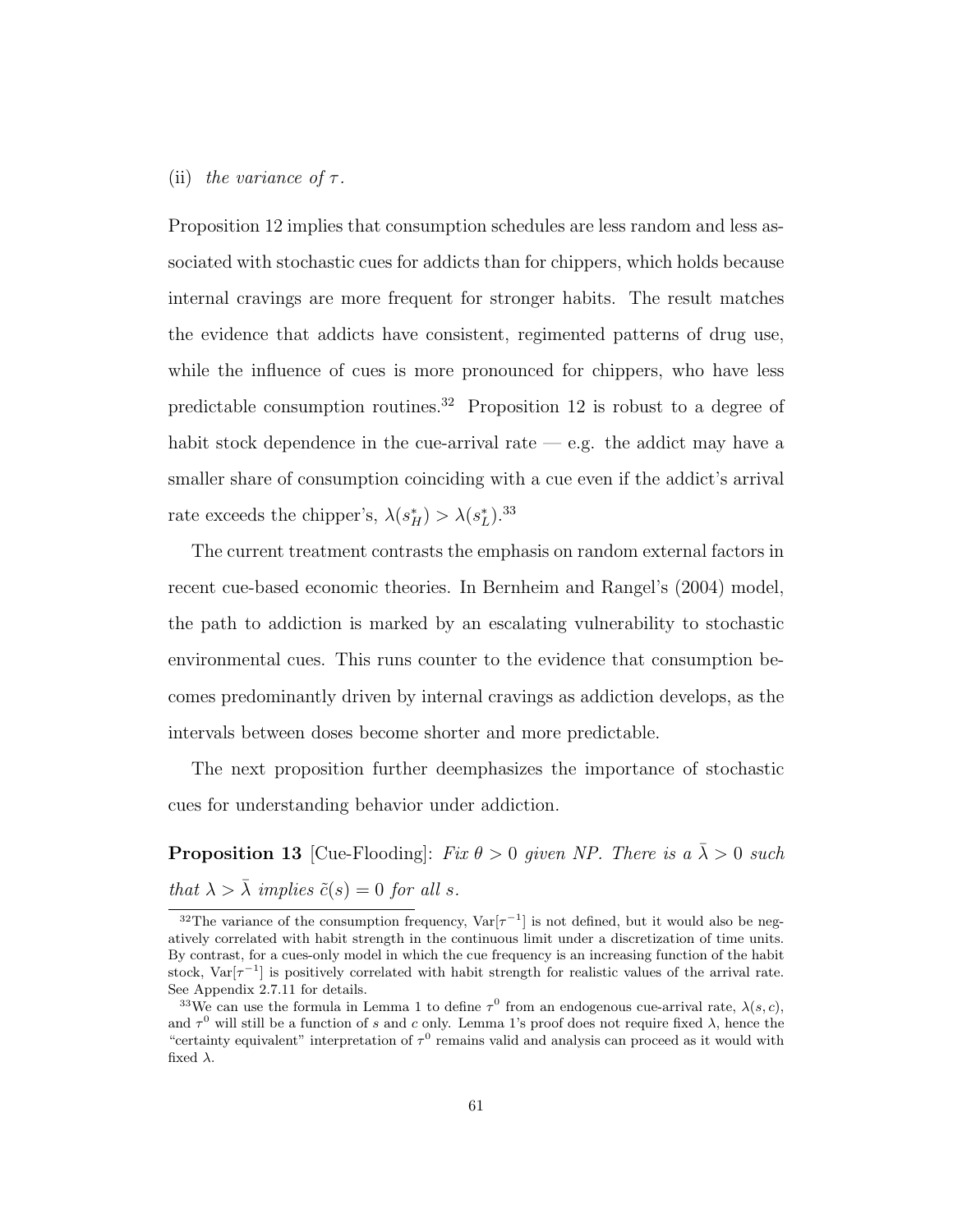Abstinence is optimal for sufficiently high cue-arrival rates because rapidlyarriving cues undercut interval-driven adjacent substitution, washing out the incentive to consume. For instance, one could raise consumption from zero to some  $c > 0$  to elongate the natural interval to  $\overline{\tau}(s,c) > \overline{\tau}(s,0)$ , but a cue's arrival prior to  $\bar{\tau}(s,0)$  negates the benefit of a longer natural interval. Proposition 13 pertains specifically to exogenous cues, as the individual's helplessness against the onslaught of cues is the basis for abstinence. While a randomlyarriving cue may often come and go regardless of the individual's choice, the next subsection describes how a special type of cue can feature a pronounced form of endogeneity, which gives rise to starkly different implications than exogenous cues for behavior and long-run outcomes.

#### 2.4.3 The Good as a Persistent Cue

The motivational force of a cue is commonly attributed to the notion that cues signal *availability* of the good.<sup>34</sup> Therefore, the *good* itself ought to be a cue. Presuming unconsumed quantities do not perish, a modification is needed to represent the good as a cue because cues come and go regardless of the choice in the existing setup. To incorporate its persistence, suppose  $a(t)$  is the amount of the good that is immediately accessible at t and  $\lambda^a > \lambda$  is the cue-arrival rate at all t with  $a(t) > 0$ , where  $\lambda$  now denotes the arrival rate when the good is not immediately accessible. If the amount of the good at some decision point is positive and slightly greater than the "usual" optimal consumption level (without the good as a cue), then it is optimal to consume all of the good:  $c_i = a(t_i) > \tilde{c}(s_i)$ , where  $\tilde{c}$  is maintained as the optimal consumption

<sup>34</sup>The importance of availability in cue effectiveness is addressed by Droungas et al. (1995), Juliano and Brandon (1998), and Carter and Tiffany (2001).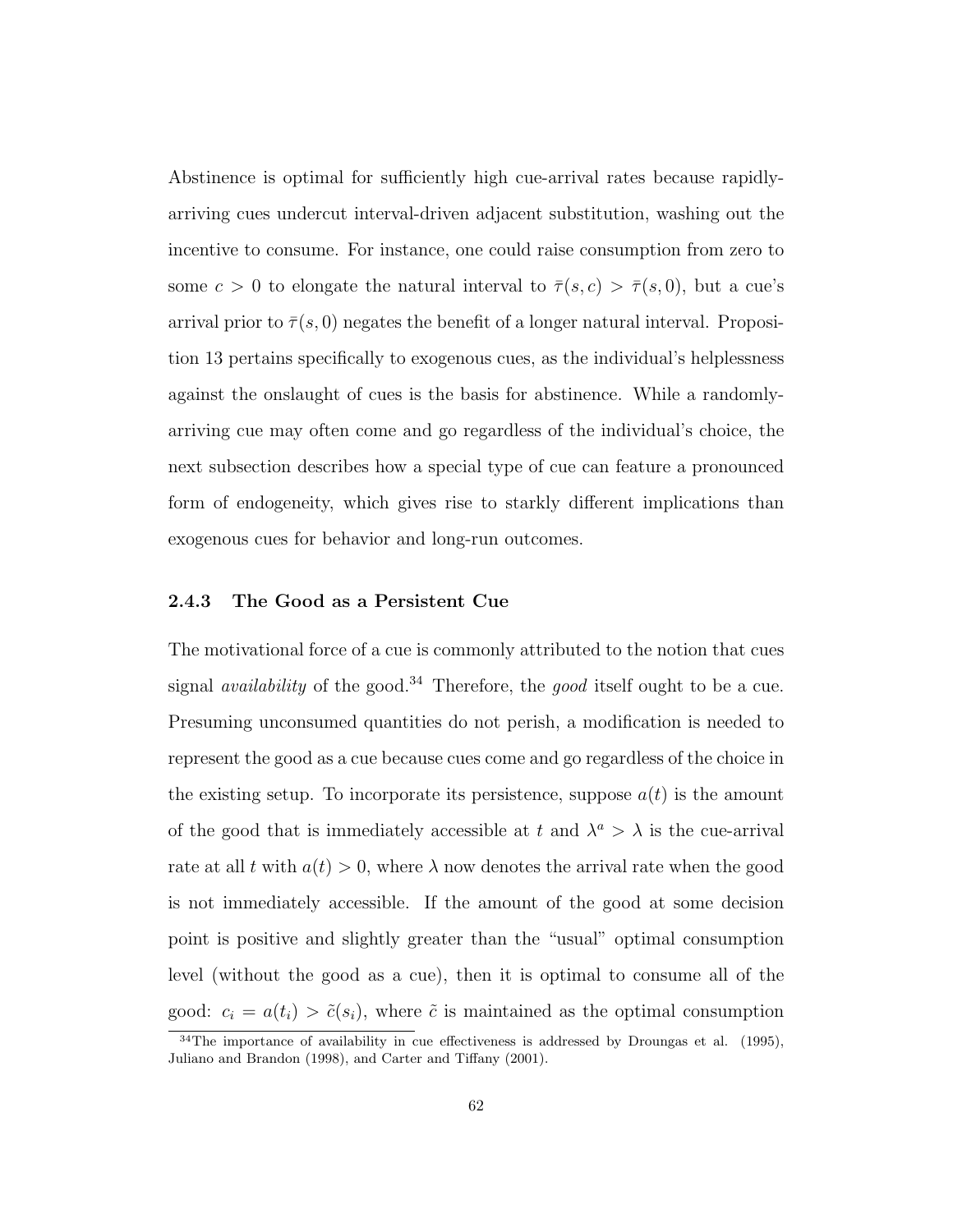function without cue-persistence. Access to the good creates an imperative to raise consumption because the unconsumed good invites a heightened arrival rate, from  $\lambda$  to  $\lambda^{a}$ .<sup>35</sup>

Because its persistence motivates higher than usual consumption, access to the good can precipitate undesirable long-run outcomes. For instance, addiction becomes inevitable for an otherwise ambivalent chipper who consumes  $a > s_L^*$ , or even for a "recovering" user on the path to abstention with  $s < s_L^*$ , provided  $(1 - \sigma)s + \sigma a > s_L^*$ . These observations fit with evidence that the physical presence of the good often drives smoking and alcohol relapses (Niaura et al., 1988). Furthermore, the incentive to consume no longer relies on the "soft persistence" of internal cravings, which is consistent with the finding that cigarette cues undercut the effectiveness of nicotine replacement therapies that inhibit internal cravings.<sup>36</sup> Because immediate access to large quantities is especially burdensome, the good as a decision point also offers a rationale for the common practice among smokers of buying packs instead of cartons as a commitment strategy (Khwaja et al., 2007).

# 2.5 Group Behavior

Economists use "social interactions" models to capture the observation that individuals within a group tend to act alike. Group smoking behavior —

<sup>35</sup>The concept parallels Fudenberg and Levine's (2012) consideration of persistent temptations. In their model, an agent suffers a continual cost from the availability of a persistently tempting good (until it is gone). Consequently, it is "easier to resist" a fleeting temptation than a persistent temptation.

<sup>36</sup>In Waters et al. (2004), abstinent smokers randomized to a nicotine patch or a placebo were given a cigarette and instructed to hold it as if they were between puffs. The patch lowered the baseline urge to smoke, but it did not attenuate the spike in the urge from holding the cigarette. As the authors write, "abstinence-related urges and cue-provoked urges may have different origins and might be treated differently."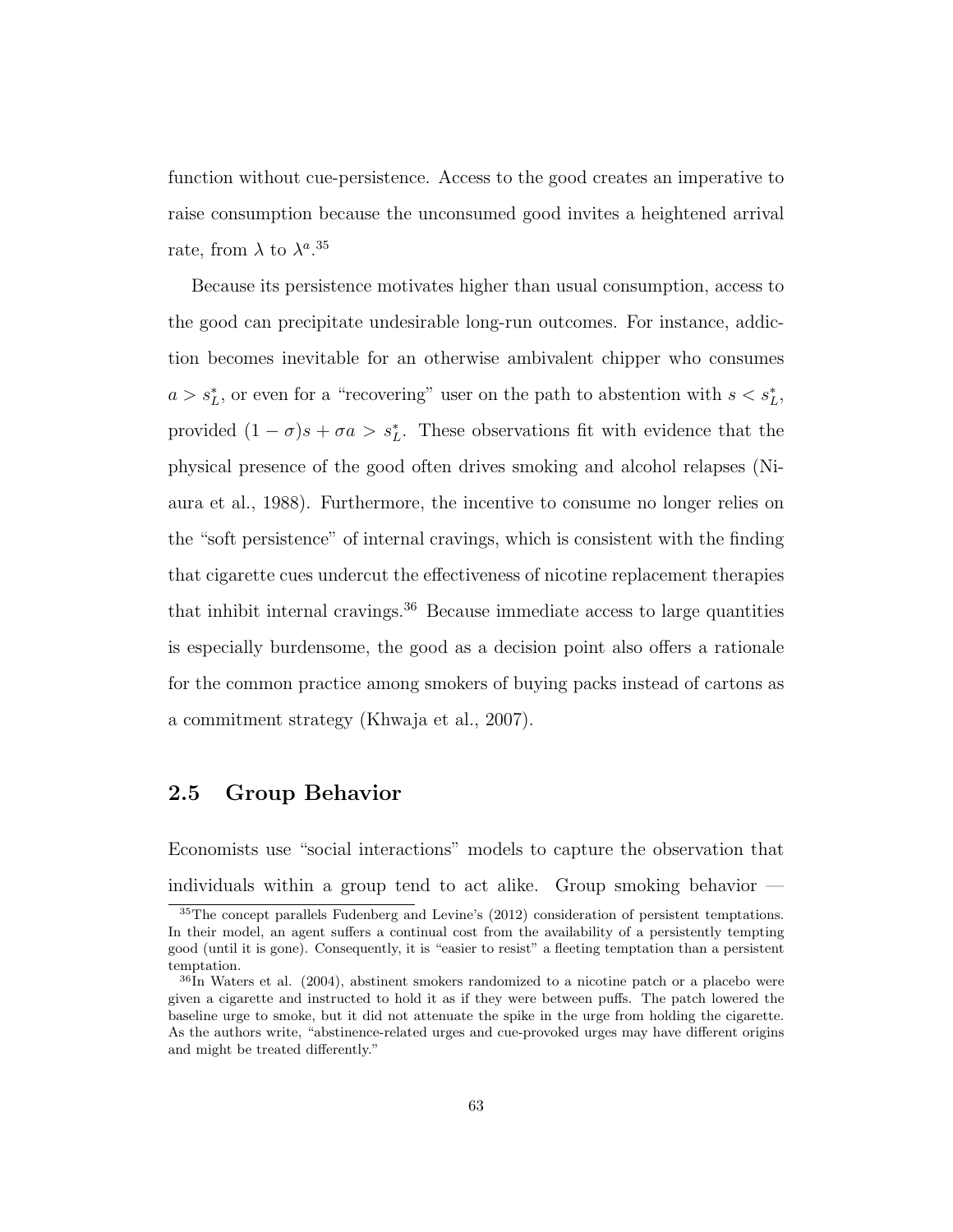often called *peer effects* in this realm  $-$  is an active area of social interactions research. The traditional econometric evidence of peer effects is that an individual's propensity to participate in the behavior rises with the use or prevalence among others in the peer group. BH-C identifies three key patterns from addiction research underlying the propensity measure: (i) *synchroniza*tion, as smokers tend to consume in unison with others; (ii) self-sorting, as individuals tend to select into groups with similar characteristics; and (iii) herd behavior, as individuals tend to adopt the same behaviors as their peers.

#### 2.5.1 Peer Consumption as a Decision Point

Because it is a type of cue, peer consumption is modeled as a decision point. As in the cues setting,  $\bar{\tau}$  is the natural interval function, which now gives the time from the current to the next decision if no peers consume in the interim. Let a superscript j correspond to an individual j who is in a group  $\mathcal{J} = \{1, \ldots, J\}$ , and let an argument in square brackets denote time, e.g.  $c^{j}[t]$  is individual j's consumption at time t. If t is a decision point for j, let  $\tau^{j}[t]$  define the interval to j's next decision and let  $\tau^{-j}[t]$  define the interval to the next instance of peer consumption,

$$
\tau^{-j}[t] = \min_{j' \in \mathcal{J} \setminus \{j\}} \{z > 0 : c^{j'}[t+z] > 0\}.
$$

Then j's realized interval is either the natural interval or the interval to the next instance of peer consumption, whichever comes first:

$$
\tau^{j} = \min \{ \bar{\tau}(s^{j}, c^{j}), \tau^{-j} \}, \tag{2.13}
$$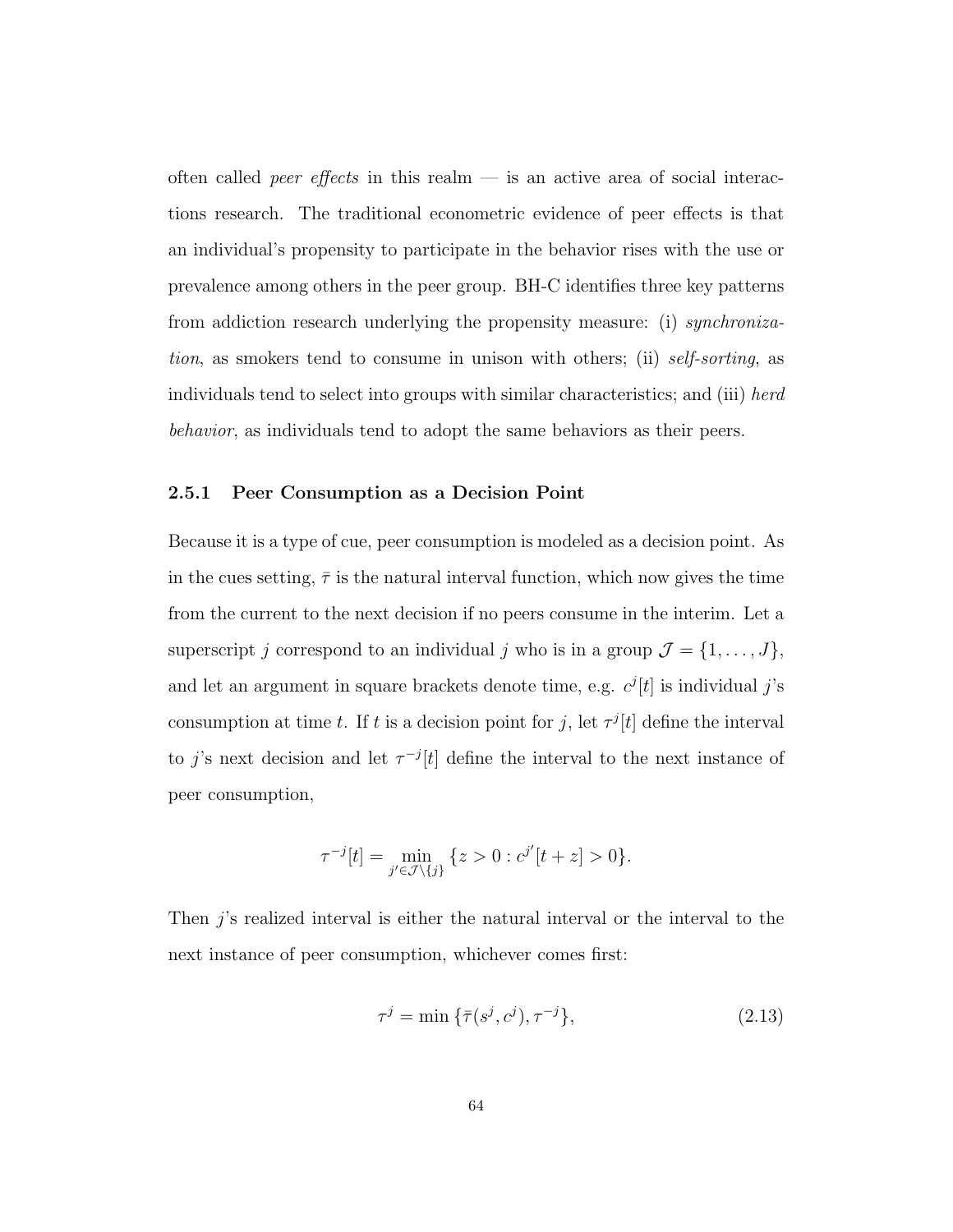where the time argument is suppressed. For ease of notation, in results that follow, if there is a common group decision point, all variables missing square brackets implicitly refer to their values at the group decision point.

To study the model absent complicating factors, an idealized, perfectinformation setting is constructed. Variation in initial natural decision points and initial habit stocks,  $\vec{t}_0^j$  $j_0$  and  $s_0^j$  $\delta_0^j$ , are the only allowable forms of heterogeneity. Membership in a peer group is all-or-nothing and permanent. Now consider a static game in which each  $j \in \mathcal{J}$  simultaneously chooses an action, which is a lifetime consumption sequence  $\{c_0^j\}$  $_{0}^{j},c_{1}^{j}$  $\{1, \ldots\}$ . With the initial habit stocks  $\{s_0^j\}_{j\in\mathcal{J}}$  and natural decision points  $\{\vec{t}_0^j\}_{j\in\mathcal{J}}$  given, the decision points  ${t_0^j}$  $\{(\mathbf{y}_0^j, t_1^j, \ldots) \}$  — and by extension the payoffs — are determined for each  $j \in \mathcal{J}$ from equation (2.13) and the collection  $\{c_0^j\}$  $_{0}^{j},c_{1}^{j}$  $\{(\mathbf{x}_1, \ldots)\}_{j \in \mathcal{J}}$  of chosen actions.<sup>37</sup>

#### 2.5.2 Facets of Conformity

The group game features a unique Pareto perfect equilibrium (established by Proposition 18 in Appendix 2.7.13). The next three results characterize properties of the equilibrium, each highlighting a distinct channel that promotes the general propensity for group conformity.

**Proposition 14** [Synchronization]: Under NP, if two members of  $J$  each consume once during a given time-period, then they consume simultaneously.

<sup>&</sup>lt;sup>37</sup>The game is modeled as a static choice (in part) for tractability, as the implied dynamic optimization problem mirrors our previous approach. That is, as in the single-agent setting, choosing the lifetime consumption sequence is equivalanet to letting each future  $c_i^j$  depend on the habit stock  $s_i^j = s^j[t_i^j]$  at the time of the decision. Further, a complication for a dynamic game formulation stems from the fact that whether peers face decisions sequentially or simultaneously is endogenously determined. That is, if a "stage game" occurs at some t when a strict subset of the group  $A \subset \mathcal{J}$ naturally faces a decision, then the set of players at  $t$  is endogenously determined where members in  $\mathcal{J} \backslash A$  "play" at t if and only if  $c^j[t] > 0$  for some  $j \in A$ .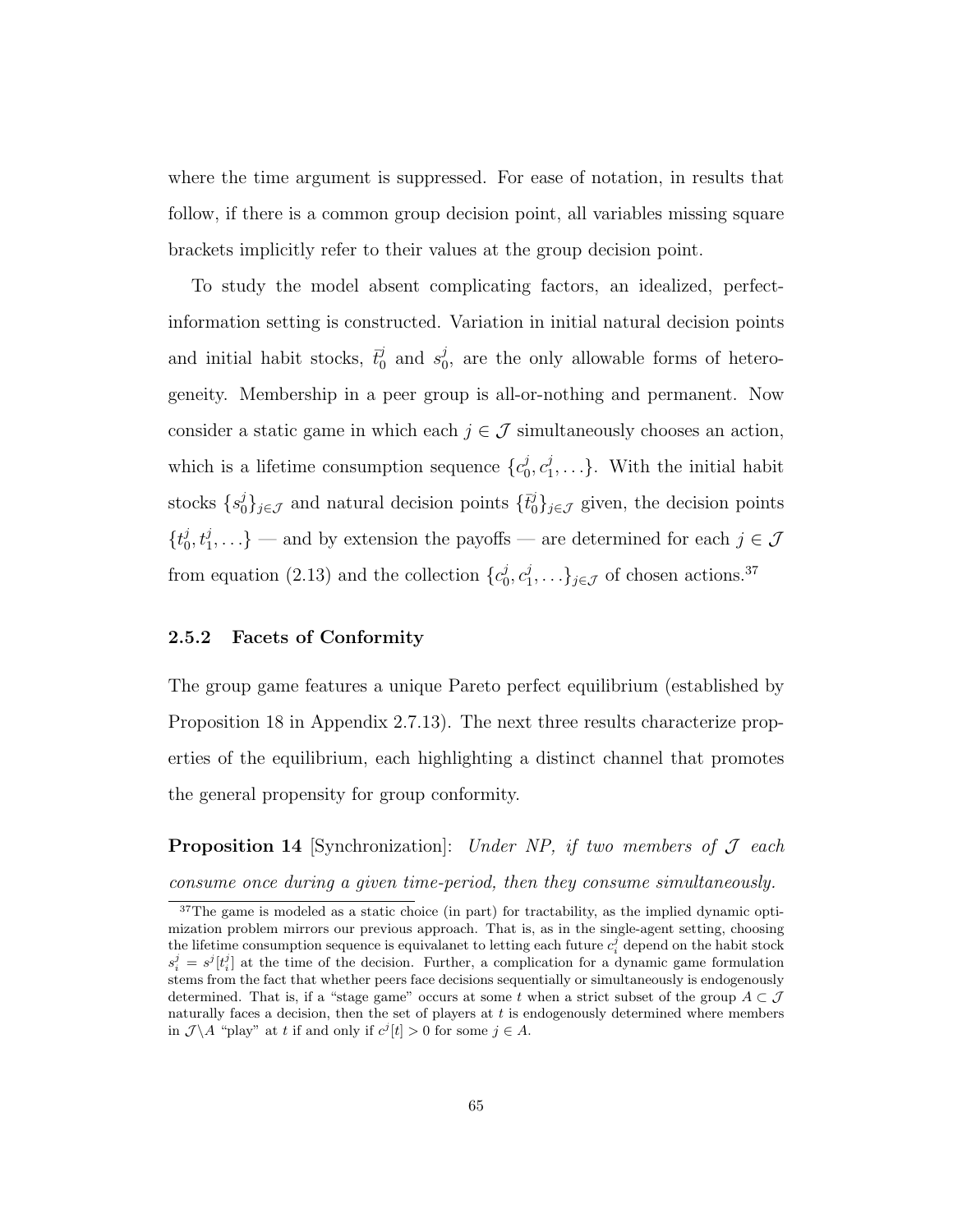Next, in considering a decision (outside the game) to be in a group, Proposition 15 characterizes an individual's preferences between isolation and the group equilibrium.

**Proposition 15** [Self-Sorting]: Under NP, suppose individual j' optimally chooses whether to be a member of  $\mathcal J$  or to be isolated, and everyone has a common initial decision point. If j' chooses to be in J, then  $s^{j'} \geq \max_{j \in \mathcal{J} \setminus \{j'\}} \{s^j\}.$ 

Lastly, for a homogeneous group, Proposition 16 gives the equilibrium in part (i), and considers a deviation in part (ii).<sup>38</sup>

**Proposition 16** [Herd Behavior]: Under NP, suppose at a common group decision point  $s^j = s^{j'}$  for all  $j, j' \in \mathcal{J}$ , where  $\mathcal J$  is exogenously given. Then: (i)  $c^j = \tilde{c}(s^j)$  for all  $j \in \mathcal{J}$  is the (strategy-unrestricted) outcome.

(ii) If some  $k \in \mathcal{J}$  deviates from the equilibrium (for an unspecified, idiosyncratic reason) with  $\tilde{c}(s^k) \neq c^k > 0$  given, then  $c^j = c^k$  for all  $j \in \mathcal{J}$ .

To summarize the essence of group behavior from Propositions 14-16: individuals tend to do the same things at the same times because they tend to face the same decisions at the same times (and they prefer to be with those who do). Synchronization arises because whenever someone in the group consumes, everyone simultaneously faces the decision (Proposition 14). Given the option, one will choose to be isolated from a group that contains a higher-habit

<sup>38</sup>The deviation is modeled as a restriction on a player k's action space at a group decision point to a singleton  $c^k \in (0,1]$ ). Thus part (ii) refers to the unique Pareto perfect equilibrium under this restriction. Propositions 14 and 15 justify aspects of the full homogeneity premise of Proposition 16. Synchronization supports the common initial decision point, and self-sorting lends credence to homogeneous habit stocks.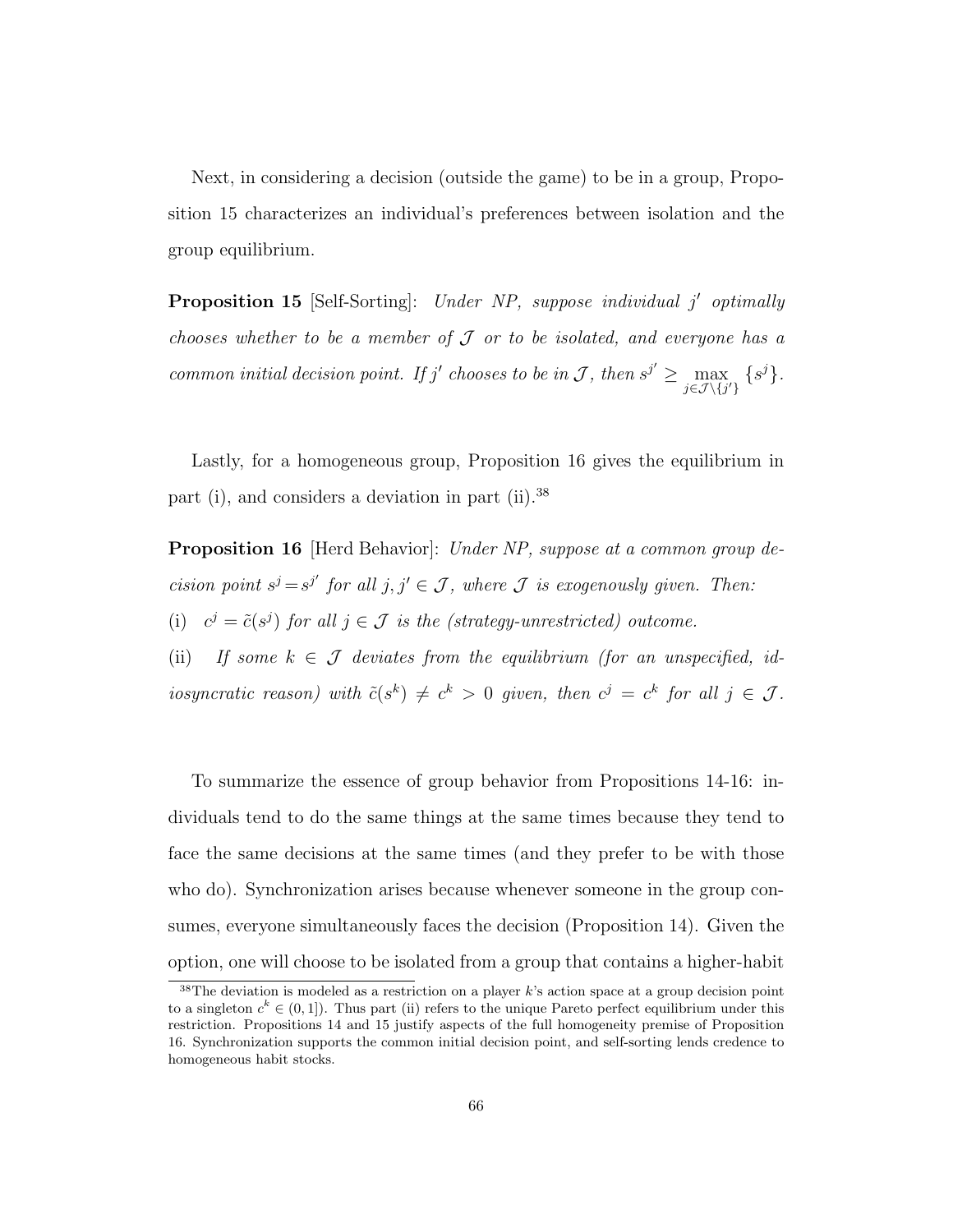individual (Proposition 15). As individuals are only mutually willing to be in the same group if each has the (weakly) largest habit stock, any group that forms or continues to exist through endogenous selection must be homogeneous.<sup>39</sup> Avoiding high-habit individuals represents a commitment strategy to prevent frequent peer-induced decisions, which is consistent with self-reports among smokers (Khwaja et al., 2007), and also fits with the smoking stigma and related "social distancing" effect (Stuber et al., 2008). From part (i) of Proposition 16, members of a homogeneous group act as if they were alone (as long as everyone else does too). From part (ii), all others imitate a deviant peer, which preserves the alignment of decision schedules.<sup>40</sup> If the group begins near an unstable steady-state, this herd behavior can impel collective initiation of the habit or collective quitting. The effect is robust to a series of deviations, provided group composition is fixed.

Forces that mitigate the influence of frequent users may prevent heterogeneous habits from coexisting with the rigidity of the group setup. Endogenous selection, as seen, leads to homogeneity. A frequent user who wants to be included in a group with lower-habit individuals may take measures to prevent exclusion. For instance, a new user slightly above the zero-consumption steady-state may apply peer pressure to bring others on board, while a frequent smoker can "leave the room" or refrain from offering cigarettes to others when smoking. If the group isn't always together, the frequent user may space

<sup>39</sup>Even if they are identical, prospective peers may be isolated following endogenous selection because equal-habit individuals are indifferent between being in a group and being isolated. However, a negligible cost to leaving a group (or a negligible benefit to joining) guarantees identical individuals come together.

 $40$ Imitation is optimal because the usual benefits of both lowering and raising consumption relative to  $c^k$  are negated:  $c > c^k$  gives  $\bar{\tau} > \tau^k$ , but it does not lessen short-run opportunity costs because the next decision arrives at  $\tau^k$ ;  $c < c^k$  gives  $s < s^k$ , but it does not reduce the long-run frequency of decisions because future decision points will be a function of  $s^k$ .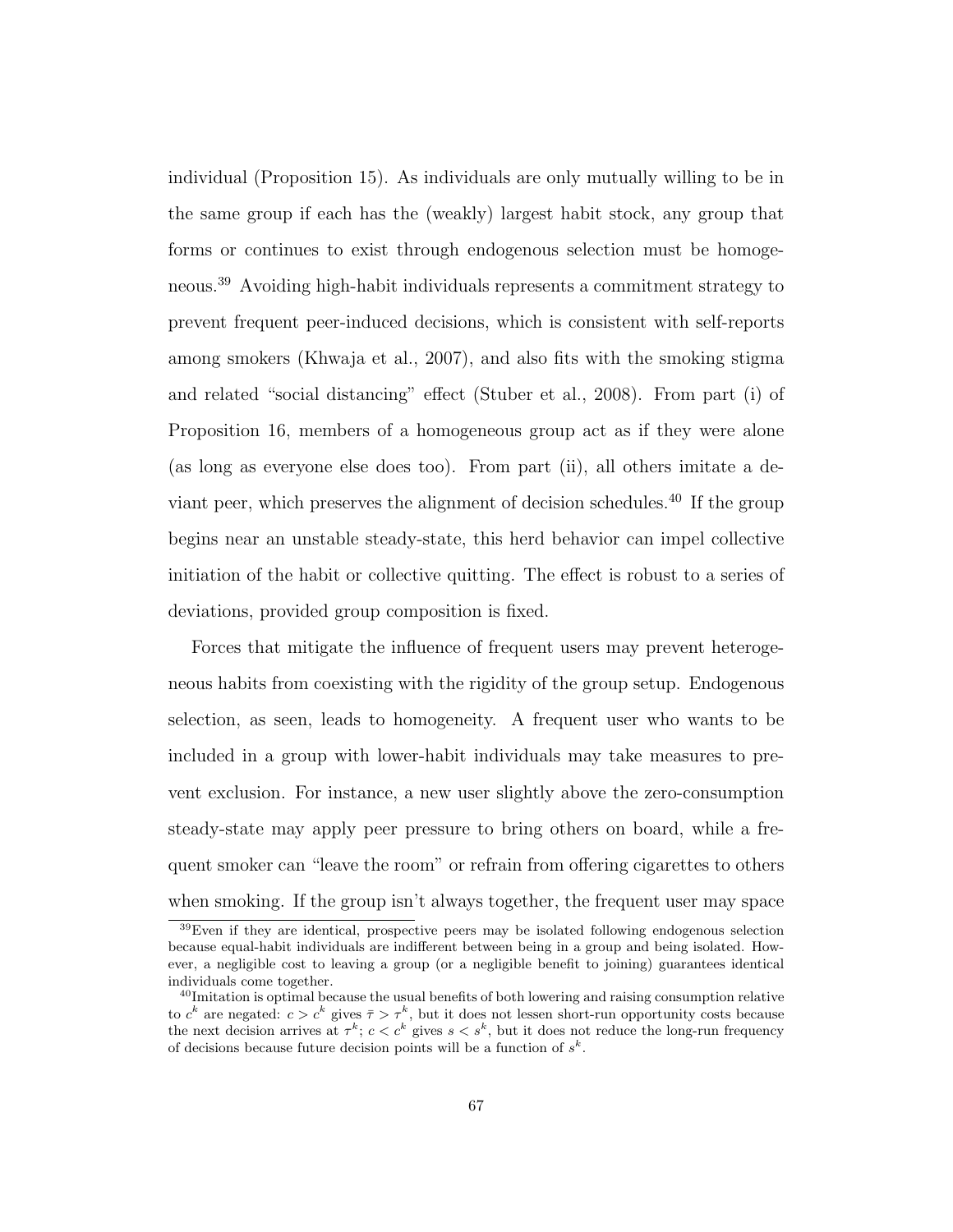consumption around the times the group congregates.

### 2.5.3 "Coerced" Heterogeneity: Not Following the Leader

Forcing heterogeneous individuals to be in the same group offers a simple premise for a testable prediction:

**Proposition 17** If  $s^{j^+} > s^j$  for all  $j \neq j^+ \in \mathcal{J}$  at a common group decision point under NP:

(i) [High-Habit as Pacesetter]:  $\tau^j = \bar{\tau}(s^{j^+}, c^{j^+})$  for all  $j \in \mathcal{J}$ , with  $c^{j^+} =$  $\tilde{c}(s^{j^+}).$ 

(ii) [(Feasible) Interval Matching]: For all  $j \in \mathcal{J} \setminus \{j^+\}$ :  $\bar{\tau}(s^j, 0) \geq \tau^{j^+}$  if and only if  $c^j = 0$ ; and  $\overline{\tau}(s^j, 0) < \tau^{j^+}$  if and only if  $\overline{\tau}(s^j, c^j) = \tau^{j^+}$ .

(iii) [All Others Quit]:  $s^j$  converges to zero for all  $j \in \mathcal{J} \setminus \{j^+\}$ 

Part (i) implies the most habituated acts as if alone, and is therefore dubbed the "pacesetter" since group decision points are dictated by the highest habit's natural interval. To align decision schedules, part (ii) says others choose consumption to match their natural intervals with the pacesetter's, provided they can. Part (iii) predicts a negative peer effect in that all but the pacesetter ultimately quit. Quitting is inevitable because it eventually becomes impossible to keep pace with the pacesetter. To illustrate (iii), suppose the pacesetter is addicted  $(s^{j^+} = s_H^*)$ . Then nonaddicts either choose c to set  $\bar{\tau}(s,c) = \tau_H^*$  or consume nothing. Since  $\bar{\tau}(s,s) > \tau_H^*$  for  $s < s_H^*$  (Assumption 1), consumption must be less than s for any  $s > 0$ , and consequently s converges to zero.

Coerced heterogeneity would be difficult to test. A group would need to remain together and isolated from others for an extended period of time, while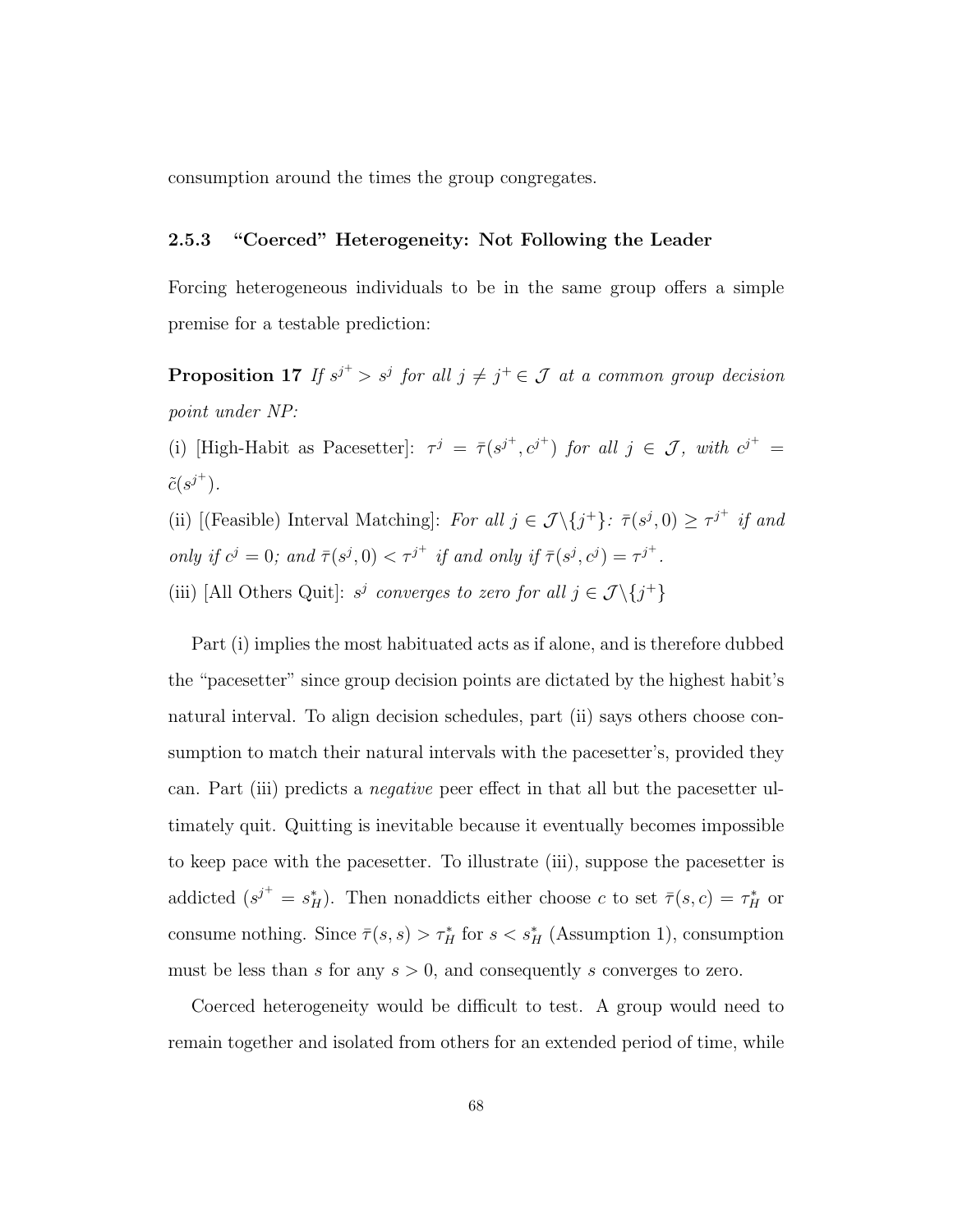the pacesetter would be barred from withholding offers and from smoking in private. Further, as discussed earlier, behavior may adjust if peers have preferences (apart from decision point considerations) for or against being with each other. To guard against these complications, a two-person group would be ideal. Better yet, a simple automaton — a commonly hypothesized player in dynamic games — could emulate the pacesetter. If the pacesetter is an addict, the automaton would effectively be a metronome, perhaps revealing a cigarette at regular intervals to a subject who smokes less often. In essence, the procedure tests what would happen if discrete-time decision-making is literally imposed on an individual, and the negative peer effect reflects the contention that standard time precludes an accurate depiction of the incentives underlying addiction.

As conceived here, the automaton also provides a straightforward means to identify an individual's natural decision points (if isolated from all other cues). Suppose a test subject is instructed to preprogram the times cigarettes are offered where cigarettes are only available through the automaton and cannot be hoarded. Then the chosen times should correspond to the anticipated decision points because access is good conditional on a decision, but bad if it induces a decision.

# 2.6 Conclusions

The *decision* is arguably the single greatest restriction on a choice — when a decision presents itself, an incomprehensible universe of possibilities has already been whittled down to some "manageable set." This paper departs from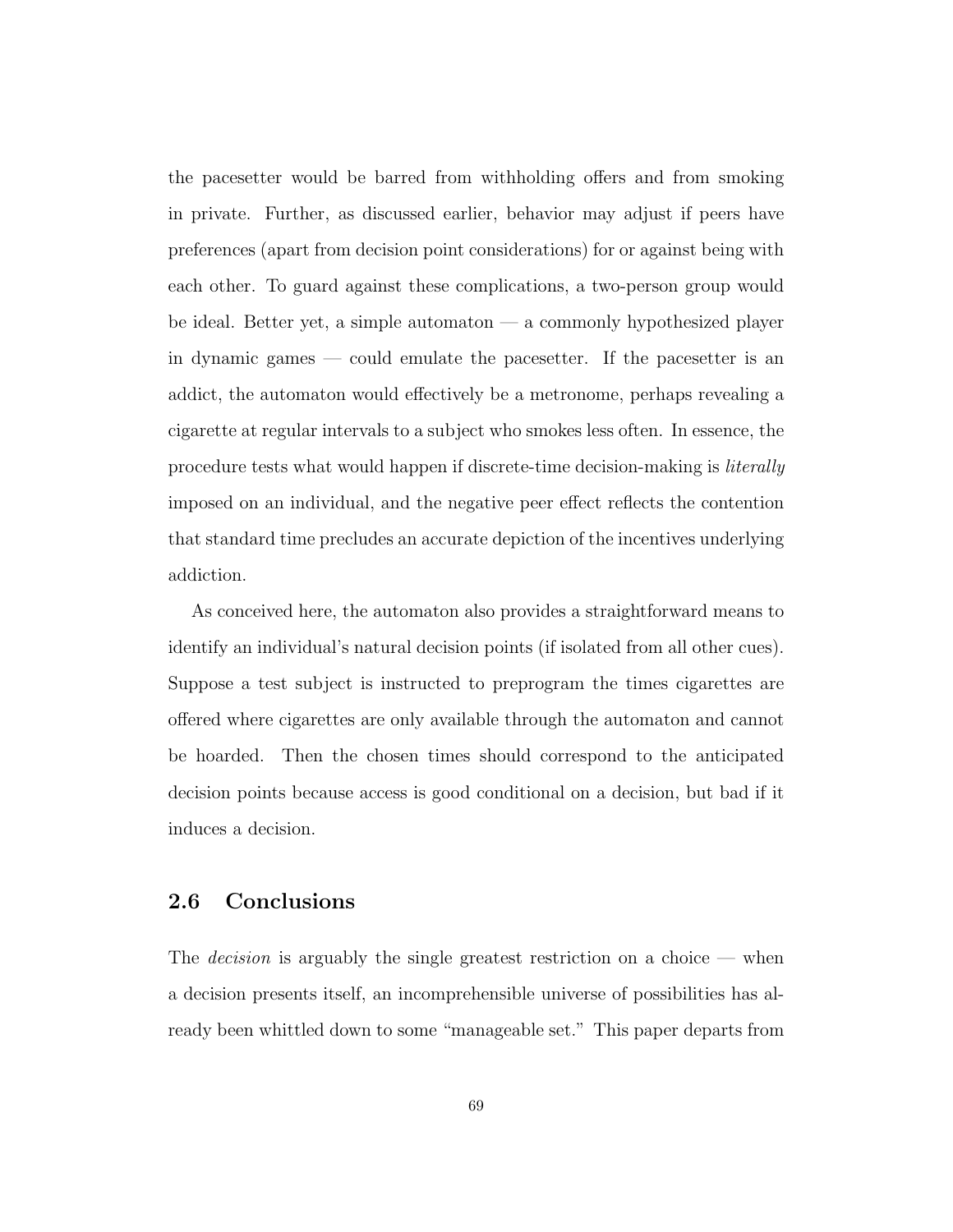the common practice that takes decisions as given, proposing a few ideas to explain where decisions for bad habits may come from — cravings, external cues (including the good), peer consumption — why decisions arise when they do, and how choices can influence the timing of future decisions. The framework provides an alternative to standard time's inherent "metronomism," which, as argued, is an overlooked imposition that limits the range and explanatory power of economic models.

From the general notion of a "cue" — exposure to an item or context associated with a behavior — new decision point models can be readily motivated. For instance, advertisements can be represented as decision points. Perhaps shedding new light on the tobacco industry's rampant youth-targeting, advertising to a child who has never considered the decision could rouse a new habit (and generate substantial profits), simply by inducing the initial decision point  $t_0$ <sup>41</sup> Creating new customers through decision points similarly fits with DiFranza and McAfee's (1992) observation that the tobacco industry "repeats the word 'decision' like a mantra." Even industry "prevention" programs, which consistently draw attention to the *decision* to smoke, appear to be a sly method of propagating decision points among susceptible youth.<sup>42</sup>

<sup>41</sup>Marketers of Camel cigarettes have proven particularly adept at making inroads with the very young, as over 90 percent of six-year olds knew the smoking cartoon "Joe Camel" (Camel's ex $masscot$ ) — a recognition level on par with Mickey Mouse — in a study by Fischer et al. (1991).

<sup>42</sup>The portrayal of smoking as an "adult choice" or "adult decision" is the overarching theme of youth-directed industry programs, according to Landman et al. (2002). The first educational program sponsored by the Tobacco Institute, *Helping Youth Decide*, purports to help "young teenagers" learn to make more of their own decisions." Unsurprisingly, Farrelly et al. (2002) find intentions to smoke rise after exposure to a Philip Morris youth anti-smoking campaign.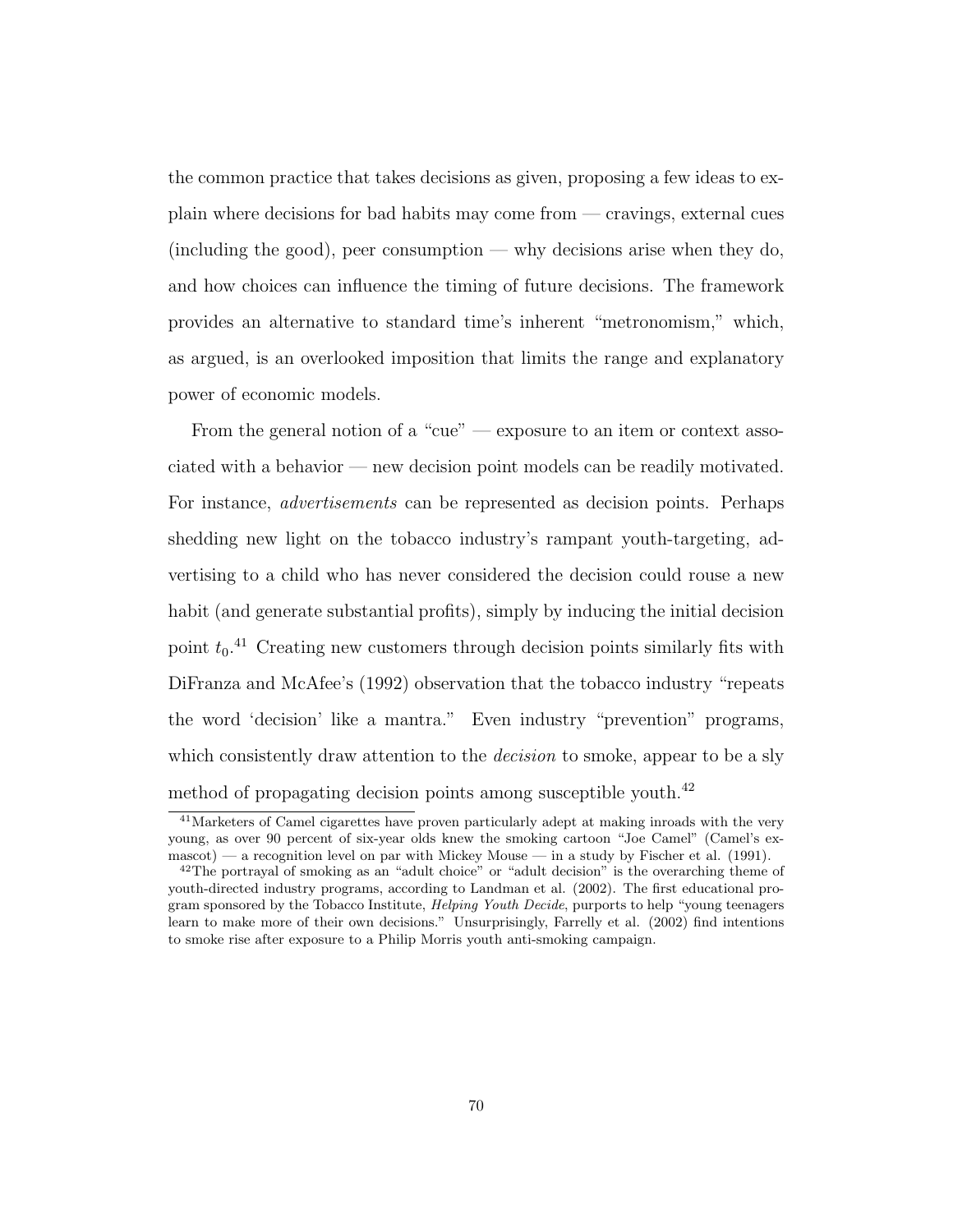# 2.7 Appendix

#### 2.7.1 Derivation of the Euler Equation

The Euler equation  $(2.10)$  is derived from the Bellman equation  $(2.7)$ , the first-order condition (2.8), and the envelope condition (2.9) as follows: First, substitute out  $V'^{+}$  in (2.9) using (2.8). Second, in the new expression for (2.9), iterate every term forward one decision. Again, substitute out  $V'^+$  (after the iteration) using (2.8). Third, substitute out  $V^{++}$  using (2.7) once-iterated i.e. using the Bellman with the left-side set to  $V^+$ . After solving for  $V^+$ , insert the expression and its once-iterated variant for  $V^{++}$  into the left- and right-sides, respectively, of  $(2.7)$  to get the Euler equation  $(2.10)$ . Note, the left-side of the Euler equation is the absolute value of the next-decision value function  $-V^+ > 0$ .

# 2.7.2 Discussion of Basic Model Assumptions and Parametric Example

This appendix provides a function  $D(s, c) \equiv \delta^{\tau(s,c)}$  and speed factor  $\sigma$  that jointly satisfy both assumptions of the basic model (i.e. Assumptions 1 and 2). Hence, the parameterization will accommodate a range of candidate interval functions, as it only specifies  $D$ , which defines the total discount from the current decision to the next. That is, given any  $\delta \in (0,1)$ ,  $\tau(s,c)$  $\ln(D(s, c))/\ln(\delta)$  defines a suitable interval function (with  $\sigma$  and  $\delta$ ). To start, note that the assumptions on  $\tau$  given by Assumption 1 can each be expressed as an assumption on  $D(s, c)$ : (i)  $\partial D(s, c)/\partial s > 0$  for all  $s, c \in$ [0, 1]; (ii)  $\partial D(s,c)/\partial c < 0$  for all  $s, c \in [0,1]$ ; (iii)  $dD(x,x)/dx > 0$  for all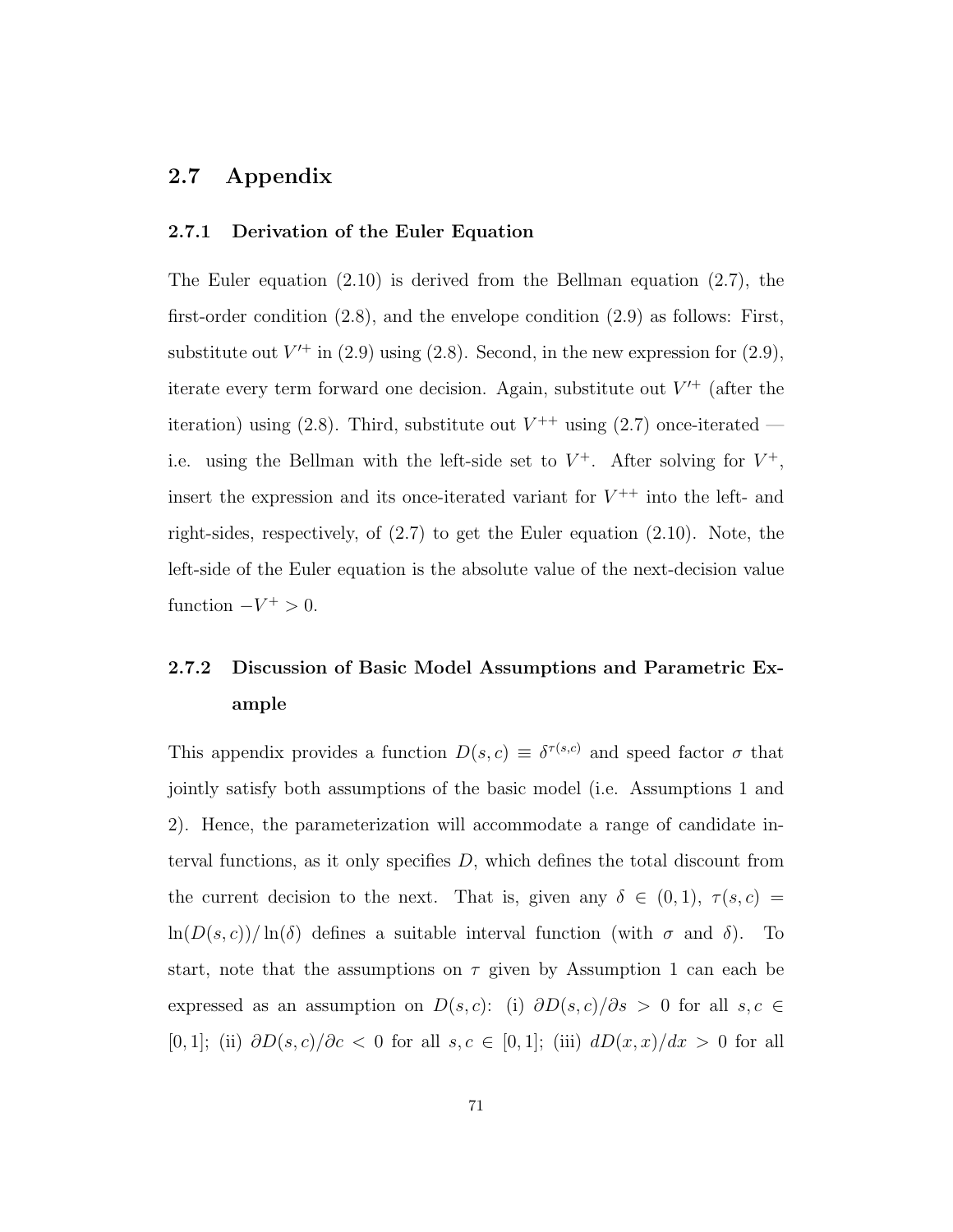$x \in [0,1]$ ; (iv)  $D(s, c)$  is strictly convex in both arguments. Since  $\mu(s, c)$  $-\frac{\partial}{\partial c}\left(\frac{D(s,c)}{1-D((1-\sigma)s+\sigma c)}\right)$  $\frac{D(s,c)}{1-D((1-\sigma)s+\sigma c,(1-\sigma)s+\sigma c)}\bigg)$ , the assumptions on  $\mu$  can likewise be expressed in terms of D. Now consider a cubic for the between-decisions total discount function of the form

$$
D(s,c) = \gamma + \gamma_s s + \gamma_c c + \gamma_{ss} s^2 + \gamma_{sc} s c + \gamma_{cc} c^2 + \gamma_{ssc} s^2 c + \gamma_{ssc} s c^2
$$

Since  $\bar{\mu} = 0$  if and only if  $(1 - D)D_c + \sigma D(D_s + D_c) = 0$ , the speed factor must be

$$
\sigma = -\frac{(1-\gamma)\gamma_c}{\gamma(\gamma_s + \gamma_c)}.
$$

If we let  $\gamma = .85, \gamma_s = .09, \gamma_c = -.076, \gamma_{ss} = .04, \gamma_{sc} = -.0372, \gamma_{cc} = .001,$  $\gamma_{ssc} = -.0003$ , and  $\gamma_{scc} = -.0009$ , we can first verify that D falls within the acceptable range (i.e. on the open unit interval, since  $\delta \in (0,1)$  and  $\tau > 0$ ):

$$
\min_{s,c} D(s,c) = D(0,1) = .775
$$
  

$$
\max_{s,c} D(s,c) = D(1,0) = .98
$$

Likewise,  $\sigma \approx 0.884$  also lies in the open unit interval, as it should. Next we can verify the movement function rises from zero:

$$
\bar{\mu}'(0) = (1 - \gamma)(\gamma_{sc} + 2\gamma_{cc}) - (\gamma_s + \gamma_c)\gamma_c + 2\sigma\gamma(\gamma_{ss} + \gamma_{sc} + \gamma_{cc}) + \sigma(\gamma_s + \gamma_c)^2
$$
  

$$
\approx .00216,
$$

and that the movement function is negative at the maximum habit stock:

$$
\bar{\mu}(1) = (1 - D(1, 1))(\gamma_c + \gamma_{sc} + 2\gamma_{cc} + \gamma_{ssc} + 2\gamma_{sc}) \n+ \sigma D(1, 1)(\gamma_s + \gamma_c + 2(\gamma_{ss} + \gamma_{sc} + \gamma_{cc}) + 3(\gamma_{ssc} + \gamma_{sc})) \approx -.000171
$$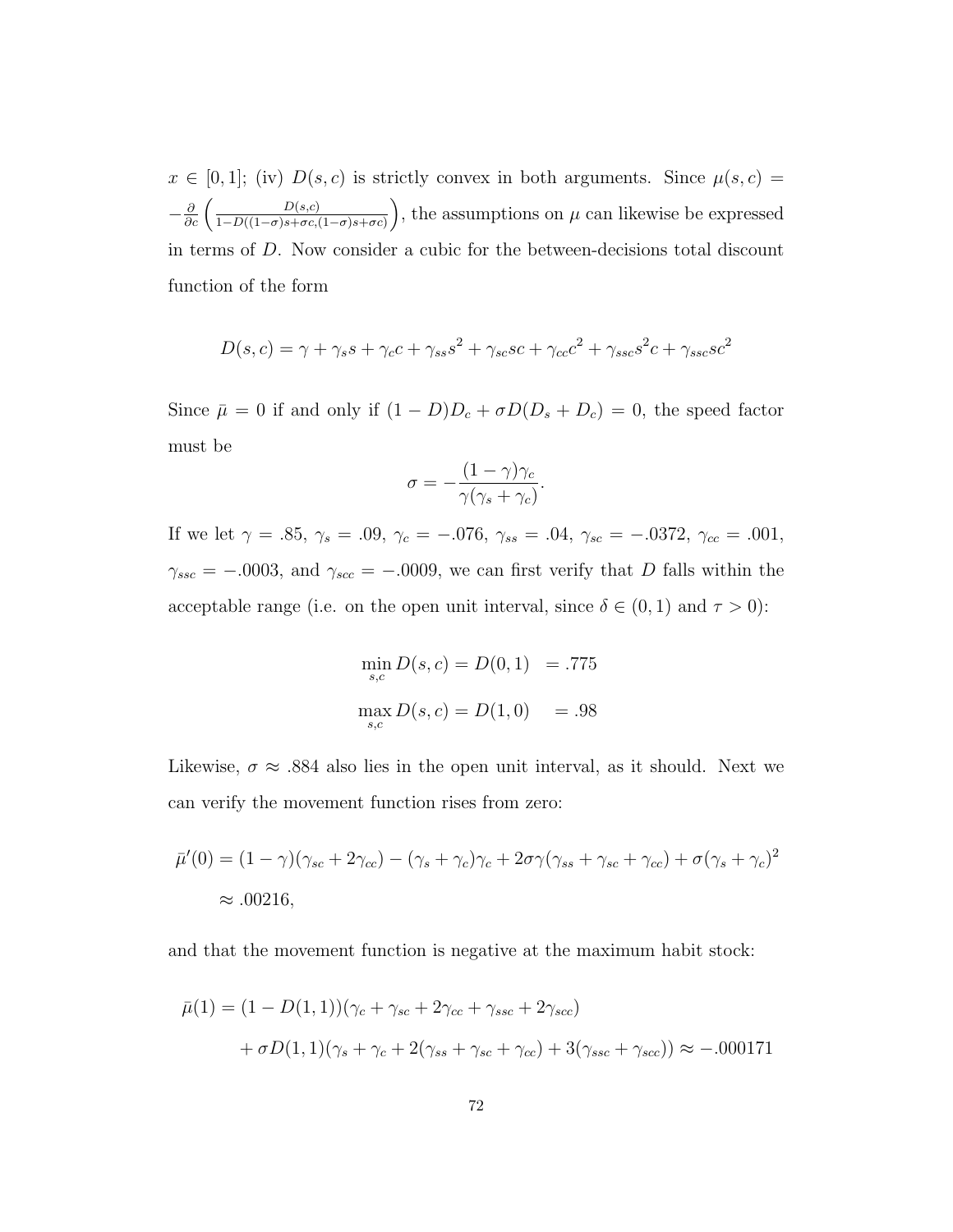As for the partial derivatives of D, it follows from  $\gamma_s > |\gamma_{sc} + 2\gamma_{ssc} + \gamma_{scc}|$ that  $D_s(s, c) > 0$  for all s, c, as desired (i.e. the magnitude of the sum of the only negative terms in  $D_s$ ,  $|\gamma_{sc} + 2\gamma_{ssc} + \gamma_{sc}|$ , is strictly less than  $\gamma_s$ , which means the total partial derivative is positive for all  $s, c \in [0, 1]$ . Likewise, it follows from  $|\gamma_c| > 2\gamma_{cc}$  that  $D_c(s, c) < 0$  for all s, c, as desired (i.e. the only positive term in  $D_c$ ,  $2\gamma_{cc}c$ , is strictly less than the magnitude of  $\gamma_c < 0$ , which means their sum is negative for all  $s, c \in [0, 1]$ . Strict convexity of D in s follows from  $\min D_{ss}(s, c) = D_{ss}(s, 1) = .0794 > 0$ , and in c follows from  $\min D_{ss}(s, c) = D_{ss}(0, c) = .0002 > 0.$ 

Concavity of  $\bar{\mu}$  requires

$$
[1 - \gamma - (\gamma_s + \gamma_c)s - (\gamma_{ss} + \gamma_{sc} + \gamma_{cc})s^2 - (\gamma_{ssc} + \gamma_{scc})s^3](\gamma_{ssc} + 2\gamma_{scc})
$$

$$
-[\gamma_s + \gamma_c + 2(\gamma_{ss} + \gamma_{sc} + \gamma_{cc})s + 3(\gamma_{ssc} + \gamma_{scc})s^2][\gamma_{sc} + 2\gamma_{cc} + 2(\gamma_{ssc} + 2\gamma_{scc})s]
$$

$$
-[(\gamma_{ss} + \gamma_{sc} + \gamma_{cc}) + 3(\gamma_{ssc} + \gamma_{scc})s](\gamma_c + (\gamma_{sc} + 2\gamma_{cc})s)
$$

$$
+3\sigma\{[\gamma_s + \gamma_c + 2(\gamma_{ss} + \gamma_{sc} + \gamma_{cc})s + 3(\gamma_{ssc} + \gamma_{sc})s^2][( \gamma_{ss} + \gamma_{sc} + \gamma_{cc}) + 3(\gamma_{ssc} + \gamma_{scc})s]
$$

$$
+[\gamma + (\gamma_s + \gamma_c)s + (\gamma_{ss} + \gamma_{sc} + \gamma_{cc})s^2 + (\gamma_{ssc} + \gamma_{scc})s^3](\gamma_{ssc} + \gamma_{scc}) \} < 0
$$

It is verifiable that this is bounded above by −.002, as required.

#### 2.7.3 Proof of Proposition 7

Proposition 7 parallels a common result in the discrete-time dynamic programming literature, with Stokey, Lucas, and Prescott (1989), hereafter SLP, as our primary reference. We will first show the lifetime utility expression (2.5) has an equivalent (in that the optimal consumption policy is the same) discrete-time, representation with a two-dimensional state-variable in the for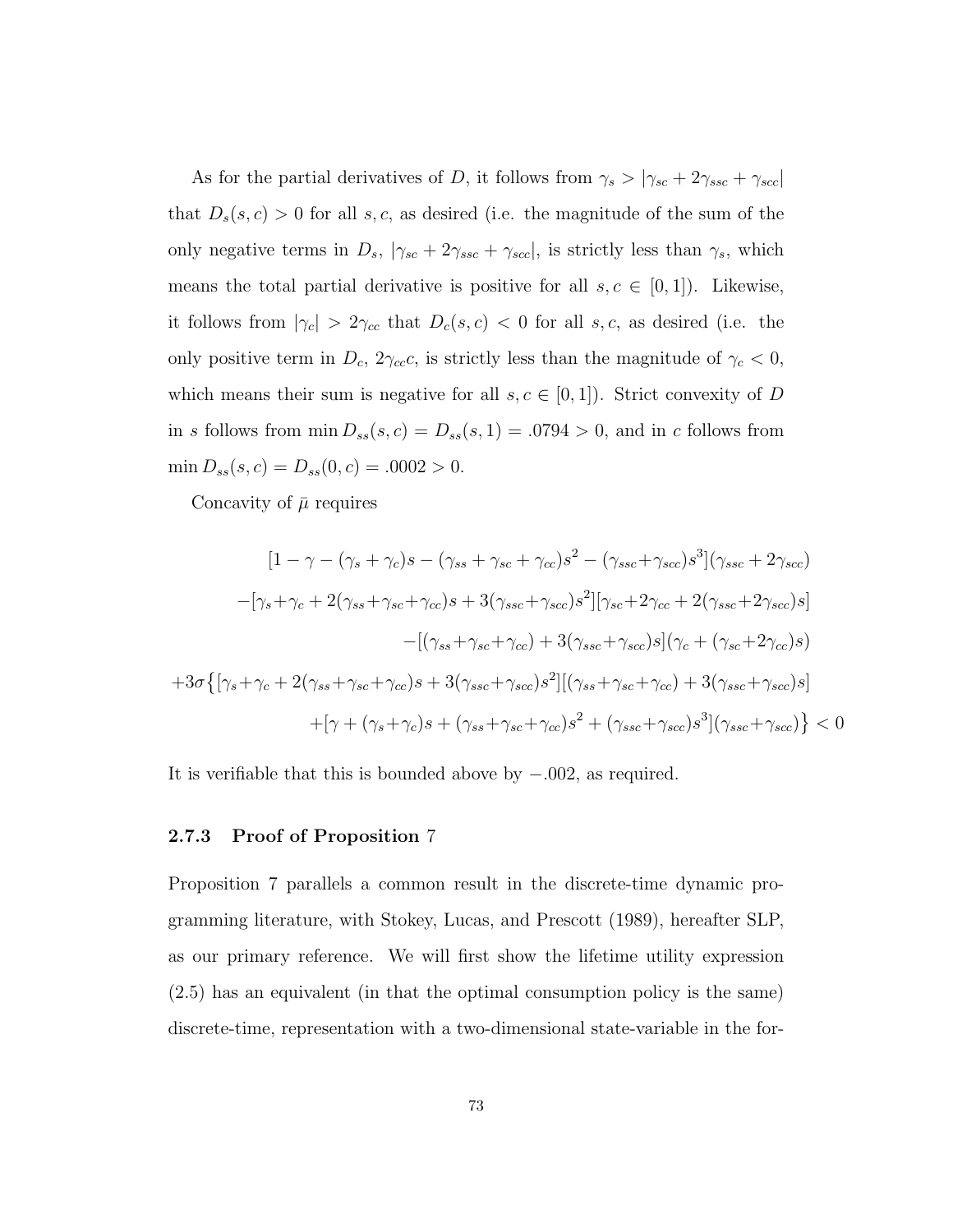mat of the sequential problem (SP) in SLP, Chapter 4; SP has an equivalent functional equation (FE) representation, from SLP Theorem 4.2. This portion of the proof involves substituting and relabeling variables. The intuition of each step will not be crucial — the key point is that there is nothing in the standard arguments to establish a unique, interior stable steady-state that relies on metronomic time.

To derive equivalent SP and FE discrete-time representations, define  $f(s, c)$  =  $\delta^{\tau(s,c)-1}$  and  $\gamma_i = \delta^{t_i-1}$ . We want to represent  $\gamma$  as a state variable. Suppose  $\gamma$ evolves by  $\gamma_{i+1} = f(s_i, c_i) \cdot \gamma_i$ . Under ZP, lifetime utility satisfies:

$$
U = -\sum_{i=0}^{\infty} \delta^{t_i} = -\sum_{i=0}^{\infty} \delta^i f(s_i, c_i) \cdot \gamma_i \qquad (2.14)
$$

As before, given  $s_0$ , the individual chooses  $(c_0, c_1, \ldots)$  to maximize lifetime utility, subject to the habit stock transition equation  $(2.6)$ . This is the SP the right-most summation is helpful because its format is compatible with the results of SLP. The corresponding FE is

$$
v(x) = \sup_{y \in \Gamma(x)} [F(x, y) + \delta v(y)], \quad \text{all } x \in X \tag{2.15}
$$

where:  $x = (s_i, \gamma_i)'$ ,  $y = \{(s_{i+1}, \gamma_{i+1})'|c_i\}$ ,  $\Gamma(x) = \{(s_{i+1}, \gamma_{i+1})' : c_i \in [0, 1]\}$ , and  $F(x, y) = f(x^{(1)}, (y^{(1)} - (1 - \sigma)x^{(1)})/\sigma) \cdot x^{(2)} = f(s_i, c_i) \cdot \gamma_i$ . The parenthetical superscript (k) on  $x^{(k)}$ ,  $y^{(k)}$  denotes the k-element,  $k = 1, 2$ , of the corresponding vector.<sup>43</sup> To satisfy the desired assumptions of SLP, let  $\Gamma(x) = \mathbb{R}^2$ .

<sup>&</sup>lt;sup>43</sup>Note that a second state variable,  $\gamma_i$ , is now needed for the discrete-time equivalent dynamic optimization problem. To see why, first observe that the original Bellman was Markov in that all that matters from the next-decision perspective is  $s_{i+1}$ , so that  $s_{i+1}$  was the only argument in the next-decision future value term. However, the *present* discounted value of the future value term does not depend solely on  $s_{i+1}$  because the extent of discounting from the current to the next decision,  $\delta^{\tau(s_i,c_i)}$ , depends on the current state and choice variables. Thus the second state variable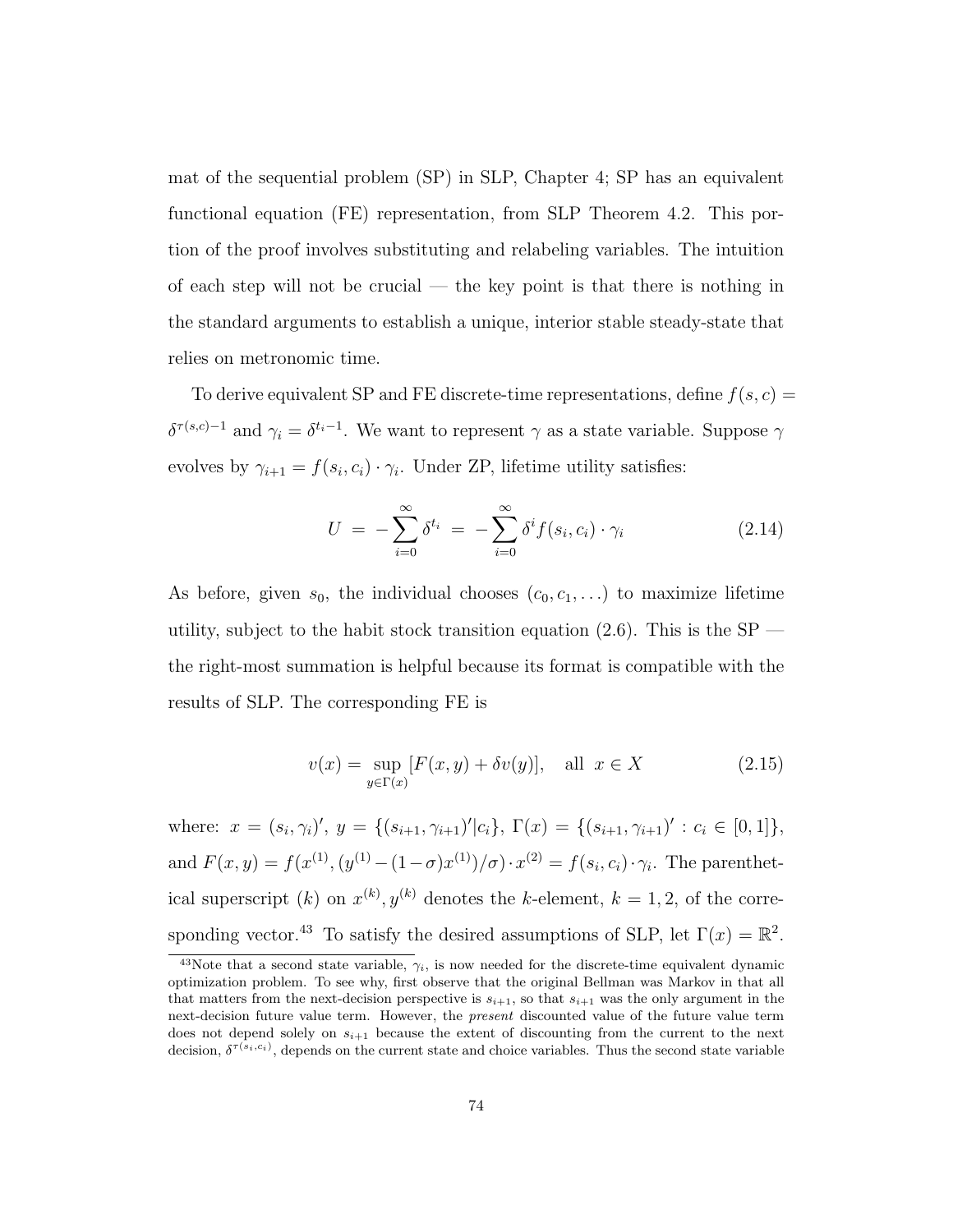This generalization is permissible because with unique, interior solutions for optimal consumption on all  $s \in [0,1]$ , expanding the domain of the choice variable under concavity does not alter the solution.

Also note the value function is decreasing in the state variable. We can switch the sign on associated monotonicity assumptions and results (which correspond to a value function that is increasing in the state variable), or we can substitute  $1 - s$  for s to achieve the same effect. Either correction has the desired effect.

The FE representation for SP is unique, from SLP Theorem 4.3. Thus FE is equivalent to the dynamic optimization problem characterized by the Bellman equation (2.7) in the decision points model. Hence, a result holds for the optimization problem in (2.7) if and only if it holds for the optimization problem in FE. Optimal consumption is single-valued (SLP Theorem 4.8) and the Euler equation (2.10) is sufficient for the optimal consumption sequence (SLP Theorem 4.15). Thus, the steady-state condition,  $\bar{\mu}(s) = 0$ , derived from the Euler equation is sufficient for an interior steady-state. It follows that  $\bar{\mu}(0) = 0$  guarantees  $s = 0$  is a steady-state and  $\bar{\mu}'(0) > 0$  guarantees its instability. From continuity of  $\bar{\mu}$ , a unique interior steady-state is guaranteed since  $\bar{\mu}(s)$  must equal zero for some  $s \in (0,1)$ .

#### 2.7.4 Proof of Proposition 8

Note NP holds for any result, provided it holds in the limit as  $\theta \to 0^+$ . Thus if a result holds for ZP, it also holds for NP, unless there is a discontinuity —

 $\gamma_i$  is needed for the discrete-time representation to maintain the persistent effect of the current interval on future value terms; accordingly,  $\gamma_i$  is (proportional to) the cumulative weight of past discounts.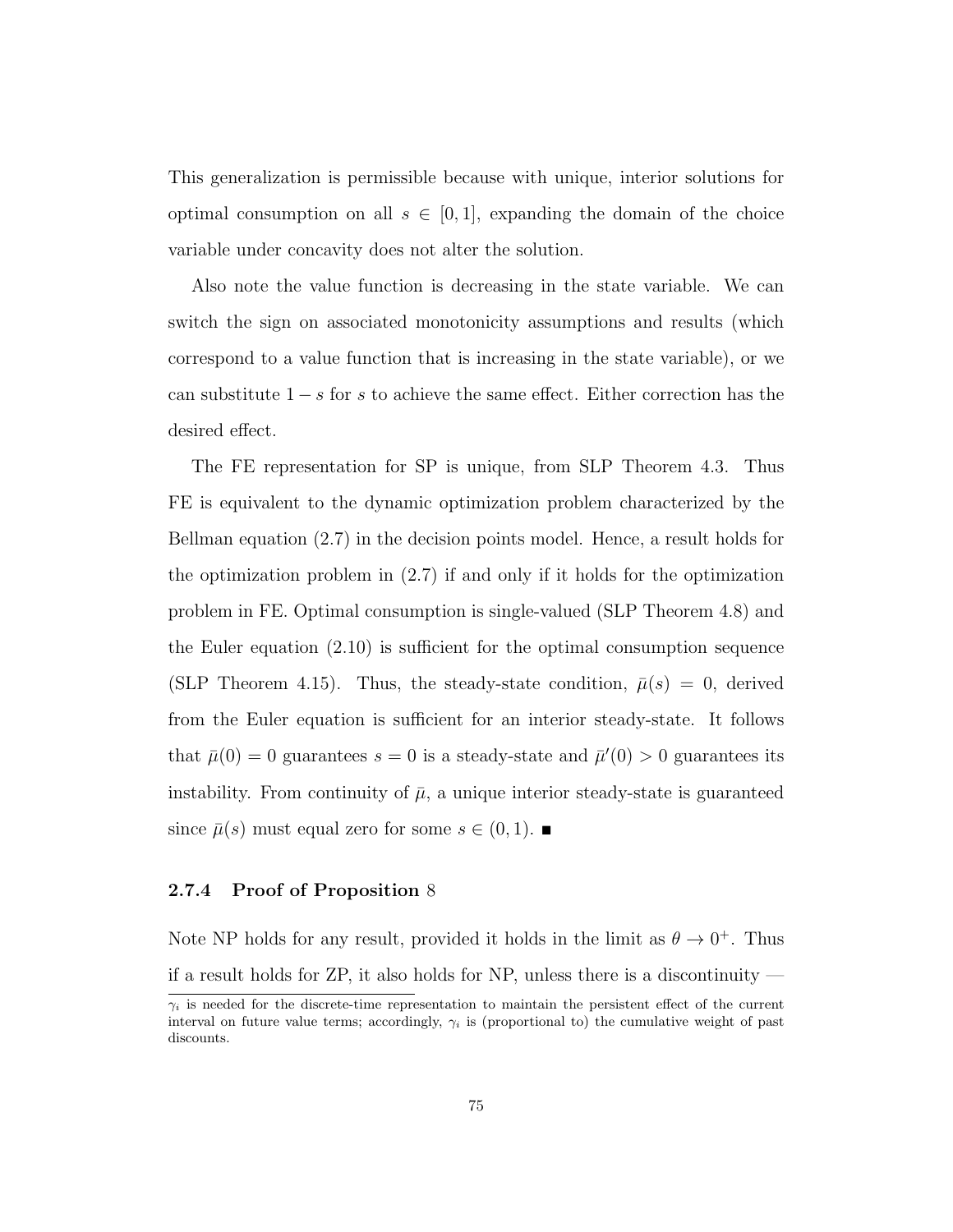whether mathematical or in a qualitative property — at  $\theta = 0$ .

From the NP Bellman,  $V(s) = -1 + \max_{c} \{ u(c|\theta) + \delta^{\tau(s,c)} V((1-\sigma)s + \sigma c) \},\$ we can derive the first-order and envelope conditions:

$$
0 = u'(c_i|\theta) + \delta^{\tau(s_i, c_i)}[\sigma V'(s_{i+1}) + \ln(\delta)\tau_c(s_i, c_i)V(s_{i+1})],
$$
  
and 
$$
V'(s_i) = \delta^{\tau(s_i, c_i)}[(1-\sigma)V'(s_{i+1}) + \ln(\delta)\tau_s(s_i, c_i)V(s_{i+1})].
$$

Setting  $c = s$  throughout, we can derive the steady-state condition. Define

$$
\bar{\mu}^{\theta}(s) = \bar{\mu}(s) + \frac{u'(s|\theta)[1 - (1-\sigma)\delta^{\tau(s,s)}]}{(1 - \delta^{\tau(s,s)})(1 - u(s|\theta))} < \bar{\mu}(s)
$$

Then  $\bar{\mu}^{\theta}(s) = 0$  implies s is a steady-state under NP. Its derivative is.

$$
\bar{\mu}^{\theta'}(s) = \bar{\mu}'(s) + \frac{\sigma(\tau_s + \tau_c) \ln(\delta) \delta^{\tau} u'}{(1 - \delta^{\tau})^2 (1 - u)} + \frac{(1 - (1 - \sigma) \delta^{\tau})[(u')^2 + (1 - u)u'']}{(1 - \delta^{\tau})(1 - u)^2}
$$

where  $\tau$  and its partial derivatives are all evaluated at  $c = s$ . Taking the small  $\theta$  limit, all u terms (including derivatives) converge to zero since u is twice continuously differentiable in both arguments.

Therefore  $\lim_{\theta \to 0^+} \bar{\mu}^{\theta}(s) = \bar{\mu}(s)$  and  $\lim_{\theta \to 0^+} \bar{\mu}^{\theta'}(s) = \bar{\mu}'(s)$ , i.e. the NP movement function converges to the ZP movement function in the small  $\theta$ limit. Since  $\bar{\mu}^{\theta'}(0) < 0$  for any  $\theta > 0$ , the marginal returns to consumption from  $c = 0$  at zero-habit with  $\theta > 0$  is strictly less than the marginal returns with  $\theta = 0$ . Therefore, optimal consumption is zero at zero-habit, so  $s = 0$ remains a steady-state.

By continuous differentiability and convergence of  $\bar{\mu}^{\theta}(s)$  to  $\bar{\mu}(s)$  with  $\bar{\mu}'(0)$ 0 and  $\bar{\mu}$  concave: there is a  $\theta_1 > 0$  such that  $\theta < \theta_1$  implies  $\max_s {\{\bar{\mu}^{\theta}(s)\}} > 0;$ and there is a  $\theta_2 > 0$  such that  $\theta < \theta_2$  implies max<sub>s</sub>  $\{\bar{\mu}^{\theta}(0)\} > 0$ . With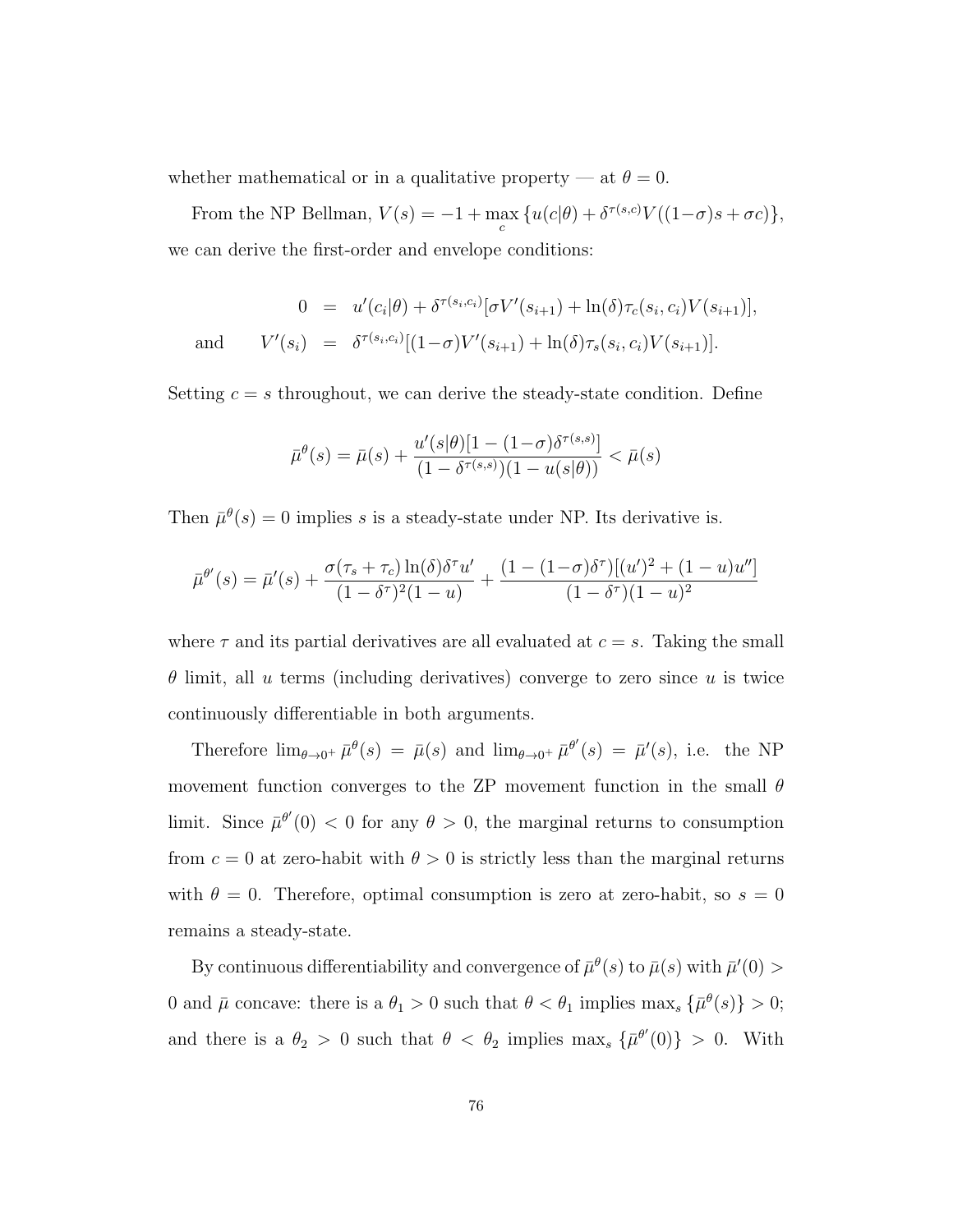$\bar{\mu}^{\theta}(s) < \bar{\mu}(s)$ , it follows that for sufficiently small  $\theta$ ,  $\theta < \min{\{\theta_1, \theta_2\}}$ , there is an interval  $[a, b] \subset [0, 1]$  with  $0 < a < b < s^*$  such that  $\bar{\mu}^{\theta}(s) \geq 0$  iff  $s \in [a, b]$ , where  $\bar{\mu}^{\theta}(s) = 0$  iff  $s \in \{a, b\}$ . In turn, given small  $\theta > 0$ , a must be the unstable steady-state since  $\bar{\mu}^{\theta'}(a) > 0$  and b the stable steady-state since  $\bar{\mu}^{\theta'}(b) < 0$  by convergence to  $\bar{\mu}$ .

### 2.7.5 Proof of Proposition 9

Rearranging the ZP steady-state expression,  $\bar{\mu} = 0$ , gives:

$$
\delta = [1 - \sigma(\tau_s/\tau_c + 1)]^{-1/\tau}, \tag{2.16}
$$

where all terms are evaluated at the addicted steady-state. Since  $\tau_s + \tau_c < 0$ at a steady-state where  $\tau_c > 0$  (Assumption 1), it follows that  $\delta \in (0,1)$  for  $\sigma \in (0,1)$ . It also follows that higher  $\sigma$  implies lower  $\delta$ , ceteris paribus, as can be seen from differentiating the right-side of  $(2.16)$  with respect to  $\sigma$ , i.e.  $[1 - \sigma(\tau_s/\tau_c + 1)]^{-\frac{1+\tau}{\tau}} \tau^{-1}(\tau_s/\tau_c + 1) < 0.$ 

#### 2.7.6 Proof of Corollary 2

MRAS in a steady-state is  $(\tau^*)^{-2}[-\sigma\tau^*\tilde{c}'(s^*) + s^*\tau_c^*]$ . Observe MRAS is monotonic in  $\sigma$  and its limit is positive as  $\sigma \to 0$ . Consider two cases:

Case 1.  $\tilde{c}'(s^*) \leq \frac{s^*\tau_c^*}{\tau^*}$ . In this case, MRAS is positive for all  $\sigma \in (0,1)$ . Then let  $\bar{\delta} = \left(\frac{-\tau_c^*}{\tau_s^*}\right)$  $\int_{1/\tau^*}^{1/\tau^*}$ , which is the  $\delta$  that satisfies the steady-state equation for  $\sigma = 1$ . It follows that the steady-state exists and adjacent substitution holds for all  $\delta \in (\bar{\delta}, 1)$ , as desired.

Case 2.  $\tilde{c}'(s^*) > \frac{s^*\tau_c^*}{\tau^*}$ . In this case, the MRAS is negative for  $\sigma = 1$ . Since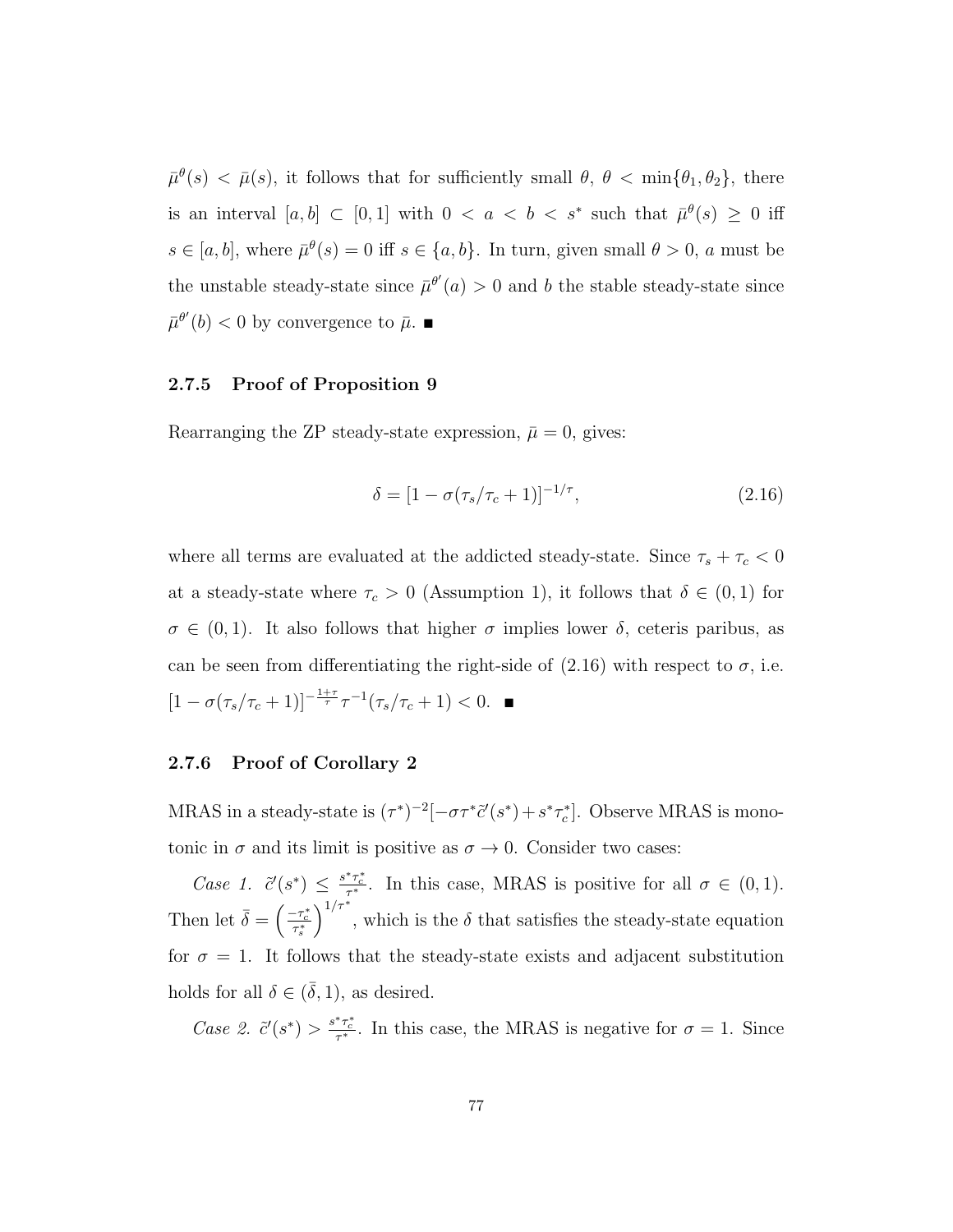MRAS is linearly decreasing in  $\sigma$  and is positive for  $\sigma = 0$ , there must be a  $\sigma \in (0, 1)$  such that MRAS is zero. Observe MRAS is zero for  $\sigma = \frac{s^*\tau_c^*}{\tau^*\tilde{c}'(s^*)}$ . Let the threshold discount factor be that which corresponds to zero MRAS, i.e.  $\bar{\delta}$  =  $\left(1-\frac{s^*(\tau_s^*+\tau_c^*)}{\tau^*\tilde{c}'(s^*)}\right)$  $\frac{\tau^*(\tau_s^*+\tau_c^*)}{\tau^*\tilde{c}'(s^*)}$ <sup>-1/ $\tau^*$ </sup>. Then the steady-state exists and adjacent substitution holds for all  $\delta \in (\bar{\delta}, 1)$ , as desired.  $\blacksquare$ 

### 2.7.7 Proof of Proposition 10

Without loss of generality, suppose  $n = i = 0$  and  $T_0 = t_0 = 0$ . Let  $I = \max i$ :  $t_i < \ell$ , i.e.  $t_I$  is the last decision point in the interior of the measured demand period. For notational ease, first consider the ZP case. Then

$$
C_1 = \frac{1}{\ell} \int_0^{\ell} x(i : t_{i-1} < t \le t_i) dt = \frac{1}{\ell} \left( \sum_{i=1}^I c_i \right) + \frac{(\ell - t_I)c_{I+1}}{\ell \tau(s_I, c_I)}.
$$

Now measured adjacent substitution (complementarity) holds if the measured MRAS is positive (negative). Since only sign matters, these conditions are equivalent if the measured MRAS is multiplied by the constant  $\ell > 0$ (replacing mean with total demand in the numerator). That is, measured adjacent substitution holds if  $-\frac{\partial[\ell \cdot C_1]}{\partial c_0}$  $\frac{\ell C_1}{\delta c_0} > 0$ . For any  $\ell < \tau^*$ , measured adjacent substitution is satisfied because  $-\frac{\partial[\ell C_1]}{\partial c_0}$  $\frac{\partial [l \cdot C_1]}{\partial c_0} > 0$  iff  $-\frac{\partial [l \cdot x(1)\tau^*]}{\partial c_0}$  $\frac{x(1)\tau^*}{\partial c_0} > 0$  iff  $-\frac{\partial x(1)}{\partial c_0}$  $\frac{f(x(1))}{\partial c_0} > 0,$ which holds by assumption.

Since  $\frac{\partial c_k}{\partial c_0} = \tilde{c}'(s^*) \frac{\partial s_k}{\partial c_0}$  $\frac{\partial s_k}{\partial c_0}$  and  $\frac{\partial s_1}{\partial c_0} = \sigma$ , it follows from the stock transitions that the marginal effect of  $c_0$  on future variables is:

$$
\frac{\partial s_k}{\partial c_0} = \sigma [(1 - \sigma) + \sigma \tilde{c}'(s^*)]^{k-1}
$$

$$
\frac{\partial c_k}{\partial c_0} = \sigma \tilde{c}'(s^*) [(1 - \sigma) + \sigma \tilde{c}'(s^*)]^{k-1}
$$

.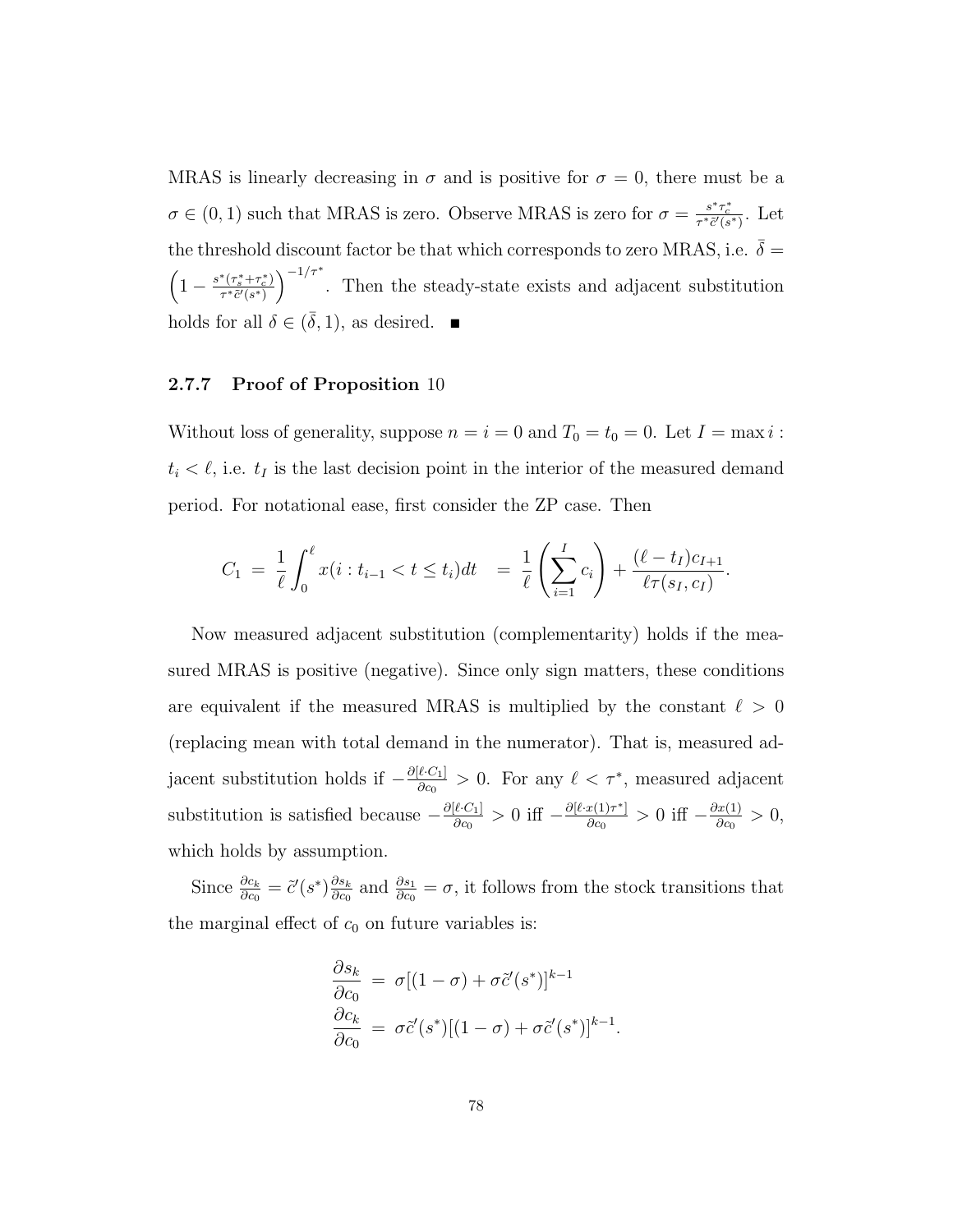With  $\frac{\partial t_1}{\partial c_0} = \tau_c^*$ , the effect on future decision points is:

$$
\frac{\partial t_{k+1}}{\partial c_0} = \frac{\partial t_k}{\partial c_0} + \frac{\partial \tau(s_k, c_k)}{\partial c_0} = \frac{\partial t_k}{\partial c_0} + \tau_s^* \frac{\partial s_k}{\partial c_0} + \tau_c^* \frac{\partial c_k}{\partial c_0}
$$

which, for all  $k\geq 2,$  can alternatively be expressed as

$$
\frac{\partial t_k}{\partial c_0} = \tau_c^* + (\tau_s^* + \tilde{c}'(s^*)\tau_c^*) \frac{1 - [(1 - \sigma) + \sigma \tilde{c}'(s^*)]^{k-1}}{1 - \tilde{c}'(s^*)}
$$

Now  $\bar{\mu}'(s^*)$  < 0, which follows from concavity of  $\bar{\mu}$  with  $\bar{\mu}(0) = 0$  and  $\bar{\mu}(1) < 0$ . It follows that  $\tilde{c}'(s^*) < 1$  since  $\tilde{c}(s^* + \epsilon) < s^* + \epsilon$  for  $\epsilon > 0$ . Further,  $s' > s^*$  implies  $\mu(s', s^*) > 0$ , which implies  $\tilde{c}'(s^*) > 0$  since  $\tilde{c}(s^* + \epsilon) > s^*$  for  $\epsilon > 0$ . Therefore,  $[(1 - \sigma) + \sigma \tilde{c}'(s^*)] \in (0, 1)$ , so that

$$
0 < \frac{\partial s_{k+1}}{\partial c_0} < \frac{\partial s_k}{\partial c_0} \quad \text{and} \quad 0 < \frac{\partial c_{k+1}}{\partial c_0} < \frac{\partial c_k}{\partial c_0} < 0, \quad \text{for all } k \ge 1.
$$

Since  $\frac{\partial \tau(s_k,c_k)}{\partial c_0} = \sigma(\tau_s^* + \tilde{c}'(s^*)\tau_c^*)[(1-\sigma) + \sigma\tilde{c}'(s^*)]^{k-1}$  with  $\tau_s^* + \tilde{c}'(s^*)\tau_c^* <$  $\tau_s^* + \tau_c^* < 0$ , we have

$$
0 > \frac{\partial \tau(s_{k+1}, c_{k+1})}{\partial c_0} > \frac{\partial \tau(s_k, c_k)}{\partial c_0}, \quad \text{for all } k \ge 1.
$$

One implication of this inequality is that  $\frac{\partial t_k}{\partial c_0} < 0$  implies  $\frac{\partial t_{k+1}}{\partial c_0} < 0$ .

**Lemma 2** There is a  $\bar{k} > 1$  such that  $\frac{\partial t_{\bar{k}}}{\partial c_0} < 0$ .

#### Proof of Lemma 2

Suppose not. Then  $\frac{\partial t_k}{\partial c_0} > 0$  for all  $k > 1$ . Since lifetime utility under ZP is  $U = -\sum \delta^{t_i}, \frac{\partial U}{\partial c}$  $\frac{\partial U}{\partial c_0} = -\ln(\delta) \sum \frac{\partial t_i}{\partial c_0} \delta^{t_i} > 0.$  Therefore, lifetime utility is increasing in  $c_0$ , which contradicts the optimality of the steady-state consumption.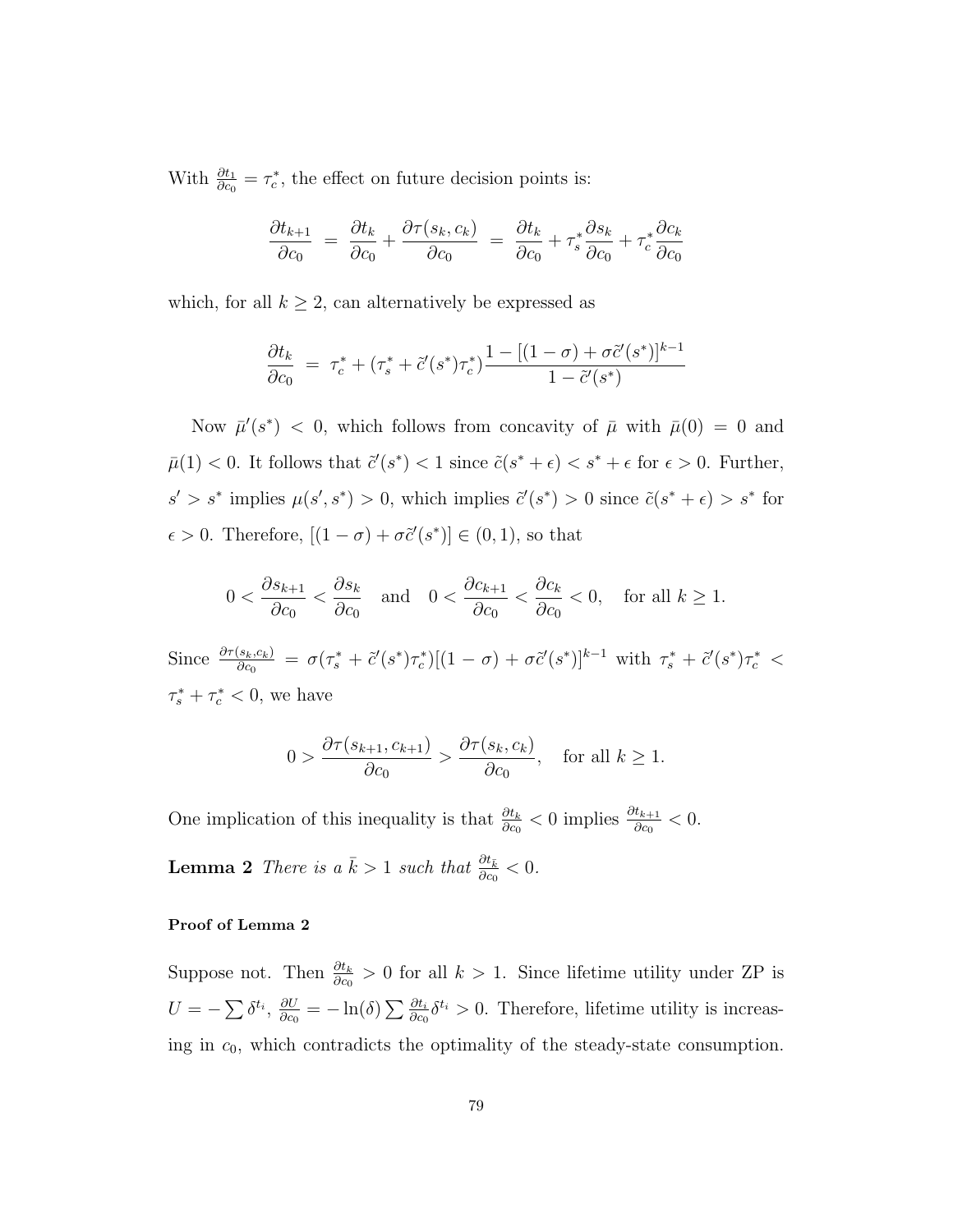Therefore the lemma holds. ■

Now,

$$
\frac{\partial[\ell C_1]}{\partial c_0} = \sum_{i=1}^I \frac{\partial c_i}{\partial c_0} + \frac{\ell - t_I}{\tau^2} \left( \tau \frac{\partial c_{I+1}}{\partial c_0} - c_{I+1} \frac{\partial \tau(s_I, c_I)}{\partial c_0} \right) - \frac{\partial t_I}{\partial c_0} \cdot \frac{c_{I+1}}{\tau}.
$$

If  $\frac{\partial t_I}{\partial c_0} < 0$ , then every term is positive. Therefore,  $-\frac{\partial [\ell C_1]}{\partial c_0}$  $\frac{d|C_1|}{d|C_0} > 0$  for all  $\ell > t_{\bar{k}}$  from Lemma 2, so that measured adjacent complementarity holds for sufficiently large  $\ell$ . Now observe  $-\frac{\partial^2[\ell C_1]}{\partial \ell \partial c_0}$  $\frac{\partial^2[\ell C_1]}{\partial \ell \partial c_0} = -\frac{1}{\tau^2}$  $\frac{1}{\tau^2}\left(\tau \frac{\partial c_{I+1}}{\partial c_0} \right)$  $\frac{c_{I+1}}{\partial c_0} - c_{I+1} \frac{\partial \tau(s_I, c_I)}{\partial c_0}$  $\partial c_0$  , which is finite and strictly less than zero for  $I > 0$ . Hence, since  $-\frac{\partial l(C_1)}{\partial c_2}$  $\frac{d|C_1|}{d|C_0|} > 0$  for small  $\ell$ , and  $-\frac{\partial [\ell C_1]}{\partial c_2}$  $\frac{[\ell C_1]}{\partial c_0} < 0$  for large  $\ell$ , and  $-\frac{\partial [\ell C_1]}{\partial c_0}$  $\frac{\ell^2 C_1}{\partial c_0}$  is strictly decreasing in  $\ell$ , there exists a  $\ell^0$ such that  $-\frac{\partial[\ell C_1]}{\partial c_2}$  $\frac{[\ell C_1]}{\partial c_0} > 0$  for all  $\ell < \ell^0$  and  $-\frac{\partial [\ell C_1]}{\partial c_0}$  $\frac{|\ell C_1|}{\partial c_0} < 0$  for all  $\ell > \ell^0$ . The result extends to NP due to continuity of all terms in the small  $\theta$  limit as  $s_H^* \to s^*$ .

### 2.7.8 Proof of Proposition 11

#### Proof of Proposition 11, part (i-a)

Since  $C_n$  maximizes  $U(C_n|\hat{\delta}_n)$ ,  $U(C_n|\hat{\delta}_n) \geq U(0|\hat{\delta}_n)$ . By NP,  $U(0|\delta) > U(C_n|\delta)$ . Adding the inequalities, substituting  $U(C) = U^+(C) + \delta U^-(C)$ , and rearranging gives  $(\delta - \hat{\delta}_n)(U^-(C_n) - U^-(0)) < 0$ . Since  $U^-$  is decreasing,  $\hat{\delta} < \delta$ . ■

#### Proof of Proposition 11, part (i-b)

By the first-order condition that defines  $\hat{\delta}_n$ , concavity of U, and  $U(C_n|\hat{\delta}_n)$  $U(C|\hat{\delta}_n)$  for all  $C \neq C_n$ ,  $U(C|\hat{\delta}_n)$  is strictly increasing on  $[0, C_n]$ .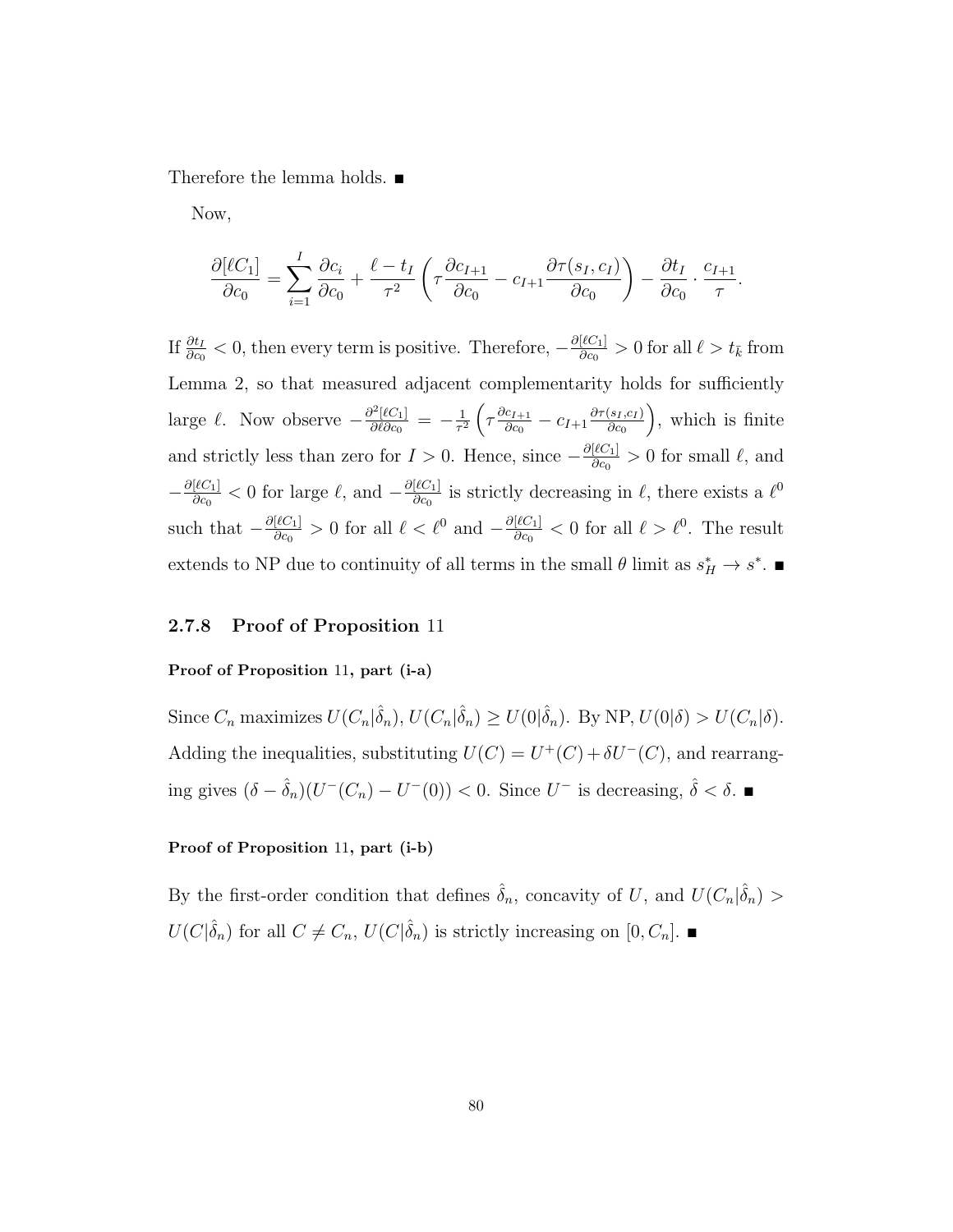#### Proof of Proposition 11, part (ii-a)

Solving for  $\hat{\delta}_{n+1}$  after taking the first-order condition of the utility maximization problem for which it is defined gives

$$
\hat{\delta}_{n+1} = -\frac{U^{(+)'}(C_{n+1})}{U^{(-)'}(C_{n+1})} = \frac{U^{(+)'}(C_{n+1})}{|U^{(-)'}(C_{n+1})|}.
$$
\n(2.17)

Here, by concavity of both,  $U^{(-)'} < 0$  implies  $U^{(+)'} > 0$  (otherwise  $C_{n+1} > 0$ would not satisfy measured optimality). Since  $u$  is strictly concave by NP,  $U$ is strictly concave, which means either  $U^+$  or  $U^-$  is strictly concave (or both are). Therefore,  $\hat{\delta}_{n+1}$  must fall with  $C_{n+1}$  since the magnitude of the numerator decreases and the magnitude of the denominator increases (and at most one of these magnitudes are weakly monotonic). Since the measured MRAS,  $-E\left[\frac{\partial C_{n+1}}{\partial C}\right]$  $\partial C_n$ , is positive for  $\ell < \ell^0$  and negative for  $\ell > \ell^0$  (proposition 10), increasing chosen consumption at  $T(n)$  from the steady-state level decreases  $\hat{\delta}_{n+1}$  if  $\ell < \ell^0$  and increases  $\hat{\delta}_{n+1}$  if  $\ell > \ell^0$ .

#### Proof of Proposition 11, part (ii-a)

Since  $\frac{\partial [U'(C|\delta)]}{\partial \delta} = \frac{\partial [U^{(+)}(C) + \delta U^{(-)}(C)]}{\partial \delta} = U^{(-)}(C) < 0, U'(C|\hat{\delta}_{n+1})$  moves in the opposite direction as  $\hat{\delta}_{n+1}$ . Hence, the desired result follows from (ii-a).

#### 2.7.9 Proof of Lemma 1

Let  $\tau^D$  denote any deterministic interval function. We first show there exists a  $\tau^D$  such that the optimization problems with  $\tau^D$  and with stochastic  $\tau$  are equivalent in that optimal  $\tilde{c}(s)$  is the same for all s. A crucial element of this existence is the fact that the stock transition equation,  $s_{i+1} = (1 - \sigma)s_i +$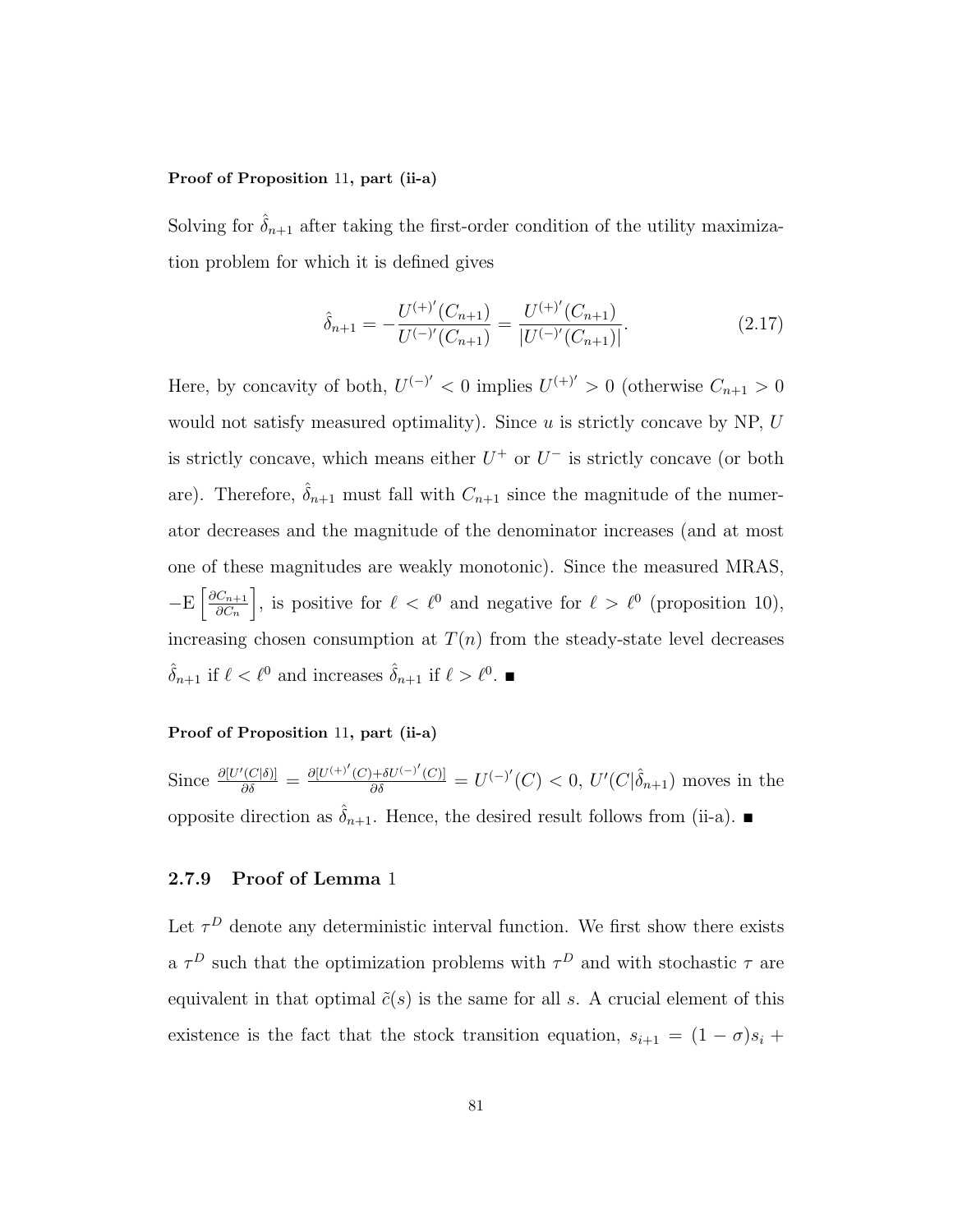$\sigma c_i$ , is retained in the stochastic cues model. Therefore, given  $s_i$  and  $c_i$ , the next-decision habit stock,  $s_{i+1}$ , is independent of whether the next decision is craving-induced at  $\bar{\tau}$  or cue-induced prior to  $\bar{\tau}$ . Hence the optimization problem at  $t_{i+1}$  is also independent of whether the decision is craving- or cueinduced, since  $s_{i+1}$  is the only state variable at  $t_{i+1}$ .

Dynamic optimization with stochastic cues follows:

$$
V(s) = -1 + \max_{c} \{ u(c) + \mathbb{E}[\delta^{\tau(s,c)}] V((1-\sigma)s + \sigma c) \}.
$$

The next-decision value function is factored out of the expectation because its value depends only on s and c. Comparing to the deterministic Bellman

$$
V(s) = -1 + \max_{c} \{ u(c) + \delta^{\tau^{D}(s,c)} V((1-\sigma)s + \sigma c) \},\
$$

we see the optimization problems are always equivalent if and only if  $\delta^{\tau^D}$  =  $E[\delta^{\tau}]$  for all s, c. Therefore, we need to show  $\tau^0$  satisfies  $\delta^{\tau^0} = E[\delta^{\tau}]$ . With the known distribution of  $\tau$ , the expectation of  $\delta^{\tau}$  is computed by decomposing it into its cue- and craving-components:

$$
E[\delta^{\tau}] = \underbrace{\left[\int_0^{\bar{\tau}} \delta^t \lambda e^{-\lambda t} dt\right]}_{\frac{-\lambda \delta^t e^{-\lambda t}}{\lambda - \ln(\delta)}\Big|_{t=0}^{\bar{\tau}}} + \underbrace{\Pr(\tau = \bar{\tau}) \cdot \delta^{\bar{\tau}}}_{e^{-\lambda \bar{\tau}} \cdot \delta^{\bar{\tau}}} = \frac{-\lambda - e^{-\lambda \bar{\tau}} \ln(\delta) \delta^{\bar{\tau}}}{\lambda - \ln(\delta)}.
$$

As desired,  $\delta^{\tau^0} = \mathbb{E}[\delta^{\tau}]$ , as seen by the definition  $\tau^0 = \frac{\ln[(\lambda - e^{-\lambda \tau} \ln(\delta) \delta^{\tau})/(\lambda - \ln(\delta))]}{\ln(\delta)}$  $\frac{\ln(\delta)}{\ln(\delta)}$ .  $\blacksquare$ 

#### 2.7.10 Proof of Proposition 12

Assimilating our steady-state notation with the notation of this section, we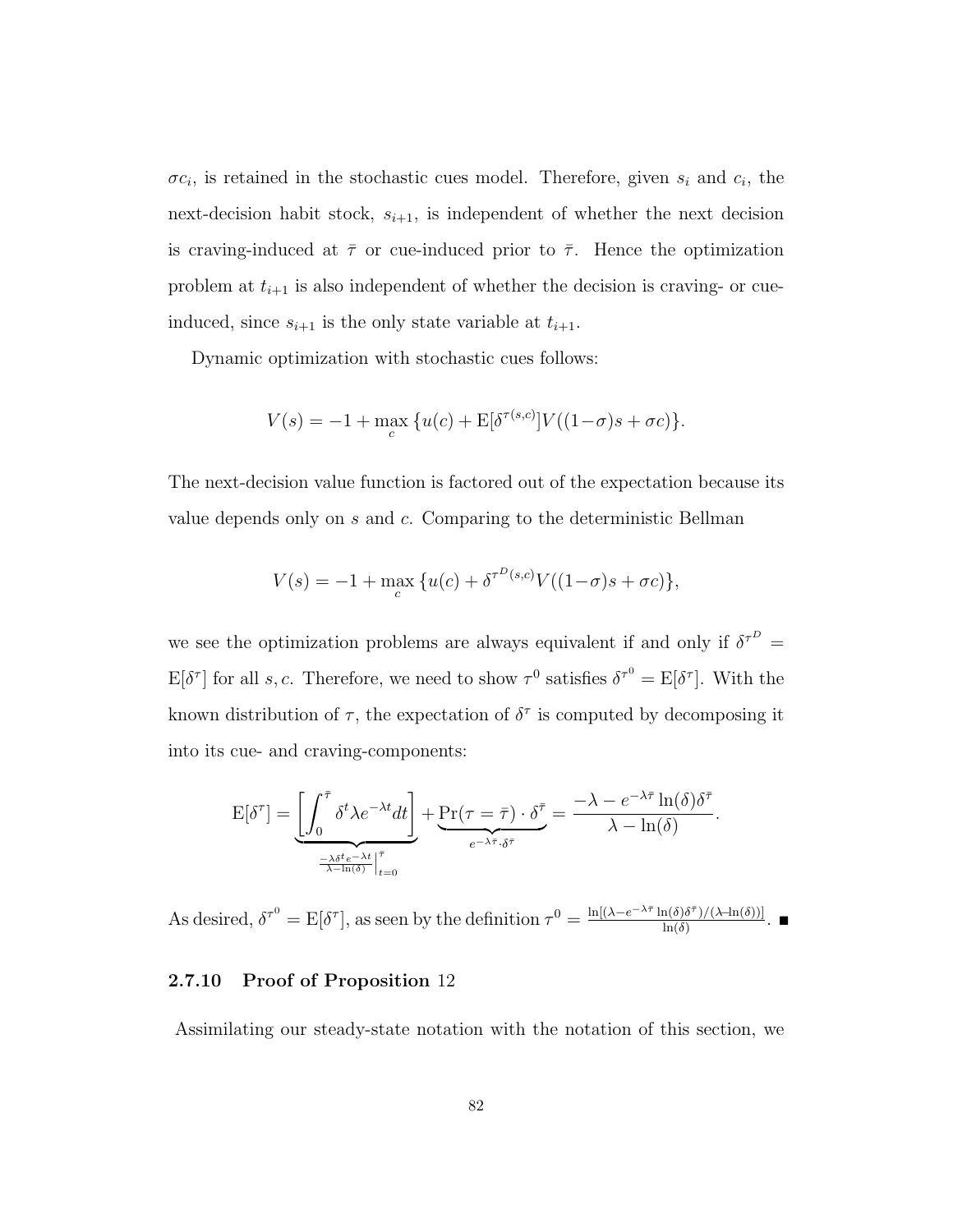note  $\bar{\tau}_L^* > \bar{\tau}_H^*$ , which says the chipper's natural interval is greater than the addict's. Since an individual's steady-state consumption level (at each decision) is constant, the share of consumption that coincides with a stochastic cue is  $1 - e^{-\lambda \bar{\tau}}$ , which is the probability that a decision will be cue-induced. By inspection, we can verify the share is higher for  $\bar{\tau} = \bar{\tau}_L^*$  than for  $\bar{\tau} = \bar{\tau}_H^*$ . Hence, (a) holds.

To prove (b), decompose variance as  $Var[\tau] = E[\tau^2] - E[\tau]^2$  and compute:

$$
E[\tau] = \left[\int_0^{\bar{\tau}} t\lambda e^{-\lambda t} dt\right] + e^{-\lambda \bar{\tau}} \cdot \bar{\tau} = \frac{1 - e^{-\lambda \bar{\tau}}}{\lambda}
$$

$$
E[\tau^2] = \left[\int_0^{\bar{\tau}} t^2 \lambda e^{-\lambda t} dt\right] + e^{-\lambda \bar{\tau}} \cdot \bar{\tau}^2 = \frac{2}{\lambda^2} \left(1 - e^{-\lambda \bar{\tau}} (1 + \lambda \bar{\tau})\right)
$$

Therefore  $\text{Var}[\tau] = \frac{1 - e^{-2\lambda \bar{\tau}} - 2\lambda \bar{\tau} e^{-\lambda \bar{\tau}}}{\lambda^2}$ . Differentiating with respect to  $\bar{\tau}$  gives

$$
\frac{\partial \text{Var}[\tau]}{\partial \bar{\tau}} = \frac{2e^{-2\lambda \bar{\tau}}}{\lambda} (e^{-\lambda \bar{\tau}} + \lambda \bar{\tau} - 1),
$$

which is positive for all  $\bar{\tau} > 0$ . Hence variance is higher at  $\bar{\tau}_L^*$  than at  $\bar{\tau}_H^*$ .

# 2.7.11 The Dependence of  $Var[\tau^{-1}]$  on Habit Strength

Suppose the cue-arrival probability in a given period is  $q \in (0,1)$ , where the true interval is the time from the period of the present decision point until the next cue, unless no cue arrives prior to  $\bar{\tau}$  from the present. Then, the interval function is a Poisson random variable, right-censored at  $\bar{\tau}$ . The variance of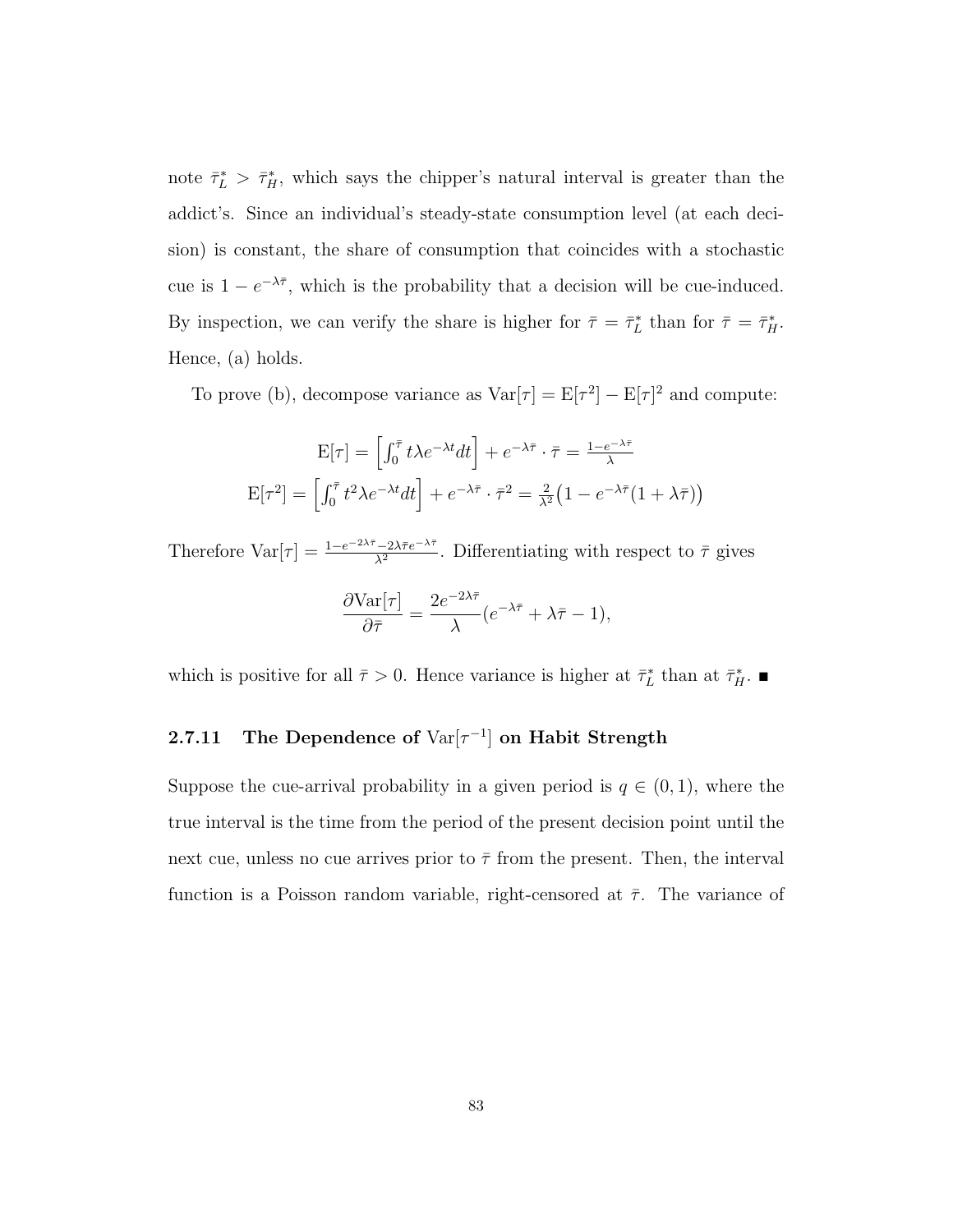the frequency is therefore given by

$$
\operatorname{Var}[\tau^{-1}|\bar{\tau}] = \left[\sum_{t=1}^{\bar{\tau}} \frac{q(1-q)^{t-1}}{t^2}\right] + \frac{(1-q)^{\bar{\tau}}}{\bar{\tau}^2} - \left[\sum_{t=1}^{\bar{\tau}} \frac{q(1-q)^{t-1}}{t}\right]^2 - \frac{2(1-q)^{\bar{\tau}}}{\bar{\tau}} \left[\sum_{t=1}^{\bar{\tau}} \frac{q(1-q)^{t-1}}{t}\right] - \frac{(1-q)^{2\bar{\tau}}}{\bar{\tau}^2}
$$

Define  $D(\bar{\tau}) = \text{Var}[\tau^{-1}|\bar{\tau} + 1] - \text{Var}[\tau^{-1}|\bar{\tau}]$ . To show that the variance of the frequency is increasing in  $\bar{\tau}$  (and thus decreasing in s), it suffices to show that  $D(\bar{\tau}) > 0$  for all  $\bar{\tau} = 1, 2, \dots$  We will proceed by induction. Evaluating the first term gives

$$
D(1) = \text{Var}[\tau^{-1} | \bar{\tau} = 2] = q\left(\frac{5-q}{4}\right) > 0.
$$

Now assume  $D(\bar{\tau}-1) > 0$ . The value of D evaluated at  $\bar{\tau}$  is given by

$$
D(\bar{\tau}) = \left[\sum_{t=1}^{\bar{\tau}+1} \frac{q(1-q)^{t-1}}{t^2}\right] + \frac{(1-q)^{\bar{\tau}+1}}{(\bar{\tau}+1)^2} - \left[\sum_{t=1}^{\bar{\tau}+1} \frac{q(1-q)^{t-1}}{t}\right]^2
$$
  
 
$$
- \frac{2(1-q)^{\bar{\tau}+1}}{\bar{\tau}+1} \left[\sum_{t=1}^{\bar{\tau}+1} \frac{q(1-q)^{t-1}}{t}\right] - \frac{(1-q)^{2(\bar{\tau}+1)}}{(\bar{\tau}+1)^2} - \left[\sum_{t=1}^{\bar{\tau}} \frac{q(1-q)^{t-1}}{t^2}\right]
$$
  
 
$$
- \frac{(1-q)^{\bar{\tau}}}{\bar{\tau}^2} + \left[\sum_{t=1}^{\bar{\tau}} \frac{q(1-q)^{t-1}}{t}\right]^2 + \frac{2(1-q)^{\bar{\tau}}}{\bar{\tau}} \left[\sum_{t=1}^{\bar{\tau}} \frac{q(1-q)^{t-1}}{t}\right] + \frac{(1-q)^{2\bar{\tau}}}{\bar{\tau}^2}
$$
  
 
$$
\propto \bar{\tau}^2 - (2q^2 + 1)(1-q)^{\bar{\tau}}\bar{\tau}^2 + 2\bar{\tau}(\bar{\tau}+1) \left[\sum_{t=1}^{\bar{\tau}} \frac{q(1-q)^{t-1}}{t}\right] - (\bar{\tau}+1)^2 + (1-q)^{\bar{\tau}}(\bar{\tau}+1)^2
$$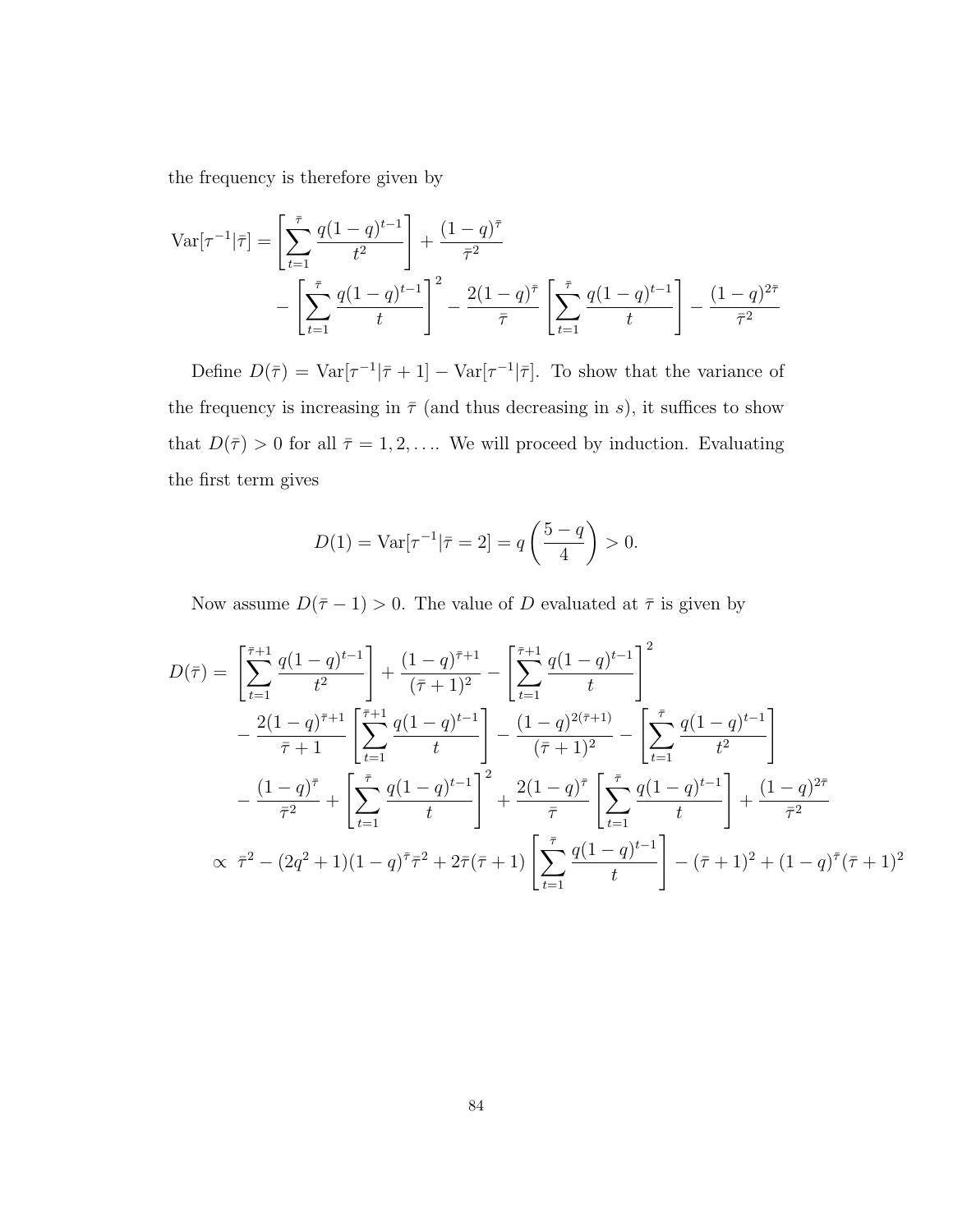Now express  $D(\bar{\tau}-1)$  as:

$$
D(\bar{\tau} - 1) \propto \frac{\bar{\tau} + 1}{\bar{\tau} - 1} \left( (\bar{\tau} - 1)^2 - (2q^2 + 1)(1 - q)^{\bar{\tau} - 1} (\bar{\tau} - 1)^2 + 2\bar{\tau} (\bar{\tau} - 1) \left[ \sum_{t=1}^{\bar{\tau} - 1} \frac{q(1 - q)^{t-1}}{t} \right] - \bar{\tau}^2 + (1 - q)^{\bar{\tau} - 1} \bar{\tau}^2 \right)
$$
  
=  $\bar{\tau}^2 - 1 - (2q^2 + 1)(1 - q)^{\bar{\tau} - 1} (\bar{\tau}^2 - 1)$   
+  $2\bar{\tau} (\bar{\tau} + 1) \left[ \sum_{t=1}^{\bar{\tau} - 1} \frac{q(1 - q)^{t-1}}{t} \right] - \frac{\bar{\tau} + 1}{\bar{\tau} - 1} \bar{\tau}^2 + (1 - q)^{\bar{\tau} - 1} \frac{\bar{\tau} + 1}{\bar{\tau} - 1} \bar{\tau}^2.$ 

Therefore, for some  $\alpha>0$ 

$$
D(\bar{\tau}) - \alpha D(\bar{\tau} - 1) \propto \ \bar{\tau}^2 - (2q^2 + 1)(1 - q)^{\bar{\tau}} \bar{\tau}^2 + 2\bar{\tau}(\bar{\tau} + 1) \left[ \sum_{t=1}^{\bar{\tau}} \frac{q(1 - q)^{t-1}}{t} \right] - (\bar{\tau} + 1)^2
$$

$$
+ (1 - q)^{\bar{\tau}} (\bar{\tau} + 1)^2 - \bar{\tau}^2 + 1 + (2q^2 + 1)(1 - q)^{\bar{\tau} - 1} (\bar{\tau}^2 - 1)
$$

$$
- 2\bar{\tau}(\bar{\tau} + 1) \left[ \sum_{t=1}^{\bar{\tau} - 1} \frac{q(1 - q)^{t-1}}{t} \right] + \frac{\bar{\tau} + 1}{\bar{\tau} - 1} \bar{\tau}^2 - (1 - q)^{\bar{\tau} - 1} \frac{\bar{\tau} + 1}{\bar{\tau} - 1} \bar{\tau}^2.
$$

Now this can be reduced to

$$
D(\bar{\tau}) - \alpha D(\bar{\tau} - 1) \propto 1 + q(1 - q)^{\bar{\tau} - 1}(1 + 2q^2 \bar{\tau}^2 + \bar{\tau}^2 + 2(\bar{\tau} - q)) + \frac{\bar{\tau}^2}{\bar{\tau} - 1}(1 - (1 - q)^{\bar{\tau} - 1}) > 0.
$$

Hence  $D(\bar{\tau}) > \alpha D(\bar{\tau}-1) > 0$ . Therefore, under the discretization, the variance of the frequency is increasing in the natural interval length. Since  $\bar{\tau}$  is implicitly a decreasing function of  $s^*$ , the variance of the frequency for a weaker steadystate habit is higher than the variance of the frequency for a stronger steadystate habit, ceteris paribus. (Put differently, the variance of the consumption frequency is higher for chippers than for addicts). Since this holds for all  $q \in (0, 1)$  and for any resolution (as the resolution was not specified), it holds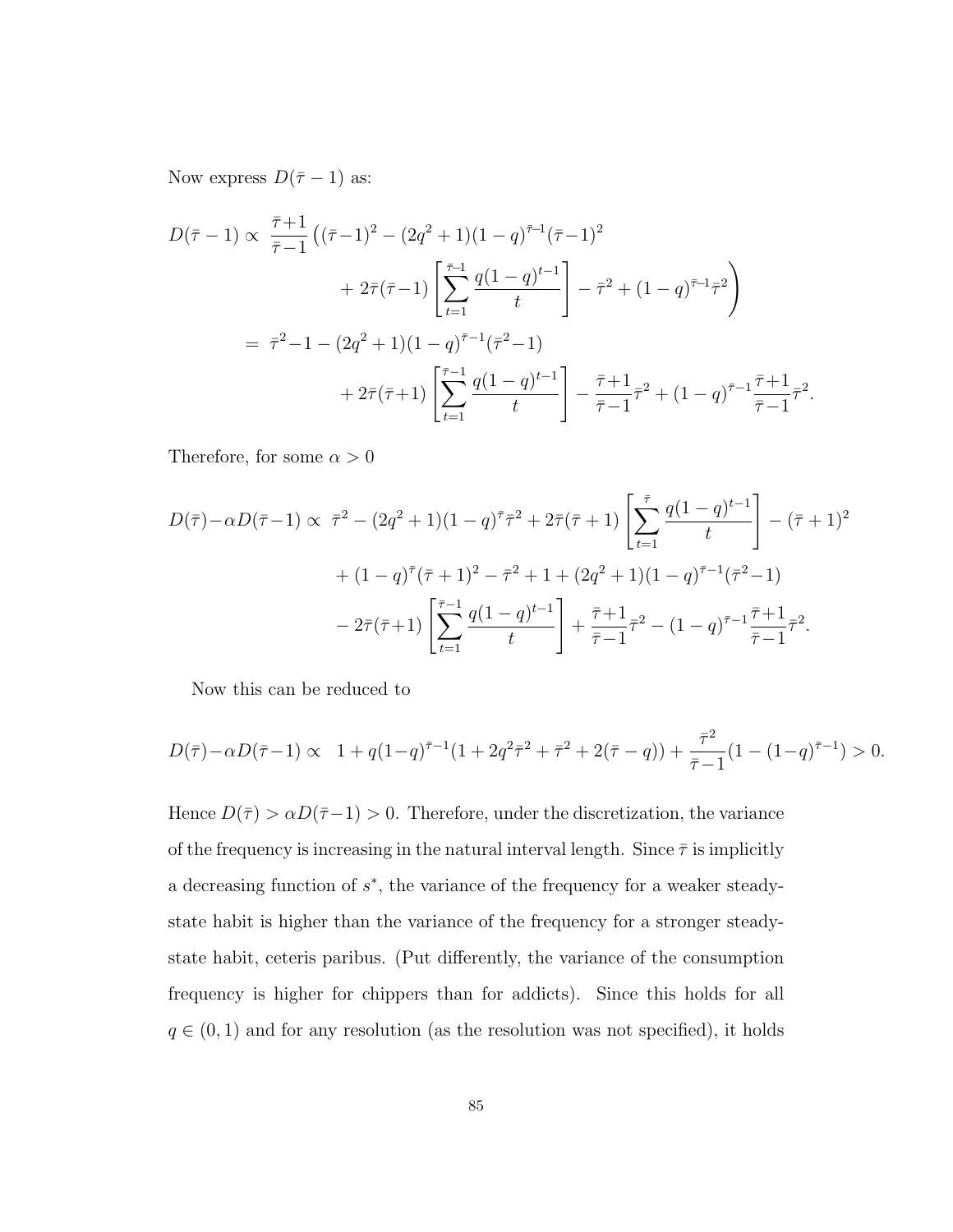in the continuous limit of the discretization.

Now consider an alternate model in which all consumption is triggered by an external cue. Furthermore, suppose the per-decision arrival probability of a stochastic cue is an increasing function of the habit stock. In this case, the variance of the frequency is given by:

$$
\text{Var}[\tau^{-1}|\infty] = \left[\sum_{t=1}^{\infty} \frac{q(1-q)^{t-1}}{t^2}\right] - \left[\sum_{t=1}^{\infty} \frac{q(1-q)^{t-1}}{t}\right]^2
$$

where s implicitly enters as an argument in each q, with  $s' > s$  implies  $q(s') > q(s)$ . Differentiating the above expression with respect to the cuearrival probability gives:

$$
\frac{d\text{Var}[\tau^{-1}|\infty]}{dq} = \left[\sum_{t=1}^{\infty} \frac{d[q(1-q)^{t-1}t^{-2}]}{dq}\right] - 2\left[\sum_{t=1}^{\infty} \frac{q(1-q)^{t-1}}{t}\right] \left[\sum_{t=1}^{\infty} \frac{d[q(1-q)^{t-1}t^{-1}]}{dq}\right]
$$

$$
\frac{d\text{Var}[\tau^{-1}|\infty]}{dq} \propto Li_2[1-q](1-2q) + q\ln(q) - 2\frac{q\ln(q)^2}{1-q}(1-2q),
$$

where  $Li_2$  is the dilogarithm:

$$
Li_2(z) = \sum_{t=1}^{\infty} \frac{z^t}{t^2}.
$$

The variance of the frequency is increasing up to  $q \approx .08$ . Consider smoking behavior and suppose we set the period length at five minutes, i.e. if we suppose each smoking episode lasts five minutes and treat the period length as the length such that consumption precludes other activities during the period, but does not spill over into other periods. Then the variance of the consumption frequency is increasing in habit strength over the range of habits from abstainers to smokers who spend up to around two hours per day smoking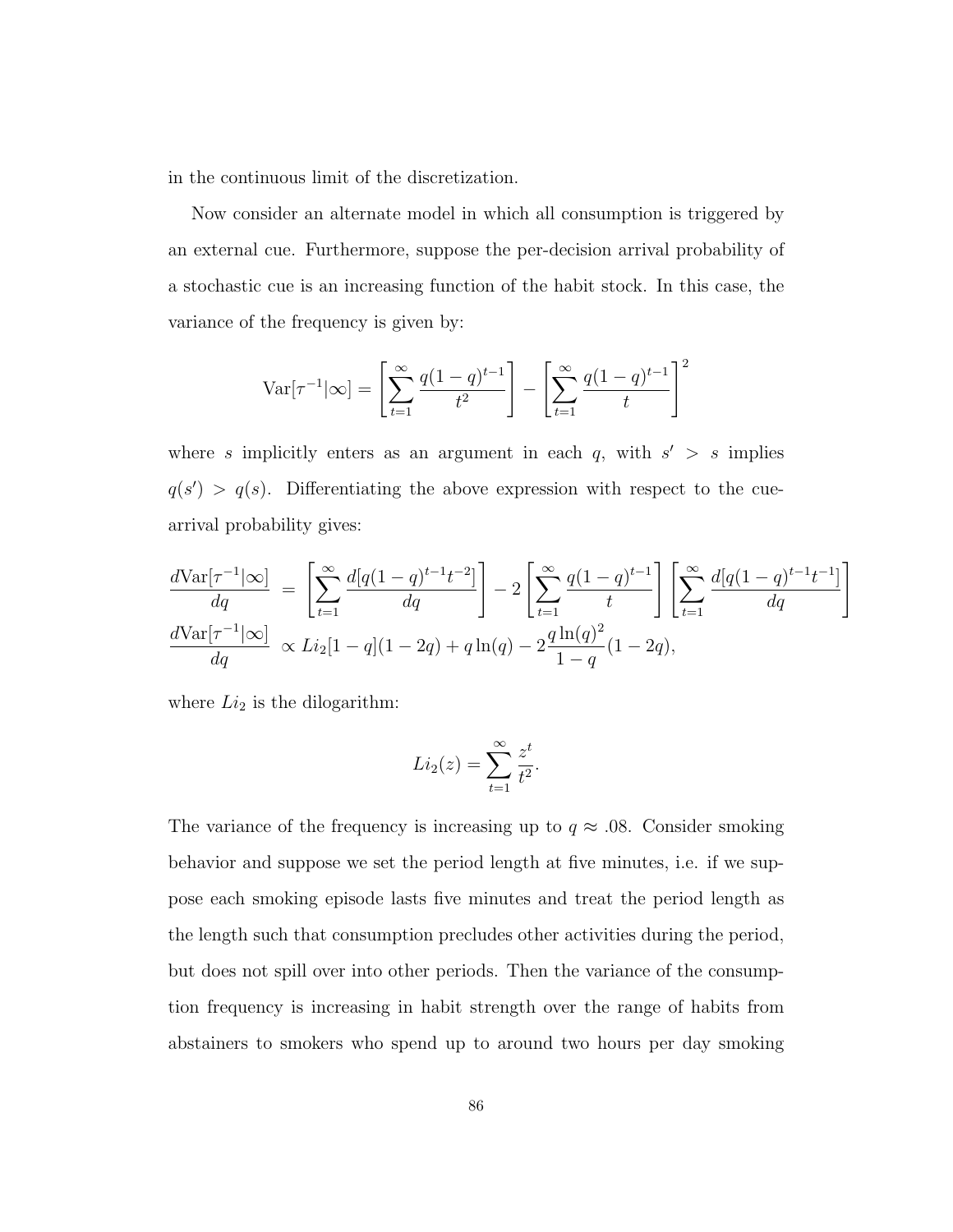(which translates to 23 smoking episodes per day). Since two dozen cigarettes per day is within the typical range for cigarette addicts, the variance of the frequency is increasing in the habit stock over a realistic range. However, recall that empirical findings indicate consumption patterns become less random and increasingly regimented on the path to addiction. Consequently, this specification, which omits the internal cravings and instead posits that the volume of cues increases in the habit stock, is inadequate. Meanwhile, the prior specification that operated through the dependence of the natural interval function on the habit stock qualitatively matches the evidence. While the variance of  $\tau$  — as opposed to the variance of  $\tau^{-1}$  — from Proposition 12 sufficed to illustrate the observed regimentation of habits, only the variance of  $\tau^{-1}$  comparison distinguishes the model from the "no internal cravings" specification in which the cue-arrival rate rises with habit strength.

### 2.7.12 Proof of Proposition 13

$$
E[\delta^{\tau(s,c)}] = Pr(\tau(s,c) < \bar{\tau}(s,0))E[\delta^{\tau(s,c)} | \tau(s,c) < \bar{\tau}(s,0)] \\
+ (1 - Pr(\tau(s,c) < \bar{\tau}(s,0)))E[\delta^{\tau(s,c)} | \tau(s,c) \ge \bar{\tau}(s,0)]
$$

 $\text{As } \lambda \to \infty, \Pr(\tau(s, c) < \bar{\tau}(s, 0)) \to 1, \text{ which implies } \text{E}[\delta^{\tau(s,c)}] \to \text{E}[\delta^{\tau(s,c)} | \tau(s, c) <$  $\bar{\tau}(s, 0)$ . This expectation is independent of c since its associated probability distribution is the right-truncated exponential distribution on  $(0, \overline{\tau}(s, 0))$  for all c. Note since  $c = 0$  minimizes  $\bar{\tau}(s,c)$ , this means the probability of a craving-induced decision converges to zero regardless of chosen consumption.

Now inspect the optimization problem given by the Bellman:

$$
V(s) = -1 + \max_{c} \{ u(c) + \mathbf{E}[\delta^{\tau(s,c)}] V((1-\sigma)s + \sigma c) \}.
$$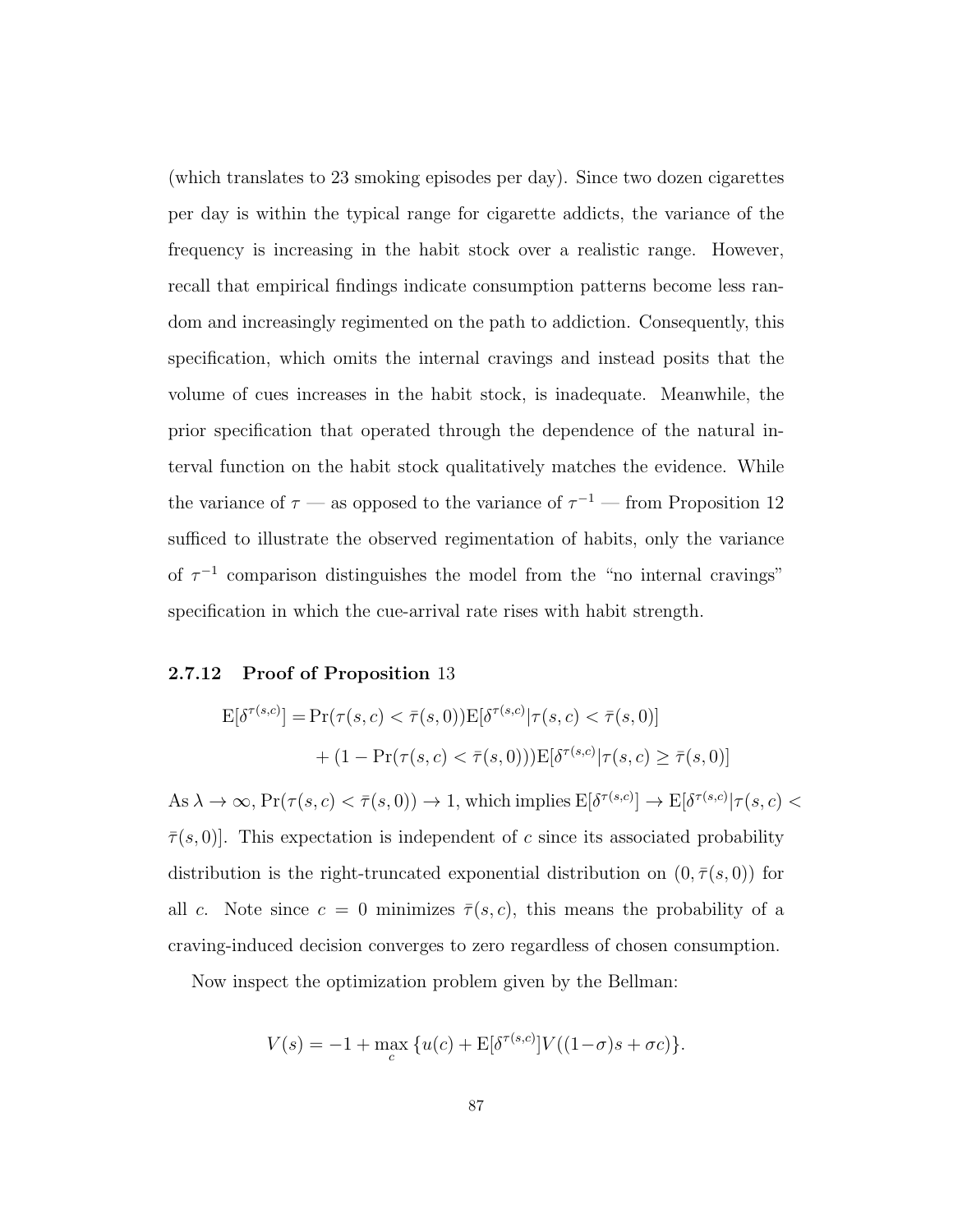As  $\lambda \to \infty$ ,  $E[\delta^{\tau(s,c)}] > 0$  converges to a constant and  $V((1-\sigma)s + \sigma c)$  falls with c. Since  $u(c)$  is strictly decreasing for fixed  $\theta > 0$ , it follows that

$$
0 = \lim_{\lambda \to \infty} \left\{ \arg \max_{c} \left\{ u(c) + \mathcal{E}[\delta^{\tau(s,c)}] V((1-\sigma)s + \sigma c) \right\} \right\},\
$$

which implies  $\lim_{\lambda \to \infty} \tilde{c}(s) = 0$  for all s, as desired.  $\blacksquare$ 

### 2.7.13 Group Equilibrium

Let  $\mathcal{J}^+ = \{j \in \mathcal{J} : s_0^j \geq s_0^{j'}\}$  $j'$  for all  $j' \in \mathcal{J}$  denote the subset of  $\mathcal J$  consisting of member(s) who have the highest habit stock in  $\mathcal{J}$ . Let  $\mathcal{J}^{\ominus} = \mathcal{J} \backslash \mathcal{J}^+$  denote the complement of  $\mathcal{J}^+$  with respect to  $\mathcal{J}$ , i.e.  $\mathcal{J}^{\ominus}$  consists of those who do not have the highest habit stock in  $\mathcal J$ . Denote representative elements as  $j^+ \in \mathcal J^+$ and  $j^{\ominus} \in \mathcal{J}^{\ominus}$ .

**Proposition 18** [Group Equilibrium]: Under NP, any Pareto Perfect equilibrium satisfies:

(i) For all 
$$
j^+ \in \mathcal{J}^+
$$
,  $c_i^{j^+} = \tilde{c}(s_i^{j^+})$ ,  $i = 0, 1, ...$   
\n(ii) For all  $j^{\ominus} \in \mathcal{J}^{\ominus}$ : given  $t^{j^+}$  is any decision point for any  $j^+ \in \mathcal{J}^+$ .  
\nThen  $c^{j^{\ominus}}[t_i^{j^+}] = \begin{cases} 0 & \text{if } \bar{\tau}(s^{j^{\ominus}}[t_i^{j^+}], 0) \ge \bar{\tau}(s_i^{j^+}, c_i^{j^+}) \\ c : \bar{\tau}(s^{j^{\ominus}}[t_i^{j^+}], c) = \bar{\tau}(s_i^{j^+}, c_i^{j^+}) & \text{if } \bar{\tau}(s^{j^{\ominus}}[t_i^{j^+}], 0) < \bar{\tau}(s_i^{j^+}, c_i^{j^+}) \end{cases}$ 

Note  $s^{j^+}$  is fixed for all  $j^+ \in \mathcal{J}^+$ . Also note the proposition implies  $t_i^{j^+}$  $\frac{j}{i}$  is fixed for all  $j^+ \in \mathcal{J}^+$  and all  $i = 0, 1, \ldots$ , unless  $s_0^j = 0$  for all  $j \in \mathcal{J}$ , because for any  $s_0 > 0$  there exists a  $\bar{\theta} > 0$  such that  $\theta < \bar{\theta}$  implies  $s_0 > s_L^*$  (which in turn implies  $\tilde{c}(s_0) > 0$  and  $s_i \to s_H^*$ ).

#### Proof.

Case 1:  $s^j = 0$  for all  $j \in \mathcal{J}$ .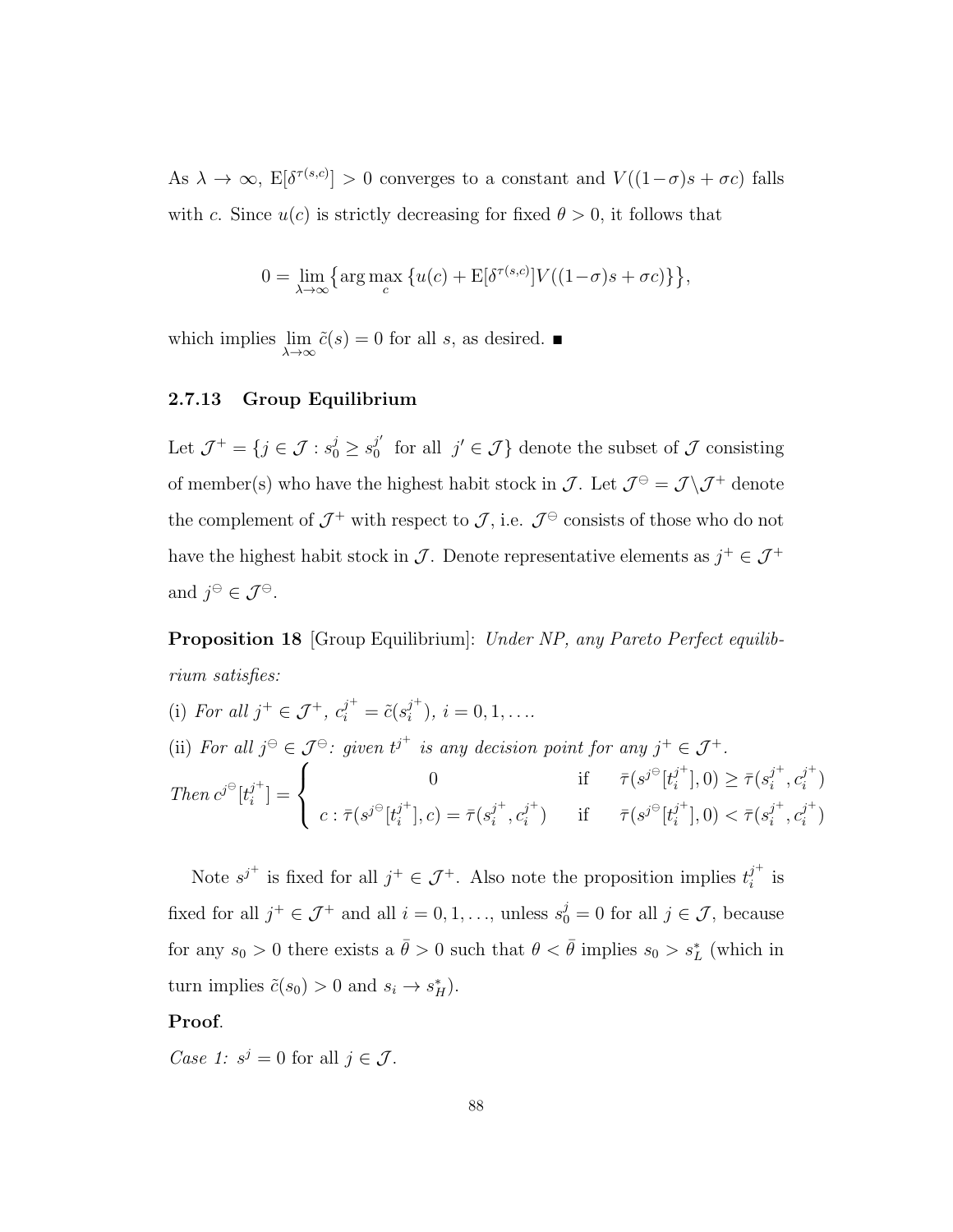Then  $\mathcal{J}^+ = \mathcal{J}$  and  $\mathcal{J}^{\ominus} = \emptyset$ , and Proposition 18 asserts  $c_i = 0, i = 0, 1, \ldots$ , for all  $j \in \mathcal{J}$ . This is a Nash equilibrium because  $c_i^j = 0$  maximizes lifetime utility for all  $j$ , thus there is no incentive to deviate. It is subgame perfect because each subgame is isomorphic to the full game. It is Pareto perfect because it pareto dominates any outcome that involves  $c_i^j > 0$  for any  $i, j$ , and it is the unique Pareto perfect equilibrium for the same reason.

Case 2:  $s^j > 0$  for at least one  $j \in \mathcal{J}$ .

To show the strategies for  $\mathcal{J}^{\ominus}$  in (ii) are best responses to strategies for  $\mathcal{J}^+$ in (i), note that from  $t_0^{j^+}$  $j^+$ <sub>0</sub>, each  $t_i^{j^+}$  $i^j$  is a decision point for all  $j \in \mathcal{J}$ .

Therefore,  $\max\{\lim_{\theta\to 0^+} U^{j^{\ominus}}[t_0^{j^+}]$  $\binom{j^{+}}{0}$ ] = -  $\sum^{\infty}$  $i=0$  $\delta^{t_i^{j^+}}$ , where

$$
t_{i+1}^{j^+} - t_i^{j^+} = \bar{\tau}(s_i^{j^+}, \tilde{c}(s_i^{j^+})). \tag{2.18}
$$

Now (2.18) is violated whenever  $\bar{\tau}(s^{j\Theta}, c^{j\Theta}) < \bar{\tau}(s^{j^+}, c^{j^+})$ . Conditional on (2.18) being satisfied,  $U^{j^{\ominus}}$  is decreasing in  $c^{j^{\ominus}}[t_i^{j^+}]$  $\binom{j}{i}$ , ceteris paribus, because  $u' < 0$  for  $\theta > 0$ . Now (ii) satisfies (2.18). Further, (ii) minimizes each  $c^{j}$ <sup> $\theta$ </sup> $[t_i^j$ <sup>+</sup>  $\begin{bmatrix} 1 \\ i \end{bmatrix}$ subject to satisfying  $(2.18).<sup>44</sup>$  Therefore (ii) is a best response to (i).

Since each  $j^+ \in \mathcal{J}^+$  can do no better than the outcome conditional on strategies in  $\mathcal{J}^+\backslash\{j^+\}$  and unconditional on strategies in  $\mathcal{J}^{\ominus}$ , it too is a best response. Therefore (i) and (ii) form a Nash equilibrium. Since each induced subgame is isomorphic to a full game in which  $s^j > 0$  for at least one  $j \in \mathcal{J}$ , the equilibrium is subgame perfect. Since each  $j^+ \in \mathcal{J}^+$  can do no better than the outcome unconditionally, and each  $j^{\ominus} \in \mathcal{J}^{\ominus}$  can do no better than the outcome conditional on the strategies of each  $j^+ \in \mathcal{J}^+$ , the equilibrium is

<sup>&</sup>lt;sup>44</sup>That this holds for all  $i = 0, 1, \ldots$  follows recursively because minimizing  $c^{j^{\Theta}}[t_i^{j^{\Theta}}]$  subject to (2.18) also minimizes the necessary future consumption levels since  $\bar{\tau}_s < 0$ .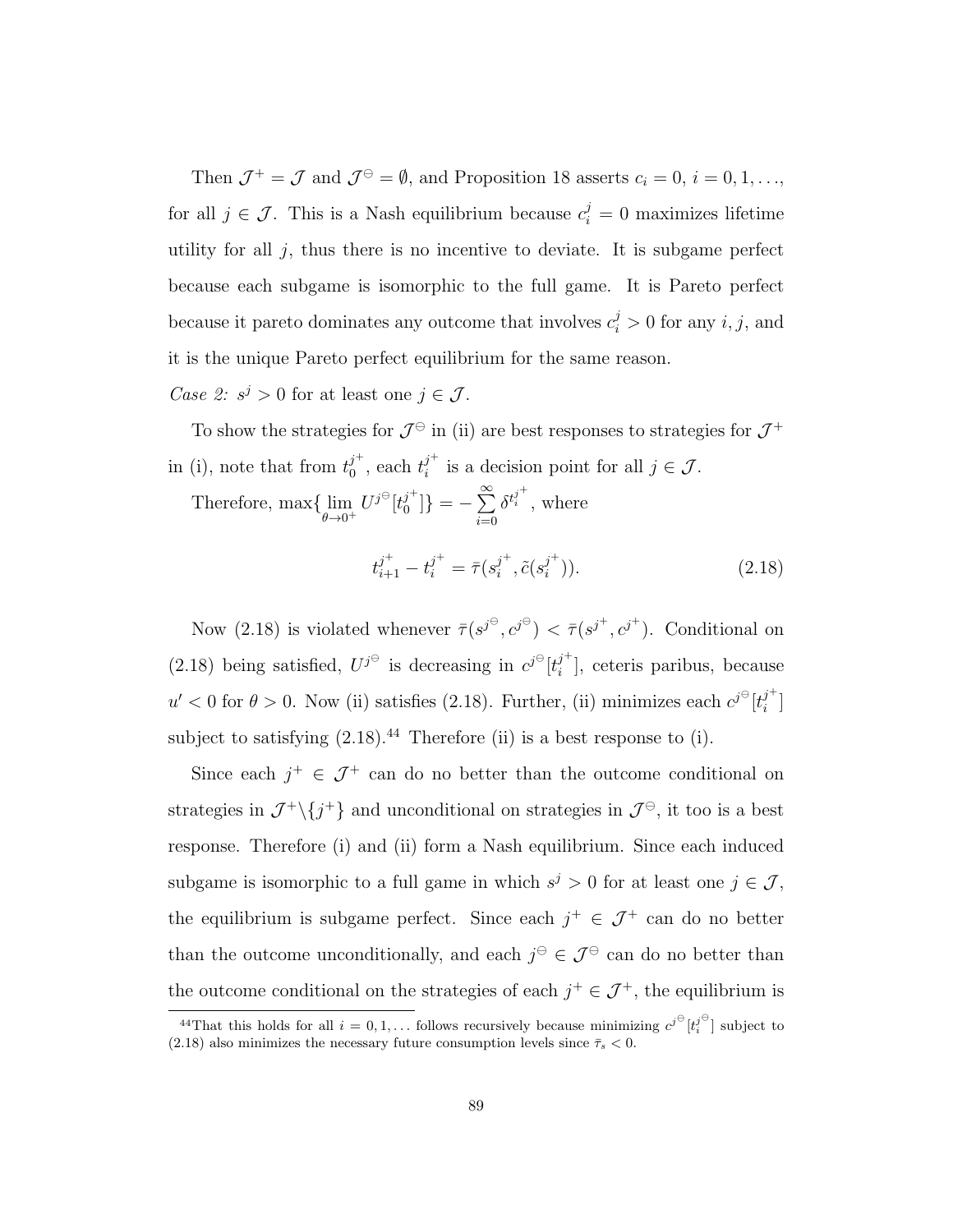Pareto perfect.

To prove uniqueness of the equilibrium specifications, we will first show that  $c^{j^+} = 0$  can never bet a part of a Pareto perfect equilibrium. First note any strategy that involves  $c^{j^+} \neq c^{k^+}$ ,  $j^+, k^+ \in \mathcal{J}^+$  cannot be Pareto perfect. This follows because returns are increasing in  $c$  from  $c = 0$  unless  $\lim_{c\to 0} \tau^{-j} < \bar{\tau}(s_i^{j^+})$  $j^+$ , c). However,  $s_i^{j^+} = \max_{j \in \mathcal{J}} \{ s^j [t_i^{j^+}]$  $\{\vec{r}^{\dagger}_{i}\}$ , min  $\tau^{-j} > \bar{\tau}(s_i^{j^+})$  $\binom{j}{i}$ , 0) and by continuity of  $\bar{\tau}$ ,  $\lim_{c\to 0} \tau^{-j} > \bar{\tau}(s_i^{j+1})$  $i^j$ , c) must hold. Hence any Nash equilibrium must involve  $c_i^{j^+} > 0$  unless  $\tilde{c}(s_i^{j^+})$  $j'_{i}$ ) = 0. Therefore, each  $j \in \mathcal{J}$ faces a decision at each  $t_i^{j^+}$  $i$ . Thus for any subgame perfect equilibrium,  $\lim_{\theta \to 0^+} \max \{ U^{j^{\ominus}} \} = U^{j^+}$ . Now  $U^{j^+}$  is maximized by the consumption sequence  $(\tilde{c}(s_0^{j^+}))$  $j^{\text{+}}_{0}), \tilde{c}(s_{1}^{j^{\text{+}}}$  $j^{\dagger}_{1}$ ,...), which implies  $\lim_{\theta \to 0^{+}} \max \{U^{j^{\Theta}}\}\$ is likewise maximized by each player  $j^+ \in \mathcal{J}^+$  choosing  $(\tilde{c}(s_0^{j^+}))$  $_0^{j^+}), \tilde{c}(s_1^{j^+})$  $j'_{1}$ ,...). Therefore, any subgame perfect equilibrium that does not involve  $(\tilde{c}(s_0^{j^+}))$  $_0^{j^+}), \tilde{c}(s_1^{j^+})$  $j'_{1}$ , ...) is Pareto dominated. Thus, since the strategy in part (ii) is the best response to the strategy in part (i), any Pareto perfect equilibrium must satisfy both.  $\blacksquare$ 

#### 2.7.14 Proof of Proposition 14

Proposition 14 says: For  $j, k \in \mathcal{J}$  and any interval  $[\underline{t}, \overline{t}]$ . Given:  $c^{j}[t] > 0$ ,  $t \in [\underline{t}, \overline{t}]$  iff  $t = t^j$ ; and  $c^k[t] > 0$ ,  $t \in [\underline{t}, \overline{t}]$  iff  $t = t^k$ . Then  $t^j = t^k$ .

First note, since  $c^{j}[t^{j}] > 0$  and  $c^{j}[t^{k}] > 0$ ,  $t^{j}$  and  $t^{k}$  are decision points for both j, k. We will prove by contradiction, i.e. assume  $t^j \neq t^k$ .

Case 1:  $s^j = s^k$ . Then  $c^j[t] = c^k[t]$  for all t from Proposition 18, so  $t^j \neq t^k$ can't hold.

Case 2: WLOG  $s^j > s^k$  with  $j \in \mathcal{J}^+$  (and  $k \in \mathcal{J}^{\ominus}$ ). Then  $s^j[t^k] > s^k[t^k]$ with  $\bar{\tau}(s^j[t^k],0) = \bar{\tau}(s^k[t^k],c^k)$ , which cannot hold because  $\bar{\tau}_s < 0$  and  $\bar{\tau}_c > 0$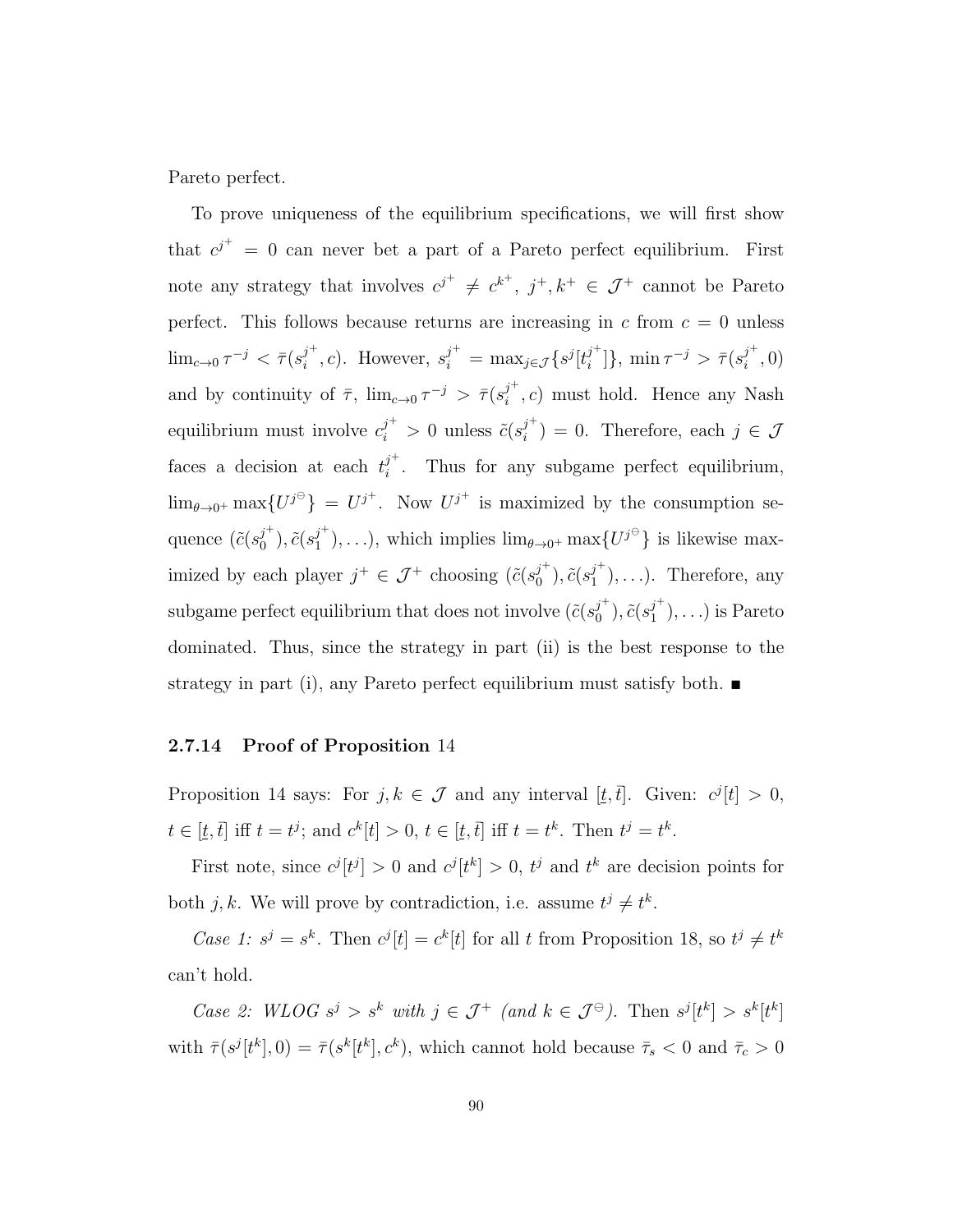from Assumption 1.

Case 3: WLOG  $t^j < t^k$  with  $s^j \neq s^k$  and  $j, k \in \mathcal{J}^\ominus$ . First note,  $c^k[t^k] >$  $c^j[t^k]$  and  $\bar{\tau}(s^k[t^k], c^k[t^k]) \leq \bar{\tau}(s^j[t^k], 0)$  imply  $s^k[t^k] > s^j[t^k]$ . Also note  $c^j[t^j] >$  $c^k[t^j]$  and  $\bar{\tau}(s^j[t^j], c^j[t^j]) \leq \bar{\tau}(s^k[t^j], 0)$  imply  $s^j[t^j] > s^k[t^j]$ . However,  $s^k[t^k] =$  $(1-\sigma)^{n+1}s^k[t^j] < (1-\sigma)^n((1-\sigma)s^j[t^j]+\sigma c^j[t^j]) = s^k[t^k] < s^j[t^k]$ , where n is the number of group decision points between (but not including)  $t^j$  and  $t^k$ , which is a contradiction. This exhausts all cases.  $\blacksquare$ 

### 2.7.15 Proof of Proposition 15

Lifetime utility if j' chooses isolation is  $V(s^{j'})$ . Given a common group decision point, if j' joins the group,  $\lim_{\theta \to 0^+} V^j = V(\max_{j \in \mathcal{J} \cup \{j'\}} \{s^j\})$ . Since  $V(s^{j'}) \ge$  $V(\max_{j\in\mathcal{J}}\{s^j\})$  and holds with equality iff  $s^{j'} = \max_{j\in\mathcal{J}\cup\{j'\}}\{s^j\} \geq \max_{j\in\mathcal{J}}\{s^j\}$ , if the individual joins, then  $s^{j'} \ge \max_{j \in \mathcal{J}} \{s^j\}$  as desired.

### 2.7.16 Proof of Proposition 16

Part (i) follows directly from part (i) of Proposition 18.

To prove part (ii), first note the outcome with imitation must involve reversion to the single-agent consumption path for subgame perfection. Now given  $0 < c^k \neq \tilde{c}(s^k)$ , consider the three possibilities:

$$
c^{j} = c^{k} \text{ implies } V^{j}[t] = -1 + \delta^{\tau(s^{j}, c^{k})} V((1 - \sigma)s^{j} + c^{k});
$$
  
\n
$$
c^{j} < c^{k} \text{ implies } \max \lim_{\theta \to 0^{+}} V^{j}[t] = \max \lim_{\theta \to 0^{+}} V^{k}[t] = -1 + \delta^{\tau(s^{j}, c^{j})} V((1 - \sigma)s^{j} + c^{k})
$$
  
\n
$$
c^{j} > c^{k} \text{ implies } \max \lim_{\theta \to 0^{+}} V^{j}[t] = \max \lim_{\theta \to 0^{+}} V^{k}[t] = -1 + \delta^{\tau(s^{j}, c^{k})} V((1 - \sigma)s^{j} + c^{j})
$$
  
\n
$$
\sigma(s^{j} + c^{j}) < -1 + \delta^{\tau(s^{j}, c^{k})} V((1 - \sigma)s^{j} + c^{k});
$$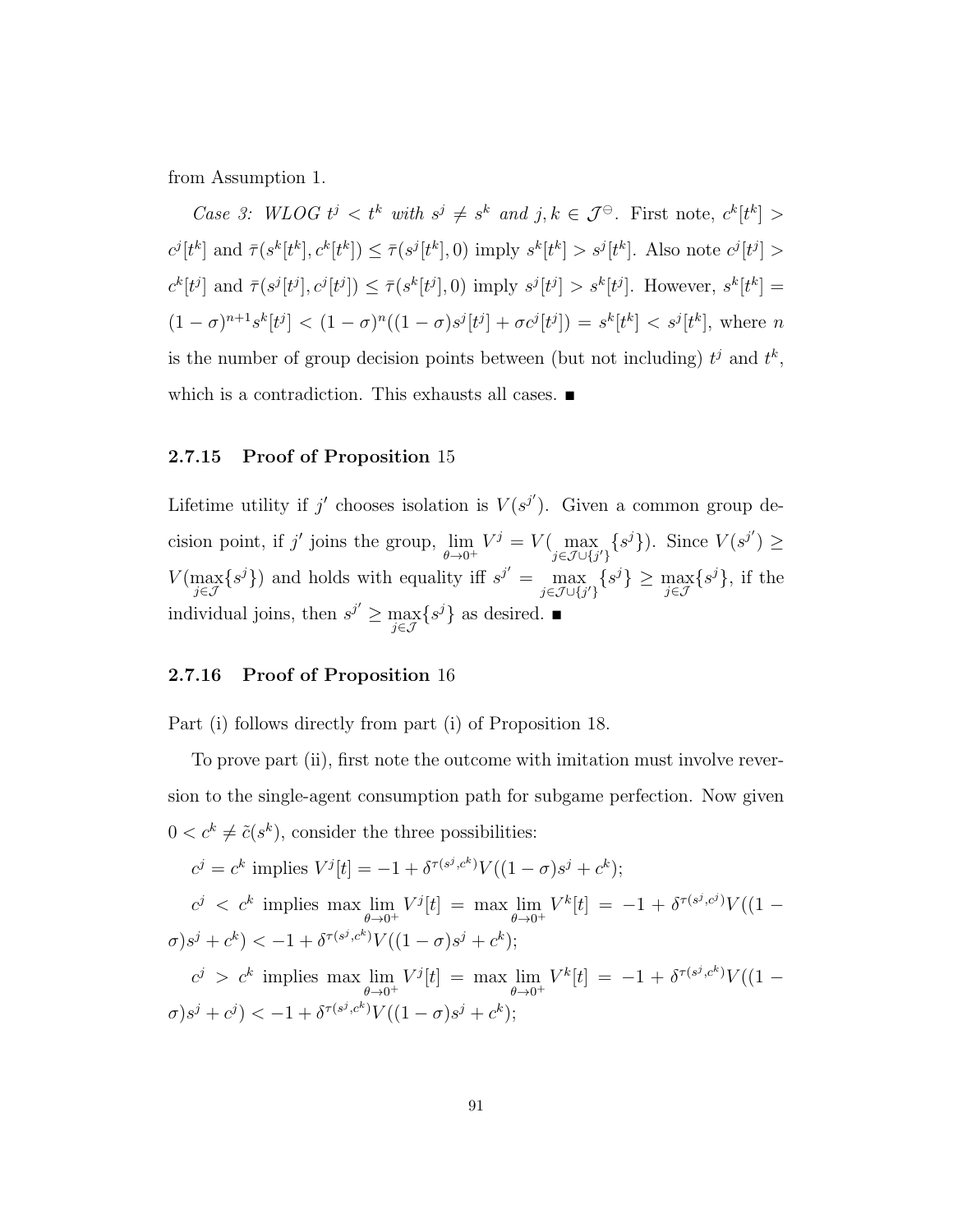Therefore the equilibrium with  $c^j = c^k$  Pareto dominates any outcome with  $c^j\neq c^k.$   $\blacksquare$ 

### 2.7.17 Proof of Proposition 17

Parts (i) and (ii) follow directly from Proposition 18.

For part (iii), note  $\lim_{\theta \to 0^+} \{\lim_{i \to \infty} s_i^J = s_H^* \}$  since  $s^J > 0$  by heterogeneity of  $s^j$ . Now  $c^j > 0$  for  $j \in \mathcal{J} \setminus \{J\}$  means  $\bar{\tau}(s^J, c^J) = \bar{\tau}(s^j, c^j)$ , which implies  $c^{J} > c^{j}$ . Thus  $s^{J}[t+\tau^{J}] = (1-\sigma)s^{J}[t]+\sigma c^{J}[t] > (1-\sigma)s^{j}[t]+\sigma c^{j}[t] = s^{j}[t+\tau^{J}]$ . Therefore  $s^j < s^J$  at all group decision points for  $j \in \mathcal{J} \setminus \{J\}$ .

Now  $s^j < s_H^*$  and  $\bar{\tau}(s^j, c^j) = \bar{\tau}_H^*$  imply  $c^j < s^j$  since  $\bar{\tau}(s^j, s^j) < \bar{\tau}_H^*$  from Assumption 1. Therefore,  $s_i^j$  $i$  is a strictly decreasing sequence for  $s<sup>J</sup>$  sufficiently close to  $s_H^*$ . Hence  $s_i^j$  $i_i^j$  converges. If  $s_i^j \to s > 0$ , then  $c_i^j \to s$  and  $\bar{\tau}(s_i^j)$  $i^j, c_i^j$  $\binom{j}{i} \rightarrow$  $\bar{\tau}(s,s) < \tau_H^*$ , which contradicts part (ii) of Proposition 18. Therefore  $s_i^j \to 0$ for all  $j \in \mathcal{J} \backslash \{J\}$ .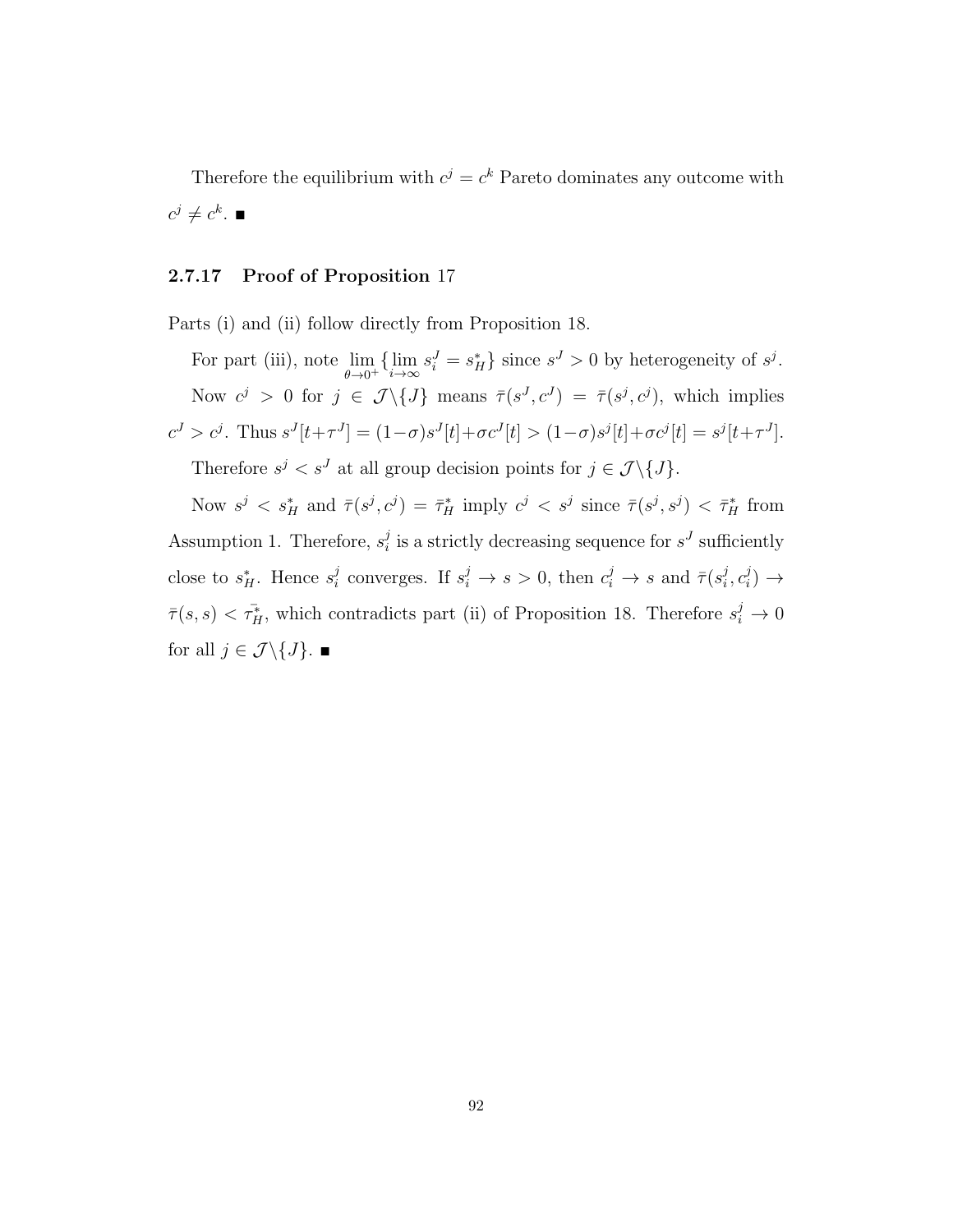3

The Timing of Decisions in Addiction: A Review of Addiction Research from the Vantage of Endogenous Decision Points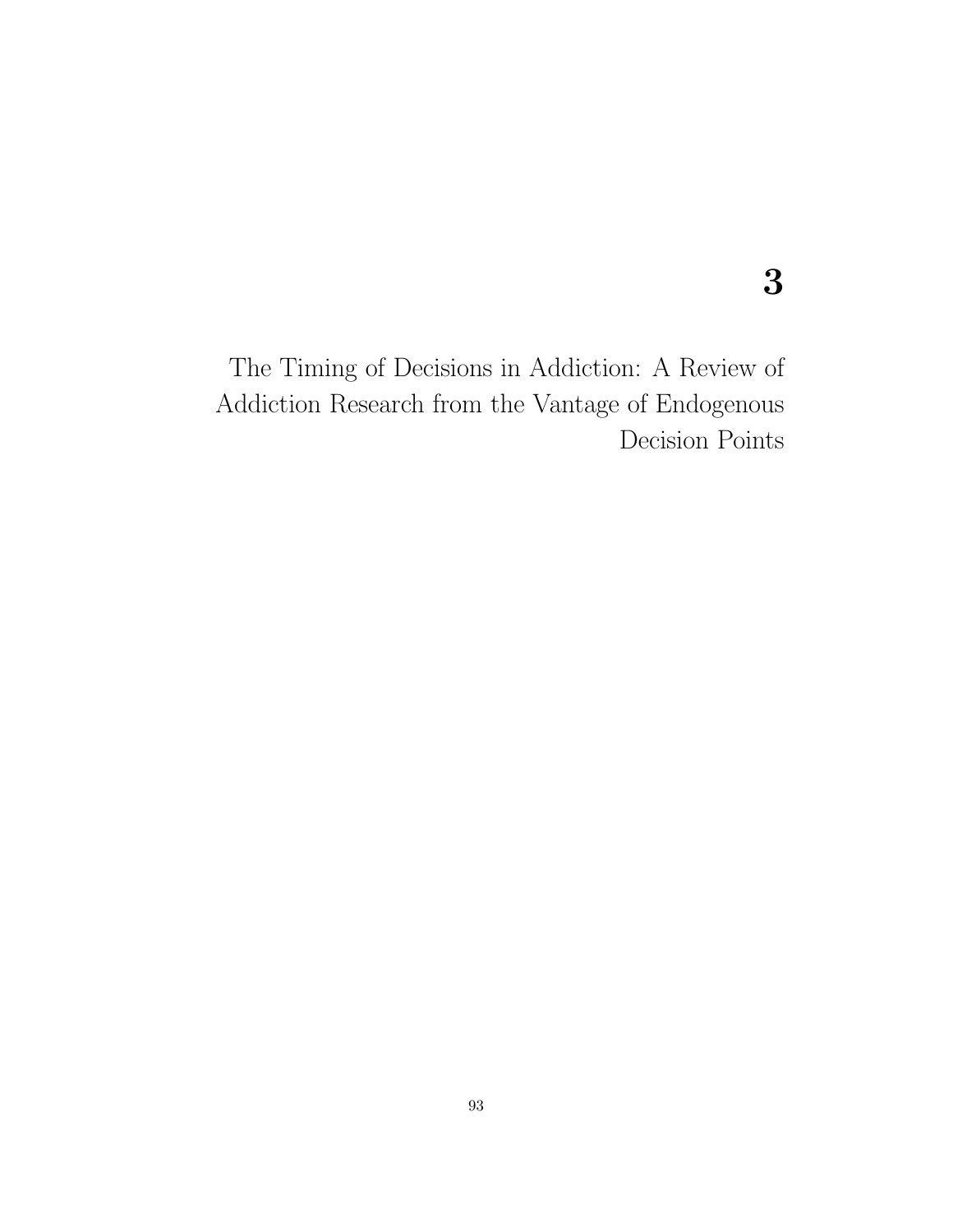# 3.1 Introduction

The endogenous decision points theory of addiction (Landry, 2012; hereafter EDP) posits that much of the patterns and motivations of addiction can be illuminated through an understanding of the "decision points," i.e. the factors that cause someone to consider the decision to consume an addictive good. First and foremost, the basic model represents internal *cravings* as decision points, as cravings appear to be the most important decision point (and consequently, the main driver of consumption in the state of addiction). Providing realistic enhancements, EDP integrates additional decision point representations into the basic model. Introducing external cues as decision points allowed comparisons between weak and strong habits with respect to the predictability or consistency of consumption routines, and also regarding the degree to which demand is linked to cues. With *peer consumption* as a decision point, the group model characterized several aspects of conformity in groups.

This paper reviews addiction research through the lens of the endogenous decision points theory. The review draws on empirical findings from several disciplines, using the language and formalism of economics to interpret the evidence. The evidence will be considered in light of the key formal representations of EDP, as well as the results derived from these decision point representations. Throughout this paper, there will be an emphasis on tobacco addiction because it is the prototype addiction, unrivaled in scale approximately one billion smokers smoke almost six trillion cigarettes annually, spending nearly a half-trillion dollars on a product that will be responsible for one billion deaths this century (Eriksen et al., 2012). That said, evidence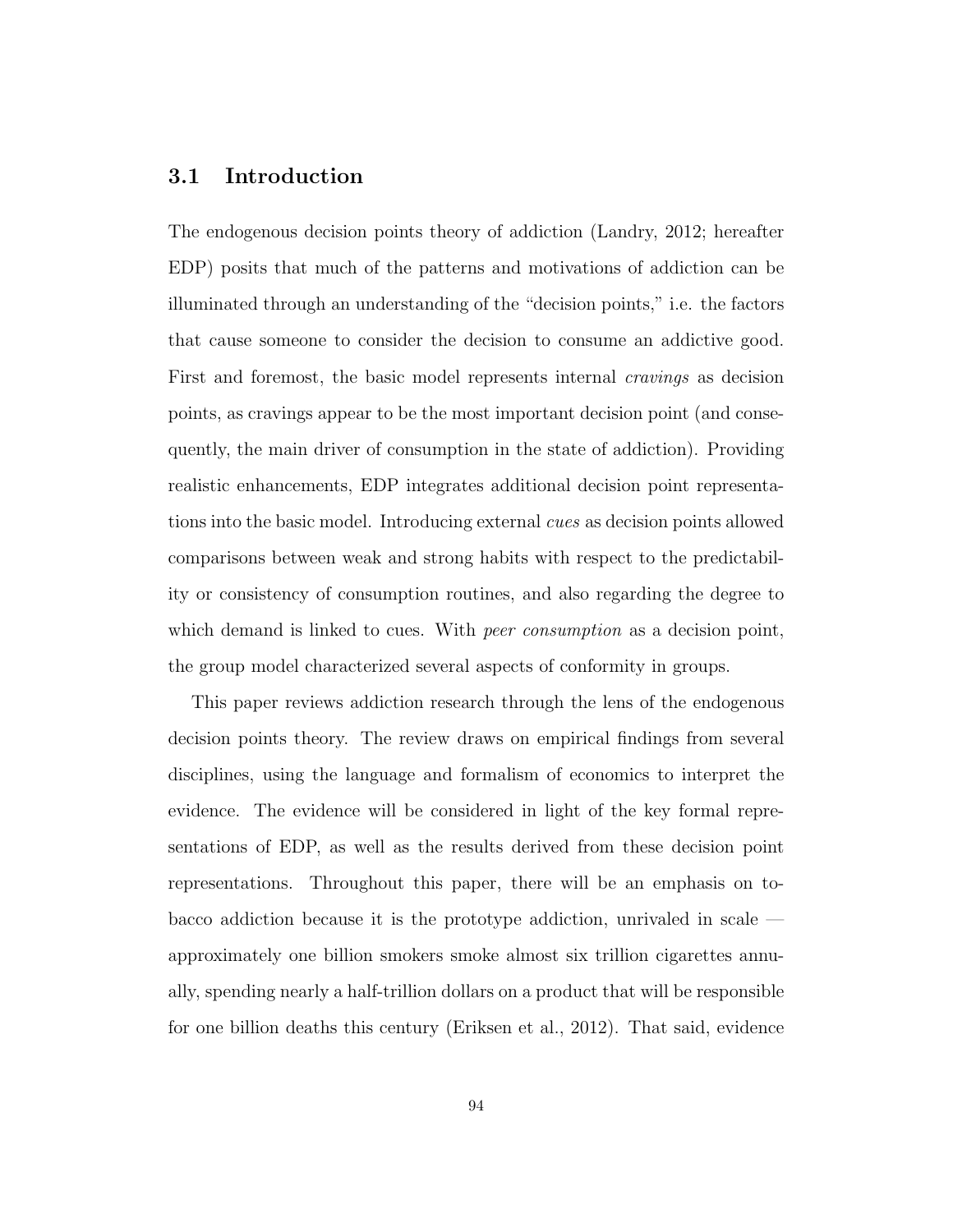on other substance addictions will be cited to complement the primary findings on tobacco addiction.

Section 3.2 introduces four principal "macroscopic" features of addiction, distilled from the immense addiction literature. These features are macroscopic in the sense that they are not contingent on being able to observe the timing of decisions. Although there are countless, candidate empirical findings on addiction, the four features — the union of which is uniquely captured by the decision points model — are deemed principal because these features are of first-order importance for an economic understanding of addiction (as argued in Section 3.2).

The remainder of the review roughly tracks the progression in EDP. Section 3.3 sketches the construction of the basic cravings model and describes key results. Section 3.4 explores several topics related to the "interval function," which is the formal expression introduced in EDP that indicates the time between consecutive decision points as a function of the choice history. Such topics include: why someone may initiate a bad habit; how someone can quit a bad habit; physiological microfoundations for the interval function (as it relates to cravings); the potential relationship between the decision point representation of a craving and three prominent symptoms of addiction — difficulty sleeping, diminished appetite, and difficulty concentrating during withdrawal; and implications for economic treatments of commitment. Section 3.5 provides background and elaborates on ideas from EDP's inference exercises, in which a hypothesized researcher attempts to ascertain an individual's time and consumption preferences under the false assumption of discrete-time decision-making. The section includes a discussion of the 'liking'-'wanting'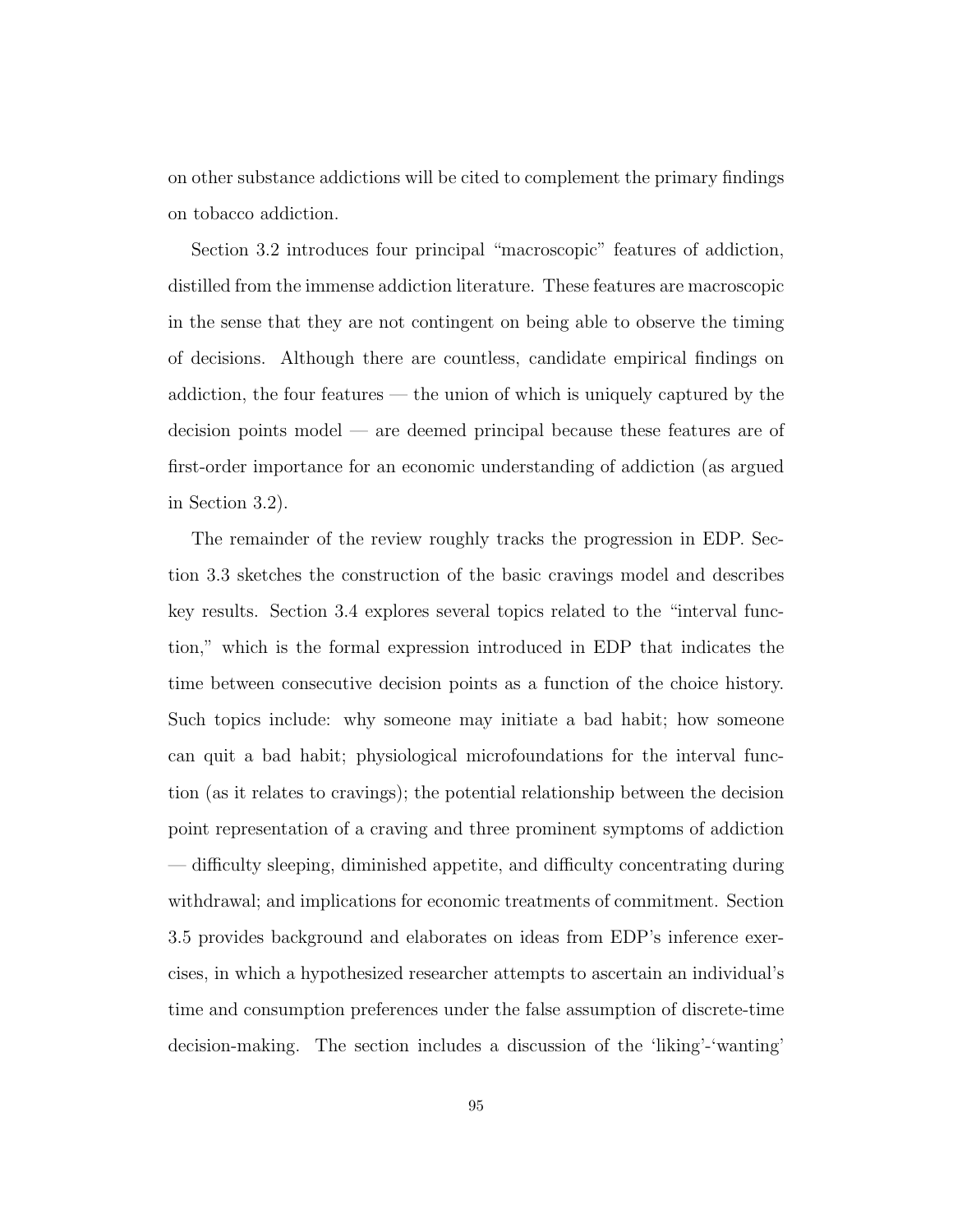gap, noted in neuropsychology research on addiction, and its relationship to the classical habit-formation preferences and rational addiction models in economics.

The final two decision point representations — external cues and peer consumption — are addressed in Sections 3.6-3.7. The cues discussion provides evidence that reinforces key patterns introduced in EDP. Likewise, the discussion of peer effects overviews empirical findings related to the three aspects of conformity captured by EDP that underly the standard "propensity" measure of peer effects: synchronization, self-sorting, and herd-behavior.

# 3.2 Economic Aspects of Addiction: Principal Features

While drawing on empirical regularities from several fields, this section highlights four principal macroscopic features of addiction through an economic lens. The present discussion is restricted to "macroscopic" features of addiction which are independent of the fine structure of time. Because standard economic representations of time preclude endogeneity in the timing of choices, this restriction permits comparisons to existing models and allows us to consider addiction from an empirical perspective, as choices are generally aggregated into metronomic bins in economic data.

#### 3.2.1 It's bad.

### Why is addiction an interesting challenge to economics research?

The tobacco habit, a "mild" drug addiction, is responsible for one in ten human deaths. With use surging in low- and middle-income countries (pro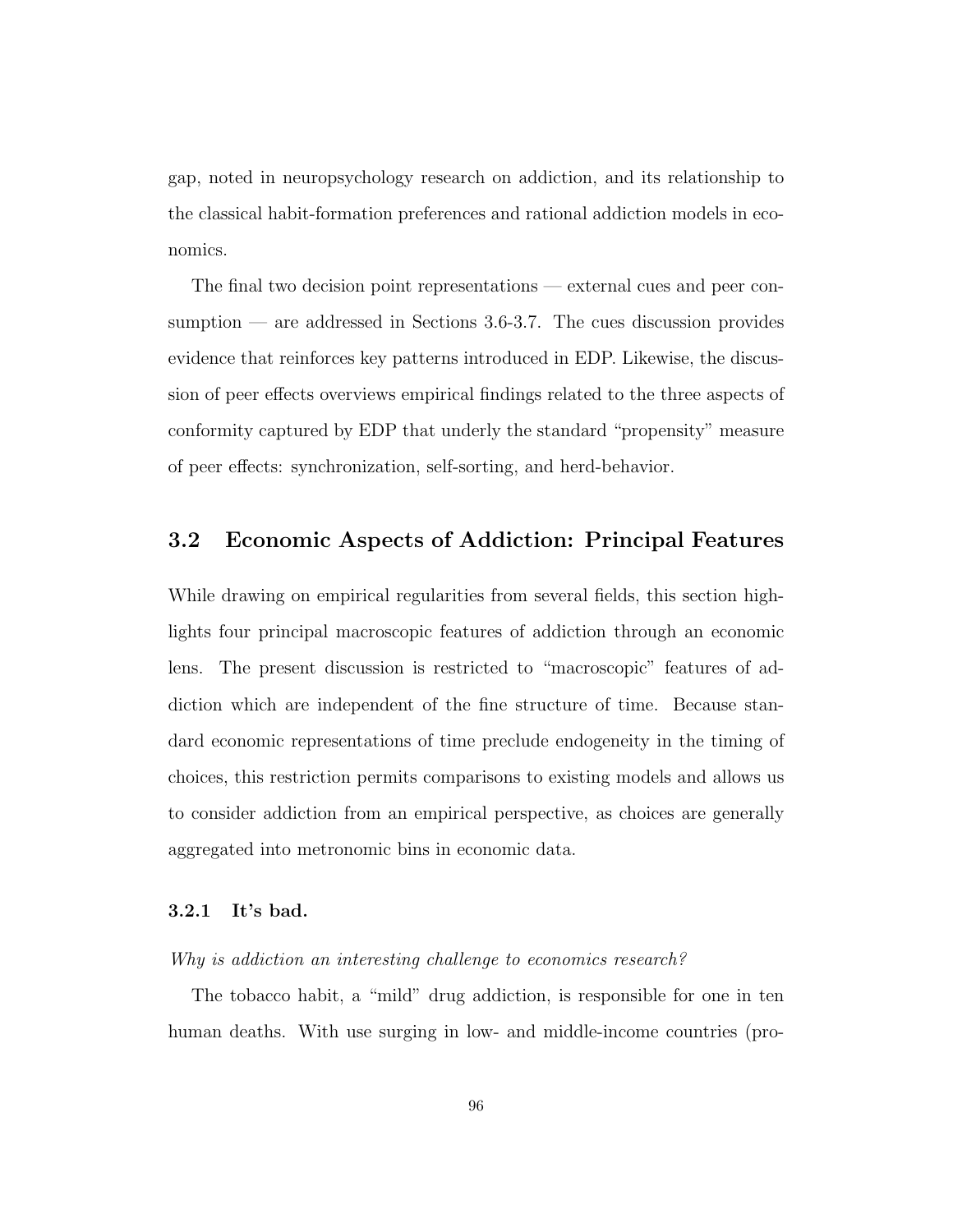jected to double from 2000 to 2030), tobacco's share of mortalities is expected to climb (Mathers and Loncar, 2006). While lopping years off the end  $-$  Peto et al. (1996) estimate smoking is associated with an eight-year drop in life expectancy — addiction is also a prolific time-killer during life. As Robinson and Berridge (2008) describe, addiction consumes "an inordinate amount of an individual's time and thoughts." This paraphrases official criteria of DSM-IV (Diagnostic and Statistical Manual of Mental Disorders) and ICD-10 (International Classification of Diseases), the respective nomenclatures of the American Psychiatry Association and the World Health Organization (see Hasin et al., 2006). Nearly three-quarters of smokers want to quit and the same fraction try to quit, yet only one in ten attempts is successful (Anda et al., 1987; Hymowitz et al., 1997). Indeed, addiction is "bad" by definition in most fields. This tautological view is gaining momentum in economics, manifest in recent addiction theories by Bernheim and Rangel (2004), and Gul and Pesendorfer  $(2007).<sup>1</sup>$ 

Although "addiction" lacks a working definition, the consensus in economics is that addiction is harmful to the individual. Representative of this view, Akerlof (1991) notes the majority of drug addicts "recognize that the long-run cost of their addiction exceeds its benefits."<sup>2</sup> In the United States, the annual direct medical cost of smoking is over \$50 billion; adding indirect morbidity

<sup>1</sup>Bernheim and Rangel advance a clinical conception of addiction, involving consumption "despite clearly harmful consequences." Gul and Pesendorfer consider a health-care conception, as a "disease that impedes the agent's decision-making ability." While agnostic on whether addiction qualifies as a "disease," Gul and Pesendorfer embrace "the problem" of addiction. For unambiguously "bad" definitions of addiction outside of economics, see, for instance, Leshner (1997) or Hyman and Malenka (2001).

<sup>2</sup>While Becker and Murphy's (1988) rational addiction theory may be cast as the notable exception, rational addiction is foremost an achievement in modeling, as its feat was reconciling aspects of addiction with optimization in spite of the consensus. The contributions of rational addiction theory are best understood as part of a pioneering research program that greatly expanded the reach of economic analysis — as Becker (1993) explains in his Nobel lecture, the impetus behind rational addiction was "to probe the boundaries of rational choice theory."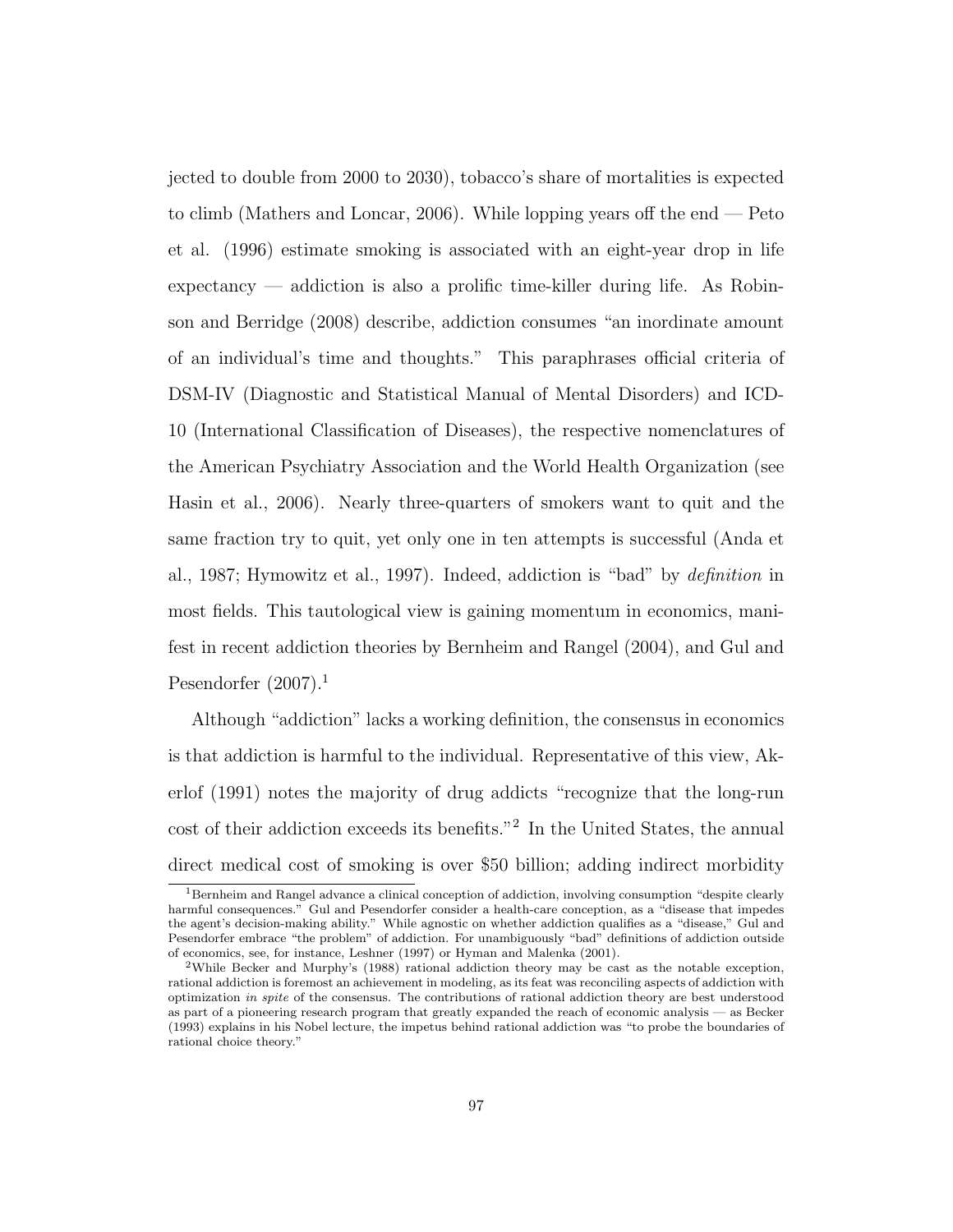and mortality costs, the sum surpasses \$100 billion. Researchers speculate this figure is likely dwarfed by harder-to-quantify costs such as coping with premature loss of a loved one or the pain associated with smoking-related illnesses (Chaloupka and Warner, 2000; Hopkins et al., 2001). Econometric evidence is presented by Kan (2007) who finds support for bans and tax increases among smokers who want to quit, and by Gruber and Mullainathan (2005), who find those prone to smoke are happier following hikes on cigarette excise taxes.

## 3.2.2 Addicts exhibit forward-looking, optimizing behavior.

## How has economics researched challenged our understanding of addiction?

While early addiction theories relied on a myopic neglect of future harmful consequences, empirical studies reveal addicts behave in a forward-looking manner, validating a central tenet of Becker and Murphy's (1988) rational addiction theory. Several analyses demonstrate cigarette demand falls with future price increases (see, for instance: Chaloupka, 1991; Becker et al., 1994; Gruber and Koszegi, 2001). Forward-looking behavior persists across age groups, according to studies of the young (Gruber and Zinman, 2001) and the elderly (Arcidiacono et al., 2007). Jofre-Bonet and Petry (2008) show forward-looking behavior holds for addictions to harder drugs such as cocaine and heroin. Behavioral economic research supports the econometric evidence, as consumption decreases with a proxy for price in a laboratory setting (Bickel et al., 1998).

As forward-looking behavior also involves being adequately informed of future risks, survey data indicate ignorance of tobacco's health risks is not a significant factor in sustaining addiction (Khwaja et al., 2009). Related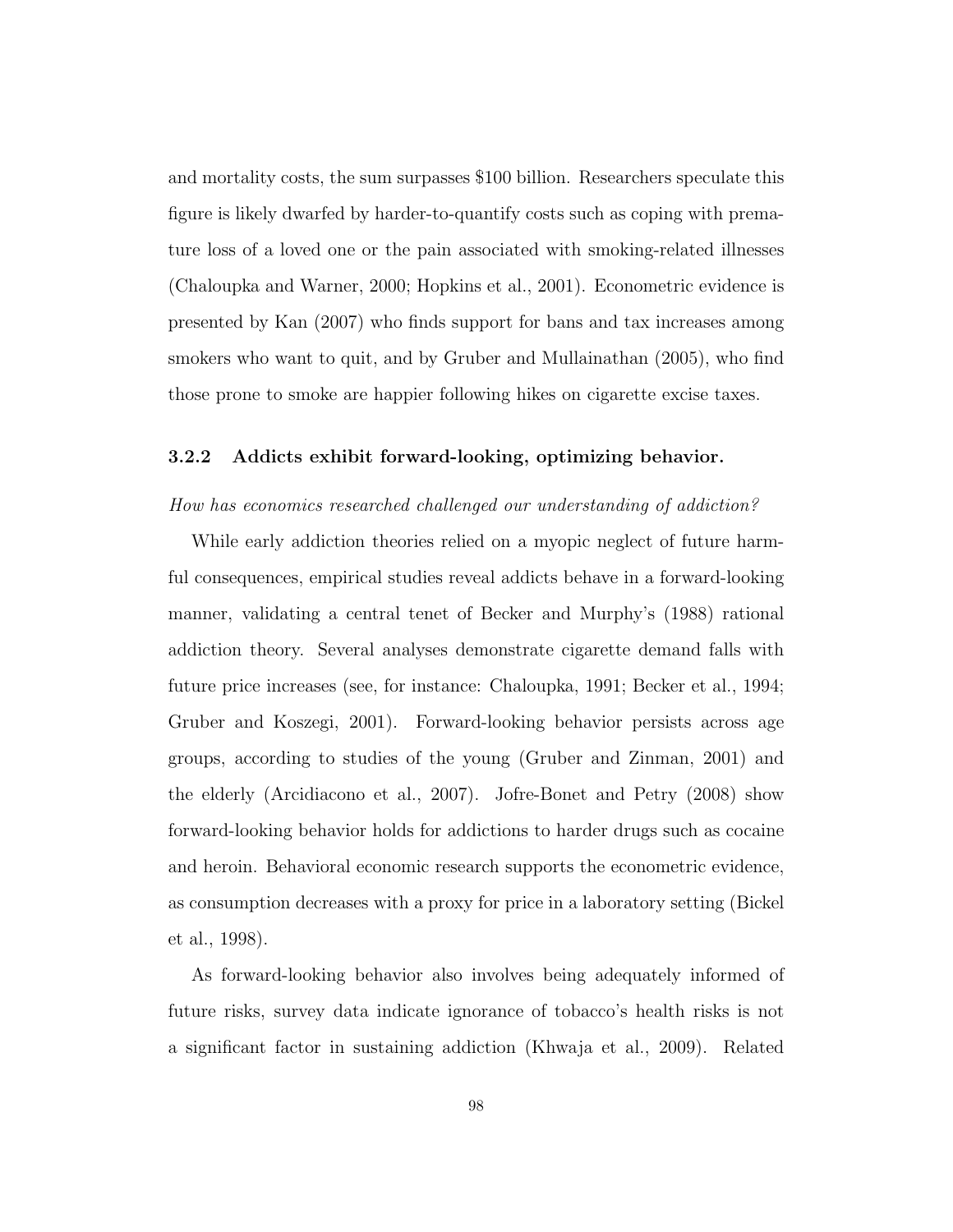research diminishes the role of ignorance. Fenn et al. (2001) find that smokers recognized and accounted for long-term health risks even before the release of the 1979 Surgeon General's report, the first public information campaign to detail the hazards of smoking. In fact, smokers tend to overestimate the risk of lung cancer, according to survey data from Viscusi (1990). However, the findings are not unanimous (e.g. Schoenbaum, 1997; Hammond et al., 2006) and important, systematic information asymmetries exist in the cigarette market. For instance, the tobacco industry designs "light" cigarettes to trick the FTC smoking machines into registering lower nicotine and tar yields than yields realized by human smokers (Pollay and Dewhirst, 2002). Consequently, a large majority of smokers falsely believe light cigarettes deliver less nicotine and tar than regular cigarettes (Kozlowski et al., 1998; Shiffman et al., 2001).

## 3.2.3 Opportunity costs are the main driver of addiction.

## What type of "payoff" incentivizes addictive behavior?

If we start from the premise that there is a strategic incentive for addictive behavior, it can be deduced that addictive behavior is largely incentivized by the desire to manage and minimize opportunity costs. To start, the bulk of addiction research indicates it is not pleasure, but the "withdrawal cost" that drives addiction (Piasecki et al., 1997; Kenny and Markou, 2001; Koob and Le Moal, 2001). The deemphasis on pleasure fits with the neuroscience consensus that "hedonic effects" are not critical to understanding addiction, as noted by Caplin and Dean (2008) and covered in depth by Bernheim and Rangel (2004). (Also see Koob and Le Moal, 2001; Robinson and Berridge, 2001; and Hyman et al., 2006). Further, the subjective enjoyment of drug use does not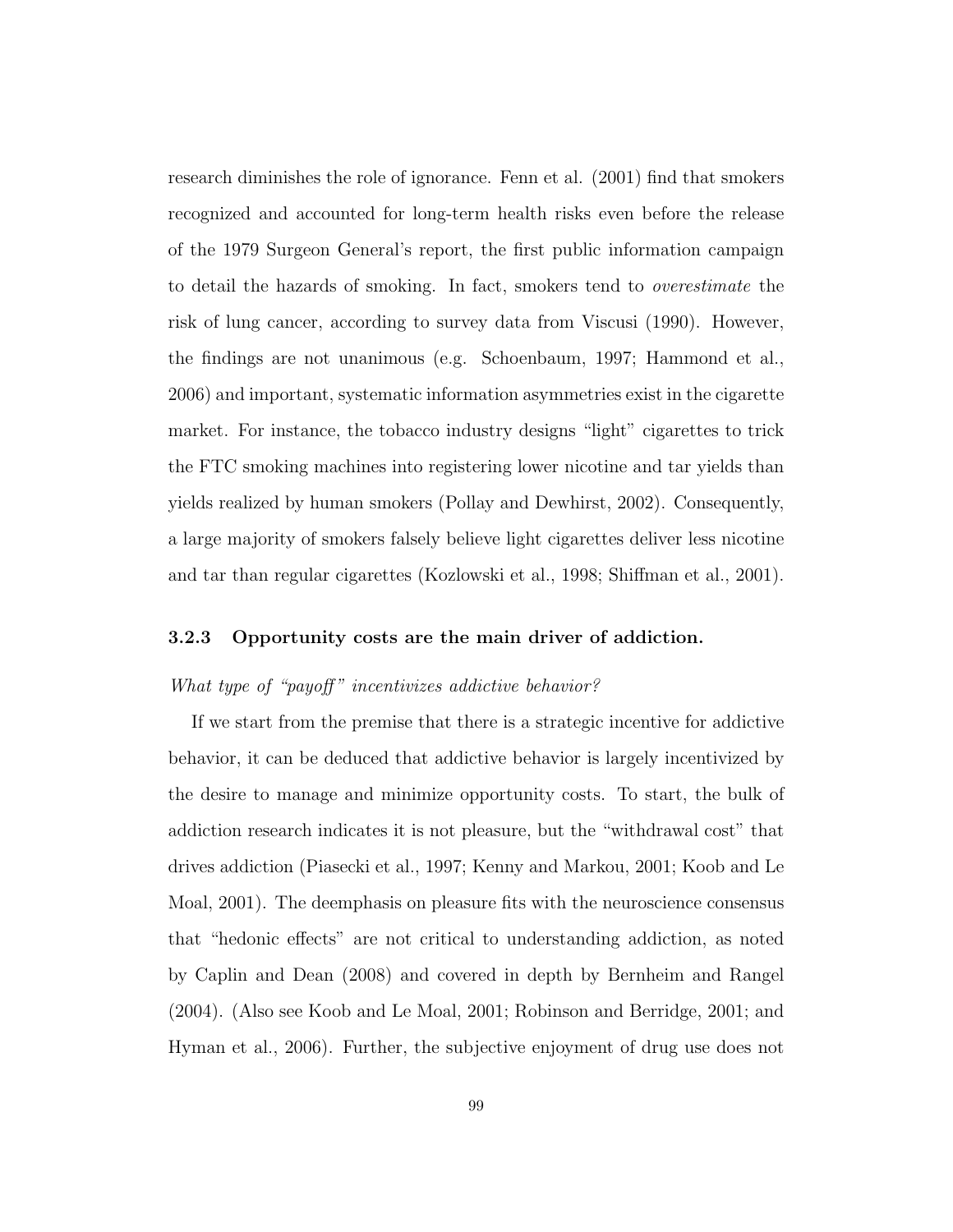increase with the onset of addiction and use often becomes disassociated from its subjective effects (Robinson and Berridge, 2000).

How are opportunity costs inherent in withdrawal? Physical withdrawal symptoms "may be largely irrelevant" as a motive for consumption, according to Koob and Le Moal (2001), since recovering addicts relapse "long after physical signs of withdrawal have dissipated." This suggests it is not a direct cost that motivates relapse. Further, poor concentration is a prominent withdrawal symptom (Bell et al., 1999; Cox et al., 2006); poor concentration constitutes an opportunity cost because it detracts from attention allocated to other activities. As Baker et al. (2004) describe, drug use "fills the world with other potential reinforcers." Lastly, as indirect evidence of the role of opportunity costs, addictive choices are highly dependent on concurrent activities and opportunities (Bickel et al., 1995; Bickel et al., 1998).

## 3.2.4 Adjacent Substitution (with Distant Complementarity)

## What demand patterns characterize addiction?

Drug-seeking, in which an addict continually craves the good until it is consumed, is a common behavior exemplifying *adjacent substitution*., which means that demand in the short-run future falls with present consumption. Equating cravings to demand, adjacent substitution follows from the fact that drug use alleviates cravings in the short-run. Representative of a large literature, Bell et al. (1999) observe smoking "decreases tobacco craving" for nicotine-deprived addicts, while Koob and Le Moal (2008) conversely note cigarette addicts experience "intense cravings during abstinence." Bickel et al. (1998) show price increases trigger drug-seeking, as addicts substitute to future (and presum-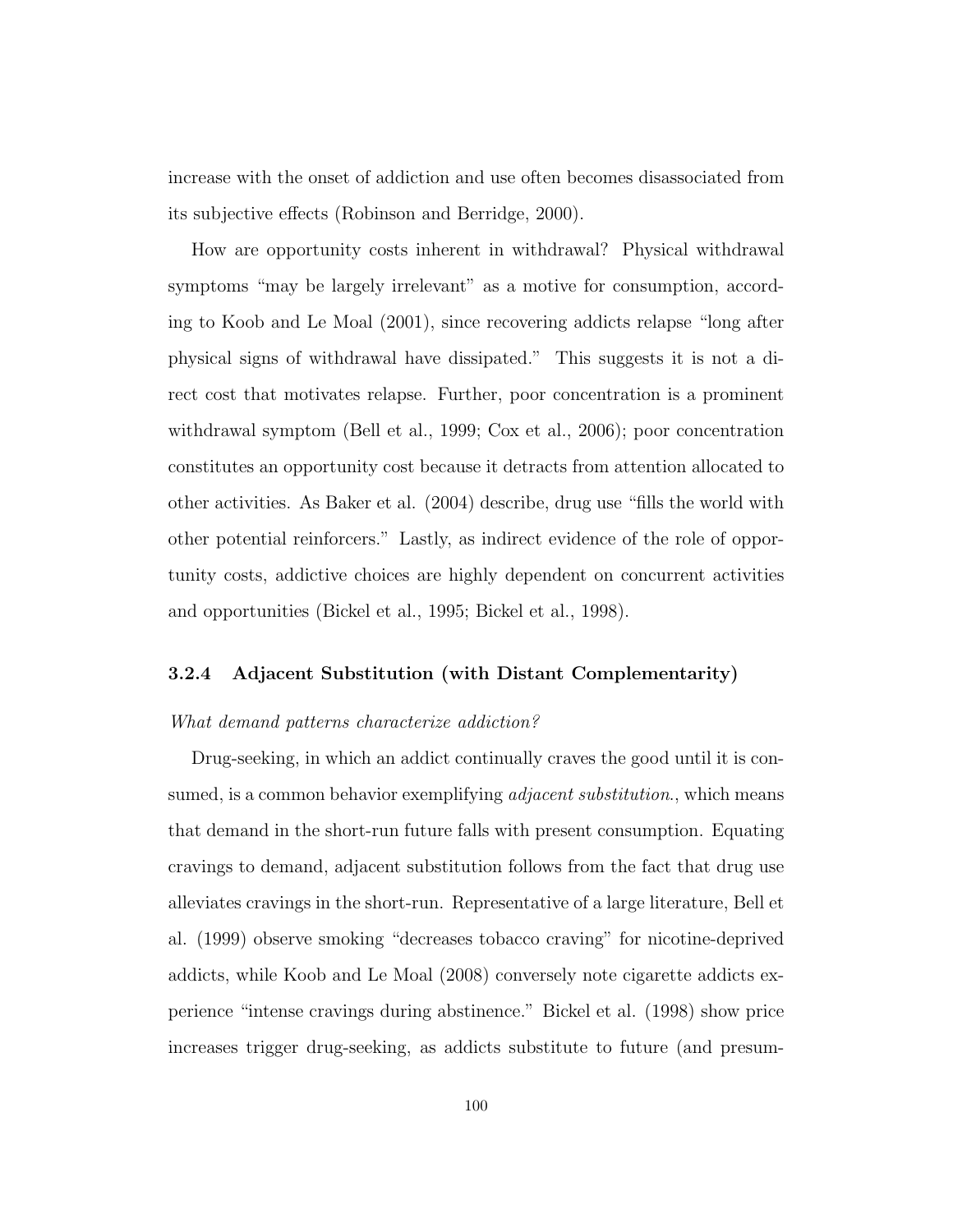ably cheaper) consumption. Further, Rose et al. (1984) find smokers prefer higher nicotine intake following two hours of cigarette deprivation. Substitution persists to longer time-scales too. Daily consumption falls by less than the share of time during the workday when a workplace smoking ban is instituted (Evans et al., 1999), implying smokers substitute towards consumption outside working hours. When smokers must limit daily consumption to five cigarettes (from an average of about forty), nicotine intake per cigarette triples (Benowitz, 1988). Erskine et al. (2010) illustrate how substitution holds at least one week into the future, as smoking increases after a week of attempted abstinence, relative to a control group.

Distant complementarity, which means demand in a sufficiently "distant" future rises with present consumption, arises because drug use reinforces longterm dependence. Inferred from economic analyses, complementarity overtakes substitution one year after consumption at the latest (Chaloupka, 1991; Becker et al., 1994).

## 3.3 Cravings Model

To provide a foundation to contextualize the review, this section sketches the basic model construction from EDP. The key assumptions, which are (mostly) based on properties of cravings, are also introduced. After presenting the key equations that characterize the basic model's dynamic optimization problems (one each for the two specifications of consumption preferences considered in EDP), the main results are briefly summarized and related back to the principal features from Section 3.2.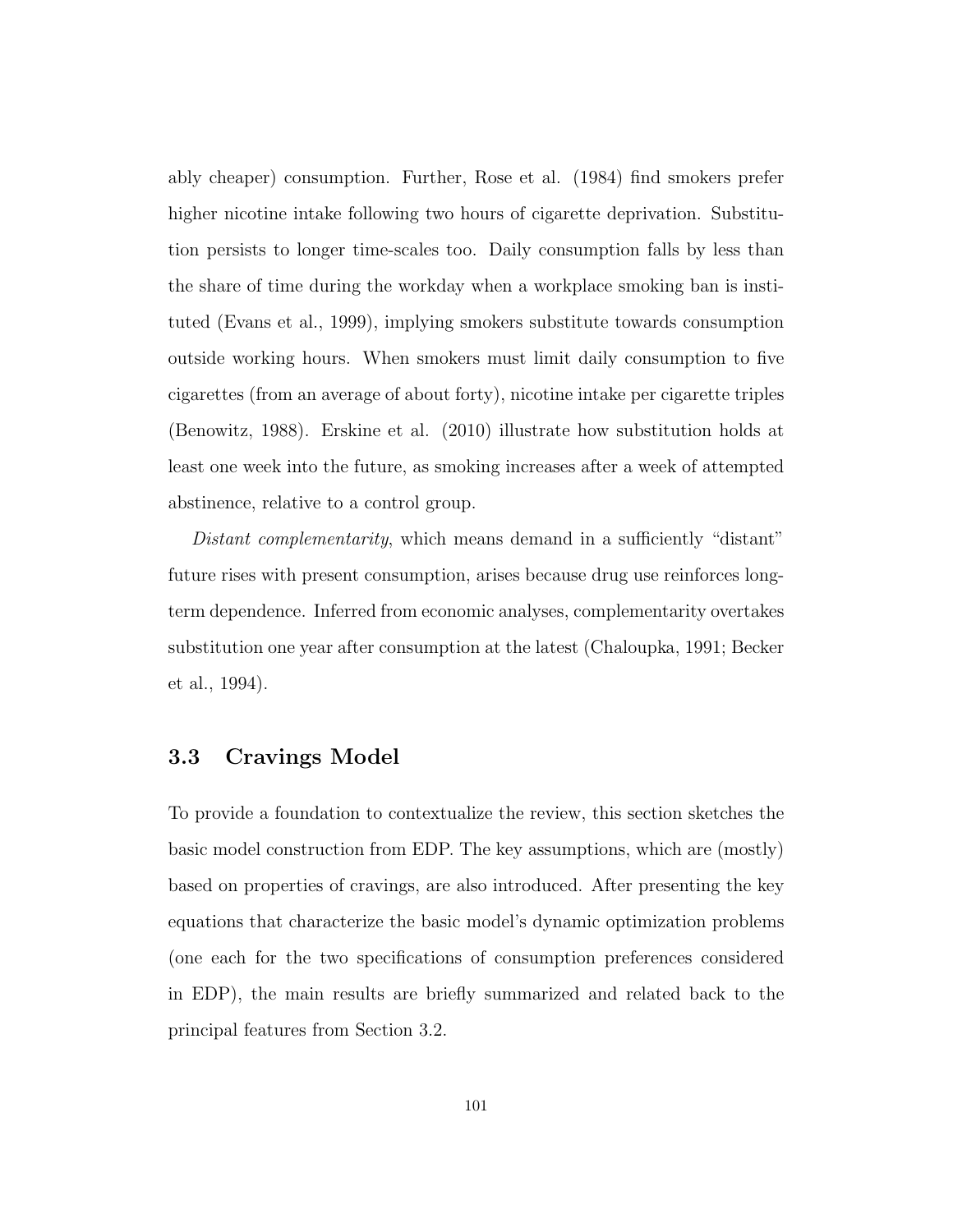To simplify the payoff structure while highlighting the novel and crucial features of the model, each decision point  $(t_0, t_1, \ldots)$ , i.e. the times the agent considers the consumption decision, involves a -1 decision opportunity cost. This decision opportunity cost reflects the notion that when a craving strikes, it disrupts "normal life," detracting from outside opportunities. It follows that in the basic construction (in which the decision opportunity cost is the only payoff parameter), lifetime utility is simply

$$
-\sum_{i=0}^\infty \delta^{t_i},
$$

where  $\delta \in (0,1)$  is a constant discount factor. The decision points are endogenously determined as a function of past choices (and past decision points). To capture this formally in a parsimonious way, at a decision point  $t_i, c_i \in [0, 1]$ denotes chosen consumption and  $s_i \in [0,1]$  denotes the *habit stock*. The habit stock is a proxy for prior consumption that transitions according to  $s_{i+1} = (1-\sigma)s_i + \sigma c_i$ , where  $\sigma \in (0,1)$ . The *interval function*  $\tau$  determines the time from one decision to the next:

$$
\tau(s_i, c_i) = t_{i+1} - t_i.
$$

The key assumptions on  $\tau$  are:

(i)  $\tau_s < 0$ (ii)  $\tau_c > 0$ (iii)  $s' > s$  implies  $\tau(s', s') < \tau(s, s)$ (iv)  $-\delta^{\tau}$  is concave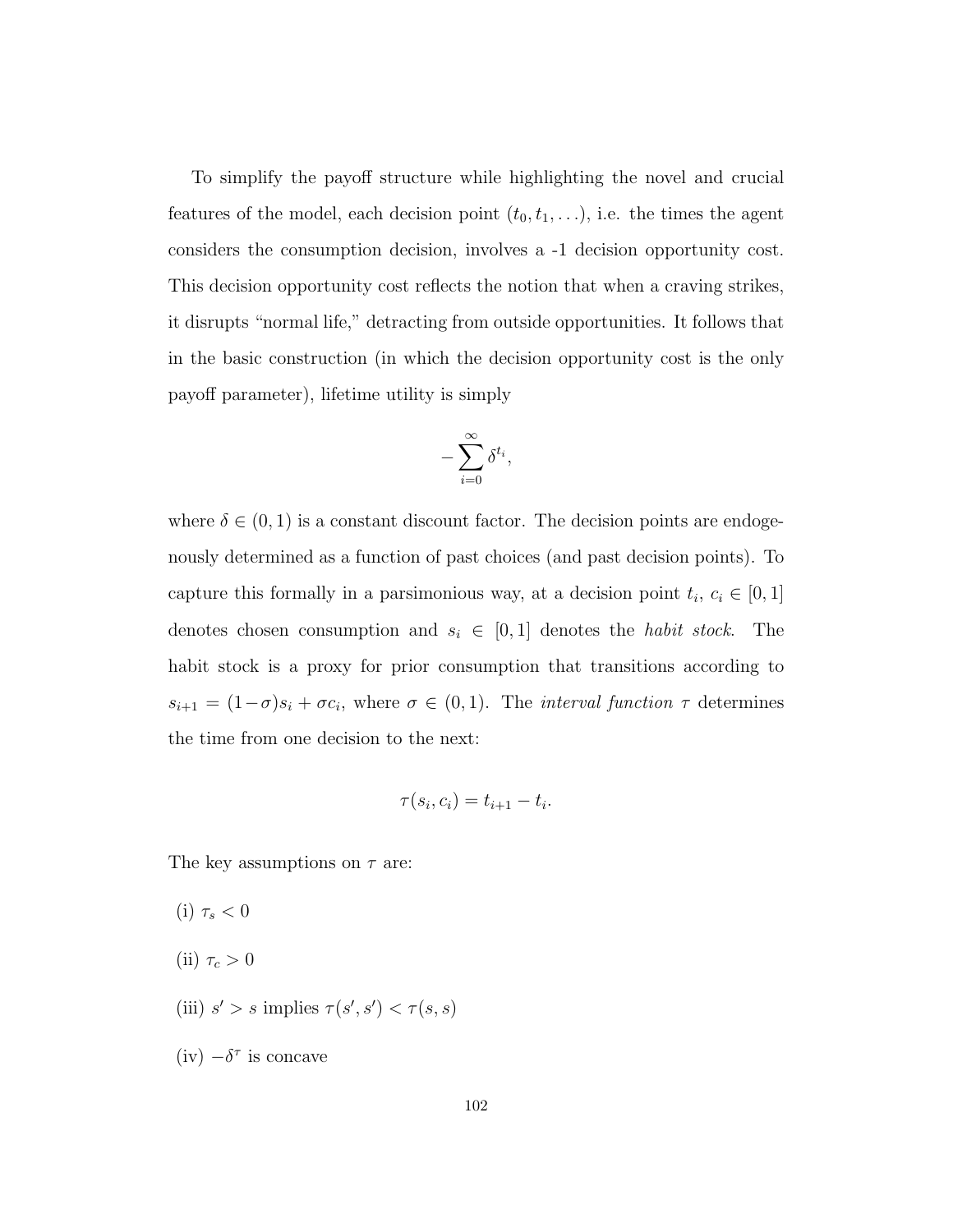Part (i) captures the common understanding that cravings are more frequent for more habituated individuals, ceteris paribus. Part (ii) captures the fact that cravings tend to subside in the short-run as present consumption increases. Part (iii) strengthens part (i), in a sense, for individuals at a candidate steady-state with  $c = s$ , as it reflects the fact that even though highly habituated individuals likely consume more when they consider the decision than less habituated individuals, the highly habituated still have more frequent cravings. Part (iv) is primarily a technical assumption, but also embeds an interpretation that the "returns" to consumption  $-$  i.e. the capacity to dampen the next-decision opportunity cost via discounting — are diminishing.

Dynamic optimization is characterized by

$$
V(s) = -1 + \max_{c} \{ \delta^{\tau(s,c)} V[(1-\sigma)s + \sigma c] \}.
$$
 (3.19)

With additional curvature and calibration assumptions (see BH), the basic model generates a stable steady-state of addiction. Behavior in the addicted steady-state is described by the level and the frequency of consumption.

Because there are no direct returns to consumption, equation (3.19) corresponds to the "zero static consumption preferences" (ZP) specification. Under "negative static consumption preferences" (NP), a nonpositive, decreasing utility function is incorporated, so dynamic optimization under NP is given by

$$
V(s) = -1 + \max_{c} \{ u(c) + \delta^{\tau(s,c)} V[(1-\sigma)s + \sigma c] \}.
$$

With NP, there are three steady-states: (i) a stable, zero-consumption steadystate at  $s = 0$ ; (ii) an unstable, "chipper" steady-state at  $s_L^*$ ; and (iii) a stable,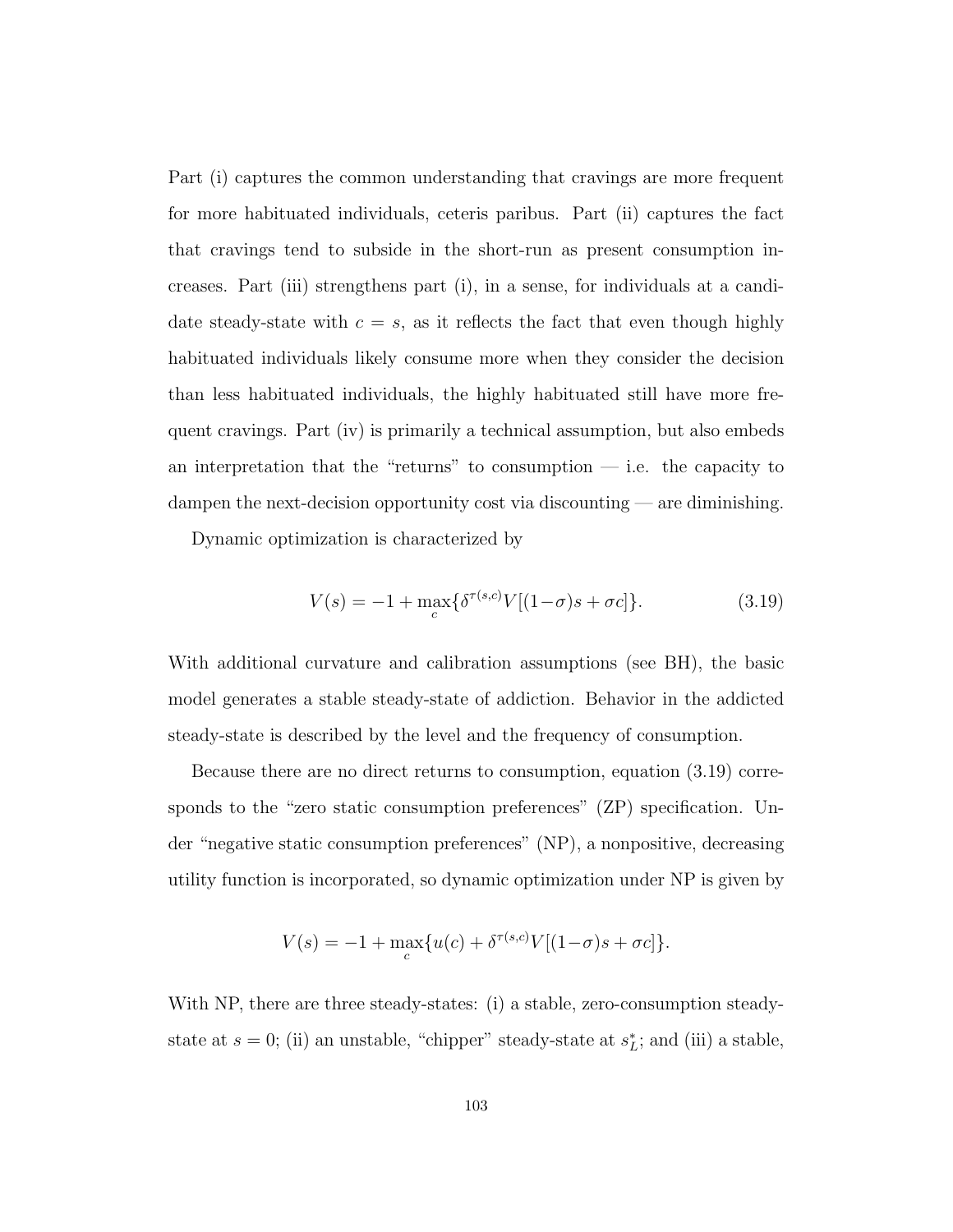addicted steady-state at  $s_H^*$ , where  $s_H^* > s_L^* > 0$ . As direct costs increase (i.e. replacing u with some  $\bar{u}$  with  $\bar{u}(c) < u(c)$  and  $\bar{u}'(c) < u'(c)$  for all  $c > 0$ , the zero-consumption steady-state becomes more stable (larger margin for error), as the prominence of chippers rises relative to addicts. Addicts have a higher level and a higher frequency of consumption than chippers.

For either preference specification, the characterization of addiction satisfies four principal features of addiction introduced in Section 3.2, namely: (i) it is bad; (ii) it is consistent with forward-looking optimization; (iii) opportunity costs drive addictive consumption; and (iv) substitution over short-horizons ("adjacent substitution") with complementarity over long-horizons ("distant complementarity").

## 3.4 A Closer Look at the Interval Function

Based on characteristics of the interval function,  $\tau$ , the next two subsections motivate transitions between equilibria — for initiating the habit and for quitting. The discussion on quitting also relates to the physiological microfoundations for  $\tau$ . The remaining subsections of this section explore other concepts that tie in to properties of  $\tau$  (as it pertains to cravings).

## 3.4.1 Quitting by "Upgrading" Interval Functions (and Microfoundations)

"I smoked cigarettes for about nine years ... I quit smoking by dipping snuff. I quit that by chewing long-leaf tobacco. Eventually I got down to cigars."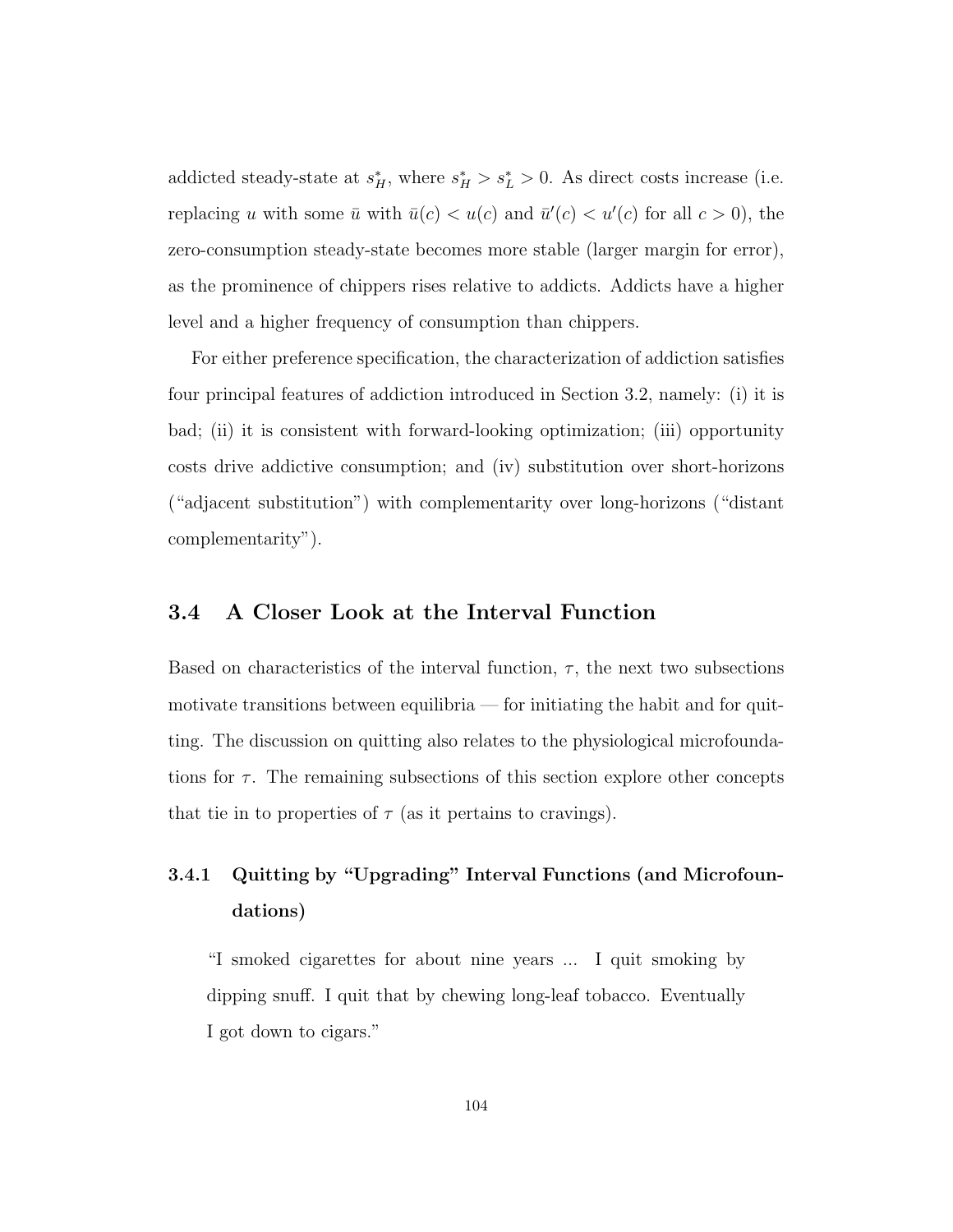## George W. Bush, Decision Points, page 1

Taking up an alternative tobacco habit is the most "successful" quitting method, as ranked by the likelihood of giving up cigarettes (Fiore et al., 1990; Rodu and Phillips, 2008). Its viability stems from the notion that low blood nicotine levels give rise to cravings (Jarvik et al., 2000). Crudely suppose a craving arises when blood nicotine drops below a threshold (that depends on s). Then  $\tau$  defines the interval from a craving to the time nicotine again falls below the threshold.

Other tobacco products appear to have superior interval functions (i.e. larger values of  $\tau$  for the same s, c) because the "timetable for withdrawal" due to low blood nicotine is particularly unfavorable for cigarettes: nicotine from inhaled cigarette smoke enters the bloodstream faster (and consequently leaves sooner) than from the alternatives (Benowitz et al., 1988). This capacity to ebb cravings is reminiscent of nicotine replacement therapies such as the nicotine patch, which qualitatively has the same advantages as smokeless tobacco products regarding blood absorption rates (Henningfield, 1995). Since these products involve less frequent decision points (a prerequisite for the "opportunity" to consume), the patch and other nicotine sources are valuable commitment devices.

The notion that, due to their "better" (i.e. slower) nicotine absorption rates, different tobacco products can reduce the frequency of decisions relative to cigarettes touches on the physiological microfoundations of  $\tau$ . Productspecific nicotine absorption rates, and hence product-specific interval functions, can be largely traced to "biological geometry." The rapid absorption from cigarettes is attributed to the large surface area of alveoli in the lungs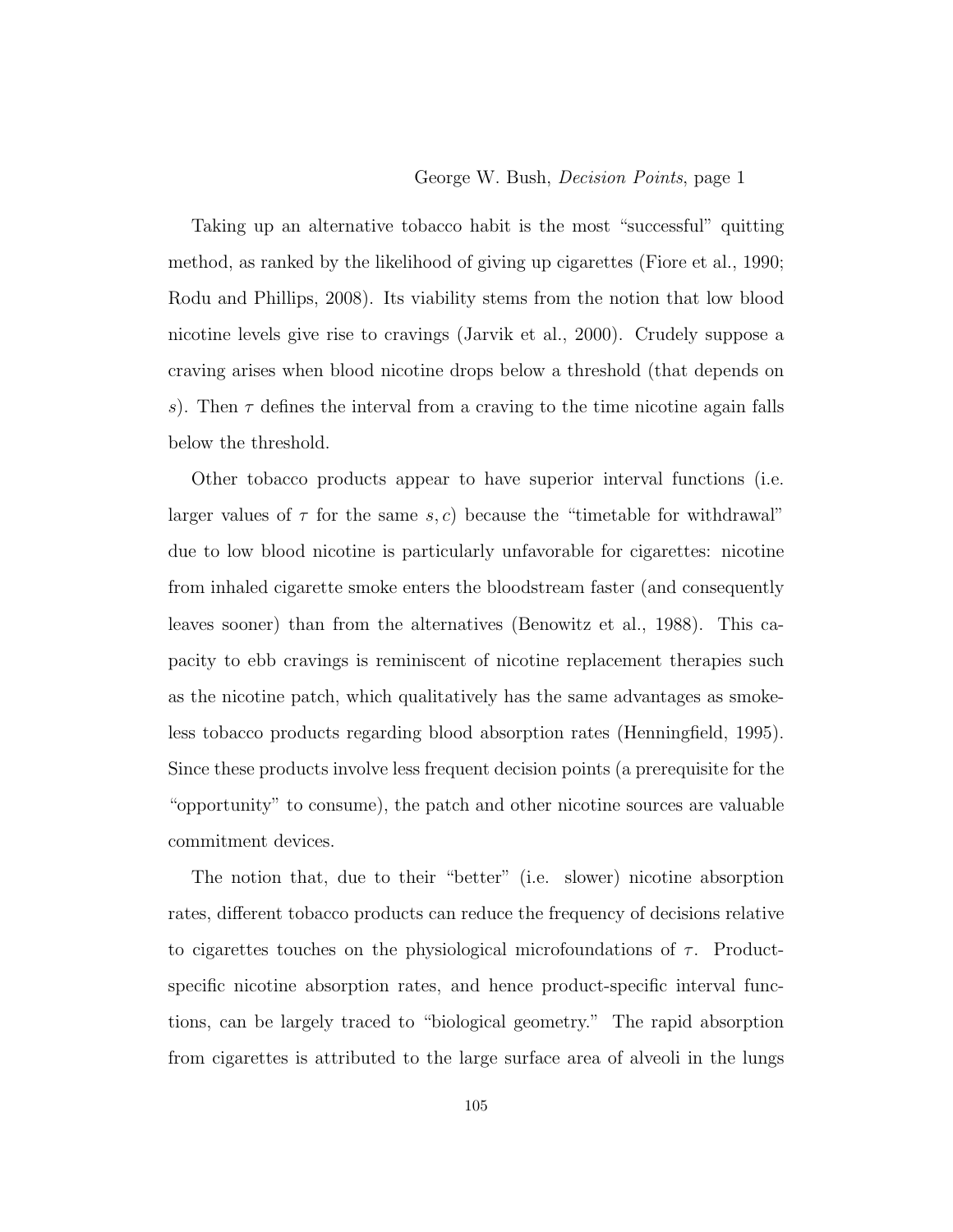(Hukkanen et al., 2005); meanwhile, the gradual buildup from chewing tobacco and oral snuff is traced, respectively, to the slow passage through the buccal (cheek) route and through the mucous membrane (Russell et al., 1976; Fant et al., 1999). Relative to other modeling devices (utility functions, discount factors, information sets, etc.),  $\tau$  may be the most "tangible," having the clearest map to its biological roots.

## 3.4.2 Initiation: Peer Pressure and the Low-Habit Shape of  $\tau$

A common reason for starting smoking is "peer pressure," in which an individual is urged by a peer to try (Evans et al., 1978; de Vries et al., 2003). Since choosing to abstain may invite insistent requests to consume, peer pressure can justify why, despite the negligible role of cravings,  $\tau$  increases with consumption at zero habit.<sup>3</sup> Hence, the interval function introduced in the basic model may represent a reduced form of sorts in that it accounts for some sources of decision points other than internal cravings. This observation highlights the versatility of the decision point construct, as it alludes to EDP's later formalization of peer consumption as a decision point. The notion that peer pressure can implicitly be present in  $\tau$  is not double counting when peer consumption is formally motivated. Since peer pressure is only informally motivated in the peer consumption model, the formal treatment is compatible with and complementary to this depiction of peer pressure. (Provided group composition is not permanently fixed, in EDP, an individual who

<sup>&</sup>lt;sup>3</sup>In the initial construction, the curvature of  $\tau$  is insufficient to motivate initial use from  $s = 0$  (an implication of zero "movement" from  $s = 0$  under ZP). However, this was just an anchoring assumption to generate a zero-consumption equilibrium. Realistically, if peer pressure is sufficiently intense,  $\tau_c(0, 0) > 0$ may be large enough to bump the movement function above zero (since larger  $\tau_c$  means greater returns to consumption), putting the peer-pressured individual on the path to long-term addiction under ZP. For NP, there is a buffer such that the individual may return to the zero-consumption steady-state after peer pressure subsides.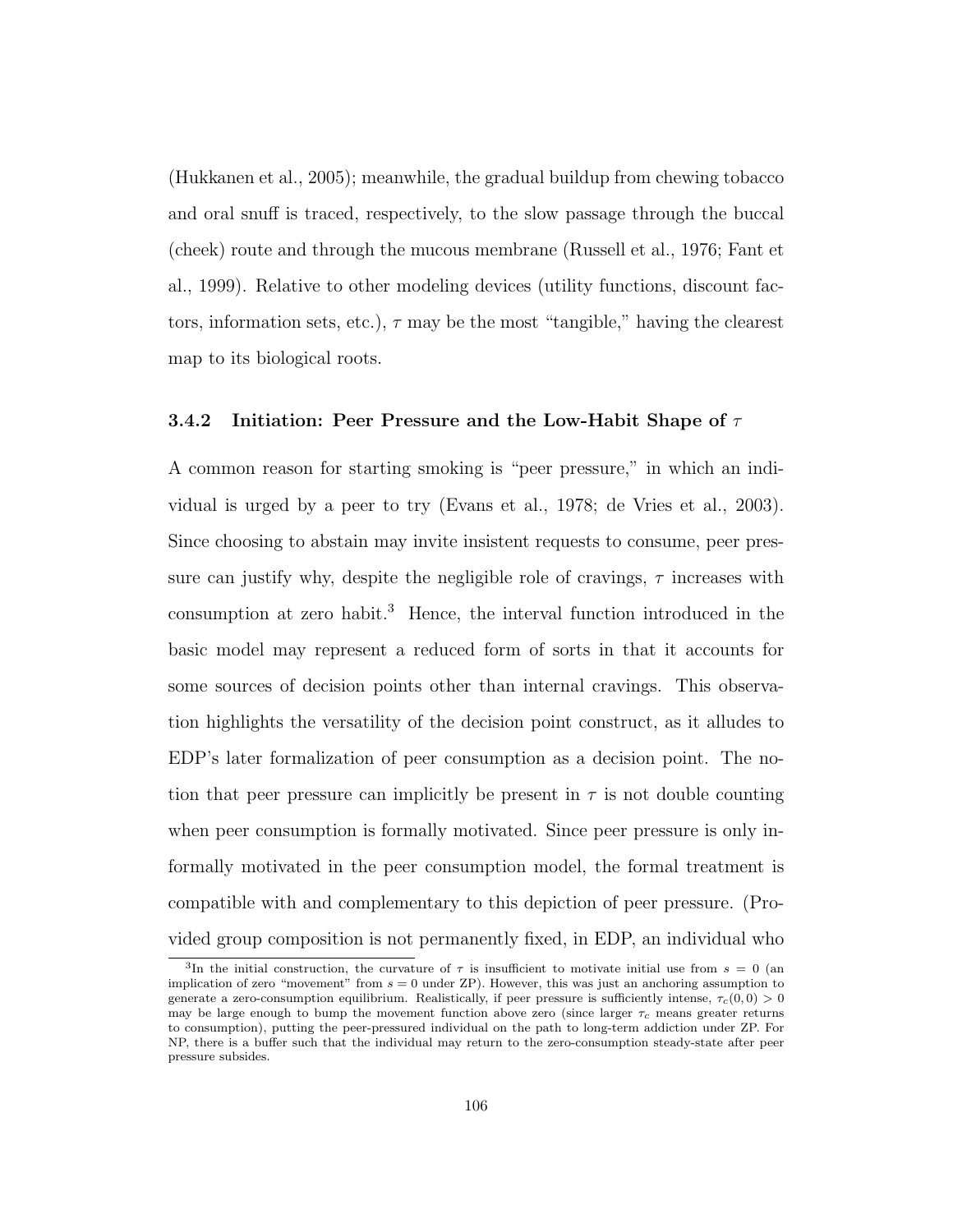values group inclusion and is slightly above a zero habit stock would have an incentive to apply peer pressure to zero-habit peers to bring them on board with the new habit. Otherwise, the individual faces the possibility of eventual exclusion from the group.) Further, lumping peer pressure with cravings is mechanically not too much of stretch — and in fact illustrates an important parallel — because within the mechanics of endogenous decision points, peer pressure and cravings function in a similar manner; that is, both peer pressure and cravings penalize the individual who abstains by escalating the arrival of unwanted decision points in the short-run, thereby motivating consumption.

## 3.4.3 Other Symptoms

The notion that decision points interrupt outside opportunities may embed explanations for aspects of the addiction syndrome that seem beyond the reach of economic formalism. With the depiction of cravings as distractions, it would be expected that difficulty concentrating is a defining withdrawal symptom (as addressed in Section 3.2.3). The related supposition that cravings alert the decisionmaking apparatus also suggests a reason why smokers have more trouble falling and staying asleep than nonsmokers (Phillips and Danner, 1995), and why disturbed sleep with frequent wakings is a symptom of nicotine withdrawal (Benowitz, 1988; Shiffman et al., 1995).

Noting the outside opportunity couches all other behaviors, if frequent tobacco cravings compete for "attention" with food cravings and with the eating activity itself, perhaps decision points can help explain why many smoke as a weight loss strategy (Klesges and Klesges, 1988), and why being a smoker is associated with reduced appetite and food intake (Klesges et al., 1989; Jo et al.,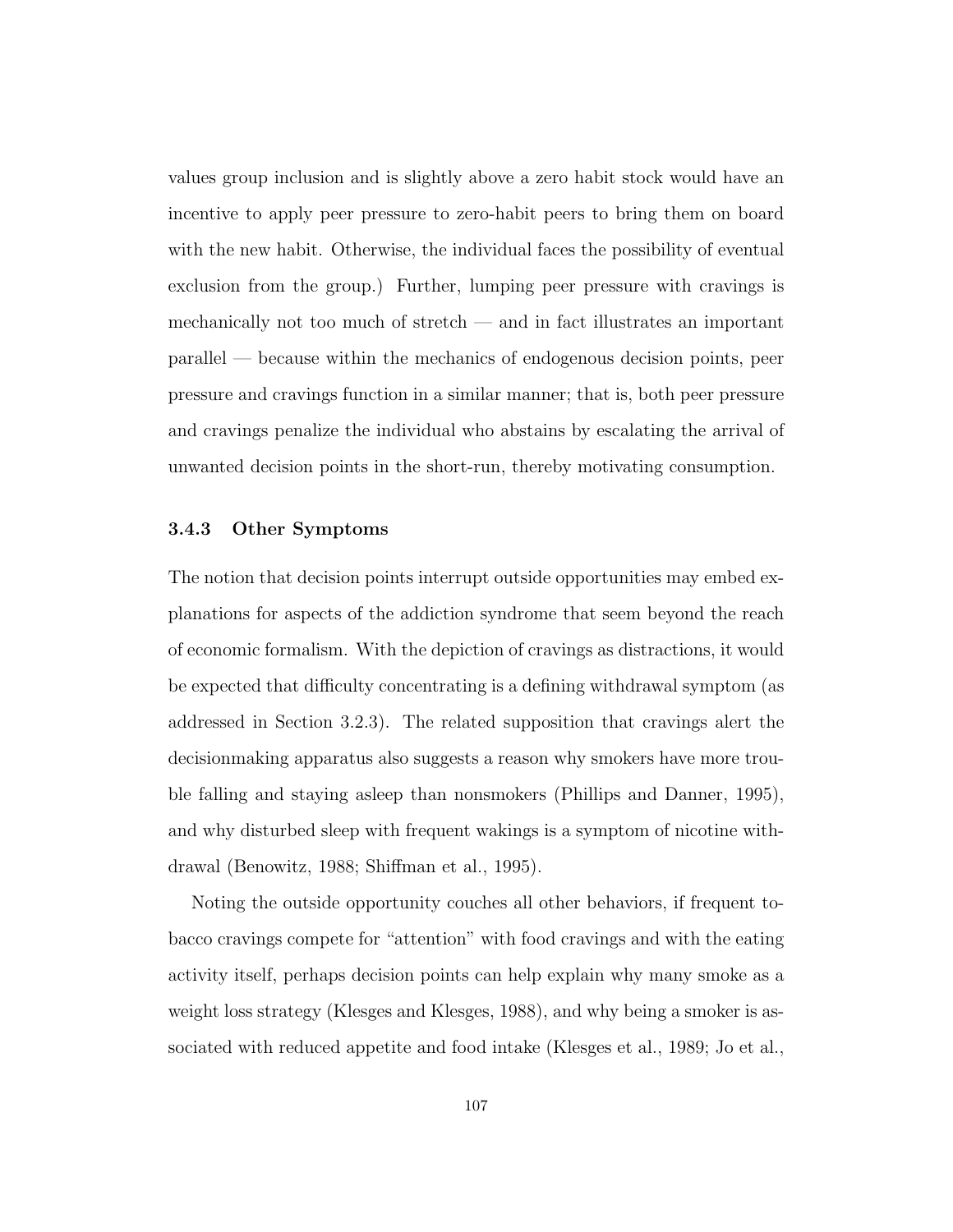2002). A common conclusion is that quitting leads to weight gain and initiation to weight loss (e.g. Flegal et al., 1995; Chou et al., 2004), although Courtemanche (2009) provides a recent negative result. While other mechanisms are certainly involved  $-e.g.$  nicotine's impact on metabolic processes (Audrain-McGovern and Benowitz,  $2011$ ) — "competing decision points" could very well be a contributing factor, as heavy smokers report that they experience a heightened craving state every thirty minutes and are in a state of craving roughly half the time they aren't smoking (Shiffman and Paty, 2006).

## 3.4.4 Decision-Level Commitment

The model embeds a novel characterization of commitment: with its capacity to postpone the next decision, *consumption* is a commitment device.<sup>4</sup> Moreover, since a decision point is a limitation on outside opportunities, "commitment" and "flexibility" are two sides of the same coin, which contrasts familiar notions in which commitment and flexibility are opposites, defined by constricted and expanded choice sets, respectively. When commitment with respect to a particular decision is valuable, the proper inference is the associated decision brings less utility than the outside opportunity. This decision-level treatment seems appropriate for hard-to-resit urges since a neglected urge is an ongoing drain on decisionmaking faculties.

Thus commitment is a strategy to ward off a persistent distraction, thereby avoiding the opportunity costs of a compromised capacity to engage or ponder

<sup>&</sup>lt;sup>4</sup>It seems bizarre — the purported purpose of commitment is to *prevent* consumption in the face of temptation — yet consumption functions in the same manner as classical time-inconsistent representations. Laibson's (1997) canonical "golden eggs" hyperbolic discounting model conceptualizes an illiquid asset as a commitment mechanism. Illiquidity requires an individual to wait an extra period to spend proceeds after selling off the asset. As with smoking a cigarette, illiquidity's value in the golden eggs model is owed to its capacity to delay the next opportunity to consume.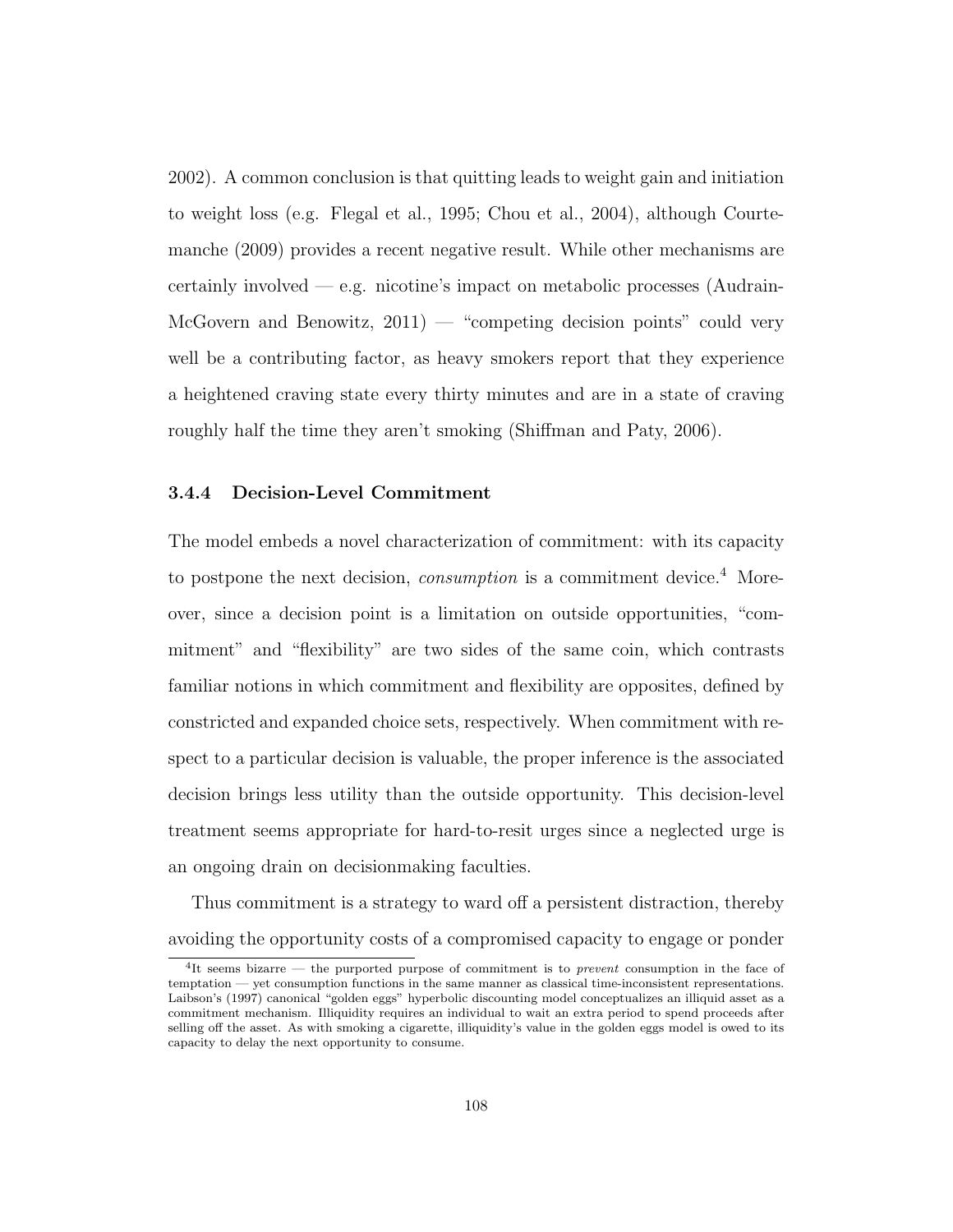alternate activities. This characterization fits behavior patterns and psychology concepts. In the paper commonly cited as the psychological basis for hyperbolic discounting, Ainslie (1975) writes, referring to a nasty urge, "the constant opportunity to do this is a 'distraction,' a tax on the attention paid to more rewarding activities." Meanwhile, keeping busy (e.g. reading, cleaning, physical activity) is a popular strategy to distract oneself from smoking urges (Shiffman, 1984; Khwaja et al., 2007). Decision-level commitment also fits with Ainslie's (1986) description of attentional control as a crucial commitment method. Still, the notion that succumbing is itself a strategy to get a nagging urge of one's mind is a novel characterization of commitment through endogenous decision points.

## 3.4.5 Measured versus Interval-Driven Substitution

The substitution threshold  $\ell^0$  may serve as a crude measure for the duration of withdrawal because once withdrawal ends, so does the barrage of cravings that makes abstinence unappealing. Addictive substances are characterized by relatively long durations of withdrawal — three to four weeks for nicotine and up to ten weeks for cocaine (Hughes et al., 1994). This jibes with the incentivizing force inherent in interval-driven adjacent substitution because if withdrawal is too short-lived, it is not worthwhile to consume.

Becker (1992) provides the strongest acknowledgment of adjacent substitution in the habit-formation literature: "if I just ate a filling dinner, I do not want to eat another dinner in the near future ... essentially all goods are substitutes if the time intervals are sufficiently close and the quantities consumed are big enough." While predominantly considered in the realm of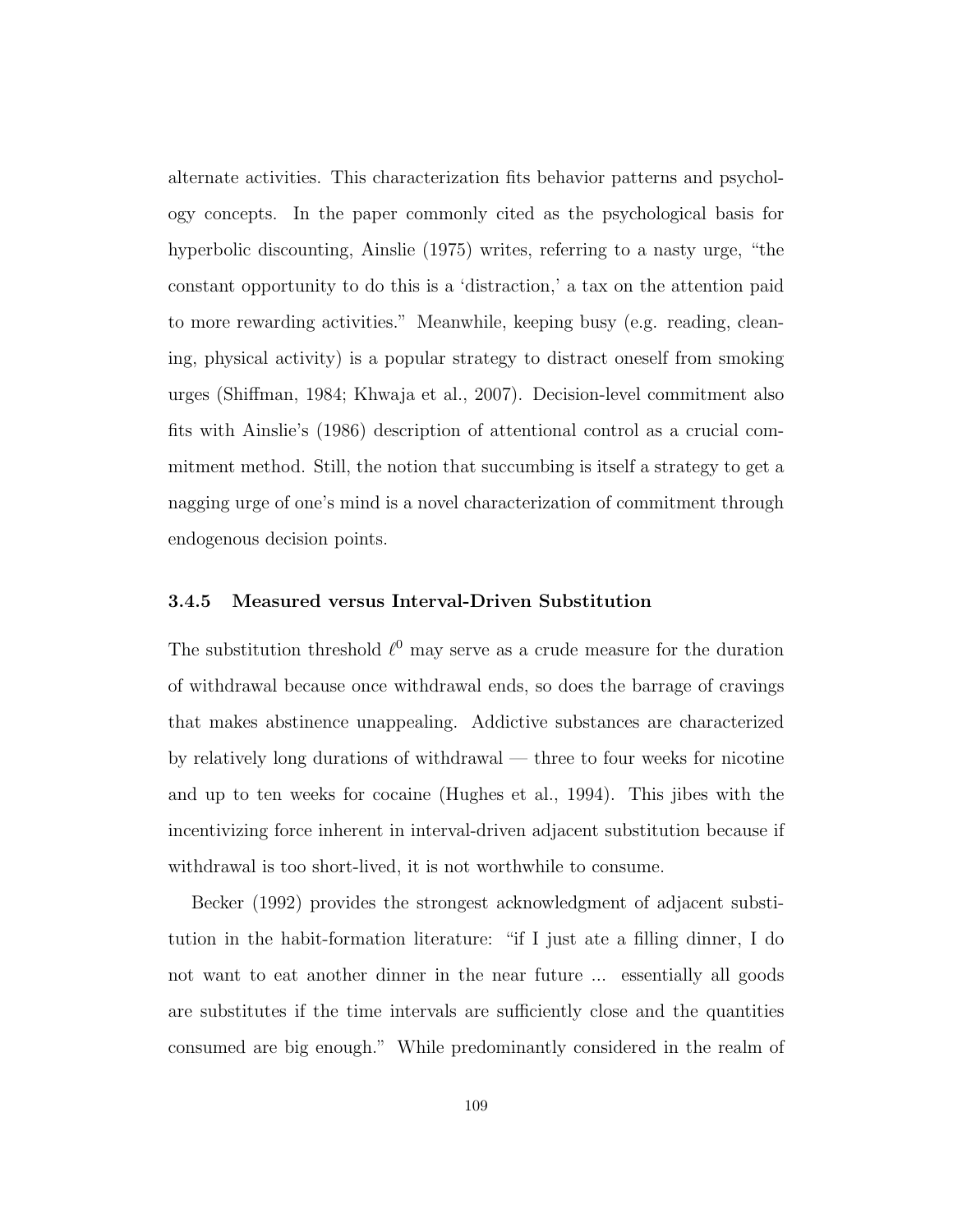eating, Becker's observation reflects the essence of the substitution threshold result — that sufficiently small intervals will "measure" adjacent substitution.

In existing microeconomic treatments, adjacent substitution connotes satiation of a desire, marked by a taste for marginal consumption that falls with past use (e.g. Iannaccone, 1986; Dockner and Feichtinger, 1993). While adjacent substitution is not pivotal for the incentive to eat (even if starvation did not bring intense hunger, I would still have a motive to eat), if endogenous arrival of hunger (i.e. food cravings) causes the individual to consider eating, then endogenous decision points and interval-driven adjacent substitution are valid for eating habits too. Moreover, measured adjacent substitution masks the strategic motive to consume since it does not detect the endogenous intervals or the decision opportunity costs. This a noteworthy omission in light of the fact that considerable theoretical interest in addiction is largely due to the difficulty of justifying *why* a rational agent would use drugs.

## 3.5 Apparent versus True Preferences

If the motivation for addictive behavior is based on endogenous intervals, how can a harmful addiction be rationalized in a standard-time world? To investigate, EDP develops a simple procedure that ignores the timing of decisions to "measure" preferences. The misspecified model is estimated using timeaggregated choices from endogenous decision points. As the key determinants of behavior in the standard time setup, the procedure infers static consumption preferences and time preference, i.e. discounting. The next subsection gives relevant background on discounting.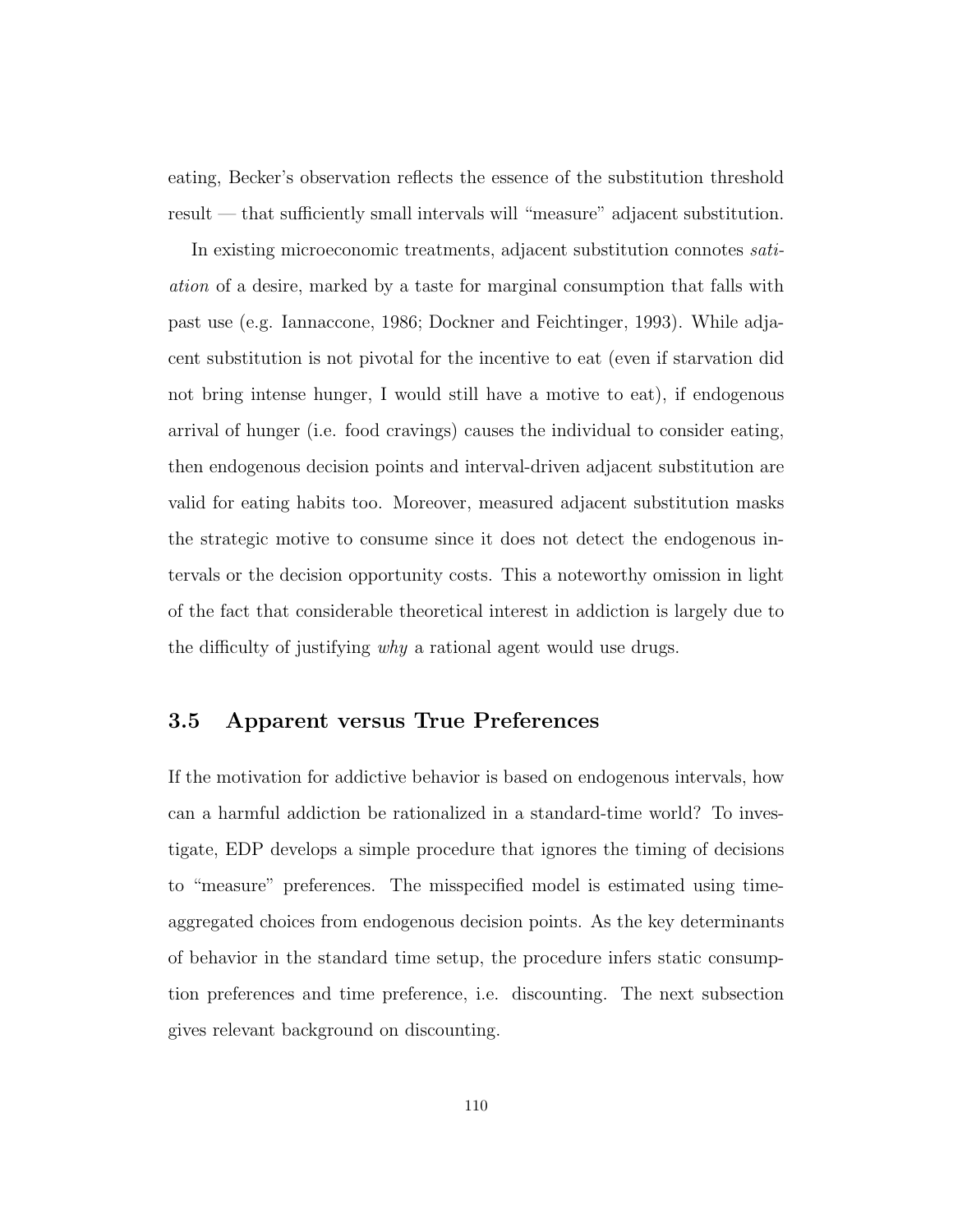#### 3.5.1 Time-Preference: Background and Anomalies

Constant discounting, which posits an invariant subjective discount factor  $\delta$ , is the standard approach to evaluate intertemporal tradeoffs (Samuelson, 1937; Koopmans, 1960). However, constant discounting faces many empirical challenges and addiction research, in particular, is fertile grounds for apparent departures.

Indicative of *commodity dependence*, several studies find addicts discount drugs more steeply than money: Bickel et al. (1999) find smokers discount cigarettes more than money. Similar studies show heroin addicts discount heroin more than money (Madden et al., 1997; Kirby et al., 1999). There is evidence of commodity dependence even within the health domain: Khwaja et al. (2007) report smokers are as patient as nonsmokers regarding their willingness to undergo a colonoscopy. The notion that discounting ought to be the same for all types of consumption is a universal feature of standard discounting and popular alternatives. The theoretical justification for commodity independence is put best by Frederick et al. (2002): "If people discount utility from different sources at different rates, then the notion of a unitary time preference is meaningless. Instead we would need to label time preference according to the object being delayed — 'banana time preference,' 'vacation time preference,' and so on."

Related estimates based on cigarette demand suggest absurd levels of impatience: for instance, implied subjective discount rates from Becker et al. (1994) range from 56 to 223 percent. Analogous estimates from Baltagi and Griffin (2001) are 32 to 84 percent, though the authors describe several difficulties in measurement. Note, constant discounting can equivalently be expressed as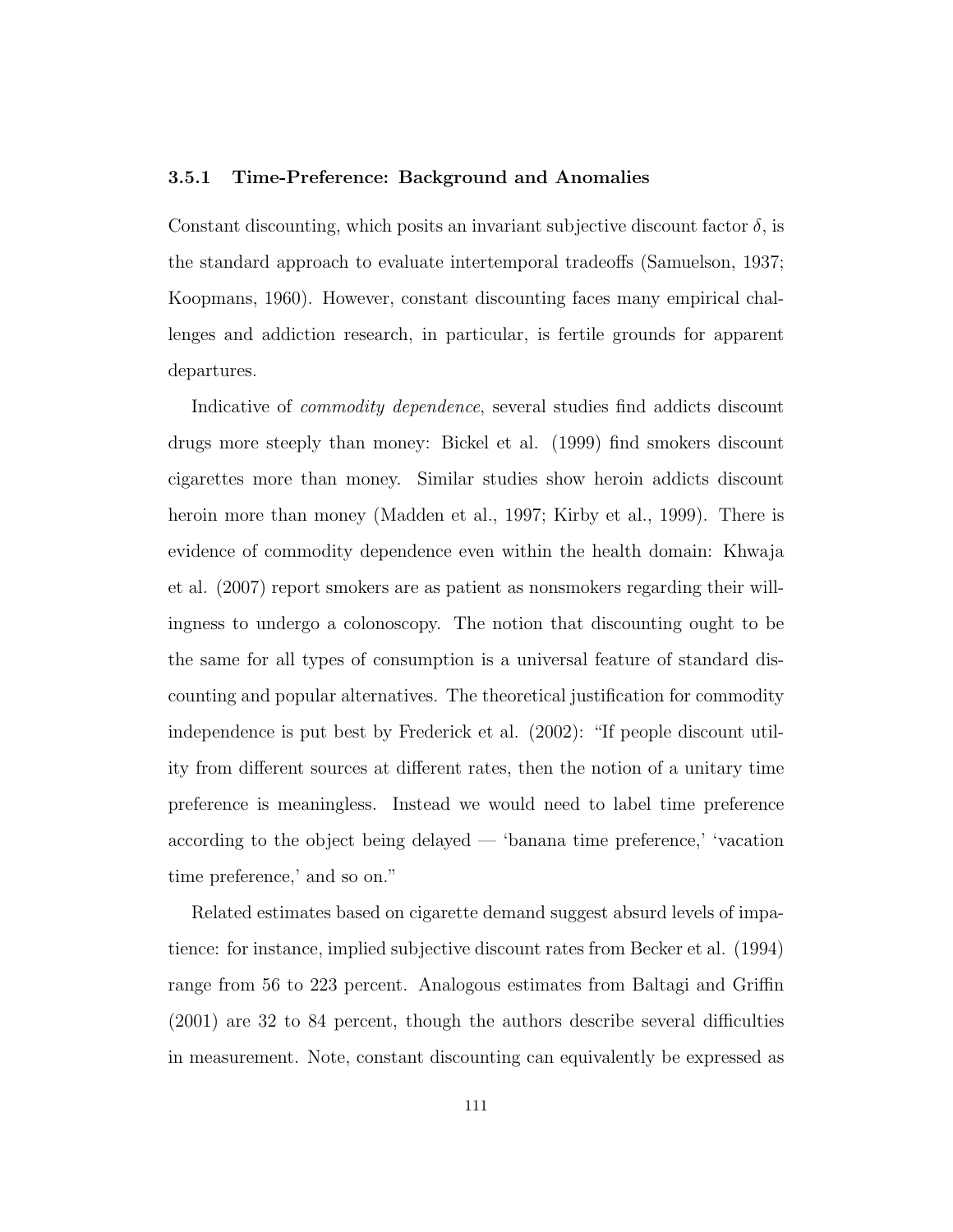a unitary discount rate  $\rho$  (where  $\delta = \frac{1}{1+\rho}$  $\frac{1}{1+\rho}$ ), which is considered "reasonable" if it is in the ballpark of a market rate of return on investments. That the subjective discount rate equals the mean (real) interest rate is common in macroeconomics, either as a result or as an assumption. Otherwise, money is left on the table in a standard representative agent economy, since capital markets would provide arbitrage opportunities.

Another noted anomaly is endogenous discounting, as estimated patience increases with recent drug use, while the reverse relationship emerges over long horizons. The short-term effect is documented for smokers by (Field et al., 2006) and for heroin addicts by (Giordano et al., 2002). Conversely, exusers are substantially more patient than current users for cigarettes (Bickel et al., 1999), and for heroin and amphetamines (Bretteville-Jensen, 1999). While noting the possibility that selection may account for the divergence between current and ex-users, Bretteville-Jensen writes: "great impatience and shortsightedness will probably also arise as a result of addiction." Bickel et al. likewise conclude: "never- and ex-smokers could discount similarly because cigarette smoking is associated with a reversible increases in discounting or due to selection bias." The long-horizon form is captured by earlier endogenous discounting theories in which drug use leads to steeper impatience (Becker and Mulligan, 1997; Orphanides and Zervos, 1998).

## 3.5.2 The Liking-Wanting Gap

As mentioned in EDP, the characterization of habit formation preferences as an artifact of misspecification has neuropsychological backing, as drugs are 'wanted' more-and-more despite not being 'liked' more-and-more as addiction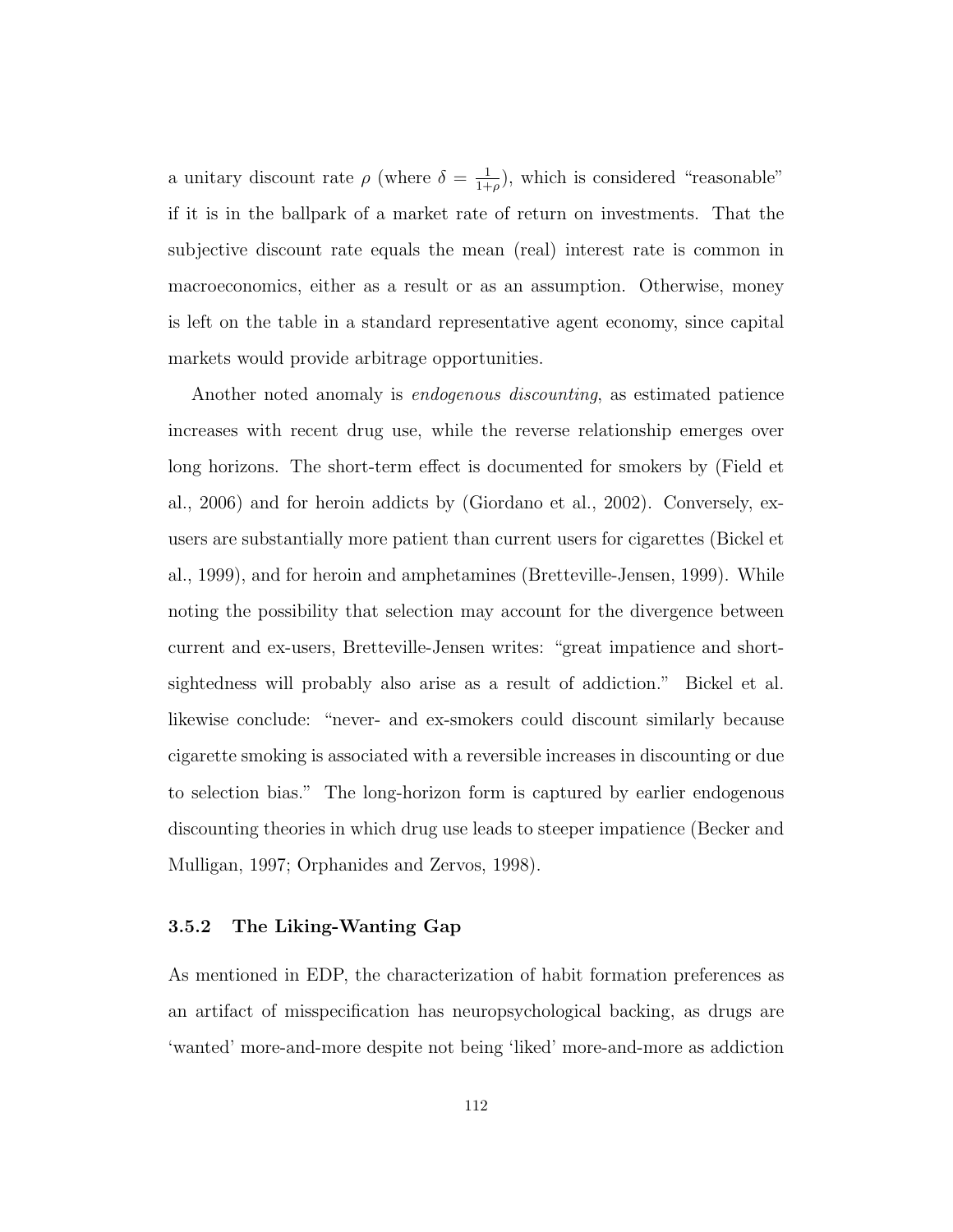develops (Robinson and Berridge, 1993). In economic parlance, 'liking' naturally maps to the true consumption preference and 'wanting' to demand. In common psychology usage, 'liking' refers to the pleasure from drug use, and 'wanting' to the desire to use drugs — Berridge and Robinson (1998) offer definitions based on underlying core processes, in which 'liking' refers to hedonic evaluation and 'wanting' refers to carrying out the drug use routine that culminates with consumption.<sup>5</sup>

While preferences and emergent behavior patterns in the decision point model may reconcile their divergence, there are multiple ways to translate the wanting-liking gap into an economic model. Based on Kahneman et al.'s (1997) decoupling of utility into separate forms, Camerer (2006) equates 'liking' to "experienced utility" and 'wanting' to "decision utility," suggesting they may diverge in addiction (among other contexts). This approach was partially alluded to by Berridge and Robinson (1998) and endorsed by Berridge (2009). However, the difference in interpretations is not trivial, as behavioral representations based on separate utility types do not challenge the metronomism that renders omitted variable bias (that is, the decision is still taken as given).

## 3.6 External Cues

The relative importance of stochastic cues is compared for a chipper and an addict:

1. (i) the proportion of consumption that coincides with a stochastic cue is

smaller for the addict.

 $5$ Neuroscience researchers appear to have identified the "dopaminergic" (relating to the neurotransmitter dopamine) processes responsible for the liking-wanting gap. See Bernheim and Rangel (2004) for an overview of related evidence.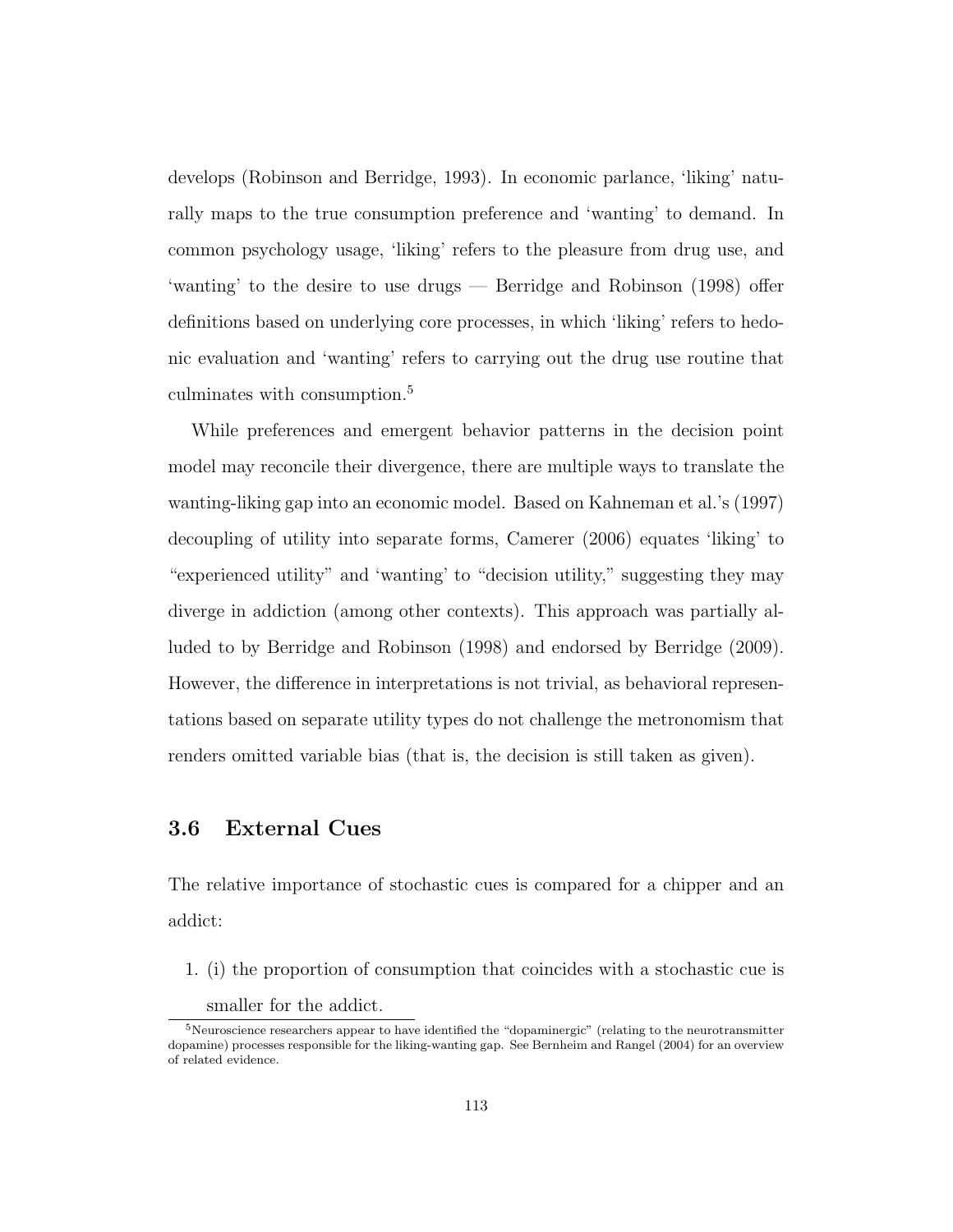2. (ii) the consumption patterns are less random (i.e. the variance of the interval between consumption occasions is smaller) for the addict.

#### 3.6.1 Comparing the Effect of Cues for Addicts and Chippers

As BH addresses, the role of cues differs between weak habits and strong habits; namely, the consumption patterns of chippers are far more dependent on cues than the consumption patterns of addicts (Shiffman et al., 2004; Shiffman and Paty, 2006; Shiffman and Sayette, 2005). This diminishing influence of cues (with rising nicotine dependence) is corroborated by several studies not cited in the original paper. An early experiment by Herman (1974) finds prominently displaying cigarettes has a greater effect on the smoking behavior of chippers than addicts. Responding to a survey by Shiffman et al. (1994), chippers attribute their motivation to smoke more to social factors than to "inner need," while addicts say the opposite. Based on speeds of visual orienting to smoking-related versus smoking-unrelated stimuli, Hogarth et al. (2003) observe smoking cues are substantially more salient for chippers than for addicts. Based on subjective cravings data, Watson et al. (2010) report cue reactivity is significantly and negatively correlated with nicotine dependence.

## 3.6.2 Support for the Decision Point Representation

The influence of a single cue is reminiscent of an internal craving: when a cue arises, the urge to consume suddenly materializes. In fact, cues induce cravings and likewise reorient decisionmaking faculties towards the craved good — as Berridge and Aldridge (2008) write, cues appear to "momentarily dominate decision-making" — lending credence to the formalization of cues as decision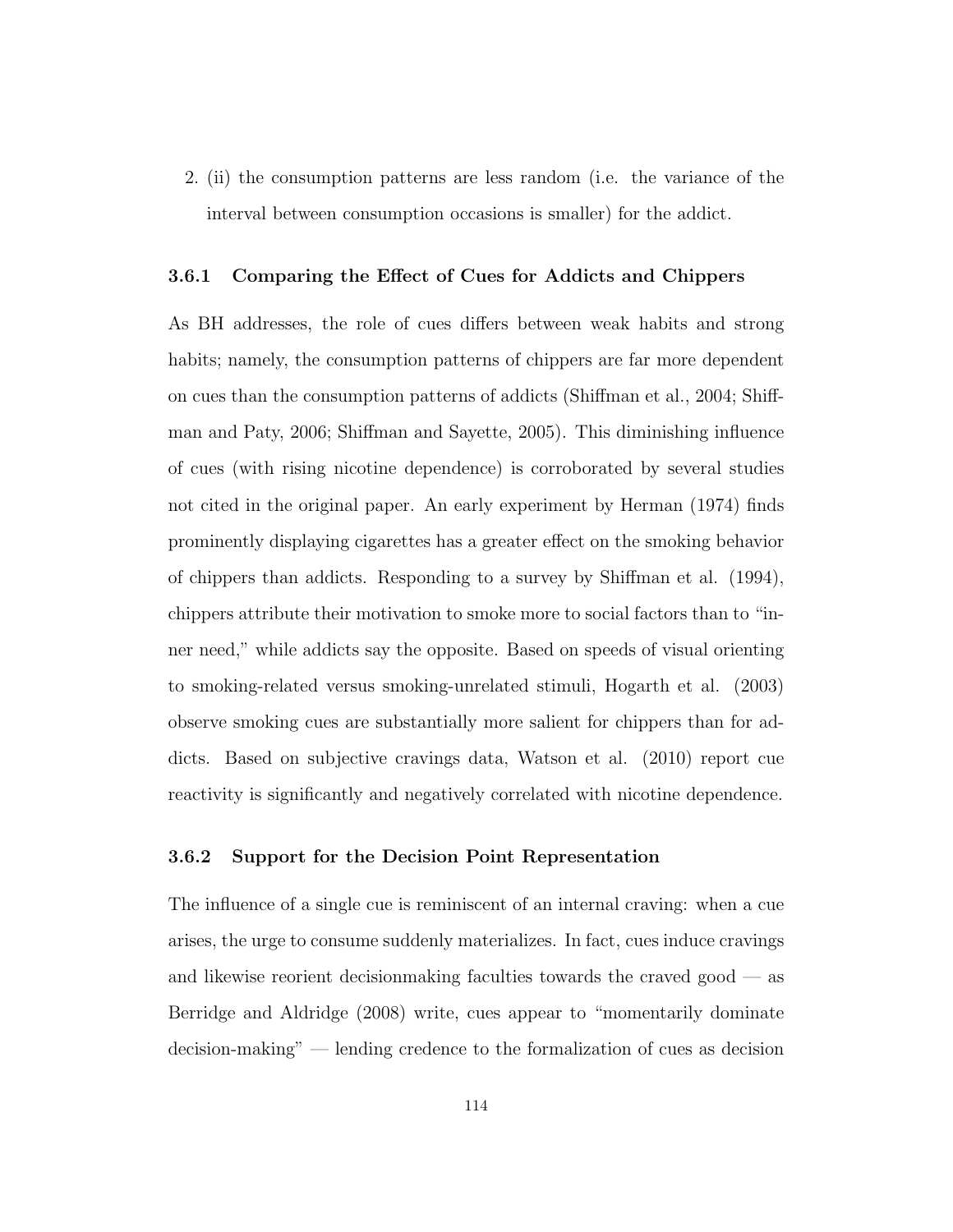points in EDP The cues-cravings link is covered by Grant et al. (1996), Sayette et al. (2001), and Carpenter et al. (2009). For relevant background on cueinduced cognitive reorientation, see Sayette and Hufford (1994), Franken et al. (2005), and Cox et al. (2006).

## 3.6.3 The Good as a Cue

The good as a persistent cue fits with the common attribution of cues' motivational force to the fact that they tend to signal availability of the good.<sup>6</sup> As mentioned in BH, Waters et al. (2004) find that while the nicotine patch reduces the baseline urge to smoke, it does not reduce the spike in the urge from handling a cigarette. This finding corroborated an earlier study by Tiffany et al. (2000). Shiffman et al. (2003) demonstrate the same effects for nicotine gum.<sup>7</sup> For general evidence that drug cues promote relapse, see Niaura et al. (1988) and Shiffman et al. (1996).

## 3.7 Peer Effects

To explore group behavior, in BH, Section 5, peer consumption is modeled as a decision point. The representation captures three aspects of conformity:

- 1. (i) Synchronization: if any two members of a group each consume once in a given time-period, then they consume simultaneously.
- 2. (ii) Self-Sorting: if two individuals are mutually willing to form a group,

<sup>&</sup>lt;sup>6</sup>The role of availability in cues is covered by Droungas et al. (1995), Juliano and Brandon (1998), and Carter and Tiffany (2001).

<sup>7</sup>Refer to Section 3.4.1 for an interpretation of nicotine replacement therapies in terms of endogenous decision points.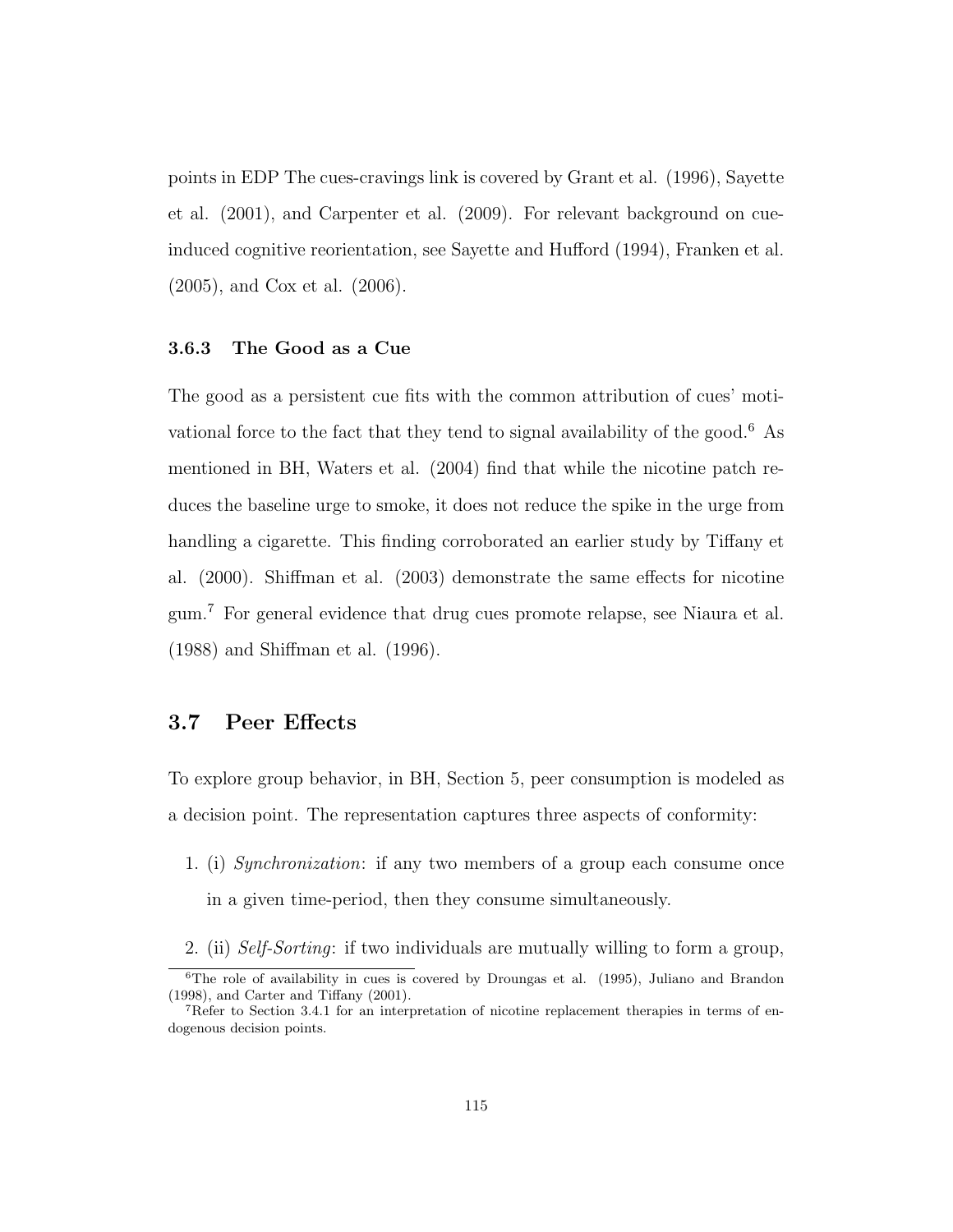they are equally habituated; if they are not equally habituated, the lowerhabit individual strictly prefers isolation to group-formation.

3. (iii) *Herd Behavior*: Within a homogeneous group, members behave identicallyas it is even rational to imitate a deviant peer who strays from the optimal equilibrium.

Each aspect helps give rise to a general notion that the prevalence or level of drug use among one's peers increases the individual's own propensity to use drugs. This general notion is the standard propensity measure of peer effects in economics, which is confirmed by several studies (e.g. Gaviria and Raphael, 2001; Powell et al., 2005; Nakajima, 2007; Fletcher, 2010). Such peer effects appear to be an important driver of bad habits in the early stages of addiction. Ellickson et al. (2003) estimate approximately one-quarter of the association between past and future smoking is attributable to peer effects in a longitudinal sample of middle school students.

Assimilating findings from multiple disciplines, a clearer picture emerges of the patterns underlying the economic propensity measure of peer effects, as ample direct evidence supports each of the three aspects of conformity from peer-induced decision points.

## 3.7.1 Synchronization

Synchronization is best illustrated by the prominence of "social smokers," which is a type of chipper (occasional user) who predominantly smokes in unison with others. Social smokers comprise approximately one-quarter of all smokers and one-half of college smokers (Schane et al., 2009; Moran et al.,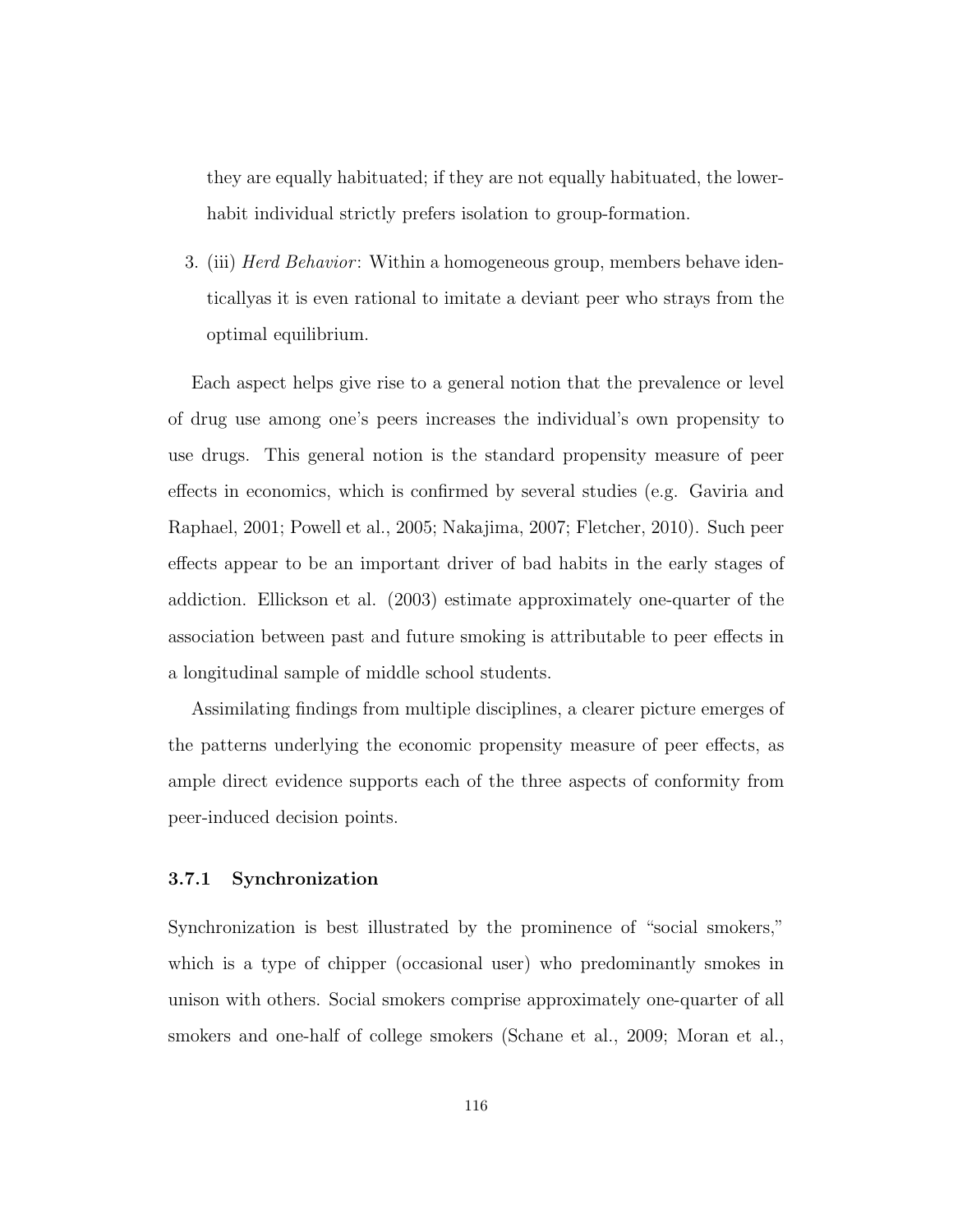2004).

## 3.7.2 Self-Sorting

Several studies documenting general adolescent peer effects report a proclivity to sort into relatively homogeneous groups (Engels et al., 1997; Kobus, 2003; Stewart-Knox et al., 2005). Ennett and Bauman (1994) estimate selection is approximately as important as within-group influences for conformity in groups. Not only based on present habit strengths, self-sorting also occurs with respect to future intentions. Support groups are an important example of peer selection where addicts seeking to quit can congregate (Battaglini et al., 2005).

The mechanism driving self-sorting in decision point theory, namely that low-habit individuals avoid high-habit individuals, is consistent with evidence that nonsmokers primarily deselect from smokers (Ennett and Bauman, 1994). Deselection from more frequent users also fits with the emergence of smoking as a stigmatized behavior (Kim and Shanahan, 2003; Stuber et al., 2008), and motivates the observed "social distancing" effect, in which nonsmokers or light smokers seek to reduce social interactions with heavy smokers. The motive to avoid frequent users is also consistent with expressed smoking-related attitudes. Stuber et al. (2008) take a closer look at the perception of stigma using survey data. More than half of those surveyed agree that most nonsmokers are reluctant to date a smoker, or to let a smoker care for their children, but a majority disagrees with the notion that most nonsmokers think less of smokers, or that smoking is a sign of personal failure. The breakdown suggests the stigma perception arises primarily because people don't want to be in the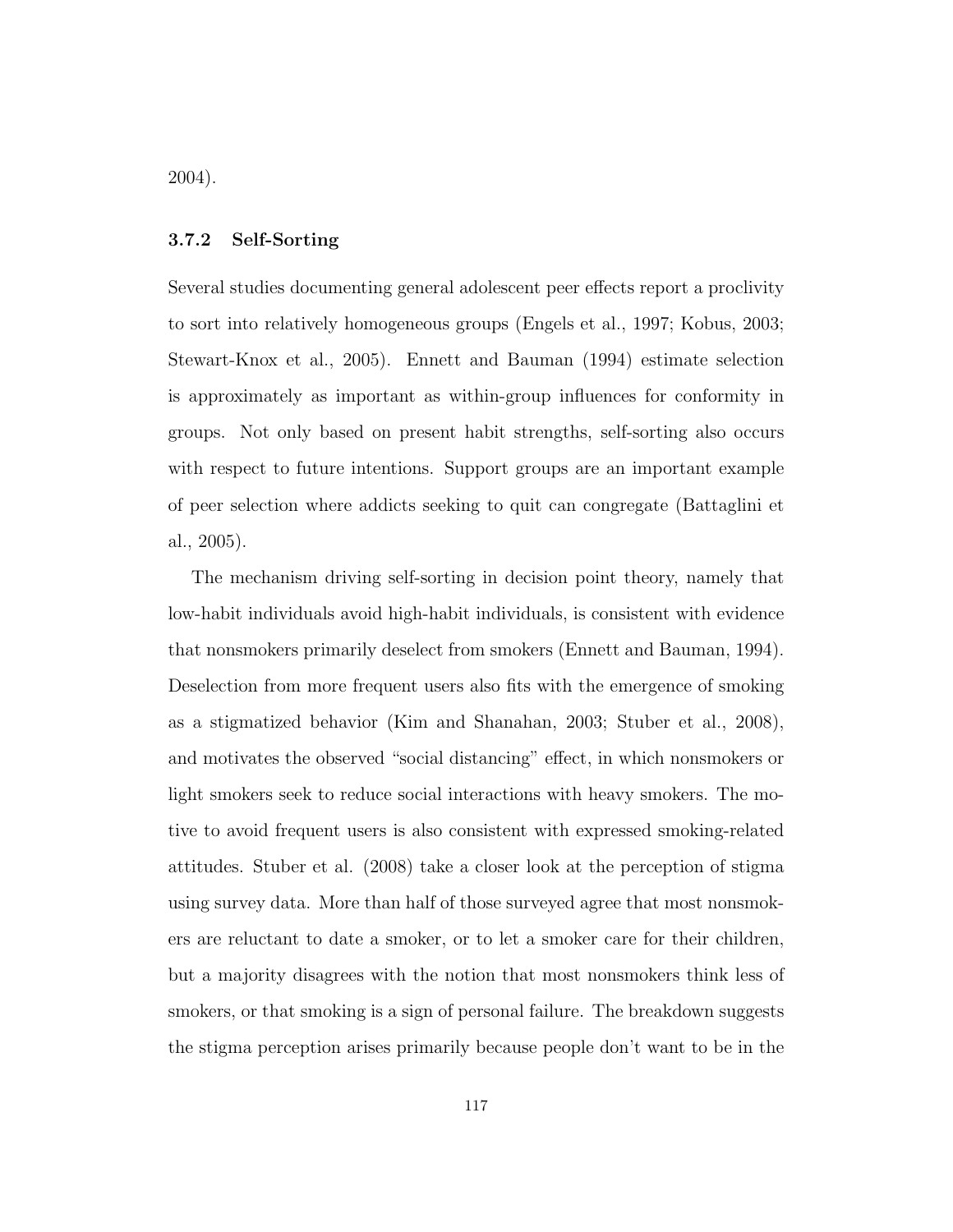vicinity of smokers, as opposed to how nonsmokers personally feel about those who smoke. This assessment is compatible with the result because it illustrates strategic value in minimizing social interactions with frequent smokers (while low types wouldn't mind if users smoke in private). Further, avoiding smokers as a commitment device is consistent with self-reports (Khwaja et al., 2007).

## 3.7.3 Herd Behavior

Demonstrating *herd behavior*: individuals tend to conform to the predominant behavior in their peer group, including the collective adoption of new behaviors — most notably when hopping on (or falling off) the smoking bandwagon in tandem with peers. Several of the cited studies for self-sorting also find herdlike behavior within adolescent peer groups. Herds have a pronounced role in the initiation of bad habits, but can also move in the difficult direction: Christakis and Fowler (2008) report whole groups frequently quit smoking in concert, and the cessation of a peer increases a smoker's odds of quitting by a quarter or more.<sup>8</sup>

Addiction research can also help motivate and aid out understanding of the decision point representation driving the results. Peer consumption follows from the general definition of a cue, as it provides exposure to an item (the good) and a context (consumption itself) associated with consumption. The idea of peer consumption as a cue is often put into practice in experimental research, as smoking in the presence of test subjects is a commonly-used laboratory cue to elicit cravings. As with a "cue," the peer consumption representation encapsulates multiple submodels. Peer-induced decisions can likely

<sup>8</sup>For related evidence and discussion, also see Mermelstein et al. (1986), Havassy et al. (1991), and Jones (1994).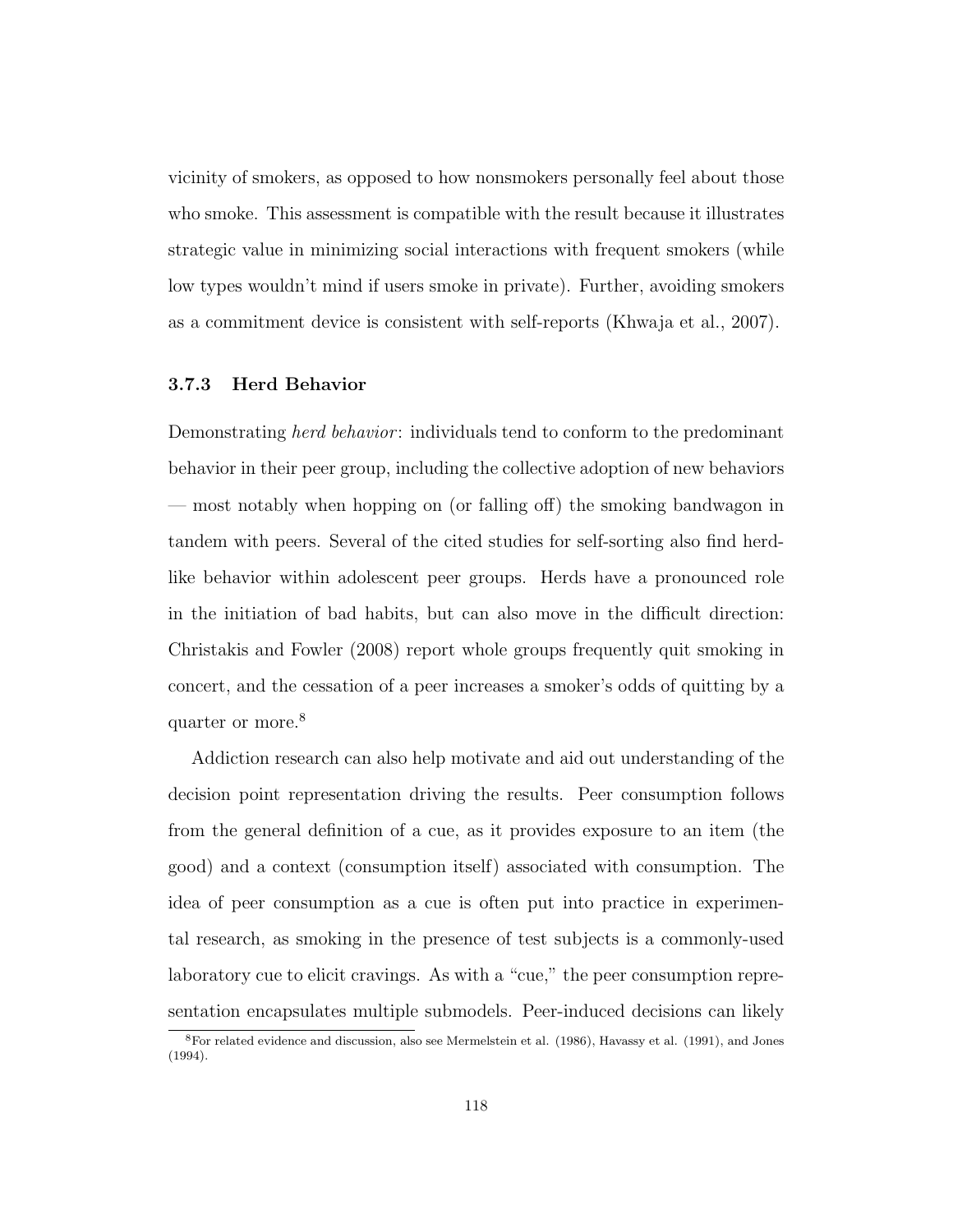arise through "mere proximity" and through communication, presumably direct offers — a common rule in smoking etiquette where before lighting up, a smoker asks peers if they too would like a cigarette. Proximity and offers are each independently associated with a propensity to smoke (Ellickson et al., 2003). Direct offers, meanwhile, are the number one social factor associated with smoking (Conrad et al., 1992).

## 3.7.4 Negative Peer Effects?

The prediction may not be as bizarre as it sounds in light of reported asymmetric effects from having smokers in a peer group, as peer smoking promotes initiation for new users but does not deter quits for existing users (Maxwell, 2002; Ennett and Bauman, 1994). Christakis and Fowler (2008) document polarization within a large group with interconnected subgroups, in which entire subgroups quit while smokers drift to the periphery (which also fits with the motive to avoid frequent users).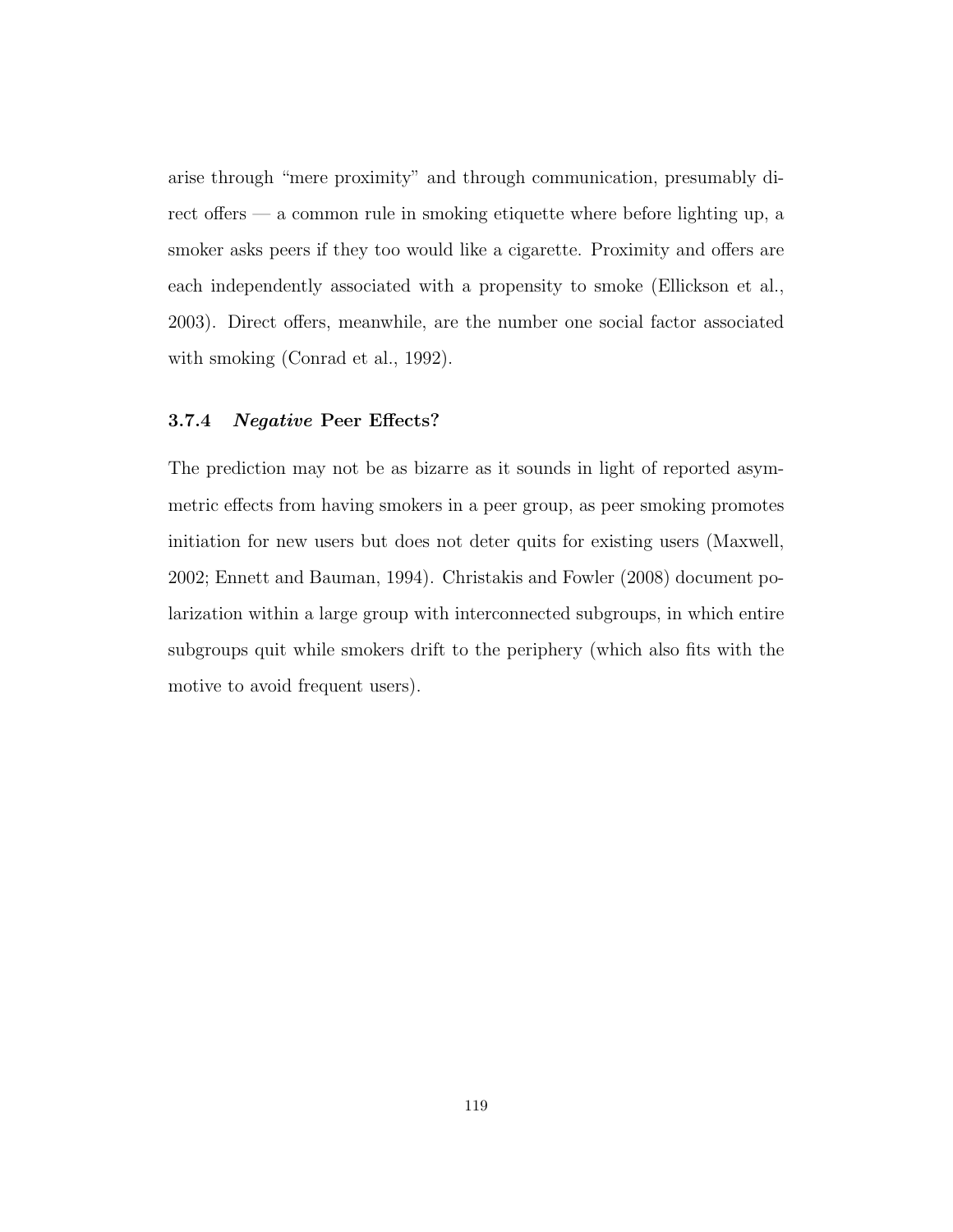# Bibliography

- Ainslie, George, "Beyond Microeconomics. Conflict Among Interests in a Multiple Self as a Determinant of Value," in The Multiple Self, edited by Jon Elster. New York, NY: Cambridge University Press (1986).
- Ainslie, George, "Impulse Control in Pigeons," Journal of the Experimental Analysis of Behavior, 21 (1974), 485–489.
- Ainslie, George, "Specious Reward: A Behavioral Theory of Impulsiveness and Impulse Control," Psychological Bulletin, 82 (1975), 463–496.
- Ainslie, George, and Nick Haslam, "Hyperbolic Discounting," in Choice Over Time, edited by George Loewenstein and Jon Elster. New York, NY: Russell Sage Foundation (1992).
- Akerlof, George, "Procrastination and Obedience," American Economic Review: Papers and Proceedings, 81 (1991), 1–19.
- Anda, Robert, Patrick Remington, Dean Sienko, and Ronald Davis, "Are Physicians Advising Smokers to Quit?," Journal of the American Medical Association, 257 (1987), 1916–1919.
- Arcidiacono, Peter, Holger Sieg, and Frank Sloan, "Living Rationally Under the Volcano? An Empirical Analysis of Heavy Drinking and Smoking," International Economic Review, 48 (2007), 37–65.
- Audrain-McGovern, Janet, and Neal Benowitz, "Cigarette Smoking, Nicotine, and Body Weight," Clinical Pharmacology and Therapeutics, 90 (2011), 164–168.
- Badger, Gary, Warren Bickel, Louis Giordano, Eric Jacobs, George Loewenstein, and Lisa Marsch, "Altered States: The Impact of Immediate Craving on the Valuation of Current and Future Opioids," Journal of Health Economics, 26 (2007), 865–876.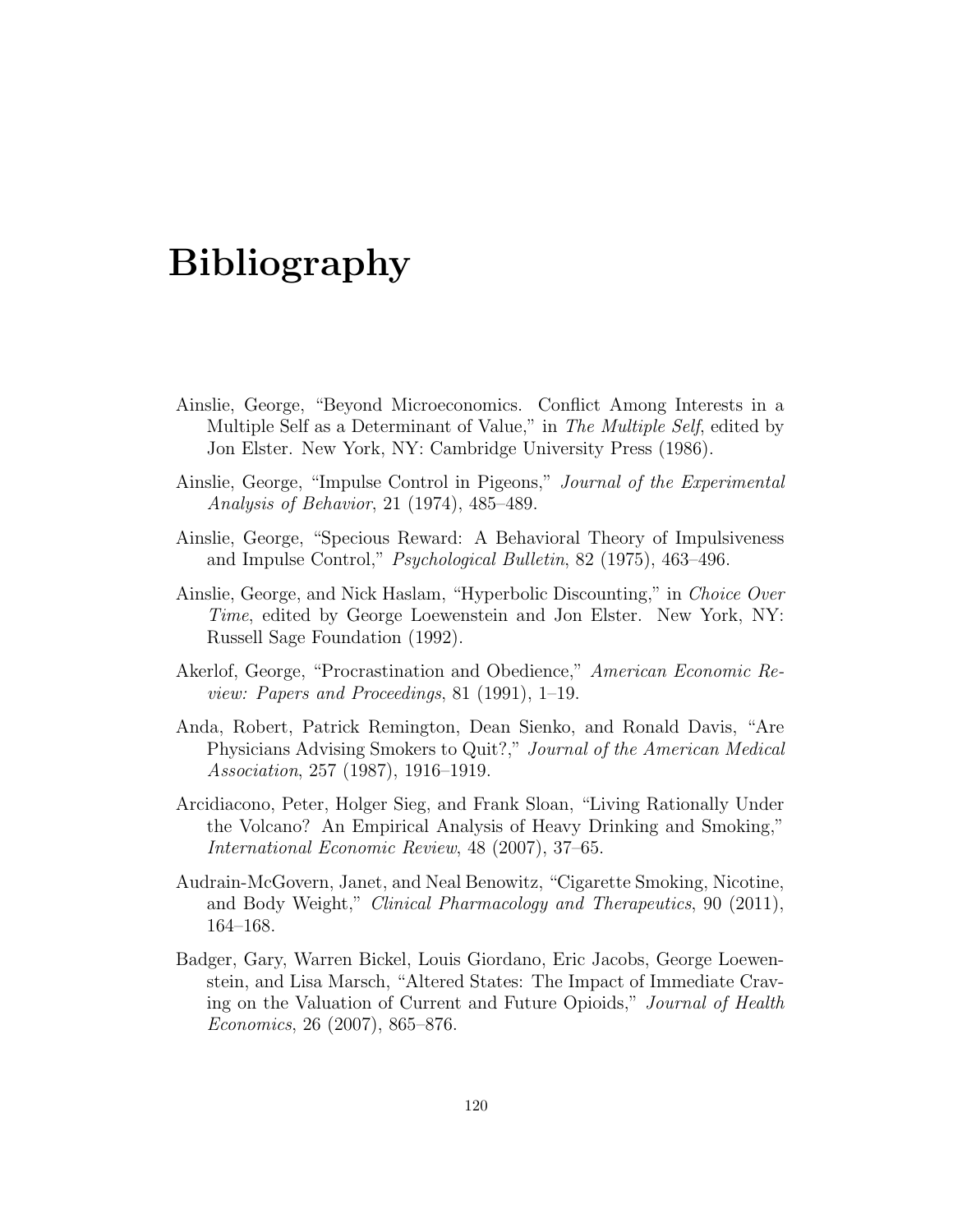- Baker, Timothy, Megan Piper, Danielle McCarthy, Matthew Majeskie, and Michael Fiore, "Addiction Motivation Reformulated: An Affective Processing Model of Negative Reinforcement," Psychological Review, 111 (2004), 33–51.
- Baltagi, Badi, and James Griffin, "The Econometrics of Rational Addiction: The Case of Cigarettes," Journal of Business and Economic Statistics, 19 (2001), 449–454.
- Battaglini, Marco, Roland Benabou, and Jean Tirole, "Self-Control in Peer Groups," Journal of Economic Theory, 123 (2005), 105–134.
- Becker, Gary, "Habits, Addictions, and Traditions," Kyklos, 45 (1992), 327– 346.
- Becker, Gary, "Nobel Lecture: The Economic Way of Looking at Behavior," Journal of Political Economy, 101 (1993), 385–409.
- Becker, Gary, and Casey Mulligan, "The Endogenous Determination of Time Preference," Quarterly Journal of Economics, 112 (1997), 729–758.
- Becker, Gary, and Kevin Murphy, "A Theory of Rational Addiction," Journal of Political Economy, 96 (1988), 675–700.
- Becker, Gary, Michael Grossman, and Kevin Murphy, "An Empirical Analysis of Cigarette Addiction," American Economic Review, 84 (1994), 396–418.
- Bell, Sandra, Richard Taylor, Edward Singleton, Jack Henningfield, and Stephen Heishman, "Smoking After Nicotine Deprivation Enhances Cognitive Performance and Decreases Tobacco Craving in Drug Abusers," Nicotine and Tobacco Research, 1 (1999), 45–52.
- Benhabib, Jess, Alberto Bisin, and Andrew Schotter, "Present-Bias, Quasi-Hyperbolic Discounting, and Fixed Costs," Games and Economic Behav $ior, 69 (2010), 205-223.$
- Benowitz, Neal, "Pharmacodynamics of Nicotine: Implications for Rational Treatment of Nicotine Addiction," British Journal of Addiction, 86 (1991), 495–499.
- Benowitz, Neal, "Pharmacologic Aspects of Cigarette Smoking and Nicotine Addiction," New England Journal of Medicine, 319 (1988), 1318–1330.
- Benowitz, Neal, and Jack Henningfield, "Establishing a Nicotine Threshold for Addiction," New England Journal of Medicine, 331 (1994), 123–125.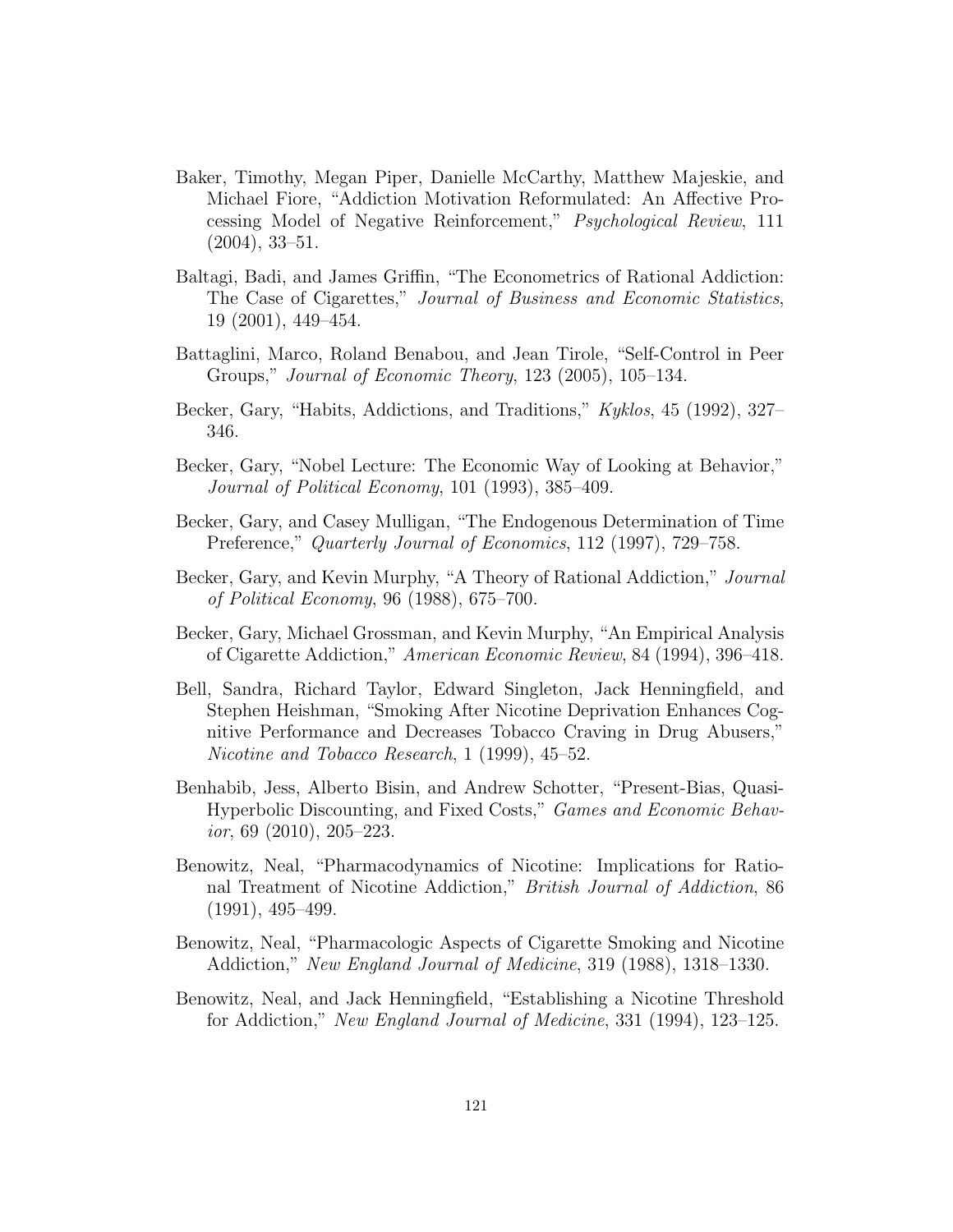- Benzion, Uri, Amnon Rapoport, and Joseph Yagil, "Discount Rates Inferred from Decisions: An Expirimental Study," Marketing Science, 35 (1989), 270–284.
- Bernheim, Douglas, and Antonio Rangel, "Addiction and Cue-Triggered Decision Processes," American Economic Review, 94 (2004), 1558–1590.
- Berridge, Kent, "Wanting and Liking: Observations from the Neuroscience and Psychology Laboratory," Inquiry, 52 (2009), 378–398.
- Berridge, Kent, and Terry Robinson, "What is the Role of Dopamine in Reward: Hedonic Impact, Reward Learning, or Incentive Salience?," Brain Research Reviews, 28 (1998), 309–369.
- Bickel, Warren, Amy Odum, and Gregory Madden, "Impulsivity and Cigarette Smoking: Delay Discounting in Current, Never, and Ex-Smokers," Psychopharmacology, 146 (1999), 477–454.
- Bickel, Warren, Gregory Madden, and Nancy Petry, "The Price of Change: the Behavioral Economics of Drug Dependence," Behavior Therapy, 29 (1998), 545–565.
- Bickel, Warren, R. J. DeGrandpre, and Stephen Higgins, "The Behavioral Economics of Concurrent Drug Reinforcers: A Review and Reanalysis of Drug Self-Administration Research," Psychopharmacology, 118 (1995), 250–259.
- Bretteville-Jensen, Anne, "Addiction and Discounting," Journal of Health Economics, 18 (1999), 393–407.
- Brosnan, Sarah, Owen Jones, Molly Gardner, Susan Lambeth, and Steven Schapiro, "Evolution and the Expression of Biases: Situational Value Changes the Endowment Effect in Chimpanzees," Evolution and Human Behavior, 33 (2012), 378–386.
- Bryan, Gharad, Dean Karlan, and Scott Nelson, "Commitment Devices," Annual Review of Economics, 2 (2010), 671–698.
- Bush, George W., Decision Points, (New York, NY: Crown Publishers, 2010).
- Camerer, Colin, "Wanting, Liking, and Learning: Neuroscience and Paternalism," University of Chicago Law Review, 73 (2006), 87–110.
- Caplin, Andrew, and Mark Dean, "Dopamine, Reward Prediction Error, and Economics," Quarterly Journal of Economics, 123 (2008), 663–701.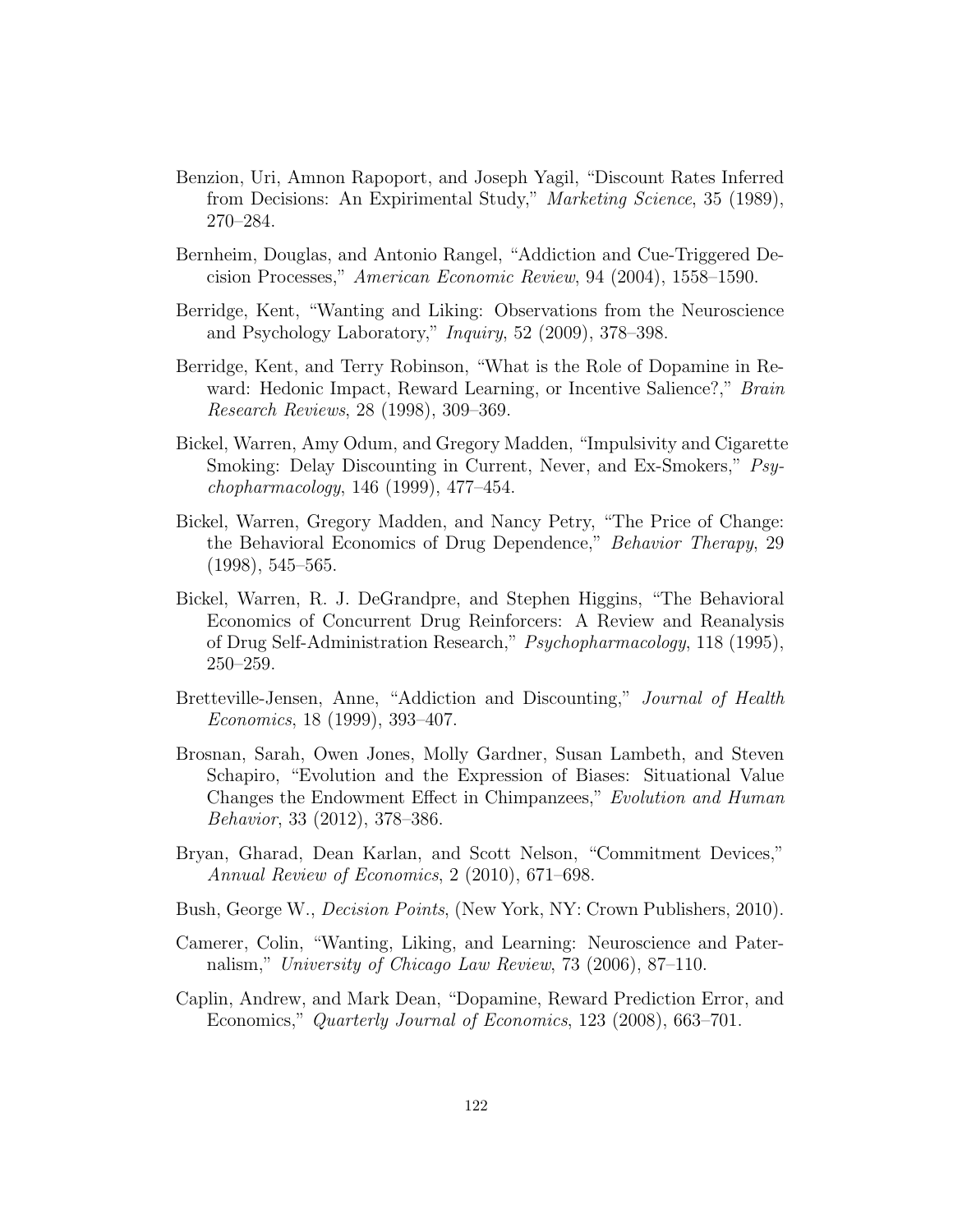- Carpenter, Matthew, Michael Saladin, Stacia DeSantis, Kevin Gray, Steven LaRowe, and Himanshu Upadhyaya, "Laboratory-Based, Cue-Elicited Craving and Cue Reactivity as Predictors of Naturally Occurring Smoking Behavior," Addictive Behaviors, 34 (2009), 536–541.
- Carter, Brian, and Stephen Tiffany, "The Cue-Availability Paradigm: The Effects of Cigarette Availability on Cue Reactivity in Smokers," Experimental and Clinical Psychopharmacology, 9 (2001), 183–190.
- Chaloupka, Frank, "Rational Addictive Behavior and Cigarette Smoking," Journal of Political Economy, 99 (1991), 722–742.
- Chaloupka, Frank, and Kenneth Warner, "The Economics of Smoking," in Handbook of Health Economics, edited by Joseph Newhouse and Anthony Cuyler. Amsterdam, NL: Elsevier Science (2000).
- Chapman, Gretchen, "Similarity and Reluctance to Trade," Journal of Behavioral Decision Making, 11 (1998), 47–58.
- Chou, Shin-Yi, Michael Grossman, and Henry Saffer, "An Economic Analysis of Adult Obesity: Results from the Behavioral Risk Factor Surveillance System," Journal of Health Economics, 23 (2004), 565–587.
- Christakis, Nicholas, and James Fowler, "The Collective Dynamics of Smoking in a Large Social Network," New England Journal of Medicine, 358 (2008), 2249–2258.
- Conrad, Karen, Bryan Flay, and David Hill, "Why Children Start Smoking Cigarettes: Predictors of Onset," British Journal of Addiction, 87 (1992), 1711–1724.
- Cornier, Marc-Andre, Sandra Von Kaenel, Daniel Bessesen, and Jason Tregellas, "Effects of Overfeeing on the Neuronal Response to Visual Food Cues," American Journal of Clinical Nutrition, 86 (2007), 965–971.
- Coursey, Don, John Hovis, and William Schulze, "The Disparity Between Willingness to Accept and Willingness to Pay Measures of Value," Quarterly Journal of Economics, 102 (1987), 679–690.
- Courtemanche, Charles, "Rising Cigarette Prices and Rising Obesity: Coincidence or Unintended Consequence?," Journal of Health Economics, 28 (2009), 781–798.
- Cox, W. Miles, Javad Salehi Fadari, and Emmanuel Pothos, "The Addiction-Stroop Test: Theoretical Considerations and Procedural Recommendations," Psychological Bulletin, 132 (2006), 443–476.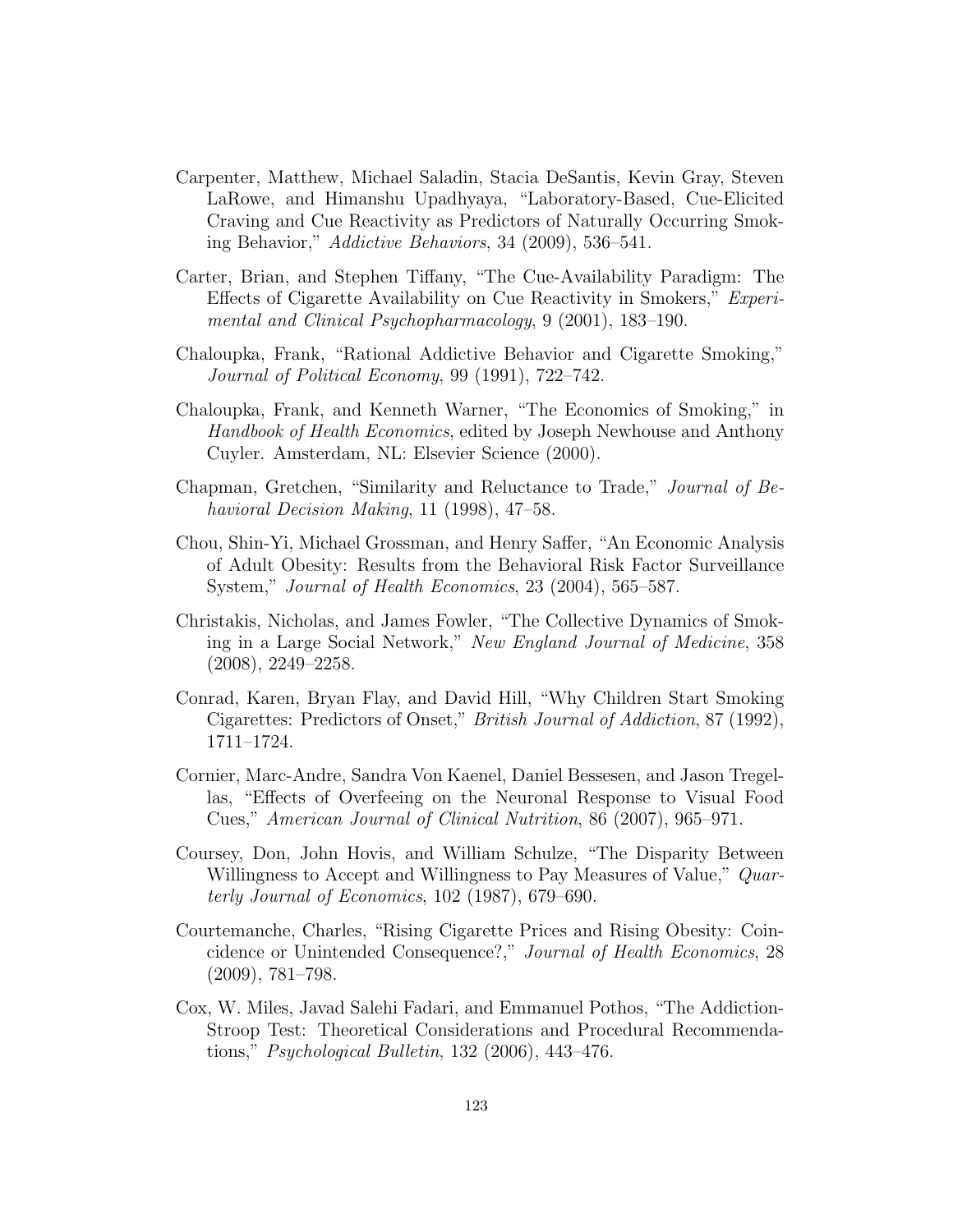- Crawford, Ian, "Habits Revealed," Review of Economic Studies, 77 (2010), 1382–1402.
- Dallery, Jesse, Elisabeth Houtsmuller, Wallace Pickworth, and Maxine Stitzer, "Effects of Cigarette Nicotine Content and Smoking Pace on Subsequent Craving and Smoking," Psychopharmacology, 165 (2003), 172–180.
- Davis, Douglas, and Charles Holt, *Experimental Economics*, (Princeton, NJ: Princeton University Press, 1993).
- de Vries, Hein, Rutger Engels, Stef Kremers, Joyce Wetzels, and Aart Mudde, "Parents' and Friends' Smoking Status as Predictors of Smoking Onset: Findings From Six European Countries," Health Education Research, 18 (2003), 627–636.
- DiFranza, Joseph, and Tim McAfee, "The Tobacco Institute: Helping Youth Say 'Yes' to Tobacco," Journal of Family Practice, 34 (1992), 694–696.
- Dockner, Engelbert, and Gustav Feichtinger, "Cyclical Consumption Patterns and Rational Addiction," American Economic Review, 83 (1993), 256– 263.
- Droungas, Anastasia, Ronald Ehrman, Anna Rose Childress, and Charles O'Brien, "Effect of Smoking Cues and Cigarette Availability on Craving and Smoking Behavior," Addictive Behaviors, 20 (1995), 657–673.
- Ellickson, Phyllis, Chloe Bird, Maria Orlando, David Klein, and Daniel Mc-Caffrey, "Social Context and Adolescent Health Behavior: Does School-Level Smoking Prevalence Affect Students' Subsequent Smoking Behavior," Journal of Health and Social Behavior, 44 (2003), 525–535.
- Engels, Rutger, Ronald Knibbe, Maria Drop, and Ypie de Haan, "Homogeneity of Cigarette Smoking Within Peer Groups: Influence or Selection?," Health Education and Behavior, 24 (1997), 801–811.
- Ennett, Susan, and Karl Bauman, "The Contribution of Influence and Selection to Adolescent Peer Group Homogeneity: The Case of Adolescent Cigarette Smoking," Journal of Personality and Social Psychology, 67 (1994), 653–663.
- Eriksen, Michael, Judith Mackay, and Hana Ross, The Tobacco Atlas, (Atlanta, GA: American Cancer Society, 2012).
- Erskine, James, George Georgiou, and Lia Kvavilashvili, "I Suppress, Therefore I Smoke: Effects of Thought Suppression on Smoking Behavior," Psychological Science, 21 (2010), 1225–1230.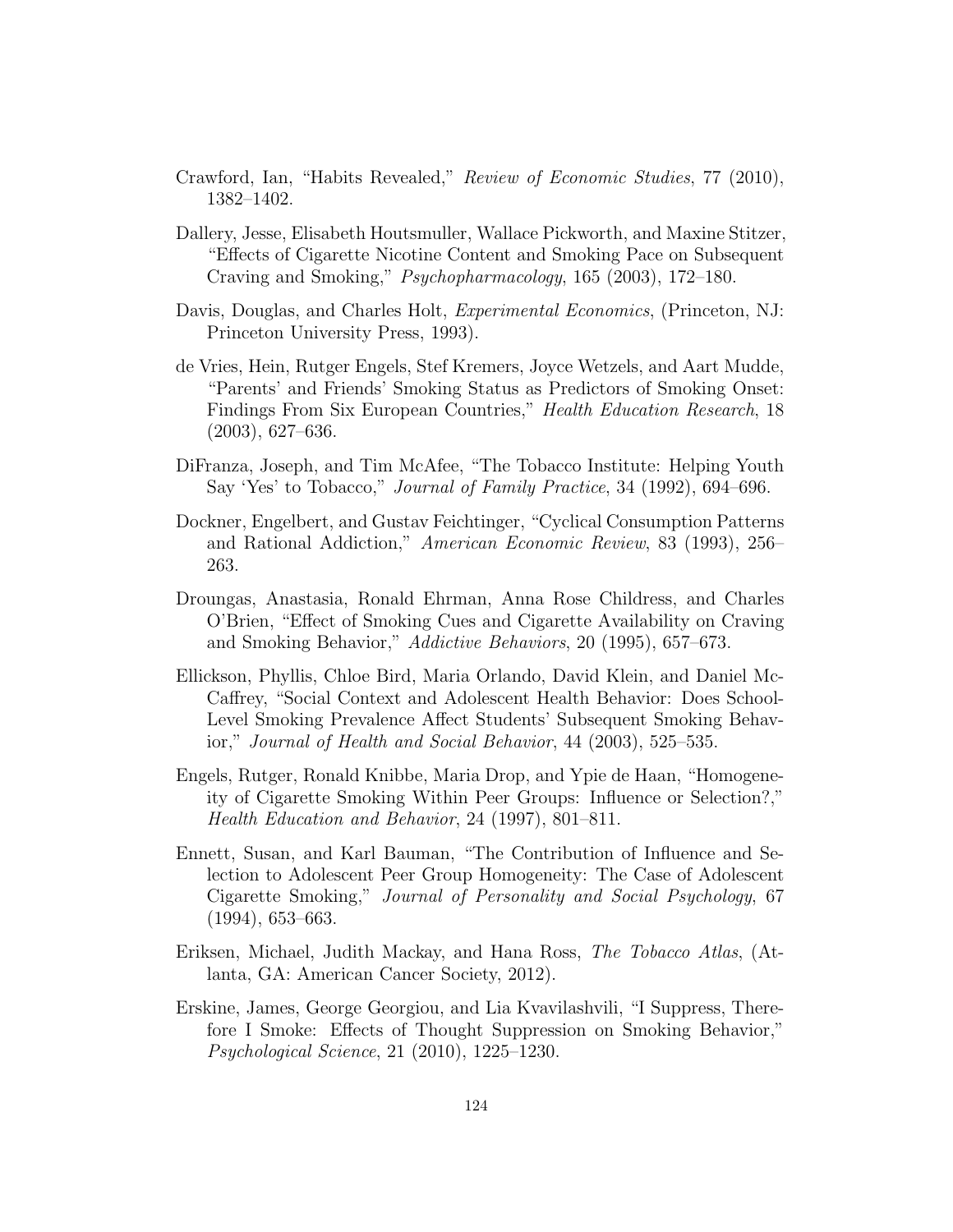- Evans, Richard, Richard Rozelle, Maurice Mittelmark, William Hansen, Alice Bane, and Janet Havis, "Deterring the Onset of Smoking in Children: Knowledge of Immediate Physiological Effects and Coping with Peer Pressure, Media Pressure, and Parent Modeling," Journal of Applied Social Psychology, 8 (1978), 126–135.
- Evans, William, Matthew Farrelly, and Edward Montgomery, "Do Workplace Smoking Bans Reduce Smoking?," American Economic Review, 89 (1999), 728–747.
- Fant, Reginald, Jack Henningfield, Richard Nelson, and Wallace Pickworth, "Pharmacokinetics and Parmacodynamics of Moist Snuff in Humans," Tobacco Control, 8 (1999), 387–392.
- Farrelly, Matthew, Cheryl Healton, Kevin Davis, Peter Messeri, James Hersey, and Lyndon Haviland, "Getting to the Truth: Evaluating National Tobacco Countermarketing Campaigns," American Journal of Public Health, 92 (2002), 901–907.
- Field, Matt, Mary Santarcangelo, Harry Sumnall, Andrew Goudie, and Jon Cole, "Delay Discounting and the Behavioral Economics of Cigarette Purchases in Smokers: the Effects of Nicotine Deprivation," Psychopharma- $\{coloq, 186 (2006), 255-263.$
- Fiore, Michael, Thomas Novotny, John Pierce, Gary Giovino, Evridiki Hatziandreu, Polly Newcomb, Tanya Surawicz, and Ronald Davis, "Methods Used to Quit Smoking in the United States: Do Cessation Programs Help?," Journal of the American Medical Association, 263 (1990), 2760– 2765.
- Fischer, Paul, Meyer Schwartz, John Richards, Adam Goldstein, and Tina Rojas, "Brand Logo Recognition by Children Aged 3 to 6 Years: Mickey Mouse and Old Joe the Camel," *Journal of the American Medical Asso*ciation, 266 (1991), 3145–3148.
- Flegal, Katherine, Richard Troiano, Elsie Pamuk, Robert Kuczmarski, and Stephen Campbell, "The Influence of Smoking Cessation on the Prevalence of Overweight in the United States," New England Journal of Medicine, 333 (1995), 1165–1170.
- Fletcher, Jason, "Social Interactions and Smoking: Evidence Using Multiple Student Cohorts, Instrumental Variables, and School Fixed Effects," Journal of Health Economics, 19 (2010), 466–484.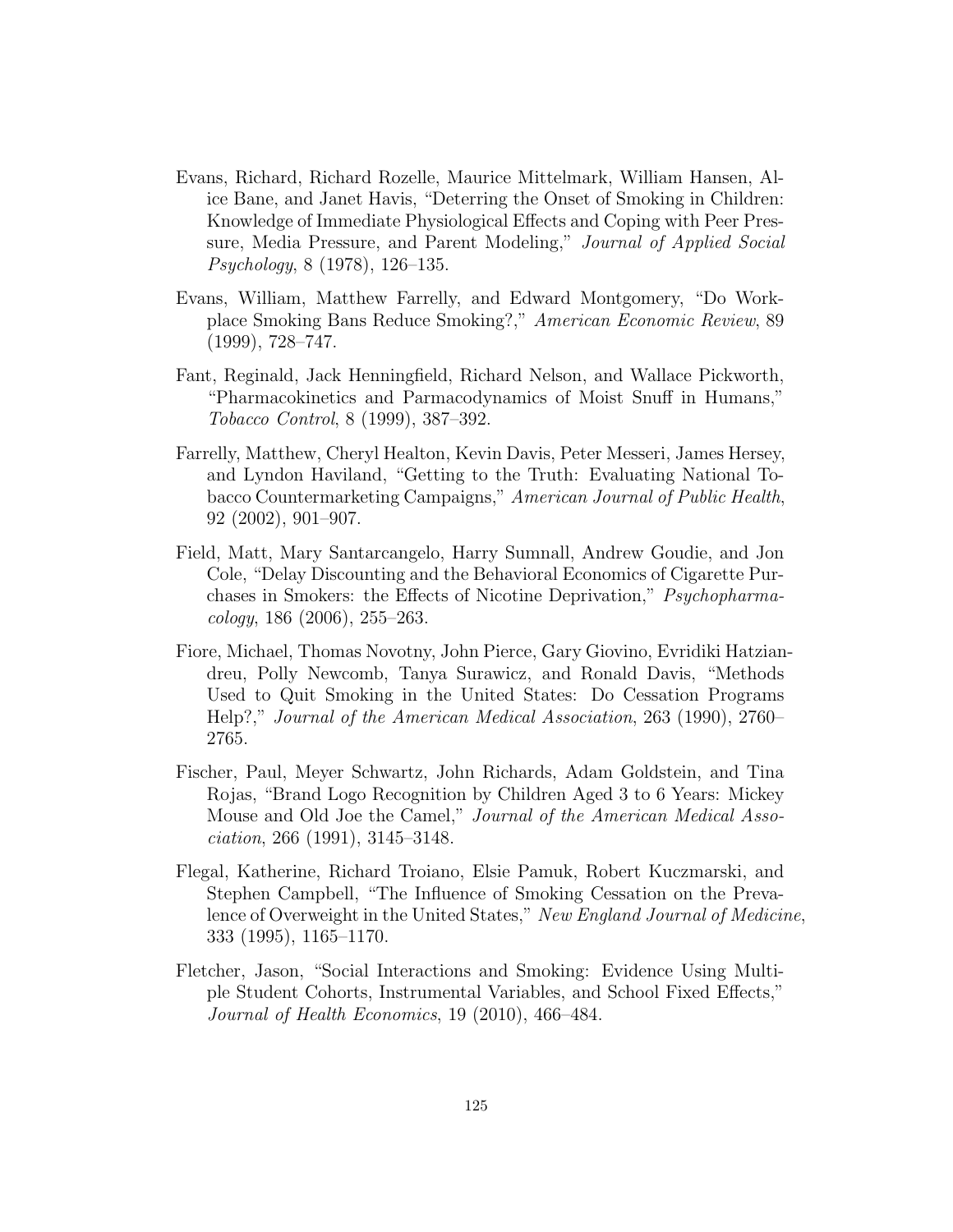- Franken, Ingmar, Jan Booij, and Wim van den Brink, "The Role of Dopamine in Human Addiction: From Reward to Motivated Attention," European Journal of Pharmacology, 526 (2005), 199–206.
- Frederick, Shane, George Loewenstein, and Ted O'Donoghue, "Time Discounting and Time Preference: A Critical Review," Journal of Economic Literature, 40 (2002), 351–401.
- Fudenberg, Drew, and David Levine, "Timing and Self Control," Econometrica, 80 (2012), 1–42.
- Furche, Andreas, and David Johnstone, "Evidence of the Endowment Effect in Stock Market Order Placement," Journal of Behavioral Finance, 7 (2006), 145–154.
- Garavan, Hugh, and Julie Stout, "Neurocognitive Insights into Substance Abuse," Trends in Cognitive Sciences, 9 (2005), 195–201.
- Garavan, Hugh, John Pankiewicz, Alan Bloom, Jung-Ki Cho, Lori Sperry, Thomas Ross, Betty Jo Salmeron, Robert Risinger, Dan Kelley, and Elliot Stein, "Cue-Induced Cocaine Craving: Neuroanatomical Specificity for Drug Users and Drug Stimuli," American Journal of Psychiatry, 157 (2000), 1789–1798.
- Gaviria, Alejandro, and Steven Raphael, "School-based Peer Effects and Juvenile Behavior," Review of Economics and Statistics, 83 (2001), 257–268.
- Giordano, Louis, Warren Bickel, George Loewenstein, Eric Jacobs, Lisa Marsch, and Gary Badger, "Mild Opioid Deprivation Increases the Degree that Opioid-Dependent Outpatients Discount Delayed Heroin and Money," Psychopharmacology, 163 (2002), 174–182.
- Grant, Steven, Edythe London, David Newlin, Victor Villemagne, Xiang Liu, Carlo Contoreggi, Robert Phillips, Alane Kimes, and Arthur Margolin, "Activation of Memory Circuits During Cue-Elicited Cocaine Craving," Proceedings of the National Academy of Sciences, 93 (1996), 12040–12045.
- Green, Leonard, Joel Myerson, and Edward McFadden, "Rate of Temporal Discounting Decreases with Amount of Reward," *Medical Care*, 25 (1997), 715–723.
- Gruber, Jonathan, and Botond K˝oszegi, "Is Addiction Rational? Theory and Evidence," Quarterly Journal of Economics, 116 (2001), 1261–1303.
- Gruber, Jonathan, and Botond Koszegi, "Is Addiction Rational? Theory and Evidence," Quarterly Journal of Economics, 116 (2001), 1261–1303.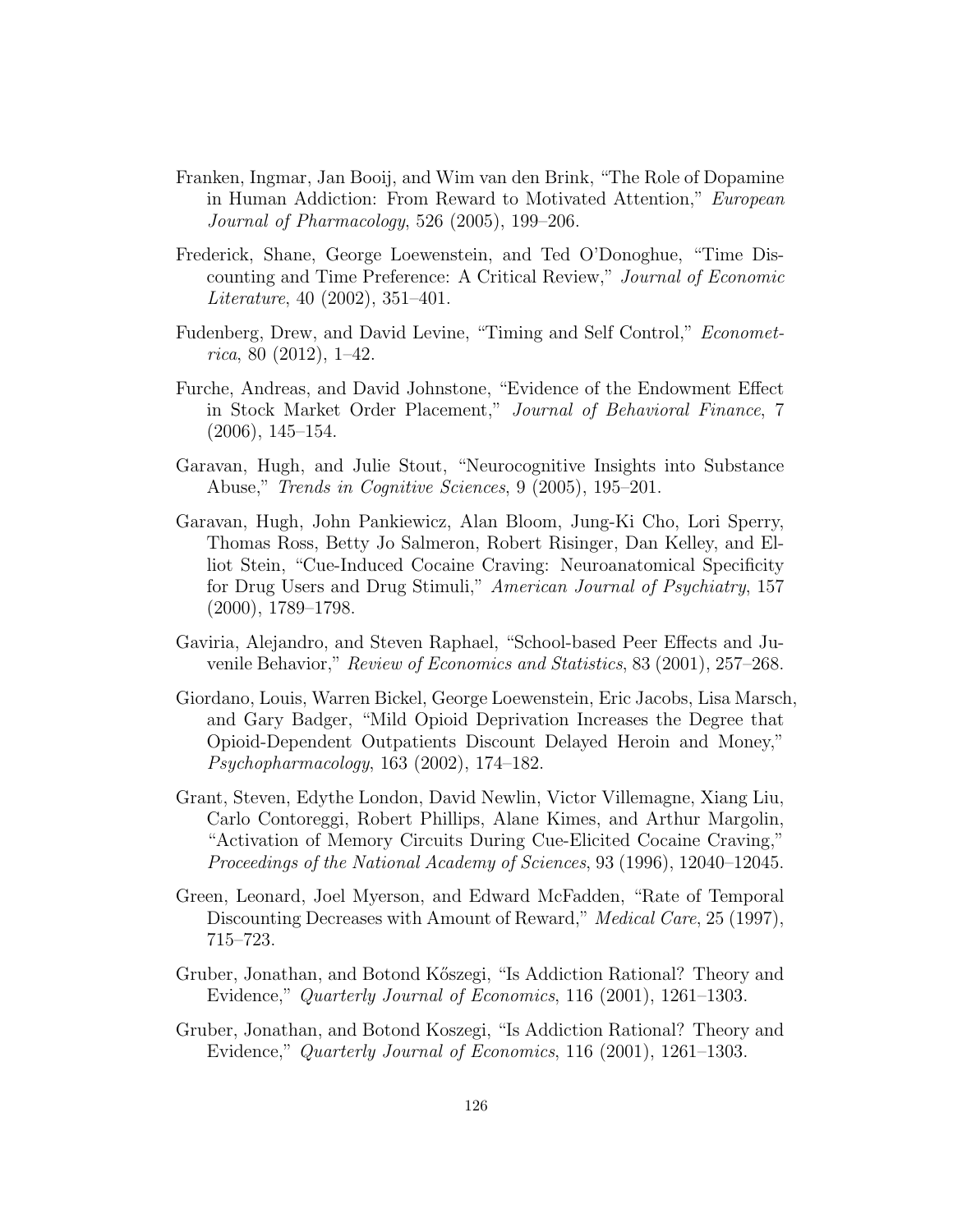- Gruber, Jonathan, and Jonathan Zinman, "Youth Smoking in the United States: Evidence and Implications," in Risky Behavior among Youths: An Economic Analysis, edited by Jonathan Gruber. Chicago, IL: University of Chicago Press (2001).
- Gruber, Jonathan, and Sendhil Mullainathan, "Do Cigarette Taxes Make Smokers Happier?," Advances in Economic Analysis and Policy, 5 (2005), 4.
- Gul, Faruk, and Wolfgang Pesendorfer, "Harmful Addiction," Review of Economic Studies, 74 (2007), 147–172.
- Hammond, David, Geoffrey Fong, Ann McNeill, Ron Borland, and K. Michael Cummings, "Effectiveness of Cigarette Warning Labels in Informing Smokers About the Risks of Smoking: Findings from the International Tobacco Control (ITC) Four Country Survey," Tobacco Control, 15 (2006), iii19– iii25.
- Hanemann, W. Michael, "Willingness to Pay and Willingness to Accept: How Much Can They Differ?," American Economic Review, 81 (1991), 635– 647.
- Hasin, Deborah, Mark Hatzenbuehler, Katherine Keyes, and Elizabeth Ogburn, "Substance Use Disorders: Diagnostic and Statistical Manual of Mental Disorders, fourth editions (MSN-IV) and International Classification of Diseases, tenth edition (ICD-10)," Addiction, 101 (2006), 59–75.
- Havassy, Barbara, Sharon Hall, and David Wasserman, "Social Support and Relapse: Commonalities Among Alcoholics, Opiate Users, and Cigarette Smokers," Addictive Behaviors, 16 (1991), 235–246.
- Henningfield, Jack, "Nicotine Medications for Smoking Cessation," New England Journal of Medicine, 333 (1995), 1196–1203.
- Hennrikus, Deborah, Robert Jeffery, and Harry Lando, "Occasional Smoking in a Minnesota Working Population," American Journal of Public Health, 86 (1996), 1260–1266.
- Herman, Peter, "External and Internal Cues as Determinants of the Smoking Behavior of Light and Heavy Smokers," Journal of Personality and Social Psychology, 30 (1974), 664–672.
- Hogarth, Lee, Karin Mogg, Brendan Bradley, Theodora Duka, and Anthony Dickinson, "Attentional Orienting Towards Smoking-Related Stimuli," Behavioural Pharmacology, 14 (2003), 153–160.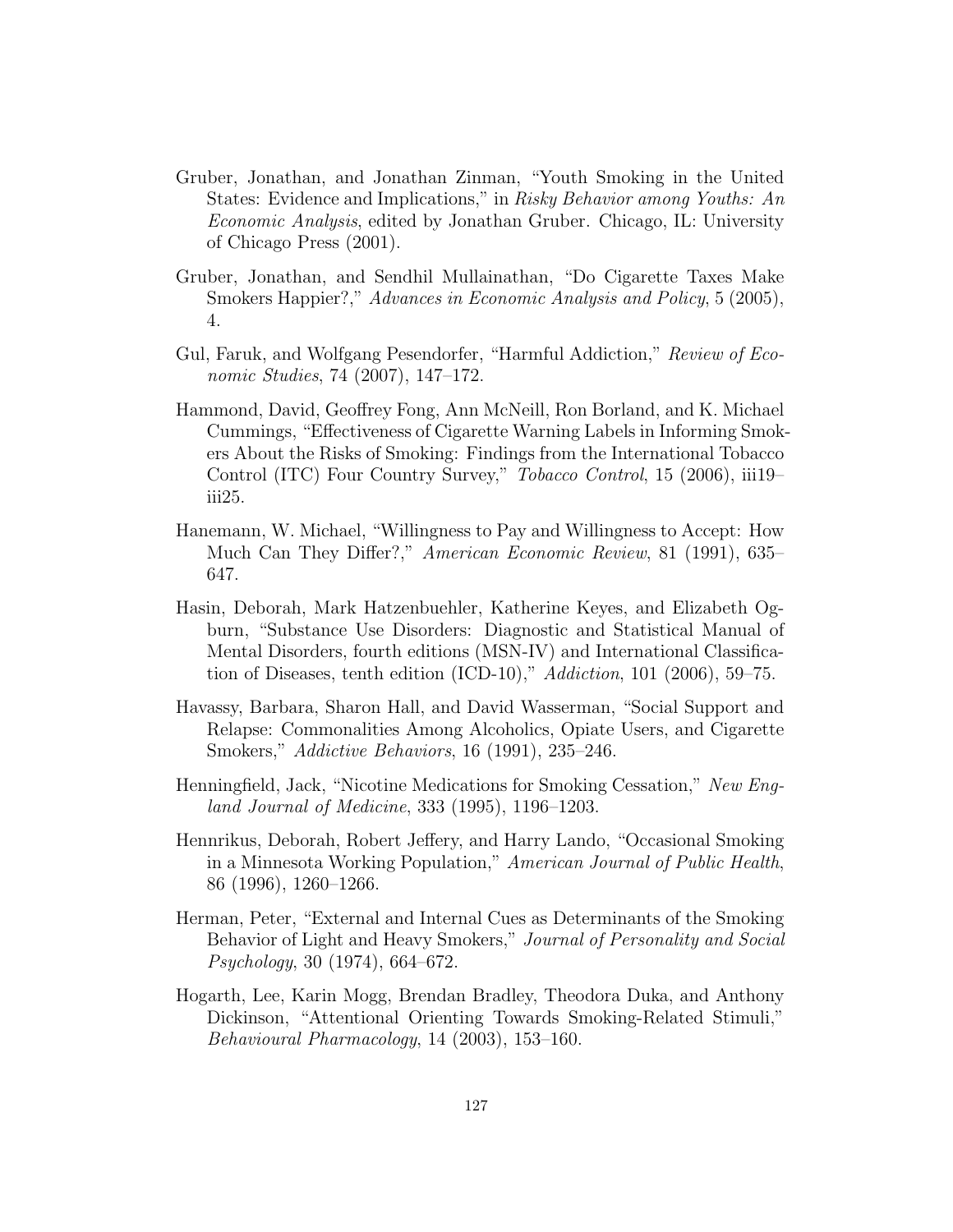- Hopkins, David, Peter Briss, Connie Ricard, Corrine Husten, Vilma Carande-Kulis, Jonathan Fielding, Mary Alao, Jeffrey McKenna, Donald Sharp, Jeffrey Harris, Trevor Woollery, Kate Harris, and the Task Force on Community Preventative Services, "Reviews of Evidence Regarding Interventions to Reduce Tobacco Use and Exposure to Environmental Tobacco Smoke," American Journal of Preventative Medicine, 20 (2001), 16–66.
- Hughes, John, Stephen Higgins, and Warren Bickel, "Nicotine Withdrawal versus Other Drug Withdrawal Syndromes: Similarities and Dissimilarities," Addiction, 89 (1994), 1461–1470.
- Hukkanen, Janne, Peyton Jacob III, and Neal Benowitz, "Metabolism and Disposition Kinetics of Nicotine," Pharmacological Review, 57 (2005), 79– 115.
- Hyman, Steven, and Robert Malenka, "Addiction and the Brain: The Neurobiology of Compulsion and Its Persistence," Nature Reviews: Neuroscience, 2 (2001), 695–703.
- Hyman, Steven, Robert Malenka, and Eric Nestler, "Neural Mechanisms of Addiction: The Role of Reward-Related Learning and Memory," Annual Review of Neuroscience, 29 (2006), 565–598.
- Hymowitz, Norman, K. Michael Cummings, Andrew Hyland, William Lynn, Terry Pechacek, and Tyler Hartwell, "Predictors of Smoking Cessation in a Cohort of Adult Smokers Followed for Five Years," Tobacco Control, 6 (1997), S57–S62.
- Iannaccone, Laurence, "Addiction and Satiation," Economics Letters, 21 (1986), 95–99.
- Jarvik, Murray, Damian Madsen, Richard Olmstead, Paula Iwamoto-Schaap, Julie Elins, and Neal Benowitz, "Nicotine Blood Levels and Subjective Craving for Cigarettes," Pharmacology Biochemistry and Behavior, 66 (2000), 553–558.
- Jo, Young-Hwan, David Talmage, and Lorna Role, "Nicotonic Receptor-Mediated Effects on Appetite and Food Intake," Developmental Neurobi $ology, 53 (2002), 618-632.$
- Jofre-Bonet, Mireia, and Nancy Petry, "Trading Apples for Oranges?: Results of an Experiment on the Effects of Heroin and Cocaine Price Changes on Addicts' Polydrug Use," Journal of Economic Behavior and Organization, 66 (2008), 281–311.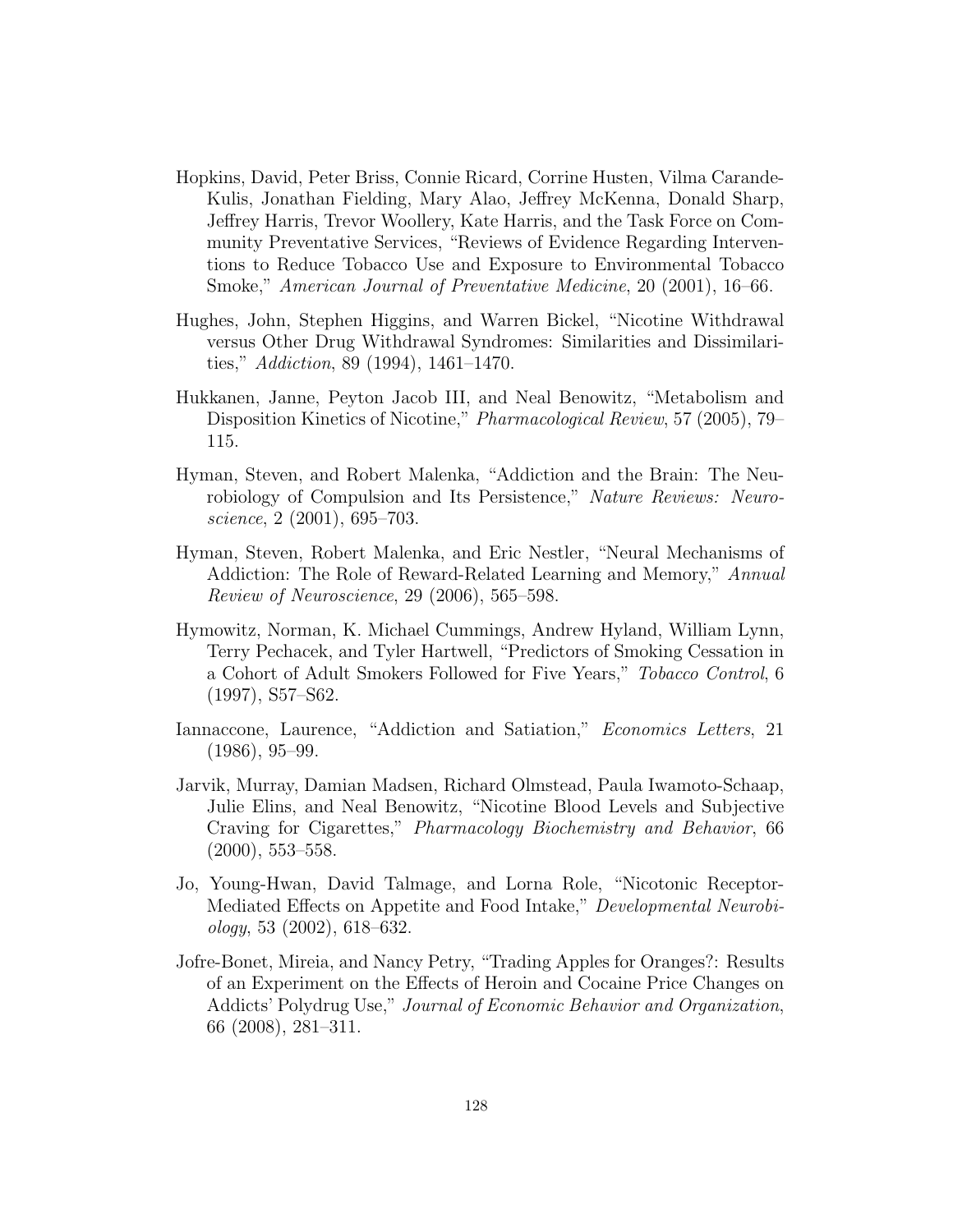- Johnson, Eric, John Hershey, Jacqueline Meszaros, and Howard Kunreuther, "Framing, Probability Distortions, and Insurance Decisions," Journal of Risk and Uncertainty, 7 (1993), 35–51.
- Jones, Andrew, "Health, Addiction, Social Interaction and the Decision to Quit Smoking," Journal of Health Economics, 13 (1994), 93–110.
- Juliano, Laura, and Thomas Brandon, "Reactivity to Instructed Smoking Availability and Environmental Cues: Evidence With Urge and Reaction Time," Experimental and Clinical Psychopharmacology, 6 (1998), 45–53.
- Kőszegi, Botond, and Matthew Rabin, "A Model of Reference-Dependent Preferences," Quarterly Journal of Economics, 121 (2006), 1133–1165.
- Kahneman, Daniel, Jack Knetsch, and Richard Thaler, "Experimental Tests of the Endowment Effect and the Coase Theorem," Quarterly Journal of Economics, 98 (1990), 1325–1348.
- Kahneman, Daniel, Peter Wakker, and Rakesh Sarin, "Back to Bentham? Explorations of Experienced Utility," Quarterly Journal of Economics, 112 (1997), 375–405.
- Kan, Kamhon, "Cigarette Smoking and Self-Control," Journal of Health Economics, 26 (2007), 61–81.
- Kenny, Paul, and Athina Markou, "Neurobiology of the Nicotine Withdrawal Syndrome," Pharmacology Biochemistry and Behavior, 70 (2001), 531– 549.
- Khwaja, Ahmed, Dan Silverman, and Frank Sloan, "Time Preference, Time Discounting, and Smoking Decisions," Journal of Health Economics, 26 (2007), 927–949.
- Khwaja, Ahmed, Dan Silverman, Frank Sloan, and Yang Wang, "Are Mature Smokers Misinformed?," Journal of Health Economics, 28 (2009), 385– 397.
- Kim, Sei-Hill, and James Shanahan, "Stigmatizing Smokers: Public Sentiment Toward Cigarette Smoking and Its Relationship to Smoking Behaviors," Journal of Health Communication, 8 (2003), 343–367.
- Kirby, Kris, Nancy Petry, and Warren Bickel, "Heroin Addicts Have Higher Discount Rates for Delayed Rewards Than Non-Drug-Using Controls," Journal of Experimental Psychology, 128 (1999), 78–87.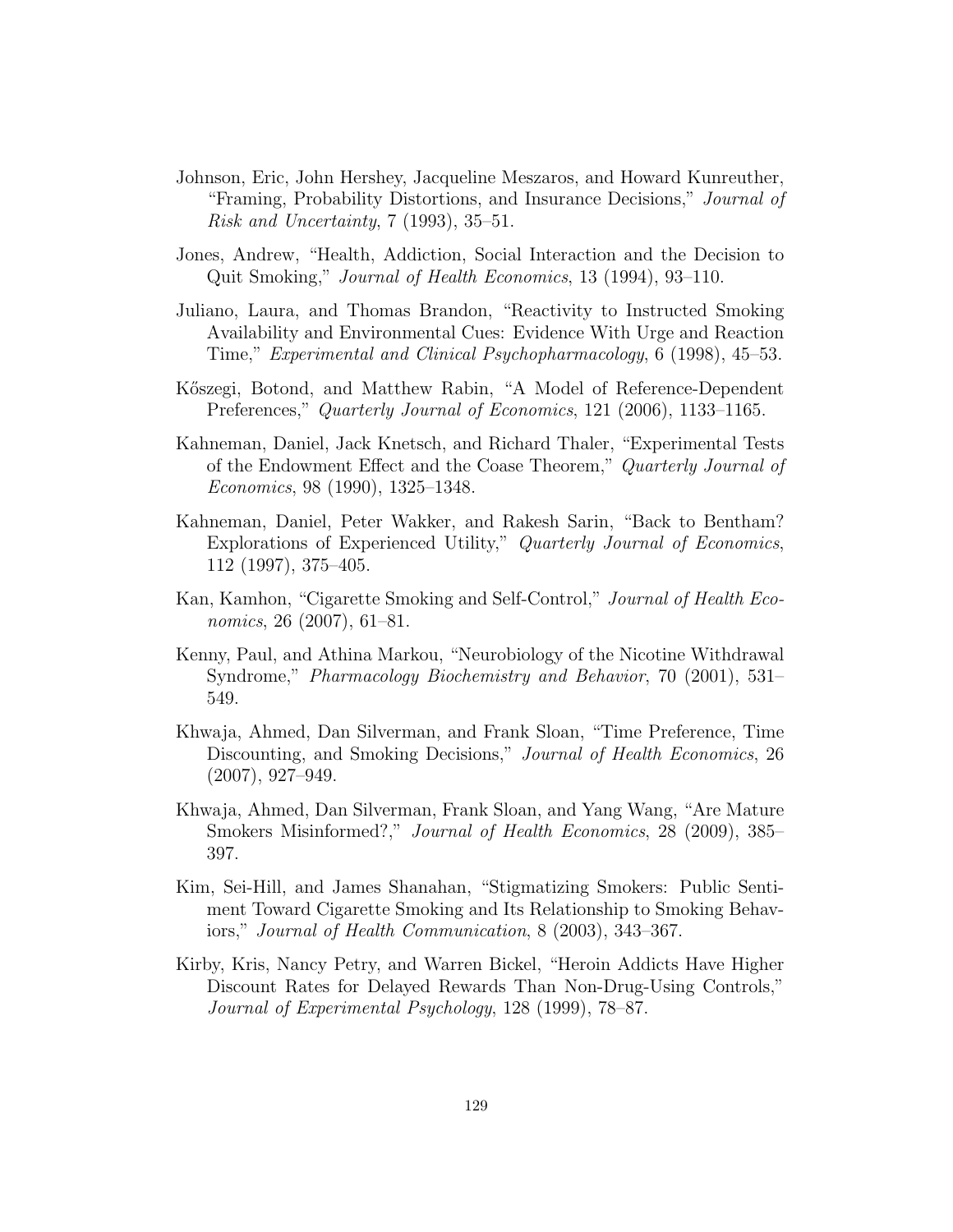- Klesges, Robert, and Lisa Klesges, "Cigarette Smoking as a Dieting Strategy in a University Population," International Journal of Eating Disorders, 7 (1988), 413–419.
- Klesges, Robert, Andrew Meyers, Lisa Klesges, and Marie LaVasque, "Smoking, Body Weight, and Their Effects on Smoking Behavior: A Comprehensive Review of the Literature," *Psychological Bulletin*, 106 (1989), 204–230.
- Kobus, Kimberly, "Peers and Adolescent Smoking," Addiction, 98 (2003), 37–55.
- Koob, George, and Michael Le Moal, "Addiction and the Brain Antireward System," Annual Review of Psychology, 59 (2008), 29–53.
- Koob, George, and Michael Le Moal, "Drug Addiction, Dysregulation of Reward, and Allostasis," Neuropsychopharmacology, 24 (2001), 97–129.
- Koopmans, Tjalling, "Stationary Ordinal Utility and Impatience," Econometrica, 28 (1960), 287–309.
- Kozlowski, Lynn, Marvin Goldberg, Berwood Yost, Erica White, Christine Sweeney, and Janine Pillitteri, "Smokers' Misperceptions of Light and Ultra-Light Cigarettes May Keep Them Smoking," American Journal of Preventative Medicine, 15 (1998), 9–16.
- Laibson, David, "A Cue-Theory of Consumption," *Quarterly Journal of Eco*nomics, 116 (2001), 81–119.
- Laibson, David, "Golden Eggs and Hyperbolic Discounting," Quarterly Journal of Economics, 112 (1997), 443–477.
- Landman, Anne, Pamela Ling, and Stanton Glantz, "Tobacco Industry Youth Smoking Prevention Programs: Protecting the Industry and Hurting Tobacco Control," American Journal of Public Health, 92 (2002), 917–930.
- Landry, Peter, "Bad Habits and Endogenous Decision Points," manuscript (2012).
- Landry, Peter, "Bad Habits and Endogenous Decision Points," manuscript (2013).
- Landry, Peter, "The Timing of Decisions in Addiction: A Survey of Addiction Research from the Vantage of Endogenous Decision Points," manuscript (2012)
- Leshner, Alan, "Addiction is a Brain Disease, and it Matters," Science, New Series, 278 (1997), 45–47.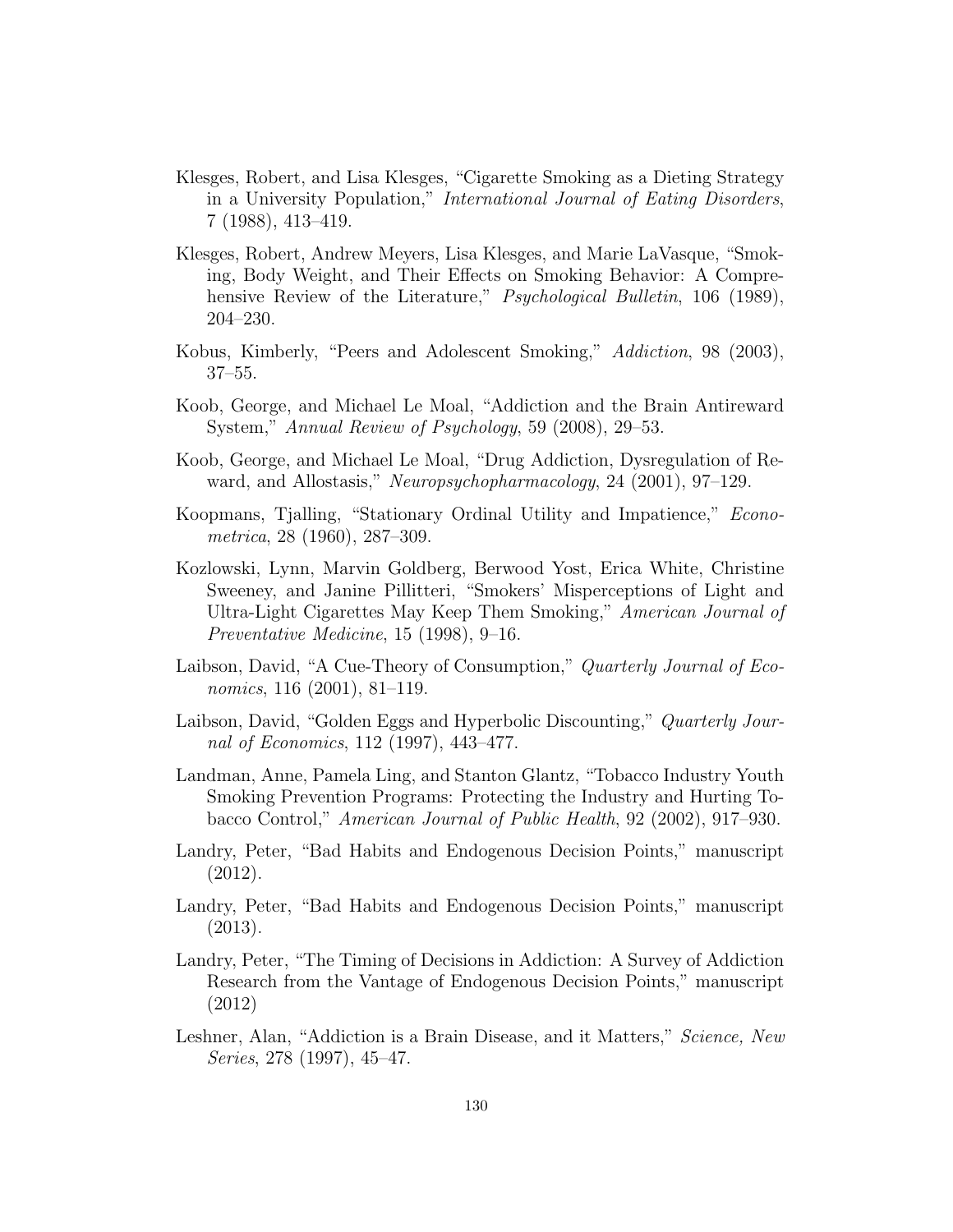- List, John, "Does Market Experience Eliminate Market Anomalies?," Quarterly Journal of Economics, 118 (2003), 41–71.
- Loewenstein, George, and Drazen Prelec, "Anomalies in Intertemporal Choice: Evidence and Interpretation," Quarterly Journal of Economics, 107 (1992), 573–597.
- Loewenstein, George, and Drazen Prelec, "Negative Time Preference," American Economic Review: Papers and Proceedings, 81 (1991), 347–352.
- Loewenstein, George, and Drazen Prelec, "Preferences for Sequences of Outcomes," Psychological Review, 100 (1993), 91–108.
- Louis, Meryl Reis, and Robert Sutton, "Switching Cognitive Gears: From Habits of Mind to Active Thinking," Human Relations, 44 (1991), 55–76.
- Madden, Gregory, Nancy Petry, Gary Badger, and Warren Bickel, "Impulsive and Self-Control Choices in Opioid-Dependent Patients and Non-Drug-Using Control Participants: Drug and Monetary Rewards," Experimental and Clinical Psychopharmacology, 5 (1997), 256–262.
- Mathers, Colin, and Dejan Loncar, "Projections of Global Mortality and Burden of Disease from 2002 to 2030," PLoS Medicine, 3 (2006), 2011– 2029.
- Maxwell, Kimberly, "Friends: The Role of Peer Influence Across Adolescent Risk Behaviors," Journal of Youth and Adolescence, 31 (2002), 267–277.
- Mermelstein, Robin, Sheldon Cohen, Edward Lichtenstein, John Baer, and Tom Kamarck, "Social Support and Smoking Cessation and Maintenance," Journal of Consulting and Clinical Psychology, 54 (1986), 447– 453.
- Moran, Susan, Henry Wechsler, and Nancy Rigotti, "Social Smoking Among US College Students," Pediatrics, 114 (2004), 1028–1034.
- Morewedge, Carey, Lisa Shu, Daniel Gilbert, and Timothy Wilson, "Bad Riddance or Good Rubbish? Ownership and not Loss Aversion Causes the Endowment Effect," Journal of Experimental Social Psychology, 45 (2009), 947–951.
- Morgenstern, Oskar, "Demand Theory Reconsidered," Quarterly Journal of Economics, 62 (1948), 165–201.
- Nakajima, Ryo, "Measuring Peer Effects on Youth Smoking Behavior," Review of Economic Studies, 74 (2007), 897–935.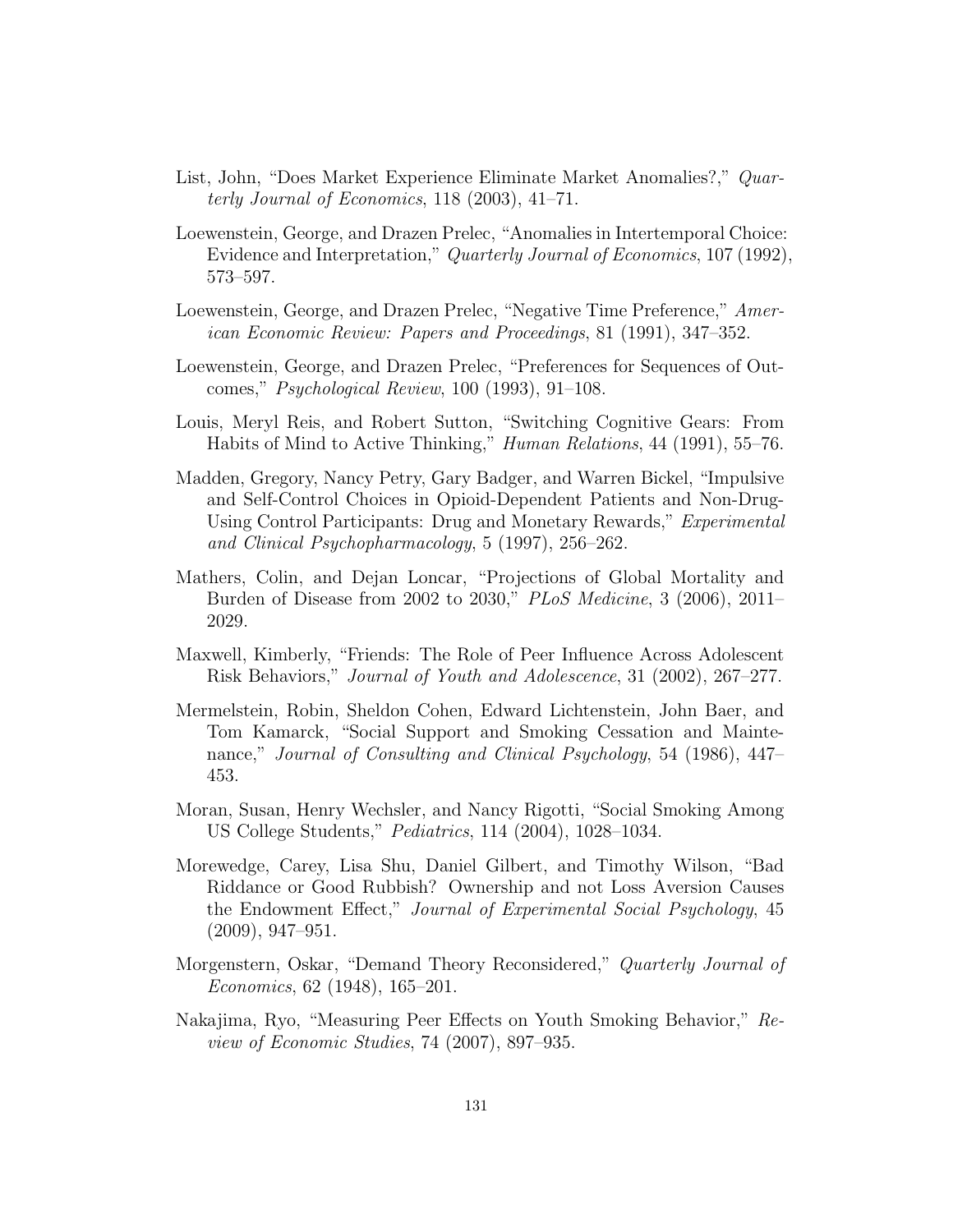- Niaura, Raymond, Damaris Rohsenow, Jody Binkoff, Peter Monti, Magda Pedraza, and David Abrams, "Relevance of Cue Reactivity to Understanding Alcohol and Smoking Relapse," Journal of Abnormal Psychology, 97 (1988), 133–152.
- Noor, Jawwad, "Intertemporal Choice and the Magnitude Effect," Games and Economic Behavior, 72 (2011), 255–270.
- O'Donoghue, Ted, and Matthew Rabin, "Doing It Now or Later," American Economic Review, 89 (1999), 103–124.
- Orphanides, Athanasios, and David Zervos, "Myopia and Addictive Behavior," Economic Journal, 108 (1998), 75–91.
- Orphanides, Athanasios, and David Zervos, "Rational Addiction with Learning and Regret," Journal of Political Economy, 103 (1995), 739–758.
- Ouellette, Judith, and Wendy Wood, "Habit and Intention in Everyday Life: The Mutiple Processes by Which Past Behavior Predicts Future Behavior," Psychological Bulletin, 124 (1998), 54–74.
- Peto, Richard, Alan Lopez, Jillian Boreham, Michael Thun, Clarke Heath Jr., and Richard Doll, "Mortality from Smoking Worldwide," British Medical Bulletin, 52 (1996), 12–21.
- Phillips, Barbara, and Frederick Danner, "Cigarette Smoking and Sleep Disturbance," Archives of Internal Medicine, 155 (1995), 734–737.
- Piasecki, Thomas, Susan Kenford, Stevens Smith, Michael Fiore, and Timothy Baker, "Listening to Nicotine: Negative Affect and the Smoking Withdrawal Conundrum," Psychological Science, 8 (1997), 184–189.
- Pollak, Robert, "Habit Formation and Dynamic Demand Functions," Journal of Political Economy, 78 (1970), 645–763.
- Pollay, Richard, and Timothy Dewhirst, "The Dark Side of Marketing Seemingly 'Light' Cigarettes: Successful Images and Failed Fact," Tobacco Control, 11 (2002), i18–i31.
- Powell, Lisa, John Taura, and Hana Ross, "The Importance of Peer Effects, Cigarette Prices and Tobacco Control Policies for Youth Smoking Behavior," Journal of Health Economics, 24 (2005), 950–968.
- Robinson, Terry, and Kent Berridge, "Incentive-Sensitization and Addiction," Addiction, 96 (2001), 103–114.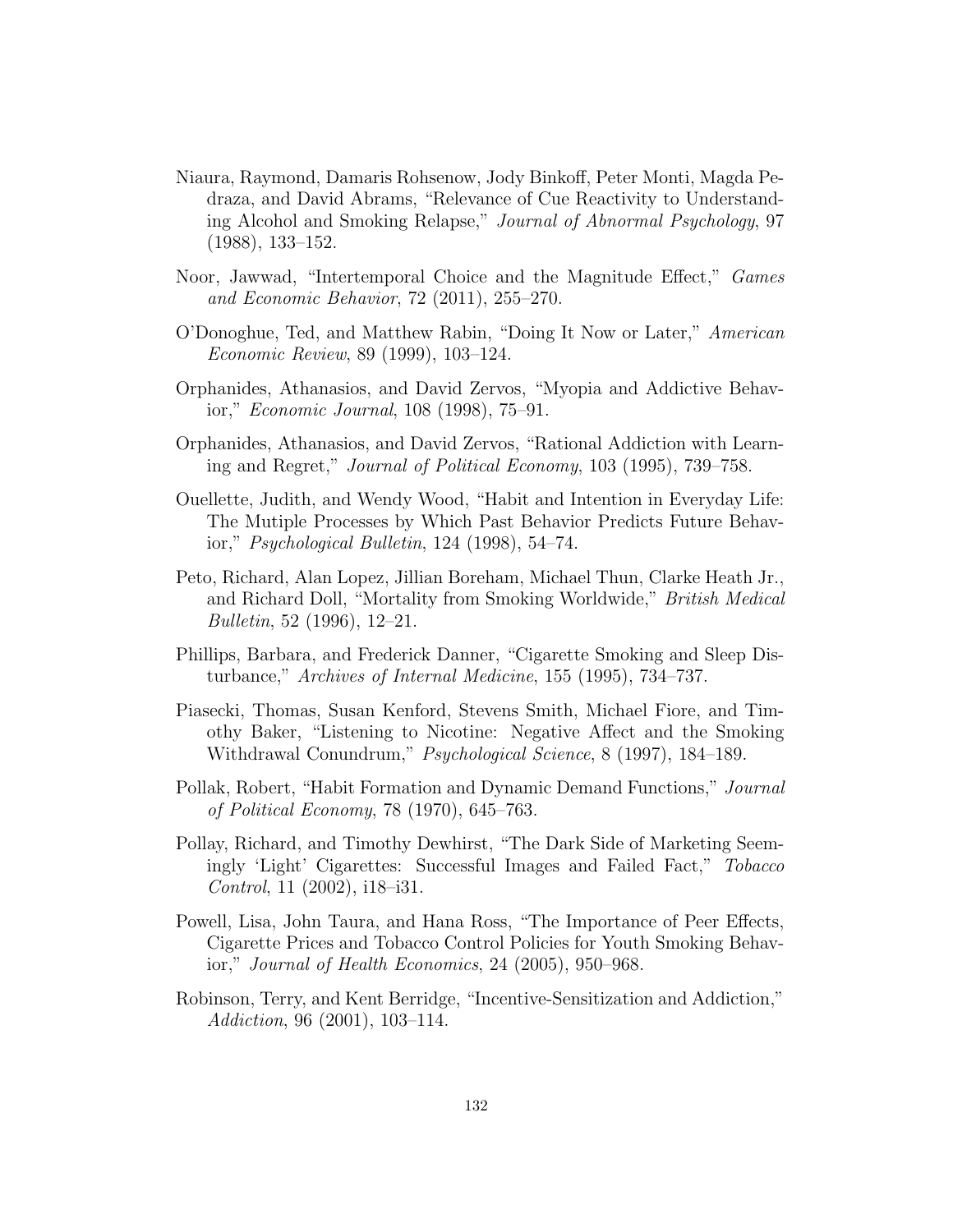- Robinson, Terry, and Kent Berridge, "The Incentive Sensitization Theory of Addiction: Some Current Issues," Philisophical Transactions of the Royal Society Biological Sciences, 363 (2008), 3137–3146.
- Robinson, Terry, and Kent Berridge, "The Neural Basis of Drug Craving: An Incentive-Sensitization Theory of Addiction," Brain Research Reviews, 18 (1993), 247–291.
- Robinson, Terry, and Kent Berridge, "The Psychology and Neurobiology of Addiction: an Incentive-Sensitization View," Addiction, 95 (2000), S91– S117.
- Rodu, Brad, and Carl Phillips, "Switching to Smokeless Tobacco as a Smoking Cessation Method: Evidence from the 2000 National Health Interview Survey," Harm Reduction Journal, 5 (2008).
- Rose, Jed, Murray Jarvik, and Srijati Ananda, "Nicotine Preference Increases After Cigarette Deprivation," Pharmacology Biochemistry and Behavior, 20 (1984), 55–58.
- Rozen, Kareen, "Foundations of Intrinsic Habit Formation," Econometrica, 78 (2010), 1341–1373.
- Russell, Michael, Colin Feyerabend, and Peter Cole, "Plasma Nicotine Levels After Cigarette Smoking and Chewing Nicotine Gum," British Medical Journal, 1 (1976), 1043–1046.
- Samuelson, Paul, "A Note on the Measurement of Utility," Review of Economic Studies, 4 (1937), 155–161.
- Sayette, Michael, and Michael Hufford, "Effects of Cue Exposure and Deprivation on Cognitive Resources in Smokers," Journal of Abnormal Psychology, 103 (1994), 812–818.
- Sayette, Michael, Christopher Martin, Joan Wertz, Saul Shiffman, and Michael Perrott, "A Multi-Dimensional Analysis of Cue-Elicited Craving in Heavy Smokers and Tobacco Chippers," Addiction, 96 (2001), 1419–1432.
- Schane, Rebecca, Stanton Glantz, and Pamela Ling, "Social Smoking: Implications for Public Health, Clinical Practice, and Intervention Research," American Journal of Preventative Medicine, 37 (2009), 124–131.
- Schoenbaum, Michael, "Do Smokers Understand the Mortality Effects of Smoking? Evidence from the Health and Retirement Survey," American Journal of Public Health, 87 (1997), 755–759.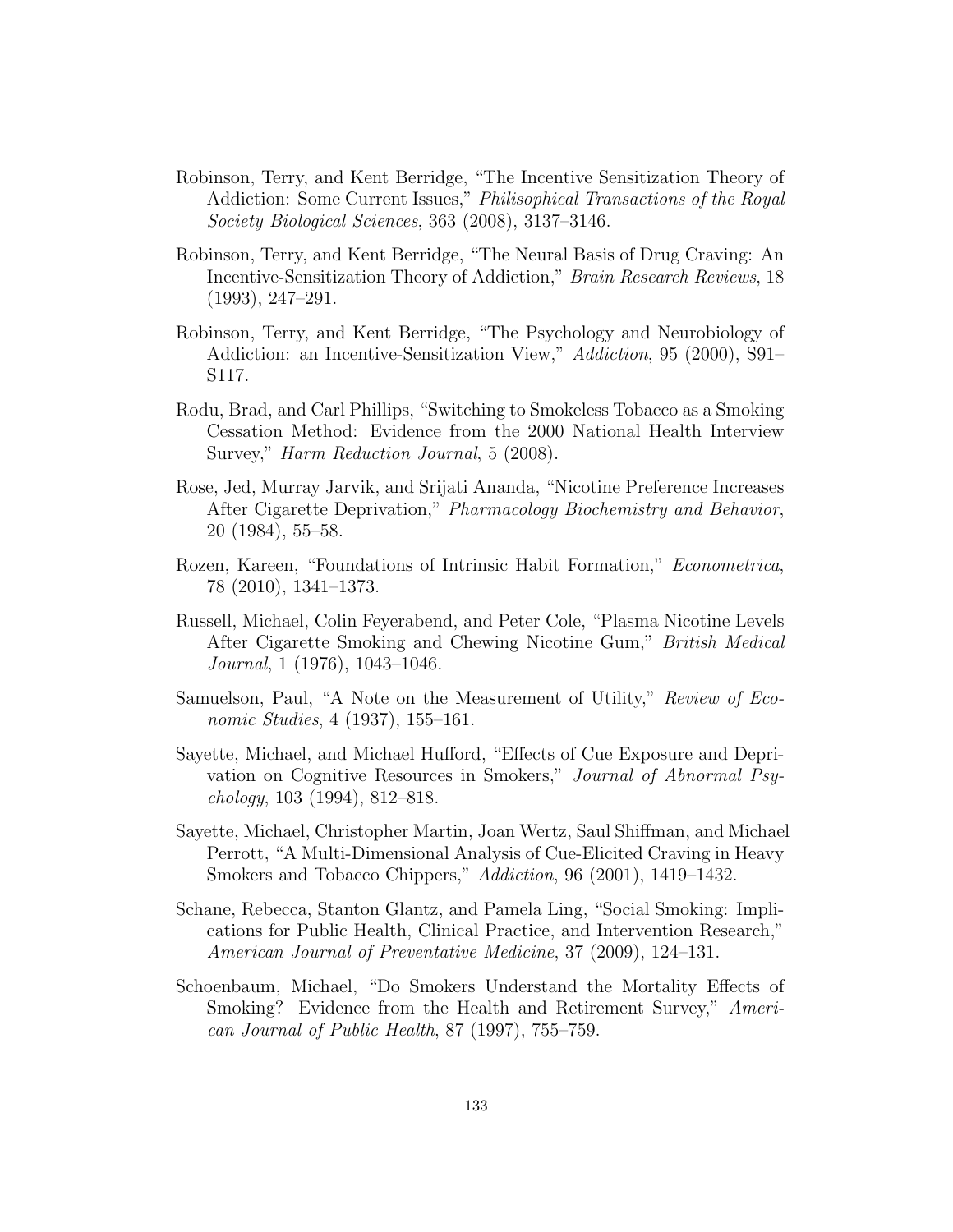- Shiffman, Paul, Janine Pillitteri, Steven Burton, Jeffrey Rohay, and Joe Gitchell, "Smokers' Beliefs About 'Light' and 'Ultra Light' Cigarettes," Tobacco Control, 10 (2001), i17–i23.
- Shiffman, Saul, "Coping with Temptations to Smoke," Journal of Consulting and Clinical Psychology, 52 (1984), 261–267.
- Shiffman, Saul, "Light and Intermittent Smokers: Background and Perspective," Nicotine and Tobacco Research, 11 (2009), 122–125.
- Shiffman, Saul, "Tobacco 'Chippers' Individual Differences in Tobacco Dependence," Psychopharmacology, 97 (1989), 539–547.
- Shiffman, Saul, and Jean Paty, "Smoking Patterns and Dependence: Contrasting Chippers and Heavy Smokers," Journal of Abnormal Psychology, 115 (2006), 509–523.
- Shiffman, Saul, and Michael Sayette, "Validation of the Nicotine Dependence Syndrome Scale (NDSS): A Criterion-Group Design Contrasting Chippers and Regular Smokers," Drug and Alcohol Dependence, 79 (2005), 45–52.
- Shiffman, Saul, Andrew Waters, and Mary Hickcox, "The Nicotine Dependence Syndrome Scale: A Multidimensional Measure of Nicotine Dependence," Nicotine and Tobacco Research, 6 (2004), 327–348.
- Shiffman, Saul, Jean Paty, Maryann Gnys, Jon Kassel, and Celeste Elash, "Nicotine Withdrawal in Chippers and Regular Smokers: Subjective and Cognitive Effects," Health Psychology, 14 (1995), 301–309.
- Shiffman, Saul, Jean Paty, Maryann Gnys, Jon Kassel, and Mary Hickcox, "First Lapses to Smoking: Within-Subjects Analysis of Real-Time Reports," Journal of Consulting and Clinical Psychology, 64 (1996), 366– 379.
- Shiffman, Saul, Jon Kassel, Jean Paty, Maryann Gnys, and Monica Zettler-Segal, "Smoking Typology Profiles of Chippers and Regular Smokers," Journal of Substance Abuse, 6 (1994), 21–35.
- Shiffman, Saul, William Shadel, Raymond Niaura, Moise Khayrallah, Douglas Jorenby, Charles Ryan, and Clifford Ferguson, "Efficacy of Acute Administration of Nicotine Gum in Relief of Cue-Provoked Cigarette Craving," Psychopharmacology, 166 (2003), 343–350.
- Shogren, Jason, Seung Shin, Dermot Hayes, and James Kliebenstein, "Resolving Differences in Willingness to Pay and Willingness to Accept," American Economic Review, 84 (1994), 255–270.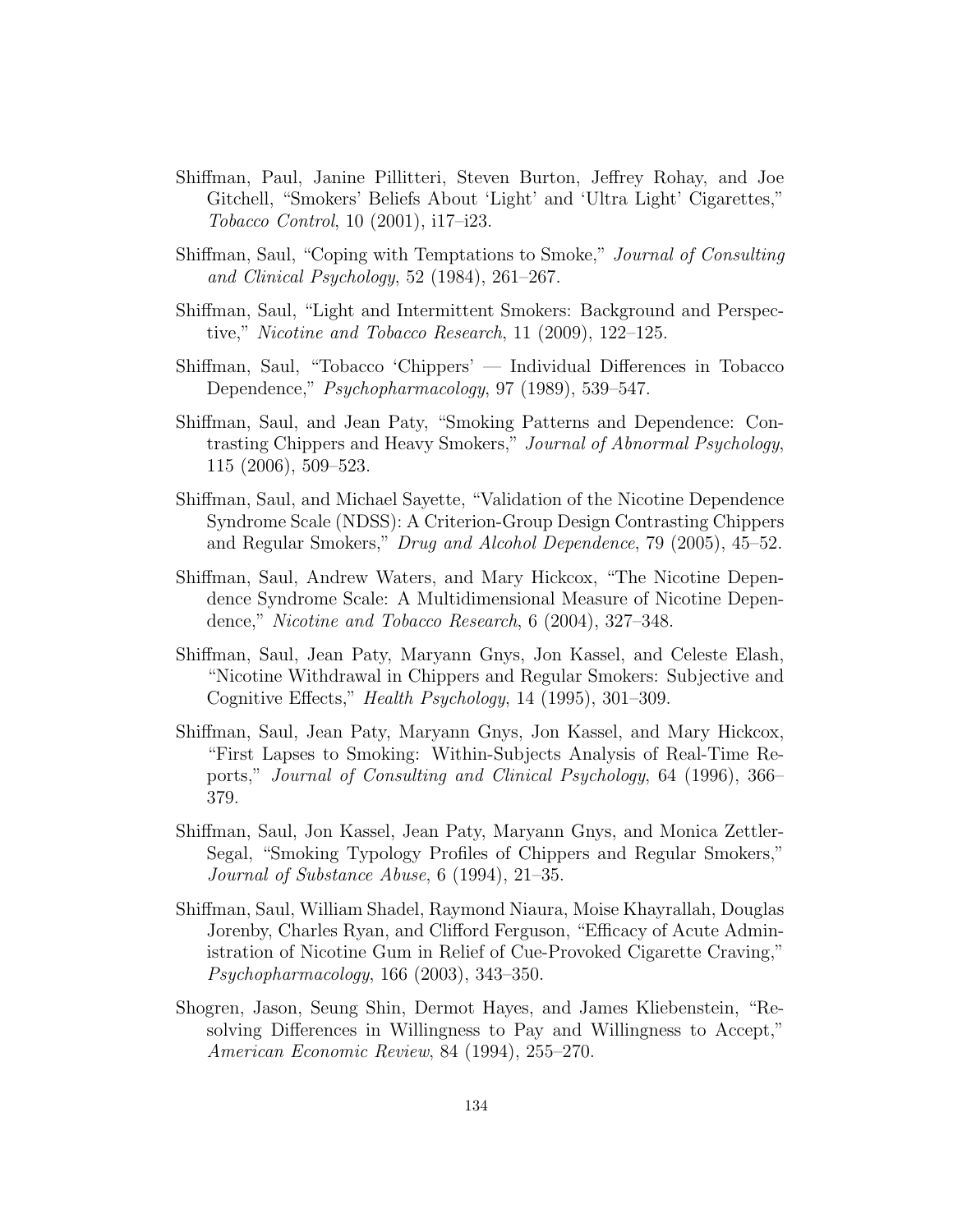- Smith, Vernon, "Microeconomic Systems as an Experimental Science," American Economic Review, 72 (1982), 923–955.
- Stewart-Knox, Barbara, Julie Sittlington, Jorun Ruskasa, Sheila Harrisson, Margaret Treacy, and Pilar Santos Abaunza, "Smoking and Peer Groups: Results from a Longitudinal Qualitative Study of Young People in Northern Ireland," British Journal of Social Psychology, 44 (2005), 397–414.
- Stigler, George, and Gary Becker, "De Gustibus Non Est Disputandum," American Economic Review, 67 (1977), 76–90.
- Stokey, Nancy, Robert Lucas, and Edward Prescott, Recursive Methods in Economic Dynamics, (Cambridge, MA: Harvard University Press, 1989).
- Stuber, Jennifer, Sandro Galea, and Bruce Link, "Smoking and the Emergence of a Stigmatized Social Status," Social Science and Medicine, 67 (2008), 420–430.
- Substance Abuse and Mental Health Services Administration, Results from the 2009 National Survey on Drug Use and Health: Volume I. Summary of National Findings, (Rockville, MD: Office of Applied Studies, NSDUH Series H-38A, HHS Publication No. SMA 10-4586, 2010).
- Suddendorf, Thomas, and Michael Corballis, "The Evolution of Foresight: What is Mental Time Travel, and Is It Unique to Humans?," Behavioral and Brain Sciences, 30 (2007), 299–351.
- Thaler, Richard, "Some Empirical Evidence on Dynamic Inconsistency," Economics Letters, 8 (1981), 201–207.
- Thaler, Richard, "Toward a Positive Theory of Consumer Choice," Journal of Economic Behavior and Organization, 1 (1980), 39–60.
- Tiffany, Stephen, Lisa Sanderson Cox, and Celeste Elash, "Effects of Transdermal Nicotine Patches on Abstinence-Induced and Cue-Elicited Craving in Cigarette Smokers," Journal of Consulting and Clinical Psychology, 68 (2000), 233–240.
- Tulving, Endel, "Episodic Memory and Autonoesis: Uniquely Human?," in The Missing Link in Cognition: Origins of Self-Reflective Consciousness, edited by Herbert Terrence and Janet Metcalfe. New York, NY: Oxford University Press (2005).
- Tversky, Amos, and Daniel Kahneman, "Loss Aversion in Riskless Choice: A Reference-Dependent Model," Quarterly Journal of Economics, 106 (1991), 1039–1061.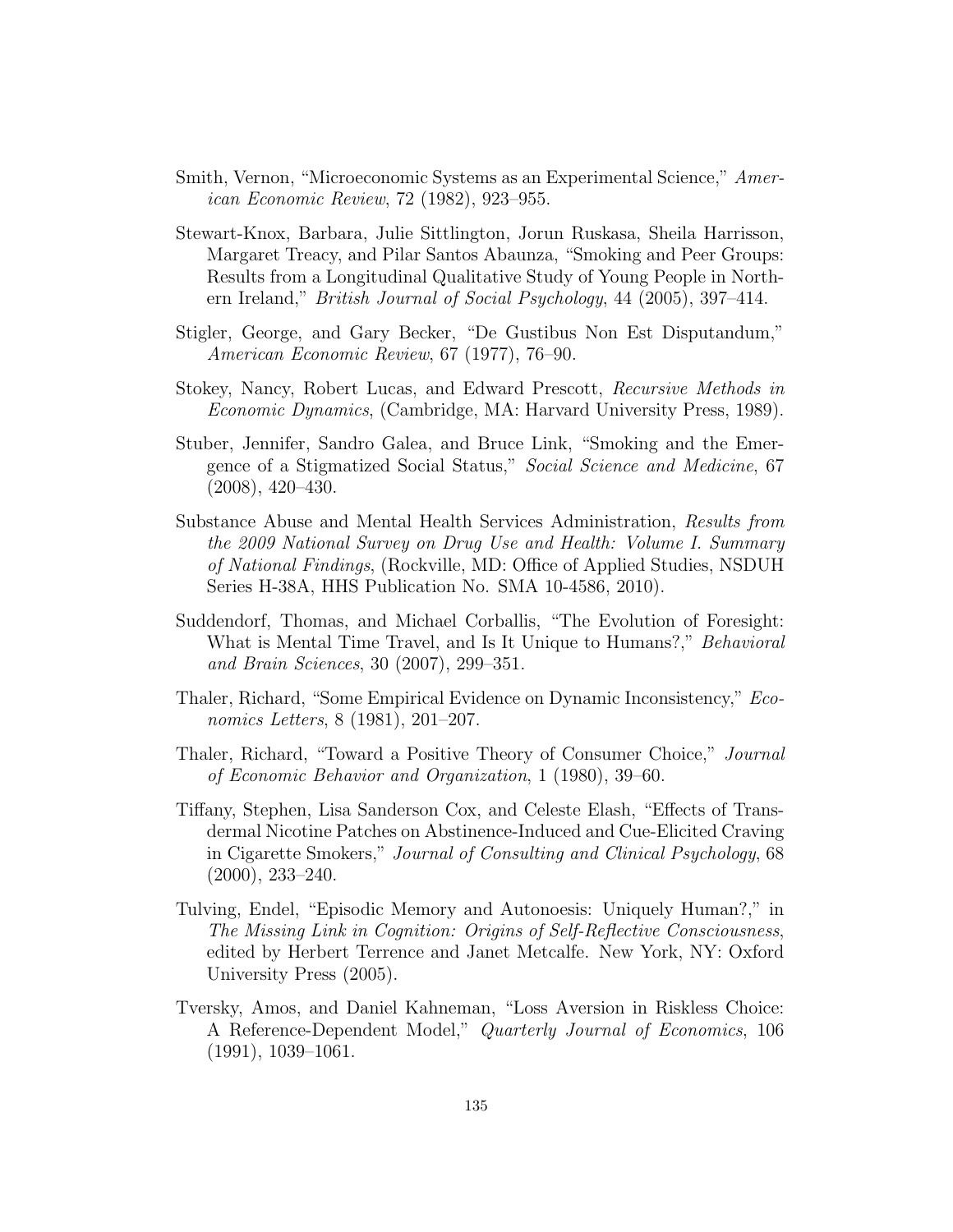- Verplanken, Bas, "Beyond Frequency: Habit as Mental Construct," British Journal of Social Psychology, 45 (2006), 639–656.
- Verplanken, Bas, and Wendy Wood, "Interventions to Break and Create Consumer Habits," Journal of Public Policy and Marketing, 25 (2006), 90– 103.
- Verplanken, Bas, Vemund Myrbakk, and Erik Rudi, "The Measurement of Habit," in The Routines of Decision-Making, edited by Tilmann Betsch and Susanne Haberstroh. Mahwah, NJ: Lawrence Erlbaum Associates (2005).
- Viscusi, Kip, "Do Smokers Underestimate Risks?," Journal of Political Economy, 98 (1990), 1253–1269.
- von Neumann, John, and Oskar Morgenstern, Theory of Games and Economic Behavior, (Princeton, NJ: Princeton University Press, 1944).
- Waters, Andrew, Saul Shiffman, Michael Sayette, Jean Paty, Chad Gwaltney, and Mark Balabanis, "Cue-Provoked Craving and Nicotine Replacement Therapy in Smoking Cessation," Journal of Consulting and Clinical Psychology, 72 (2004), 1136–1143.
- Watson, Noreen, Matthew Carpenter, Michael Saladin, Kevin Gray, and Himanshu Upadhyaya, "Evidence for Greater Cue Reactivity among Low-Dependent vs. High-Dependent Smokers," Addictive Behaviors, 35 (2010), 673–677.
- Wortley, Pascale, Corrine Husten, Angela Trosclair, Jeff Chrismon, and Linda Pederson, "Nondaily Smokers: A Descriptive Analysis," Nicotine and Tobacco Research, 5 (2003), 755–759.
- Zacny, James, and Maxine Stitzer, "Effects of Smoke Deprivation Interval on Puff Topography," Clinical Pharmacology and Therapeutics, 38 (1985), 109–115.
- Zhu, Shu-Hong, Jichao Sun, Sally Hawkins, John Pierce, and Sharon Cummins, "A Population Study of Low-Rate Smokers: Quitting History and Instability Over Time," Health Psychology, 22 (2003), 245–252.